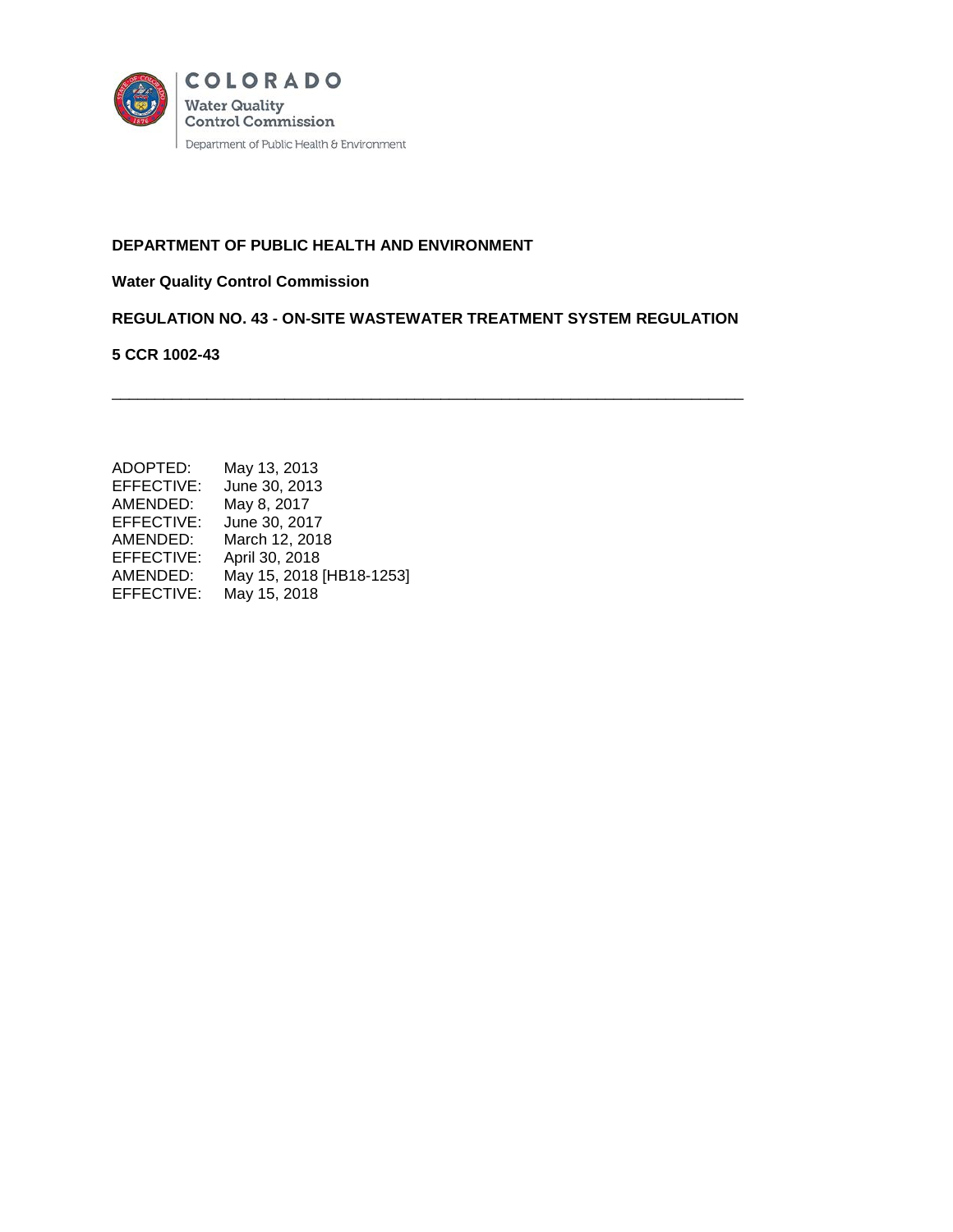# **Table of Contents**

| 43.1            |                                                                                                |  |
|-----------------|------------------------------------------------------------------------------------------------|--|
| 43.2            |                                                                                                |  |
| 43.3            |                                                                                                |  |
| 43.4            |                                                                                                |  |
| 43.5            |                                                                                                |  |
| 43.6            |                                                                                                |  |
| 43.7            | Minimum Distances Between Components of an On-site Wastewater Treatment System and             |  |
| 43.8            |                                                                                                |  |
| 43.9            |                                                                                                |  |
| 43.10           |                                                                                                |  |
| 43.11           |                                                                                                |  |
| 43.12           |                                                                                                |  |
| 43.13           |                                                                                                |  |
| 43.14           |                                                                                                |  |
| 43.15           |                                                                                                |  |
| 43.16           |                                                                                                |  |
| $43.17 - 43.21$ |                                                                                                |  |
| 43.22           |                                                                                                |  |
| 43.23           | Statement of Basis, Specific Statutory Authority and Purpose; March 12, 2013 Rulemaking, Final |  |
| 43.24           | Statement of Basis, Specific Statutory Authority and Purpose: April 10, 2017 Rulemaking, Final |  |
| 43.25           | Statement of Basis, Specific Statutory Authority and Purpose: March 12, 2018 Rulemaking,       |  |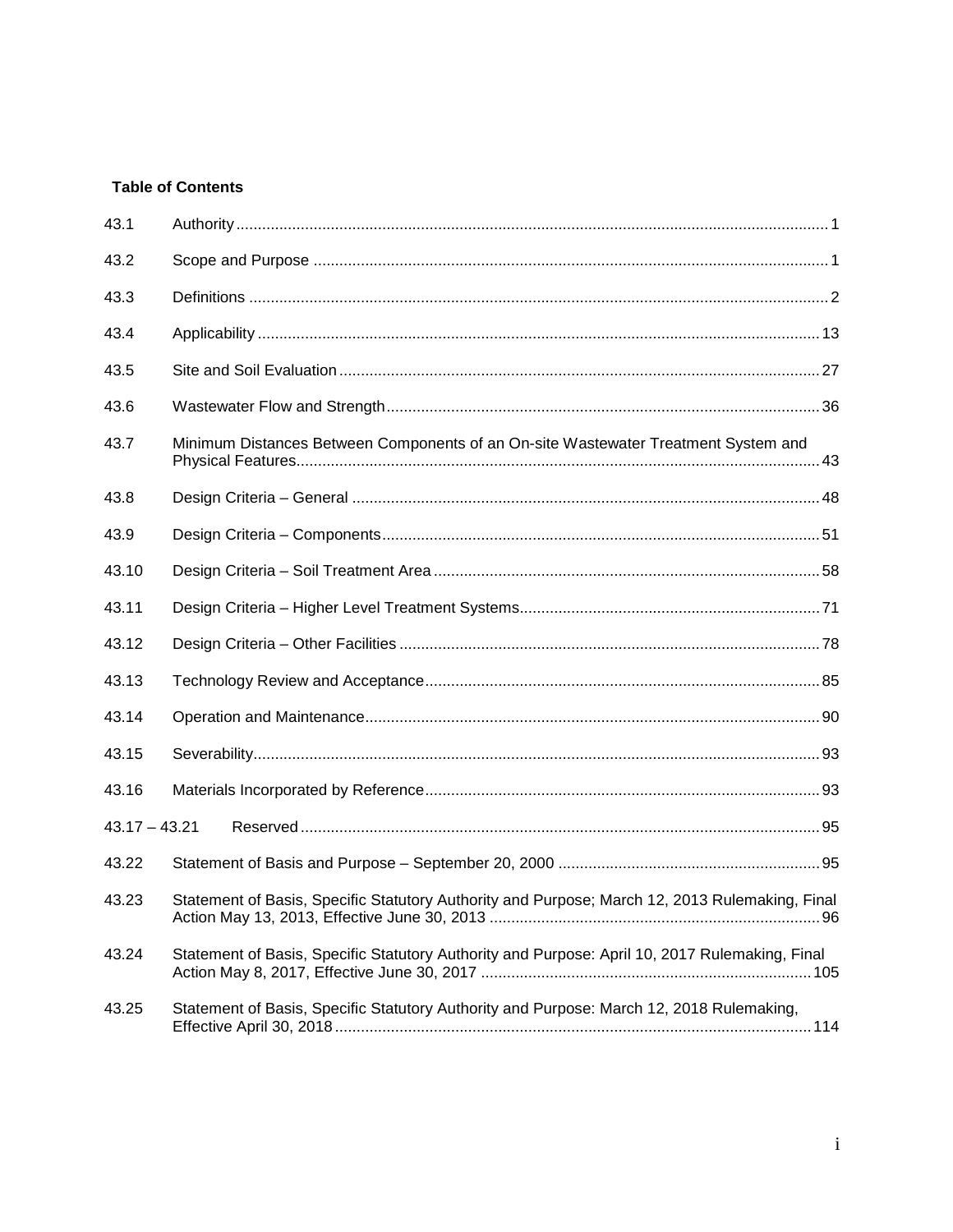# **DEPARTMENT OF PUBLIC HEALTH AND ENVIRONMENT**

## **Water Quality Control Commission**

## **REGULATION NO. 43 - ON-SITE WASTEWATER TREATMENT SYSTEM REGULATION**

<span id="page-2-0"></span>\_\_\_\_\_\_\_\_\_\_\_\_\_\_\_\_\_\_\_\_\_\_\_\_\_\_\_\_\_\_\_\_\_\_\_\_\_\_\_\_\_\_\_\_\_\_\_\_\_\_\_\_\_\_\_\_\_\_\_\_\_\_\_\_\_\_\_\_\_\_\_\_\_

## **5 CCR 1002-43**

## **43.1 Authority**

This regulation is promulgated pursuant to the On-site Wastewater Treatment System Act, 25-10-101, et seq. C.R.S.

#### <span id="page-2-1"></span>**43.2 Scope and Purpose**

#### A. Declaration

- 1. In order to preserve the environment and protect the public health and water quality; to eliminate and control causes of disease, infection, and aerosol contamination; and to reduce and control the pollution of the air, land and water, it is declared to be in the public interest to establish minimum standards and regulations for On-site Wastewater Treatment Systems (OWTS) in the state of Colorado and to provide the authority for the administration and enforcement of such minimum standards and regulations.
- 2. This regulation will apply to On-site Wastewater Treatment Systems as defined in section 25-10-103(12), C.R.S.

## B. Purpose

- 1. The purpose of this regulation as authorized by the OWTS Act is to establish minimum standards for the location, design, construction, performance, installation, alteration and use of OWTS within the state of Colorado, and establish the minimum requirements for regulations adopted by local boards of health including but not limited to permit application requirements; requirements for issuing permits; the inspection, testing, and supervision of installed systems; the maintenance and cleaning of systems; the disposal of waste material and the issuance of cease and desist orders.
- C. Effluent Discharged to Surface Waters
	- 1. Any system that will discharge into surface waters must be designed by a professional engineer. The discharge permit application must be submitted for preliminary approval to the local board of health. Once approved by the local board of health, the application must be submitted to the Water Quality Control Division for review in accordance with the Water Quality Control Act, 25-8-101, et seq .C.R.S, and all applicable regulations of the Water Quality Control Commission. Compliance with such a permit will be deemed full compliance with this regulation.
- D. Jurisdiction of Local Health Agencies
	- 1. The jurisdiction of any local health agency extends over all unincorporated areas and over all municipal corporations within the territorial limits of the county or the counties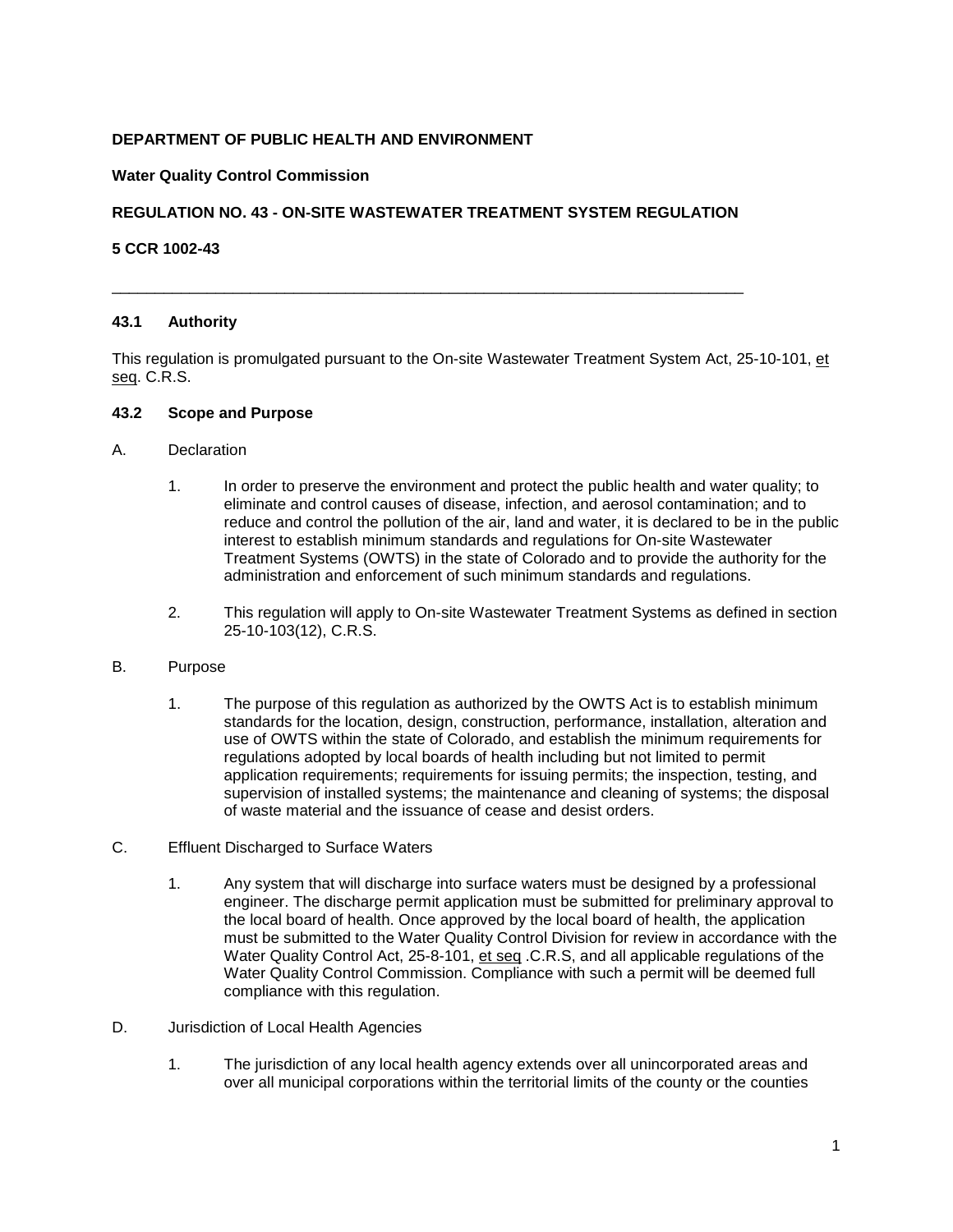comprising the district public health agency, but not over the territory of any municipal corporation that maintains its own public health agency.

# <span id="page-3-0"></span>**43.3 Definitions**

- 1. "Absorption system" means a leaching field and adjacent soils or other system for the treatment of sewage in an On-site Wastewater Treatment System by means of absorption into the ground. See Soil treatment area.
- 2. "Accessible" means easily reached, attained or entered by the necessary equipment or maintenance provider.
- 3. "Applicant" means a person who submits an application for a permit for an On-site Wastewater Treatment System.
- 4. "Basal Area" means the effective surface area available to transmit the treated effluent from the filter media in a mound system into the in-situ receiving soils. The perimeter is measured at the interface of the imported fill material and in-situ soil. On sloping sites, only the area down-gradient from the up-slope edge of the distribution media may be included in this calculation.
- 5. "Bed" means a below-grade soil treatment area with a level sub-base, consisting of a shallow excavation greater than three feet wide containing distribution media and more than one lateral.
- 6. "Bedrock" means continuous rock that underlies the soil or is exposed at the surface. Bedrock is generally considered impervious, but if fractured or deteriorated, it may allow effluent to pass through without adequate treatment.
- 7. "Bedroom" means a room with an egress window, a closet, and/or is intended for sleeping purposes; or as defined by the local board of health, as stated in the local OWTS regulation.
- 8. "Biochemical Oxygen Demand, Five-Day" (BOD  $_5$ ) means quantitative measure of the amount of oxygen consumed by bacteria while stabilizing, digesting, or treating biodegradable organic matter under aerobic conditions over a five-day incubation period; expressed in milligrams per liter (mg/L).
- 9. "Biochemical Oxygen Demand, Carbonaceous Five Day" (CBOD  $_5$ ) means quantitative measure of the amount of oxygen consumed by bacteria while stabilizing, digesting, or treating the organic matter under aerobic conditions over a five-day incubation period while in the presence of a chemical inhibitor to block nitrification; expressed in milligrams per liter (mg/L).
- 10. "Building sewer" means piping that conveys wastewater to the first system component or the sewer main.
- 11. "Carbonaceous Biochemical Oxygen Demand" See Biochemical Oxygen Demand, Carbonaceous.
- 12. "Cesspool" means an unlined or partially lined underground pit or underground perforated receptacle into which raw household wastewater is discharged and from which the liquid seeps into the surrounding soil. Cesspool does not include a septic tank.
- 13. "Chamber" means an open, arch-shaped structure providing an open-bottom soil interface with permeable sidewalls used for distribution of effluent in a soil absorption system.
- 14. "Cistern" means an underground, enclosed unpressurized reservoir or tank for storing water as part of a potable water supply system.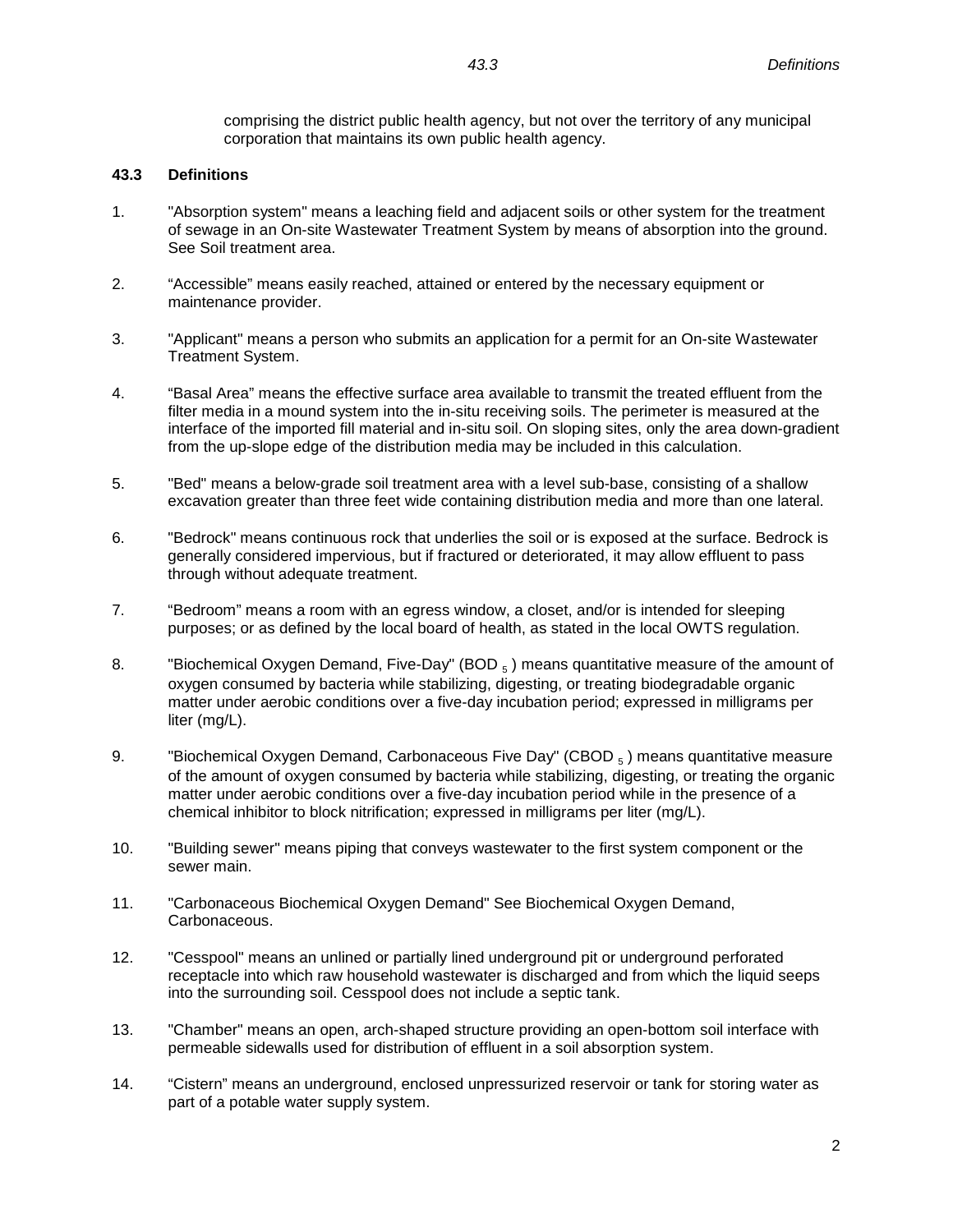- 15. "Cleaning" means the act of removing septage or other wastes from a wastewater treatment system component or grease/waste from a grease interceptor.
- 16. "Colorado Plumbing Code" means Rules And Regulations of the Colorado State Plumbing Board (3 CCR 720-1).
- 17. "Commission" means the Water Quality Control Commission created by section 25-8-201, C.R.S.
- 18. "Competent technician" means a person who has the appropriate expertise and is able to conduct and interpret the results of soil profile test pit excavations, percolation tests, and site evaluations. This individual has also met the required competencies for a "Competent Technician" as defined in section 43.5.I.
- 19. "Component" means a subsection of an On-site Wastewater Treatment System; a component may include multiple devices.
- 20. 'Composting toilet" means a self-contained waterless toilet designed to decompose non-watercarried human wastes through microbial action and to store the resulting matter for disposal.
- 21. "Consistence" means the degree and kind of cohesion and adhesion that soil exhibits and/or the resistance of soil to deformation or rupture under an applied stress to an extent that the soil density would restrict permeability. Aspects of consistence are used to determine if the horizon will have permeability lower than that of the defined soil type. Additional insight to consistence can be found in the UDSA-NRCS Field book for Describing and Sampling Soils; Version 3.0, Sept. 2012.
- 22. "Crest" means the highest point on the side of a dry gulch or cut bank.
- 23. "Cut-bank" means a nearly vertical slope caused by erosion or construction that has exposed historic soil strata.
- 24. "Deep gravel system" means a soil treatment area for repairs only where the trenches utilize a depth of gravel greater than 6 inches below the distribution pipe and sidewall area is allowed according to a formula specified in this regulation.
- 25. "Deficiency" See Malfunction.
- 26. "Department" means the Department of Public Health and Environment created by section 25-1- 102, C.R.S.
- 27. "Design" means 1. the process of selecting, sizing, locating, specifying, and configuring treatment train components that match site characteristics and facility use as well as creating the associated written documentation; and 2. written documentation of size, location, specification and configuration of a system.
- 28. "Design capacity" See Flow, Design.
- 29. "Design flow" See Flow, Design.
- 30. "Designer, on-site wastewater treatment system" means a practitioner who utilizes site evaluation and investigation information to select an appropriate OWTS and prepares a design document in conformance with this regulation.
- 31. "Distribution" means the process of conveying wastewater or effluent to one or more components, devices, or throughout a soil treatment area.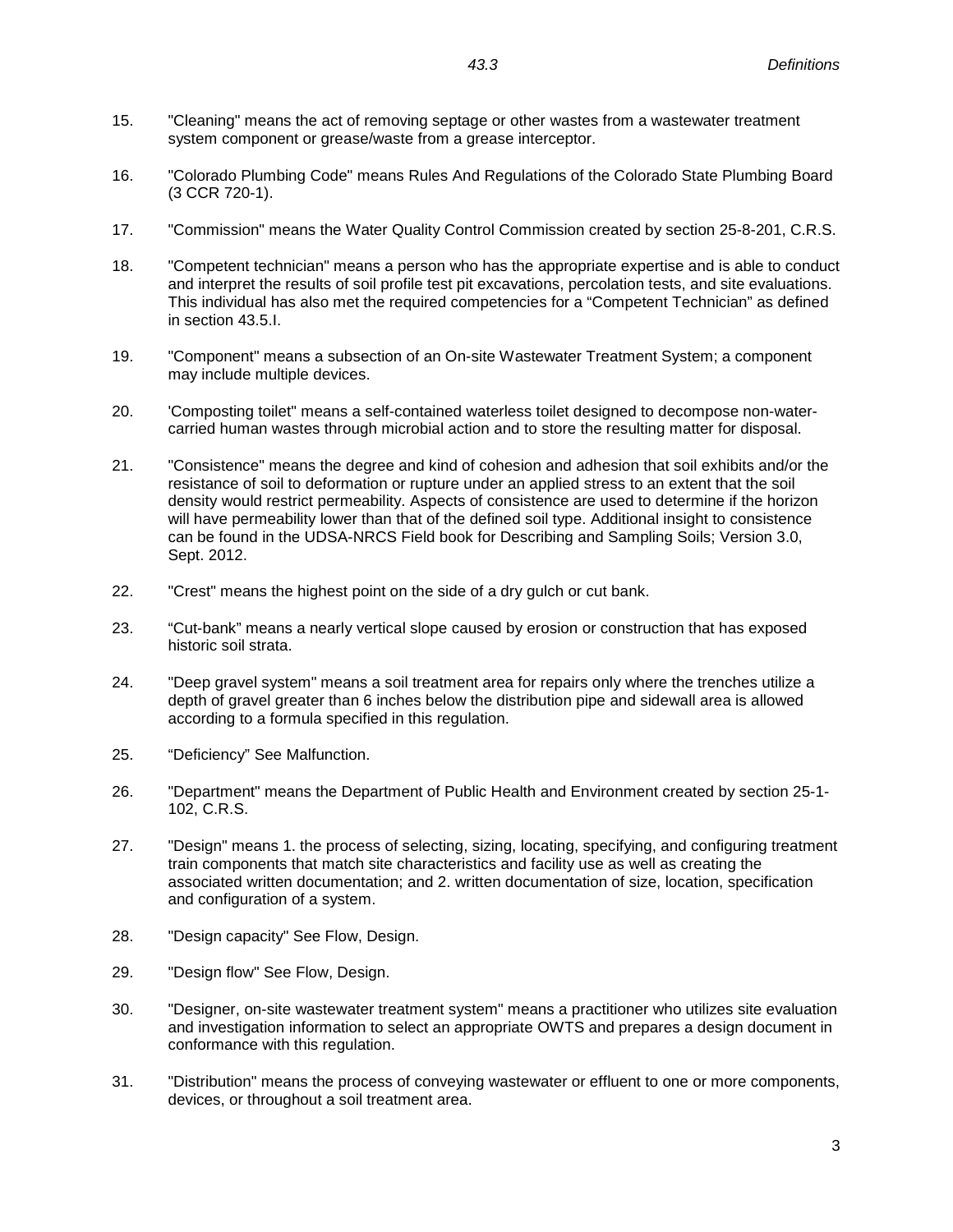- 32. "Distribution box" means a watertight component that receives effluent from a septic tank or other treatment unit and distributes effluent via gravity in approximately equal portions to two or more distribution laterals in the soil treatment area.
- 33. "Division" means the division of administration of the department of which the Water Quality Control Division is a part.
- 34. "Domestic wastewater" See Wastewater, domestic.
- 35. "Domestic Wastewater Treatment Works" means a system or facility for treating, neutralizing, stabilizing, or disposing of domestic wastewater which system or facility has a designed capacity to receive more than 2,000 gallons of domestic wastewater per day. The term "domestic wastewater treatment works" also includes appurtenances to such system or facility such as outfall sewers and pumping stations and to equipment related to such appurtenances. The term "domestic wastewater treatment works" does not include industrial wastewater treatment plants or complexes whose primary function is the treatment of industrial wastes, notwithstanding the fact that human wastes generated incidentally to the industrial process are treated therein. 25-8- 103 (5), C.R.S.
- 36. "Dosing" means a high rate periodic discharge into a soil treatment area.
- 37. "Dosing, demand" means configuration in which a specific volume of effluent is delivered to a component based upon patterns of wastewater generation from the source.
- 38. "Dosing, pressure" means a uniform application of wastewater throughout the intended portion of the soil treatment area through small diameter pipes and orifices, under pressure. For this definition, the term pressure indicates that the system is capable of creating upward movement of effluent out of the distribution system piping.
- 39. "Dosing, timed" means a configuration in which a specific volume of effluent is delivered to a component based upon a prescribed interval, regardless of facility water use.
- 40. "Dosing siphon" means a device used for demand dosing effluent; which stores a predetermined volume of water and discharges it at a rapid rate, from a tank at a given elevation to a component at a lower elevation, accomplished by means of atmospheric pressure and the suction created by the weight of the liquid in the conveying pipe.
- 41. "Dosing tank" means a tank, compartment or basin that provides for storage of effluent from a septic tank or other treatment unit intended to be delivered to a soil treatment area at a high rate periodic discharge.
- 42. "Drainfield" See Soil treatment area.
- 43. "Drop box" means a device used for serial or sequential distribution of effluent by gravity flow to a lateral of a soil treatment area.
- 44. "Dry gulch" See Gulch, dry.
- 45. "Drywell" means an unlined or partially lined underground pit (regardless of geometry) into which drainage from roofs, basement floors, water softeners or other non-wastewater sources is discharged and from which the liquid seeps into the surrounding soil.
- 46. "Effective Size" means the size of granular media such that 10 percent by weight of the media is finer than the size specified.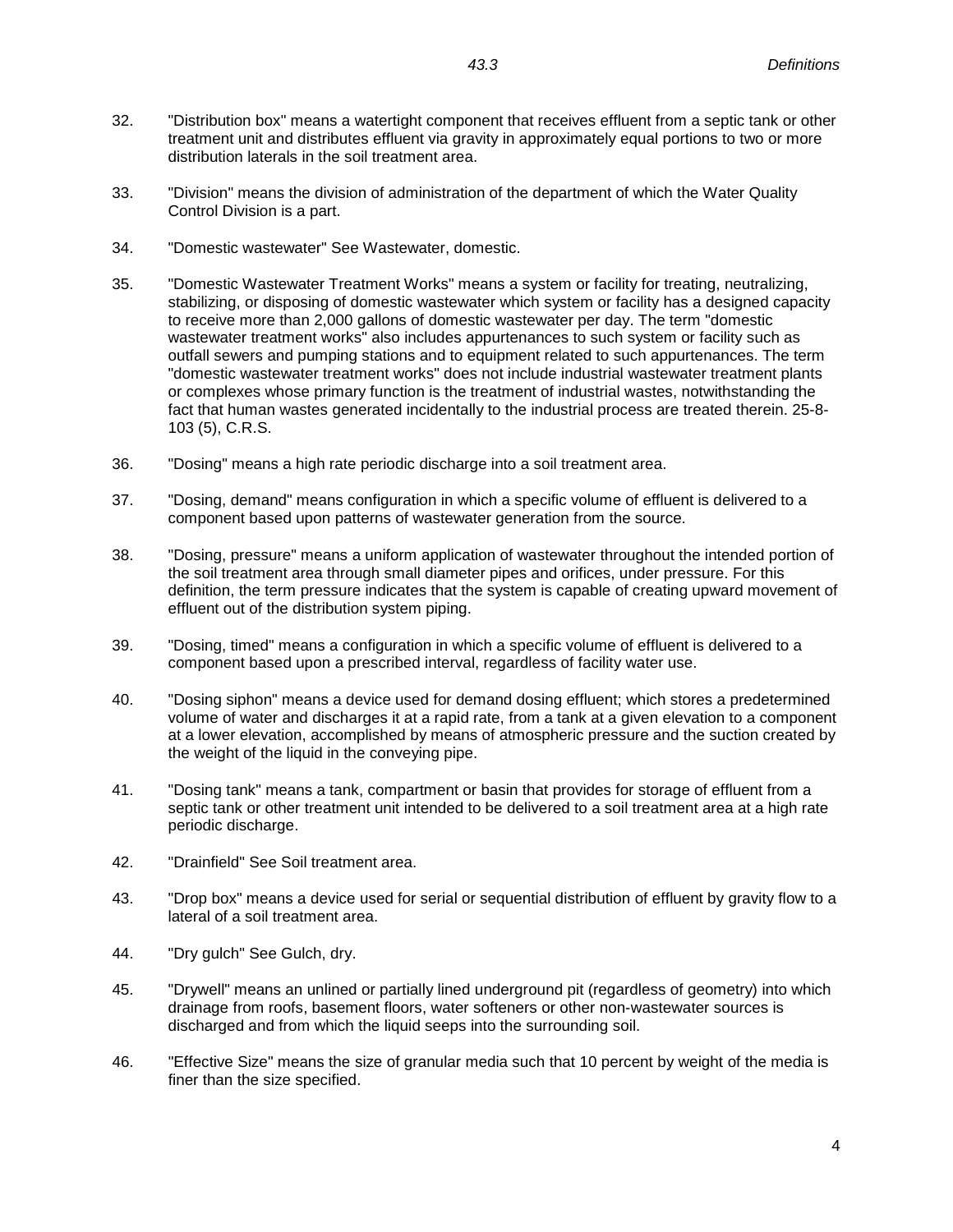- 47. "Effluent" means the liquid flowing out of a component or device of an On-site Wastewater Treatment System.
- 48. "Effluent filter" See Effluent screen.
- 49. "Effluent pipe" means non-perforated pipe that conveys effluent from one On-site Wastewater Treatment System component to the next.
- 50. "Effluent screen" means a removable, cleanable (or disposable) device installed on the outlet piping of a septic tank for the purpose of retaining solids larger than a specific size and/or modulating effluent flow rate. An effluent screen may be a component of a pump installation. An effluent screen may also be installed following the septic tank but before higher level treatment components or a soil treatment area.
- 51. "Environmental health specialist" means a person trained in physical, biological, or sanitary science to carry out educational and inspectional duties in the field of environmental health.
- 52. "Evapotranspiration/absorption system" means an unlined On-site Wastewater Treatment component that uses evaporation, transpiration, and absorption for dispersal of effluent.
- 53. "Evapotranspiration system" means an On-site Wastewater Treatment component with a continuous, impermeable liner that uses evapotranspiration and transpiration for dispersal of effluent.
- 54. "Experimental system" means a design or type of system based upon improvements or development in the technology of sewage treatment that has not been fully tested.
- 55. "Failure" means a condition existing within any component of an OWTS which prevents the system from functioning as intended, and which results in the discharge of untreated or partially treated wastewater onto the ground surface, into surface water or ground water, or which results in the back-up of sewage into the building sewer. Other conditions within an OWTS component that are deemed by a local public health agency to be a threat to public health and/or safety may also be deemed a failure.
- 56. "Field performance testing" means data gathering on a system in actual use that is being proposed for Division acceptance.
- 57. "Floodplain (100-year)" means an area adjacent to a stream which is subject to flooding as the result of the occurrence of a one hundred (100) year flood, and is so adverse to past, current or foreseeable construction or land use as to constitute a significant hazard to public or environmental health and safety or to property or is designated by the Federal Emergency Management Agency (FEMA) or National Flood Insurance Program (NFIP). In the absence of FEMA/NFIP maps, a professional engineer must certify the flood plain elevations.
- 58. "Floodway" means the channel of a river or other watercourse and the adjacent land areas that must be reserved in order to discharge the base flood without cumulatively increasing the water surface elevation more than one foot or as designated by the Federal Emergency Management Agency or National Flood Insurance Program. In the absence of FEMA/NFIP maps, a professional engineer must certify the floodway elevation and location.
- 59. "Flow, daily" means the measured volume of wastewater generated from a facility in a 24-hour period expressed as gallons per day.
- 60. "Flow, design" means the estimated volume of wastewater per unit of time for which a component or system is designed. Design flow may be given in the estimated volume per unit such as person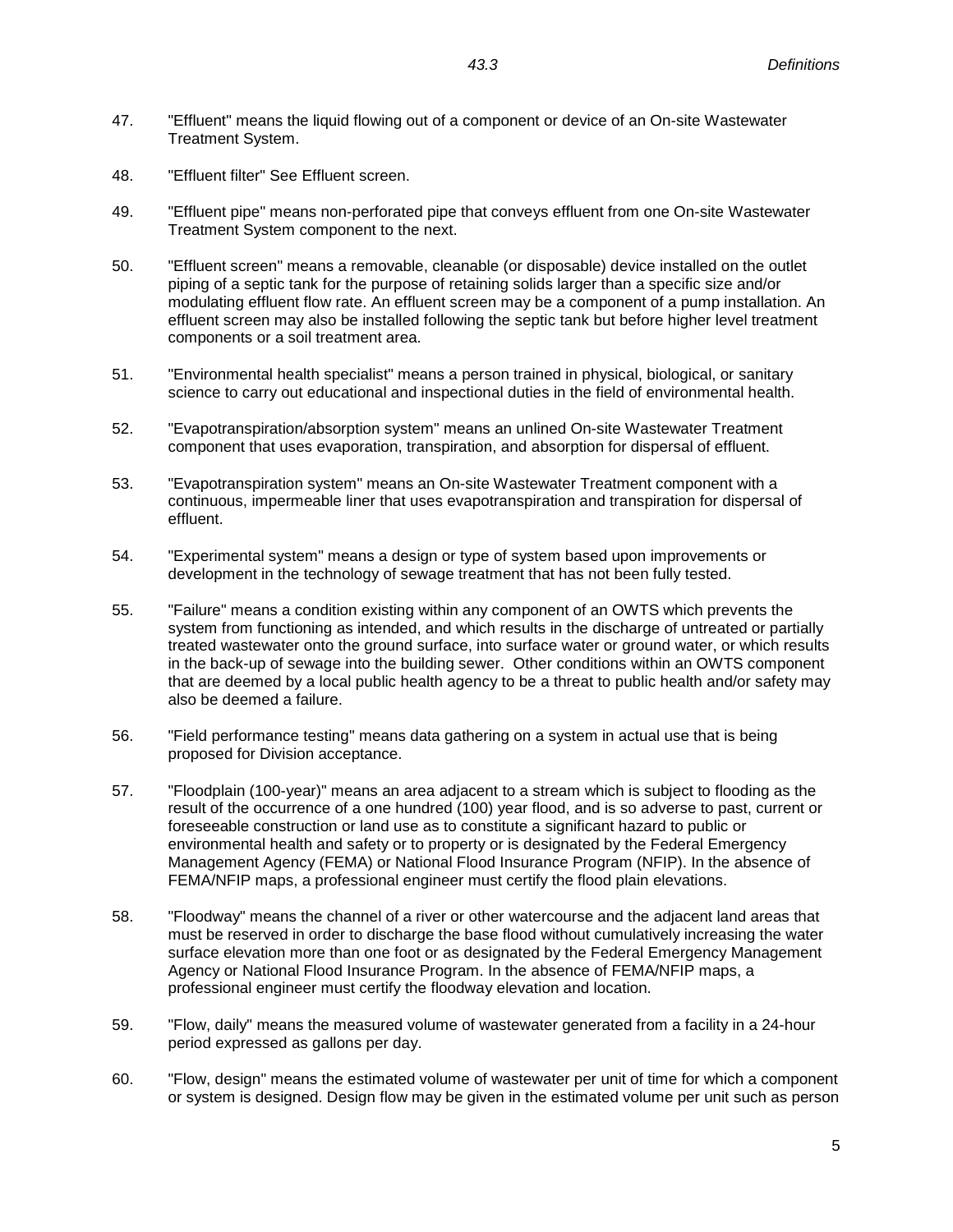per unit time that must be multiplied by the maximum number of units that a facility can accommodate over that time.

- 61. "Flow equalization" means a system configuration that includes sufficient effluent storage capacity to allow for regulated flow on a daily or multi-day basis to a subsequent component despite variable flow from the source.
- 62. "Flow equalizer" means an adjustment device to evenly distribute flow between outlets in a distribution box or other device that may be out of level.
- 63. "Grease interceptor tank" means a watertight device located outside a facility designed to intercept, congeal, and retain or remove fats, oils, and grease from sources such as commercial food-service that will generate high levels of fats, oils and greases.
- 64. "Ground water" means that part of the subsurface water that is at or below the saturated zone.
- 65. "Ground water surface" means the uppermost limit of an unconfined aquifer at atmospheric pressure.
- 67. "Gulch, dry" means a deep, narrow ravine marking the course of an intermittent or ephemeral stream.
- 66. [Expired 05/15/2018 per House Bill 18-1253].
- 68. "Health officer" means the chief administrative and executive officer of a local public health agency, or the appointed health officer of the local board of health. Health officer includes a director of a local public health agency.
- 69. "Higher level treatment" means designated treatment levels other than treatment level 1. (See Table 6-3)
- 70. "Holding tank" See Vault.
- 71. "Individual Sewage Disposal System" means a term used for On-site Wastewater Treatment System in Colorado regulations from 1973 until 2013.
- 72. "Infiltrative surface" means designated interface where effluent moves from distribution media or a distribution product into treatment media or original soil. In standard trench or bed systems this will be the interface of the distribution media or product and in-situ soil. Two separate infiltrative surfaces will exist in a mound system and an unlined sand filter, one at the interface of the distribution media and fill sand, the other at the interface of the fill sand and in-situ soil.
- 73. "Inspection port" means an access point in a system component that enables inspection, operation and/or maintenance.
- 74. "Invert" means elevation of the bottom of the inside pipe wall or fitting.
- 75. "Lateral" means a pipe, chamber or other conveyance used to carry and distribute effluent.
- 76. "Leach field" See Soil treatment area.
- 77. "Limiting layer" means a horizon or condition in the soil profile or underlying strata that limits the treatment capability of the soil or severely restricts the movement of fluids. This may include soils with low or high permeability, impervious or fractured bedrock, or a seasonal or current ground water surface.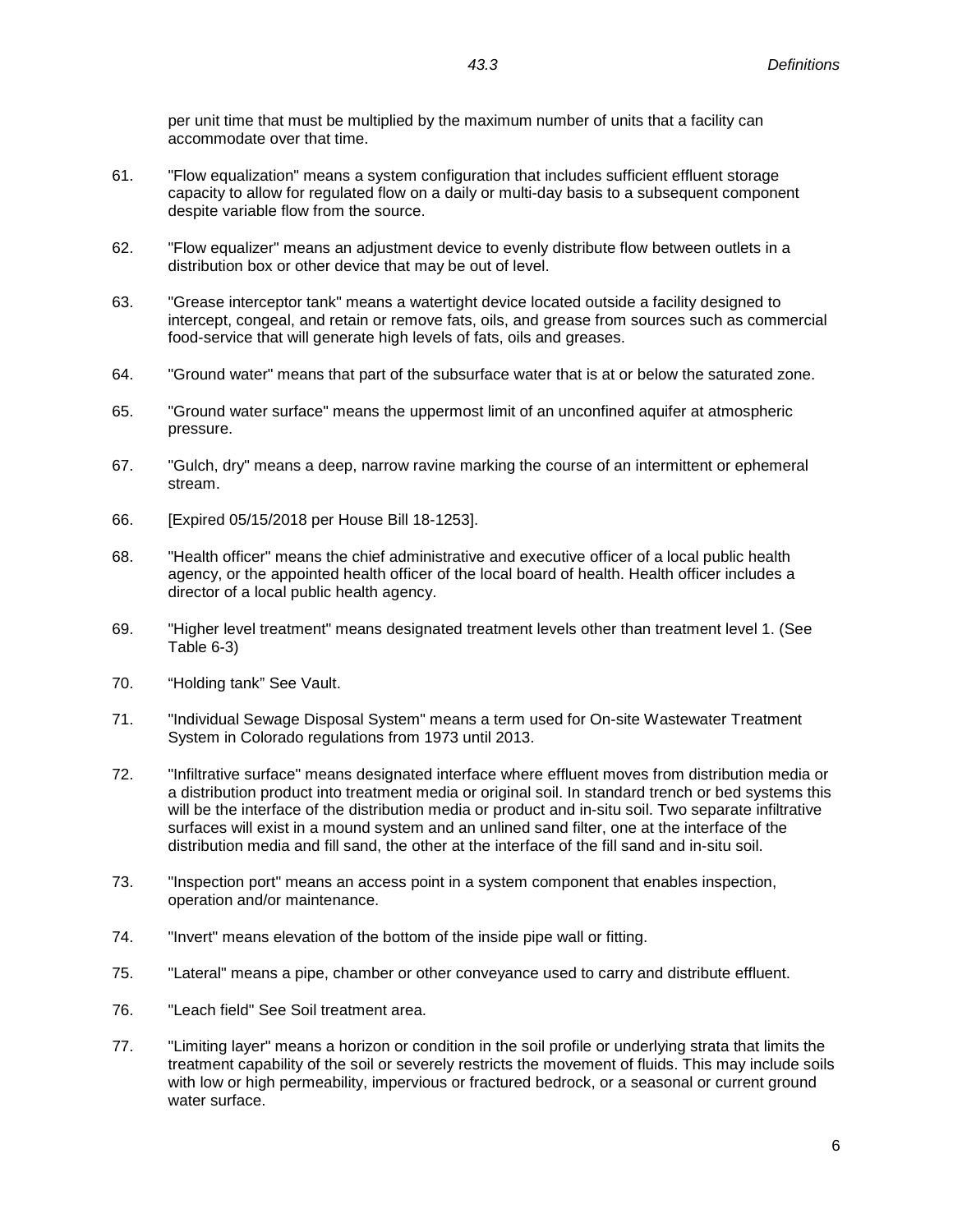- 78. "Liner" means an impermeable synthetic or natural material used to prevent or restrict infiltration and/or exfiltration. For the purposes of this regulation, the minimum thickness of a liner must be 30 ml.
- 79. "Linear loading rate" means the amount of effluent applied per linear foot along the contour (gpd/linear ft.).
- 80. "Local board of health" means any local, county, or district board of health.
- 81. "Local health department" See local public health agency.
- 82. "Local public health agency" means any county, district, or municipal public health agency and may include a county, district, or municipal board of health to oversee On-site Wastewater Treatment System permitting and inspection or an on-site wastewater treatment system program. A local public health agency may designate another agency to administer the OWTS program.
- 83. "Long-term acceptance rate" (LTAR) means design parameter expressing the rate that effluent enters the infiltrative surface of the soil treatment area at equilibrium, measured in volume per area per time, e.g. gallons per square foot per day (gal/  $ft^2$  /day).
- 84. "Malfunction" means the condition in which a component is not performing as designed or installed and is in need of repair in order to function as originally intended.
- 85. "Manufactured media" See Media, other manufactured.
- 86. "Media" means solid material that can be described by shape, dimensions, surface area, void space, and application.
- 87. "Media, enhanced manufactured" means an accepted proprietary manufactured distribution product, wrapped in a specified fabric, and placed on a specified sandbase or media that does not mask the infiltrative surface of the in-situ soil.
- 88. "Media, other manufactured" means an accepted proprietary manufactured distribution product made of synthetic media for distribution of effluent that is placed directly on the in-situ soil.
- 89. "Media, treatment" means non-or slowly-degradable media used for physical, chemical, and/or biological treatment in an On-site Wastewater Treatment System component.
- 90. "Mound" means a soil treatment area whereby the infiltrative surface is at or above original grade at any point.
- 91. "Nitrogen reduction" means a minimum 50 percent reduction of influent nitrogen strength which is the minimum objective of NSF/ANSI Standard 245 - Wastewater Treatment Systems - Nitrogen Reduction (2013 version).
- 92. "On-Site Wastewater Treatment System" or "OWTS" and, where the context so indicates, the term "system" means an absorption system of any size or flow or a system or facility for treating, neutralizing, stabilizing, or dispersing sewage generated in the vicinity, which system is not a part of or connected to a sewage treatment works.
- 93. "OWTS Act" means the On-site Wastewater Treatment System Act, 25-10-101, et seq. C.R.S.
- 94. "Percolation test" means a subsurface soil test at the depth of a proposed absorption system or similar component of an OWTS to determine the water absorption capability of the soil, the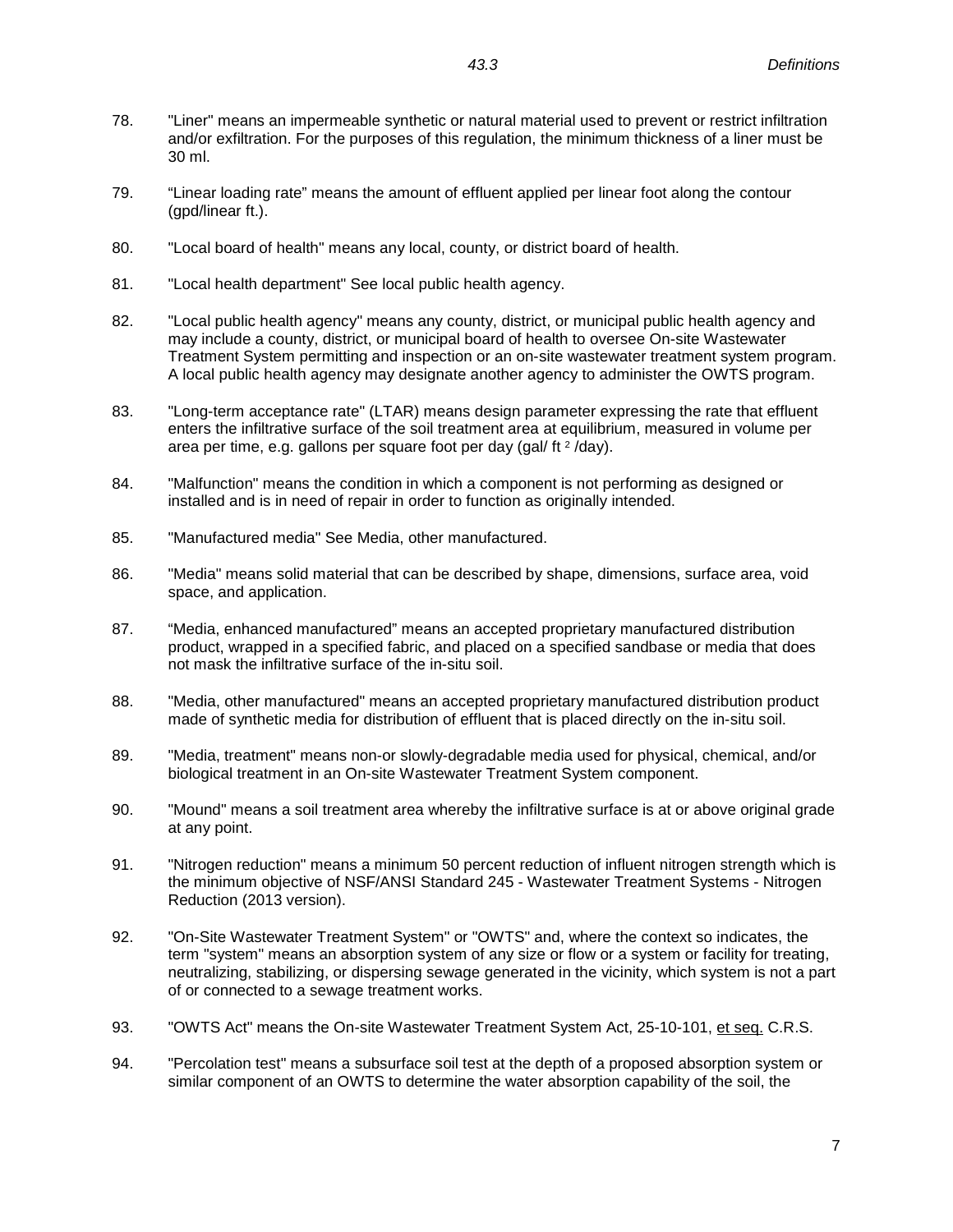results of which are normally expressed as the rate at which one inch of water is absorbed. The rate is expressed in minutes per inch.

- 95. "Performance standard" means minimum performance criteria for water quality and operation and maintenance established by the regulatory authority to ensure compliance with the public health and environmental goals of the state or public health agency.
- 96. "Permeability" means the property of a material which permits movement of water through the material.
- 97. "Permit" means a permit for the construction or alteration, installation, and use or for the repair of an On-site Wastewater Treatment System.
- 98. "Person" means an individual, partnership, firm, corporation, association, or other legal entity and also the state, any political subdivision thereof, or other governmental entity.
- 99. "Pressure distribution" See Dosing, pressure.
- 100. "Privy" means an above grade structure allowing for the disposal of excreta not transported by a sewer and which provides privacy and shelter and prevents access to the excreta by flies, rodents, or other vectors.
	- a. Pit privy privy over an unlined excavation.
	- b. Vault privy privy over a vault.
- 101. "Professional engineer" means an engineer licensed in accordance with section 12-25-1, C.R.S.
- 102. "Professional geologist" means a person who is a graduate of an institution of higher education which is accredited by a regional or national accrediting agency, with a minimum of thirty semester (forty-five quarter) hours of undergraduate or graduate work in a field of geology and whose post-baccalaureate training has been in the field of geology with a specific record of an additional five years of geological experience to include no more than two years of graduate work. 23-41-208, C.R.S. and 34-1-201, C.R.S.
- 103. "Proprietary product" means a manufactured component or other product that is produced by a private person. It may be protected by patent, trademark or copyright.
- 104. "Public domain technology" means a system that is assembled on location from readily available components and is based on well-established design criteria and is not protected by patent, trademark or copyright.
- 105. "Record drawing" means construction drawings provided to illustrate the progress or completion of the installation of an OWTS, or components of the OWTS; typically based on field inspections by the designer or local public health agency.
- 106. "Redoximorphic" means a soil property that results from the reduction and oxidation of iron and manganese compounds in the soil after saturation with water and subsequent desaturation.
- 107. "Remediation system" means a treatment system, chemical/biological additive or physical process that is proposed to restore the soil treatment area of an OWTS to intended performance.
- 108. "Repair" means restoration of functionality and/or treatment by reconstruction, relocation, or replacement of an on-site wastewater treatment system or any component thereof in order to allow the system to function as intended.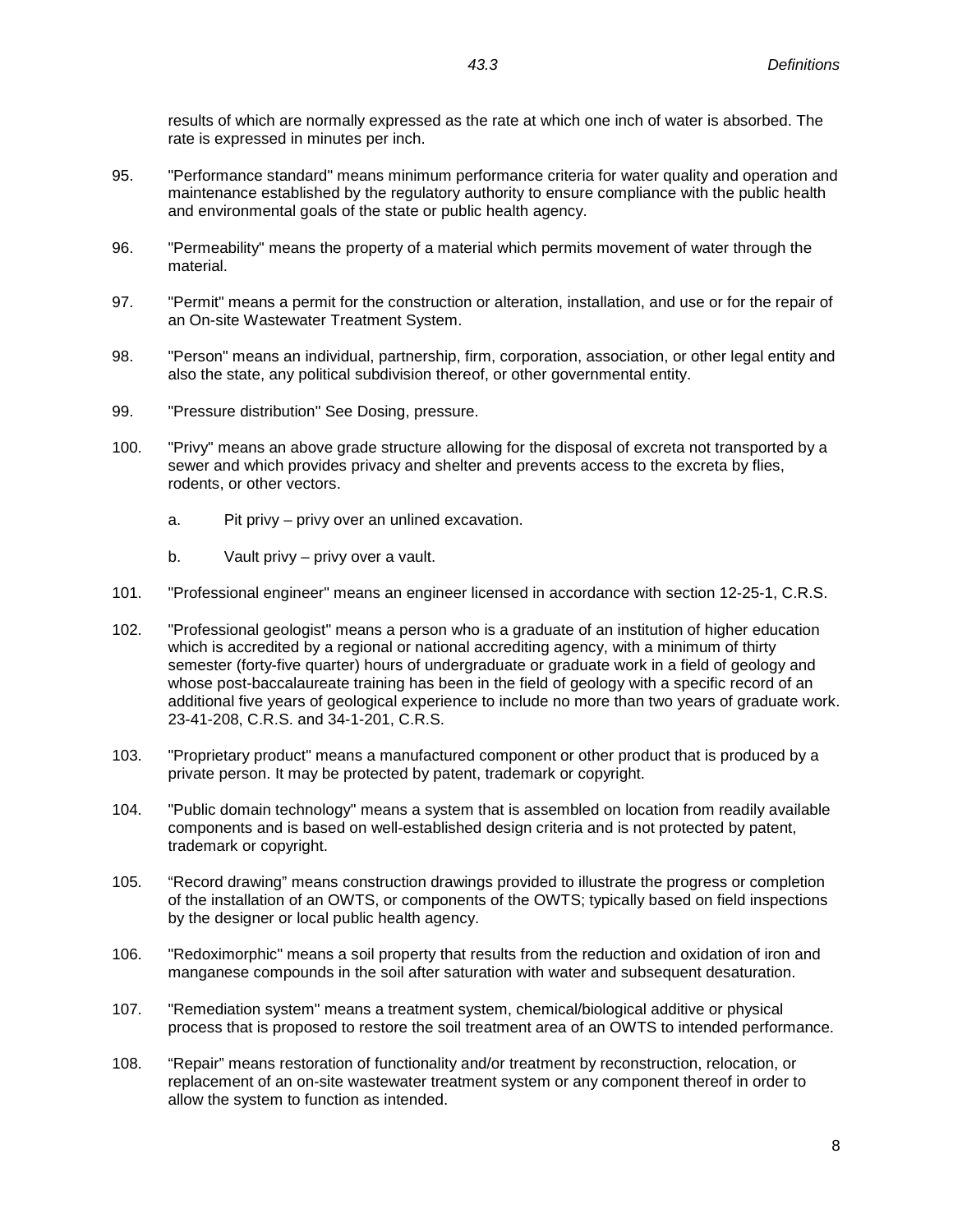- 109. "Replacement system" See Repair.
- 110. "Riser" means a watertight vertical cylinder and lid allowing access to an OWTS component for inspection, cleaning, maintenance, or sampling.
- 111. "Rock-plant filter" means a designed system which utilizes treatment media and various wetland plants to provide treatment of wastewater through biological, physical, and chemical processes. Also called a constructed wetland.
- 112. "Sand filter" means an engineer designed OWTS that utilizes a layer of specified sand as filter and treatment media and incorporates pressure distribution.
- 113. "Sand filter, lined" means an engineer designed OWTS that has an impervious liner and underdrain below the specified sand media. Lined sand filters may be intermittent / single pass where the effluent is distributed over the sand bed a single time before distribution to a soil treatment area, or re-circulating where part of the effluent is returned to an earlier component for additional treatment before distribution to a soil treatment area.
- 114. "Sand filter, unlined" means an engineer designed OWTS that includes a layer of specified sand used as a treatment media without a liner between the sand and the existing soil on which it is placed.
- 115. "Seepage pit" means an excavation deeper than it is wide that receives septic tank effluent and from which the effluent seeps from a structural internal void into the surrounding soil through the bottom and openings in the side of the pit.
- 116. "Septage" means a liquid or semisolid that includes normal household wastes, human excreta, and animal or vegetable matter in suspension or solution generated from a residential septic tank system. Septage may include such material issued from a commercial establishment if the commercial establishment can demonstrate to the Division that the material meets the definition for septage set forth in this subsection. Septage does not include chemical toilet residuals.
- 117. "Septic tank" means a watertight, accessible, covered receptacle designed and constructed to receive sewage from a building sewer, settle solids from the liquid, digest organic matter, store digested solids through a period of retention, and allow the clarified liquids to discharge to other treatment units for final disposal.
- 118. "Sequential distribution" means a distribution method in which effluent is loaded into one trench and fills it to a predetermined level before passing through a relief pipe or device to the succeeding trench. The effluent does not pass through the distribution media before it enters succeeding trenches.
- 119. "Serial distribution" means a distribution method in which effluent is loaded into one trench and fills it to a predetermined level before passing through a relief pipe or device to the succeeding trench. The effluent passes through the distribution media before entering succeeding trenches which may be connected to provide a single uninterrupted flow path.
- 120. "Sewage" means a combination of liquid wastes that may include chemicals, house wastes, human excreta, animal or vegetable matter in suspension or solution, and other solids in suspension or solution, and that is discharged from a dwelling, building, or other establishment. See also Wastewater, domestic.
- 121. "Sewage treatment works" has the same meaning as "domestic wastewater treatment works" under section 25-8-103, C.R.S.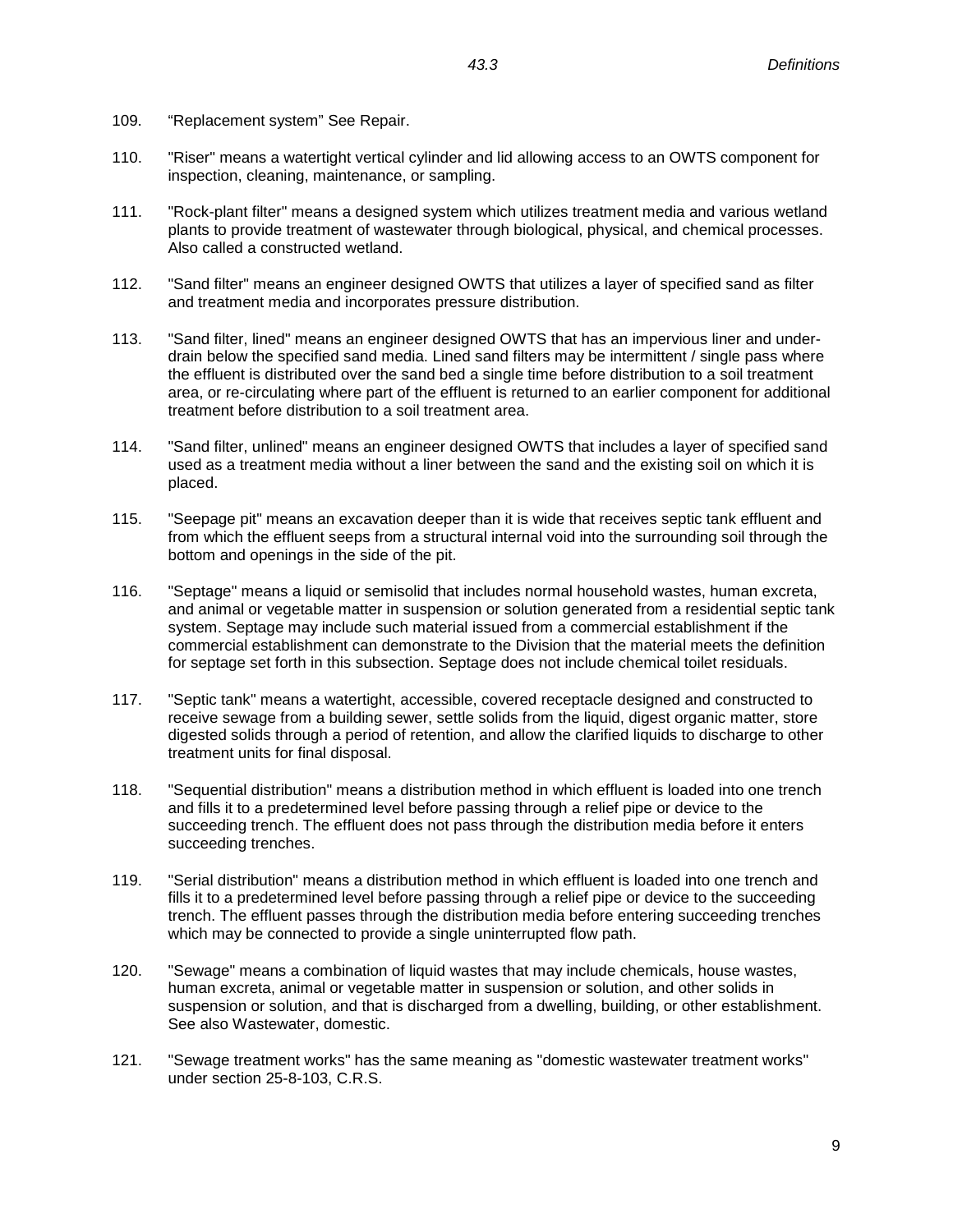- 122. "Site evaluation" means a comprehensive analysis of soil and site conditions for an OWTS.
- 123. "Site evaluator" means a practitioner who conducts preconstruction site evaluations, including visiting a site and performing soil analysis, a site survey, or other activities necessary to determine the suitability of a site for an OWTS.
- 124. "Slit trench latrine" means a temporary shallow trench for use as disposal of non-water-carried human waste.
- 125. "Soil" means 1. unconsolidated mineral and/or organic material on the immediate surface of the earth that serves as a medium for the growth of plants and can potentially treat wastewater effluent; 2. unconsolidated mineral or organic matter on the surface of the earth that has been subjected to and shows effects of: a) pedogenic and environmental factors of climate (including water and temperature effects) and b) macro and microorganisms, conditioned by relief, acting on parent material over a period of time.
- 126. "Soil evaluation" means a percolation test, soil profile, or other subsurface soil analysis at the depth of a proposed soil treatment area or similar component or system to determine the water absorption capability of the soil, the results of which are normally expressed as the rate at which one inch of water is absorbed or as an application rate of gallons per square foot per day.
- 127. "Soil horizon" means layers in the soil column differentiated by changes in texture, color, redoximorphic features, bedrock, structure, consistence, and any other characteristic that affects water movement or treatment of effluent.
- 128. "Soil morphology" means 1. physical constitution of a soil profile as exhibited by the kinds, thickness, and arrangement of the horizons in the profile; and by the texture, structure, consistence, and porosity of each horizon; and 2. visible characteristics of the soil or any of its parts.
- 129. "Soil profile test pit excavation" means a trench or other excavation used for access to evaluate the soil horizons for properties influencing effluent movement, bedrock, evidence of seasonal high ground water, and other information to be used in locating and designing an On-site Wastewater Treatment System.
- 130. "Soil structure" means the naturally occurring combination or arrangement of primary soil particles into secondary units or peds; secondary units are characterized on the basis of type, size class, and grade (degree of distinctness).
- 131. "Soil texture" means proportion by weight of sand, silt, and clay in a soil.
- 132. "Soil treatment area" means the physical location where final treatment and dispersal of effluent occurs. Soil treatment area includes drainfields, mounds and drip fields.
- 133. "Soil treatment area, alternating" means final treatment and distribution component that is composed of two soil treatment areas that are independently dosed.
- 134. "Soil treatment area, sequencing" means a soil treatment area having more than two sections that are dosed on a frequent rotating basis.
- 135. "State Waters" has the meaning set forth under section 25-8-103. C.R.S.
- 136. "Strength, wastewater" means the concentration of constituents of wastewater or effluent; usually expressed in mg/L.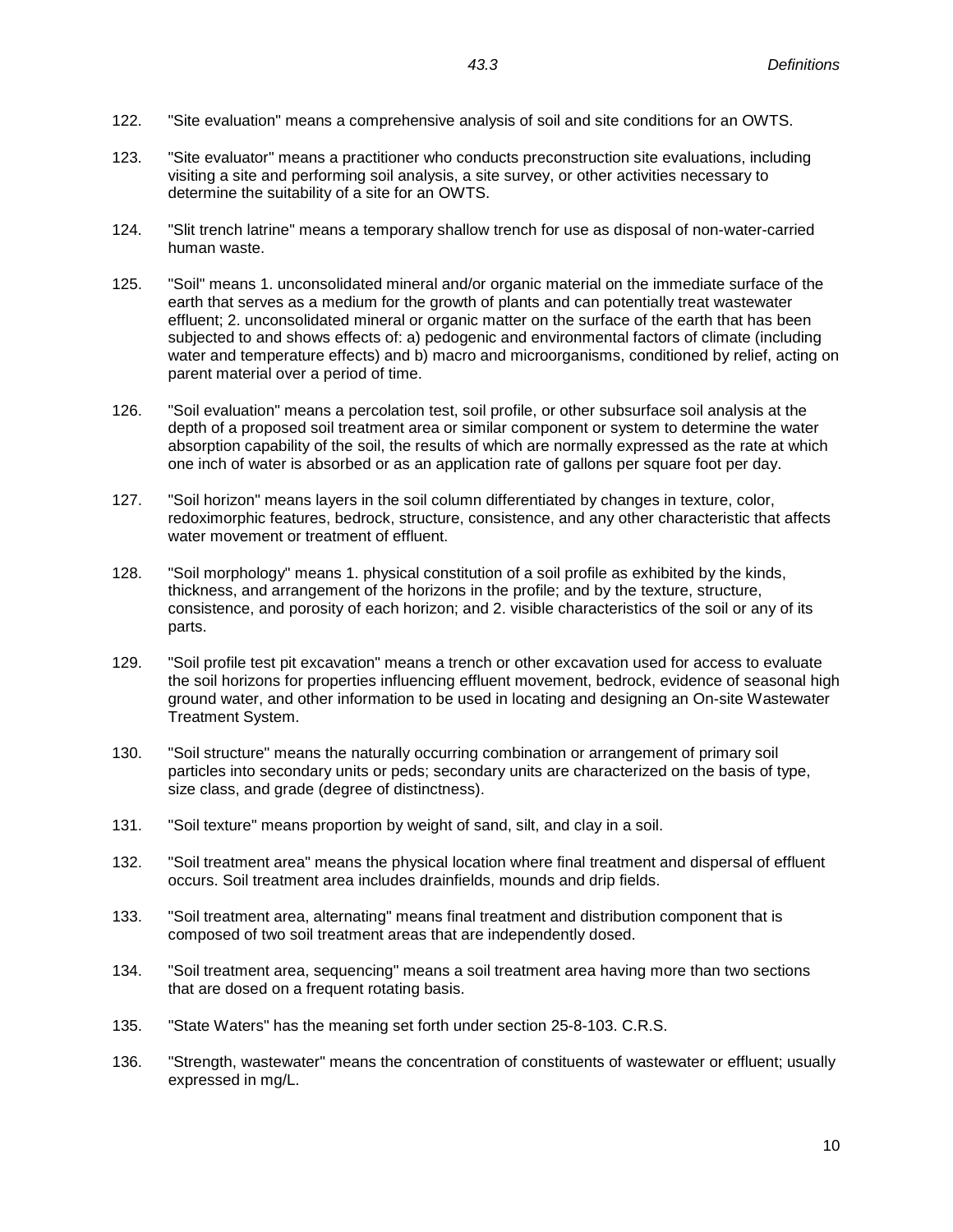- 137. "Suitable soil" means a soil which will effectively treat and filter effluent by removal of organisms and suspended solids, which meets long-term acceptance rate requirements as defined in Table 10-1, and has the required vertical thickness below the infiltrative surface and above a limiting layer.
- 138. "Systems cleaner" means a person engaged in and who holds himself or herself out as a specialist in the cleaning and pumping of On-site Wastewater Treatment Systems and removal of the residues deposited in the operation thereof.
- 139. "Systems contractor" means a person engaged in and who holds himself or herself out as a specialist in the installation, renovation, and repair of On-site Wastewater Treatment Systems.
- 140. "Total suspended solids" means measure of all suspended solids in a liquid; typically expressed in mg/L.
- 141. "Transfer of Title" means change of ownership of a property.
- 142. "Treatment level" means defined concentrations of pollutants to be achieved by a component or series of components of an OWTS.
- 143. "Treatment media" See Media, treatment.
- 144. "Treatment unit" means a component or series of components where solids or pollutants are removed from wastewater or effluent from a preceding component.
- 145. "Trench" means 1. below-grade soil treatment area consisting of a shallow excavation with a width of 3 feet or less containing distribution media and one lateral; and 2. excavation for placement of piping or installation of electrical wire or conduit.
- 146. "Uniformity coefficient" means a value which is the ratio of D60 to D10 where D60 is the soil diameter of which 60 percent of the soil weight is finer and D10 is the corresponding value at 10 percent finer. (A soil having a uniformity coefficient smaller than 4 would be considered "uniform" for purposes of this regulation.)
- 147. "Vault" means a watertight, covered receptacle, which is designed to receive and store excreta or wastes either from a building sewer or from a privy and is accessible for the periodic removal of its contents. If the vault is intended to serve a structure or structures that are projected to generate a domestic wastewater flow of two thousand gallons per day or more at full occupancy, the vault is a domestic wastewater treatment works. Vaults are On-site Wastewater Treatment Systems.
- 148. "Visual and tactile evaluation of soil" means determining the properties of soil by standardized tests of appearance and manipulation in the hand.
- 149. "Volume, effective" means the amount of effluent contained in a tank under normal operating conditions; for a septic tank, effective volume is determined relative to the invert of the outlet. For a dosing tank, the effective volume under normal conditions is determined relative to the invert of the inlet and the control off level.
- 150. "Wastewater, domestic" means combination of liquid wastes (sewage) which may include chemicals, household wastes, human excreta, animal or vegetable matter in suspension or solution, or other solids in suspension or solution which are discharged from a dwelling, building or other structure.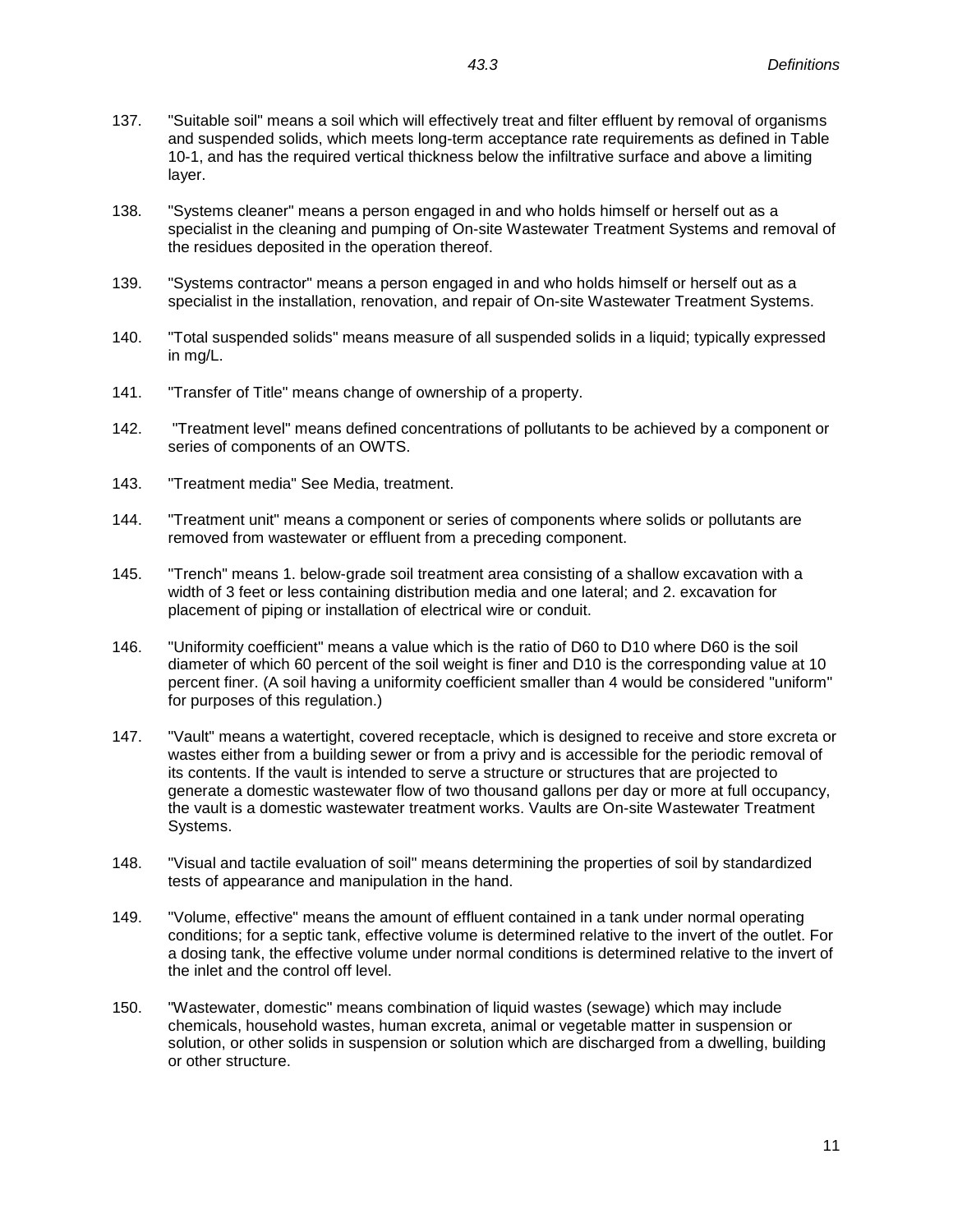- 151. "Wastewater, high strength" means 1. wastewater from a structure having BOD  $_5$  greater than 300 mg/L; and/or TSS greater than 200 mg/L; and/or fats, oils, and grease greater than 50 mg/L; or, 2. effluent from a septic tank or other pretreatment component (as defined by NSF/ANSI Standard 40 testing protocol) that has BOD  $_5$  greater than 180 mg/L; and/or TSS greater than 80 mg/L; and/or fats, oils, and grease greater than 25 mg/L and is applied to an infiltrative surface.
- 152. "Wastewater pond" means a designed pond which receives exclusively domestic wastewater from a septic tank and which provides an additional degree of treatment.
- 153. "Water Quality Control Commission" See Commission.
- 154. "Water Quality Control Division" See Division.
- 155. "Wetland, constructed" See Rock-plant filter.
- 156. "Wetlands" means those areas that are inundated or saturated by surface or groundwater at a frequency and duration sufficient to support, and that under normal circumstances do support, a prevalence of vegetation typically adapted for life in saturated soil conditions. Wetlands generally include swamps, marshes, bogs and similar areas.

| AASHTO       | American Association of<br>State Highway and<br><b>Transportation Officials</b> |
|--------------|---------------------------------------------------------------------------------|
| <b>ANSI</b>  | American National<br><b>Standards Institute</b>                                 |
| <b>ASTM</b>  | American Society for<br><b>Testing and Materials</b>                            |
| <b>BOD</b>   | <b>Biochemical Oxygen</b><br>Demand                                             |
| C.R.S.       | <b>Colorado Revised Statutes</b>                                                |
| <b>CBOD</b>  | Carbonaceous Biochemical<br>Oxygen Demand                                       |
| <b>CPOW</b>  | Colorado Professionals in<br><b>Onsite Wastewater</b>                           |
| CSA          | <b>Canadian Standards</b><br>Association                                        |
| ETL          | <b>Electrical Testing</b><br>Laboratories                                       |
| gpd          | gallons per day                                                                 |
| <b>IAPMO</b> | International Association of<br>Plumbing and Mechanical<br>Officials            |

**Table 3-1 Abbreviations and Acronyms**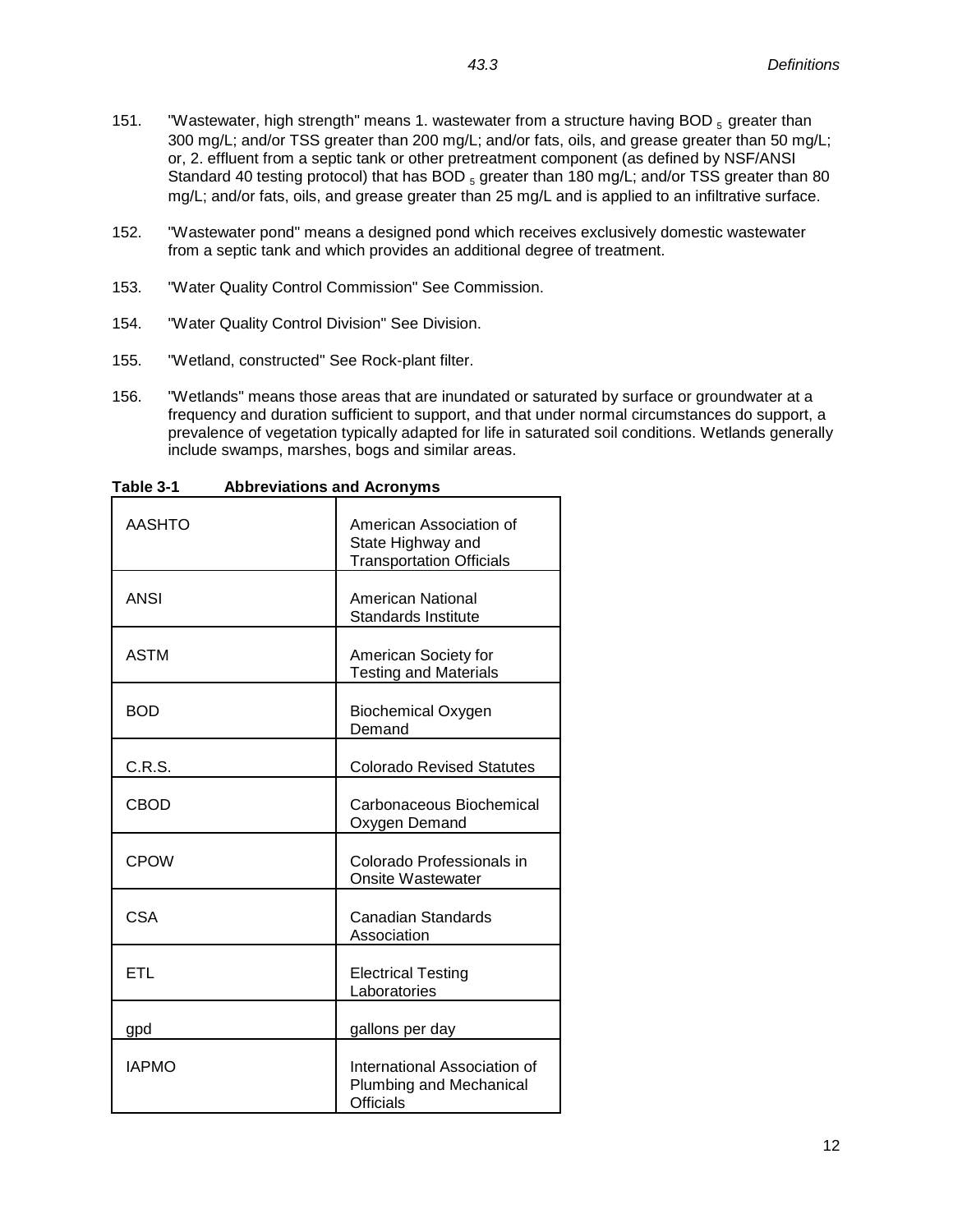| ×<br>v |
|--------|
|--------|

| <b>ISDS</b> | Individual Sewage Disposal<br>System                     |
|-------------|----------------------------------------------------------|
| <b>LTAR</b> | Long-term Acceptance Rate                                |
| mg/L        | milligrams per Liter                                     |
| MPI         | Minutes Per Inch                                         |
| <b>NAWT</b> | National Association of<br><b>Wastewater Technicians</b> |
| <b>NDDS</b> | Non-pressurized Drip<br>Dispersal System                 |
| <b>NPCA</b> | National Precast Concrete<br>Association                 |
| <b>NRTL</b> | Nationally Recognized<br><b>Testing Laboratory</b>       |
| NSF         | <b>National Sanitation</b><br>Foundation                 |
| <b>OWTS</b> | <b>On-site Wastewater</b><br>Treatment System(s)         |
| <b>STA</b>  | Soil Treatment Area                                      |
| TL          | <b>Treatment Level</b>                                   |
| <b>TN</b>   | <b>Total Nitrogen</b>                                    |
| <b>TSS</b>  | <b>Total Suspended Solids</b>                            |
| UL          | <b>Underwriters' Laboratories</b>                        |

# <span id="page-14-0"></span>**43.4 Applicability**

- A. Regulations Adopted By Local Boards of Health
	- 1. Regulation Coverage
		- a. An OWTS with design capacity less than or equal to 2,000 gpd must comply with regulations adopted by local boards of health pursuant to this regulation and the OWTS Act. Within the jurisdiction of the local public health agency, the regulations promulgated by the local board of health govern all aspects of OWTS permits, performance, location, construction, alteration, installation, and use.
		- b. An OWTS with design capacity greater than 2,000 gpd must comply with this regulation, site location and design approval in section 25-8-702, C.R.S., and the discharge permit requirements in the Water Quality Control Act, 25-8-501, et seq. C.R.S.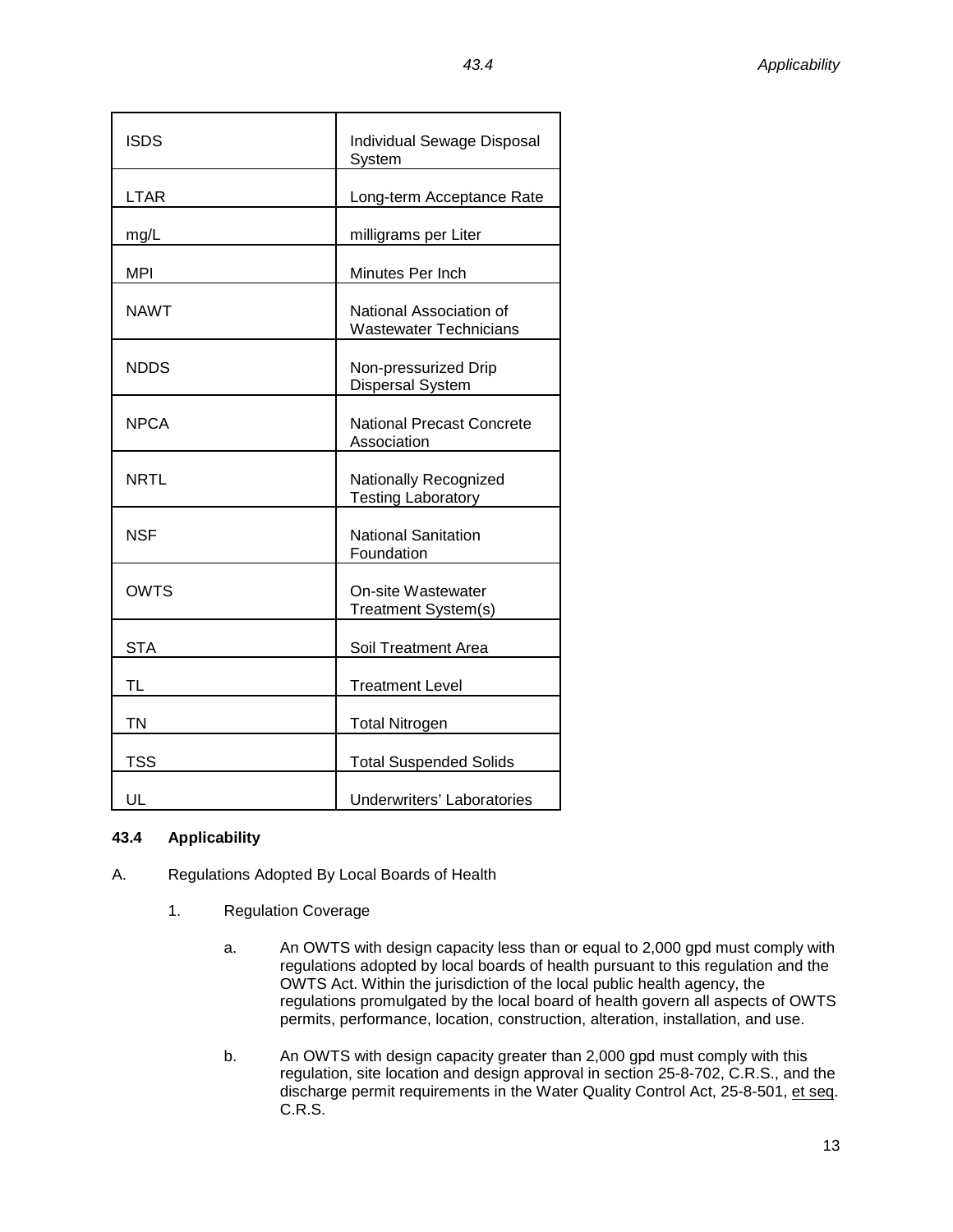- (1) Applicable Commission regulations include, but are not limited to, the following:
	- (i) Regulation 22 Site Location and Design Approval Regulations for Domestic Wastewater Treatment Works (5 CCR 1002-22).
	- (ii) Regulation 41 The Basic Standards for Ground Water (5 CCR 1002-41).
	- (iii) Regulation 42 Site-Specific Water Quality Classifications and Standards for Ground Water (5 CCR 1002-42).
	- (iv) Regulation 61 Colorado Discharge Permit System Regulations (5 CCR 1002-61).
	- (v) Regulation 62 Regulations for Effluent Limitations (5 CCR 1002-62).
- (2) For systems greater than 2,000 gpd, the Division is also authorized to determine those parts of this regulation identified as the prerogative of the local public health agencies.
- (3) The requirements for maintenance and standards of performance for systems greater than 2,000 gpd shall be determined by the site application approval and discharge permit.
- (4) In the interest of facilitating communication of LPHA concerns regarding a design being reviewed by the Division, the local public health agency can provide comments to the Division for consideration during the Division's review of the proposed design and discharge permit application. Under such a coordinated process, the Division retains final authority for approval or denial of each domestic wastewater treatment works that is regulated under the site location approval and Colorado Discharge Permit System regulations. Prior to approval or denial of each OWTS domestic wastewater treatment works, the Division must acknowledge and consider local OWTS regulations when they are more stringent and restrictive than this regulation.
- 2. Local Regulations
	- a. Local boards of health have one year from the effective date of this regulation to update their local regulations which must be as stringent as this regulation.
	- b. Local boards of health may seek a determination by the Division that their existing local regulations are as stringent as this regulation.
	- c. After one year from the effective date of this regulation, if a local board of health has not finalized regulations pursuant to section 25-10-104(2), C.R.S. and section 4.A.3 of this regulation, the Division will propose local rules based on this regulation to the Commission for approval for use in that county or district.
- 3. Procedures to Adopt or Revise Regulations by the Local Board of Health: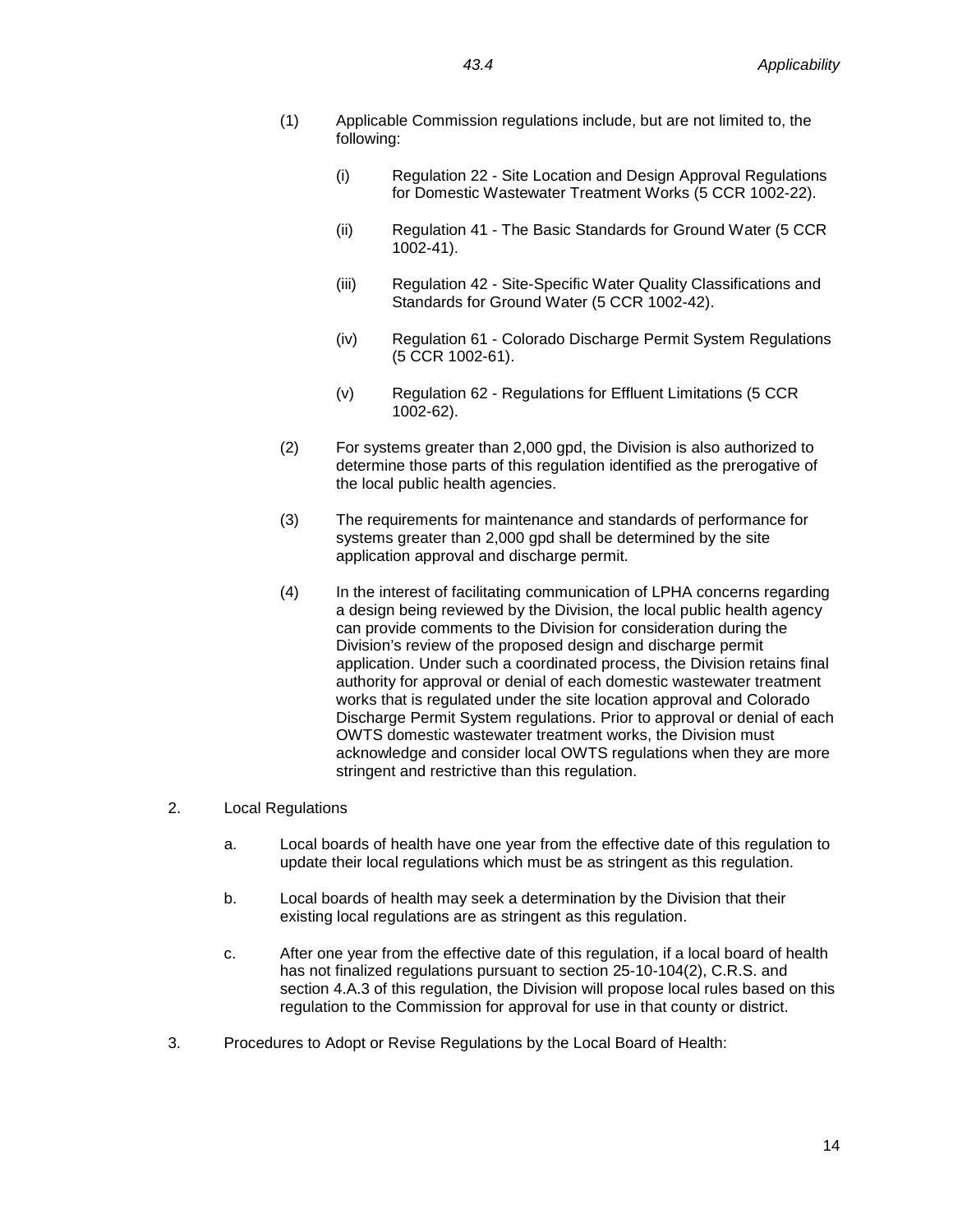- a. A local board of health must submit its proposed regulations to the Division for preliminary review at least 30 days prior to a public hearing before a local board of health.
- b. The local board of health must hold a public hearing on the proposed regulations before adopting final regulations.
- c. The local board of health must give notice of the time and place of the public hearing at least once and at least 20 days in advance in a newspaper of general circulation within its area of jurisdiction.
- d. The local board of health may make changes or revisions to the proposed regulations after the public hearing and prior to final adoption, and no further public hearing is required regarding the changes or revisions.
- e. All local regulations must be transmitted to the Division no later than five days after final adoption and become effective 45 days after final adoption unless the Division notifies the local board of health before the forty-fifth day that the regulations or any portions of the local regulations determined by the Division are not as stringent as the OWTS Act or with this regulation. Any portions of the local regulations determined by the Division not to be in compliance with the OWTS Act and this regulation will not take effect or be published as regulations of the local board of health. For those portions of its regulations that do not comply, the local board of health may submit revisions to the Division. Only after the Division has determined that the local board of health's revised regulations comply with the OWTS Act and this regulation may the local board of health's revised regulations take effect and be published. Until the Division makes this determination, this regulation controls the unapproved portions of the local regulations.
- B. Permit Application Requirements and Procedures
	- 1. Prior to installing, altering, or repairing a system, the applicant must obtain a permit from the local public health agency.
	- 2. An applicant must submit a complete application that is consistent with section 43.4.B.3. to the local public health agency prior to installing, altering or repairing a system.
	- 3. Minimum Permit Application Requirements:
		- a. Owner name and contact information;
		- b. Property address;
		- c. Property legal description;
		- d. Type of permit;
		- e. Report from Site and Soil Evaluation (section 43.5);
		- f. System design with a legible, accurate site plan which shows pertinent physical features on subject property, and on adjacent properties, as noted in Table 7-1; and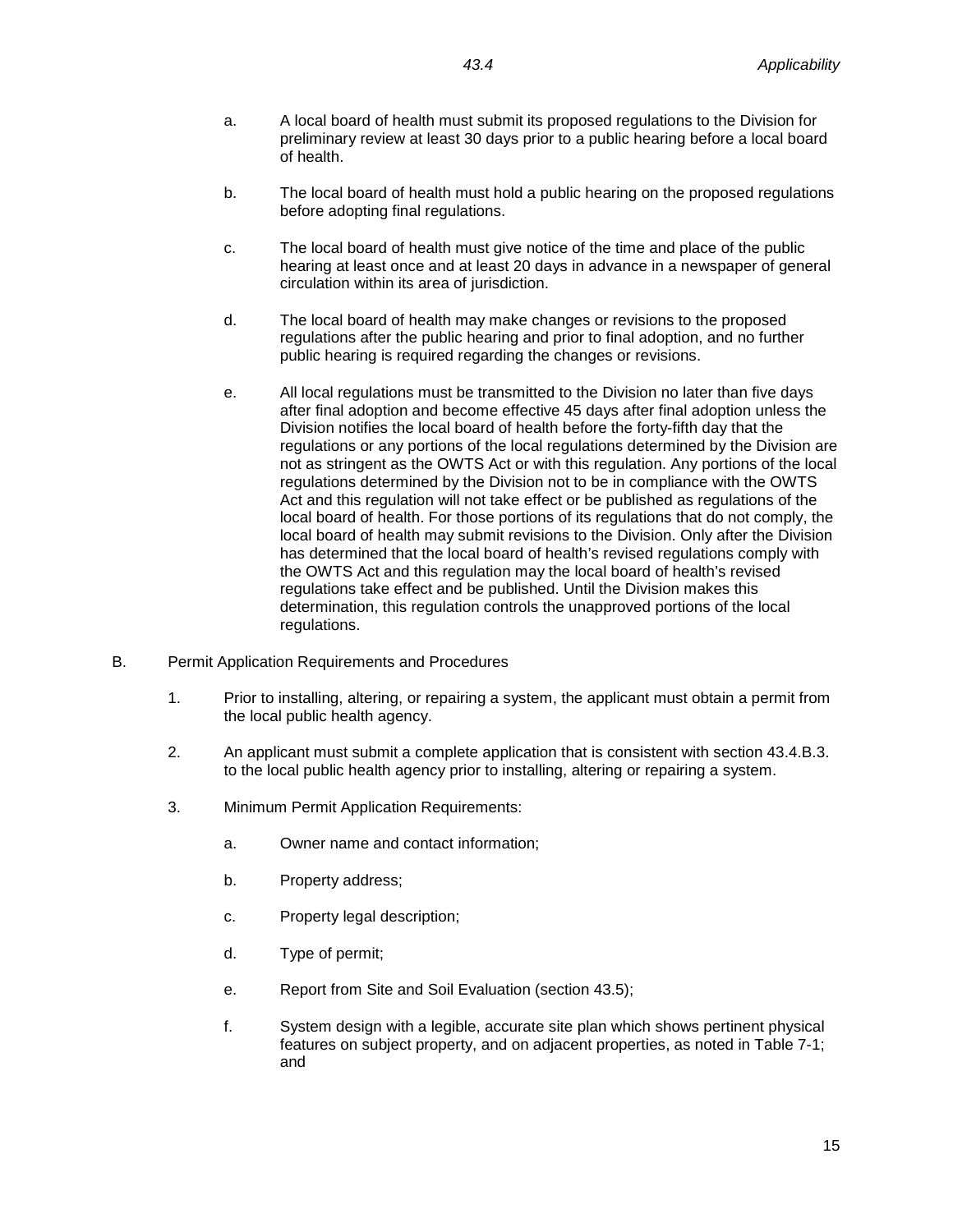- g. Other information, data, plans, specifications and tests as required by local public health agency.
	- (1) When specific evidence suggests undesirable soil conditions exist, additional hydrological, geological, engineering or other information provided by a professional engineer or geologist may be required to be submitted by the applicant. This requirement will not prejudice the right of the local public health agency to develop its own information from its own source at its own expense.
- 4. Permit Fees
	- a. A local board of health may set fees for permits. The permit fees may be no greater than required to offset the actual indirect and direct costs of the local public health agency. 25-10-107, C.R.S.
	- b. Permit application fees must not exceed the maximum fees established in section 25-10-107, C.R.S. Permit application fees must be submitted by an applicant with the permit application, and are due and payable upon receipt of the permit application.
	- c. The local board of health may make provision for the waiver of any local permit fee normally required for an OWTS.
- 5. Other Fees
	- a. A local board of health may set fees for inspections, percolation tests, soil evaluation, and other services performed by the local public health agency. The fees must be no greater than required to offset the actual indirect and direct costs of the services, and must not exceed the maximum amounts specified in section 25-10-107, C.R.S.
	- b. Surcharge The local public health agency must collect a fee of twenty-three dollars for each permit issued for a new, repaired, or upgraded OWTS. Of that fee, the local public health agency must retain three dollars to cover the local public health agency's administrative costs and twenty dollars must be transmitted to theColorado Department of Public Health and Environment for use in funding the state's OWTS program.
- 6. Permit Term
	- a. An OWTS permit expires one year after the date of issuance if construction has not commenced or as specified by local board of health regulations.
	- b. Any change in plans or specifications of the OWTS after the permit has been issued invalidates the permit unless the permittee receives written approval from the local public health agency for such changes.
- 7. Repair Permit
	- a. The owner or occupant of a property on which an OWTS is not in compliance must obtain a repair permit from the local public health agency. The applicant must apply for a repair permit within two business days after receiving notice from the local public health agency that the system is not functioning in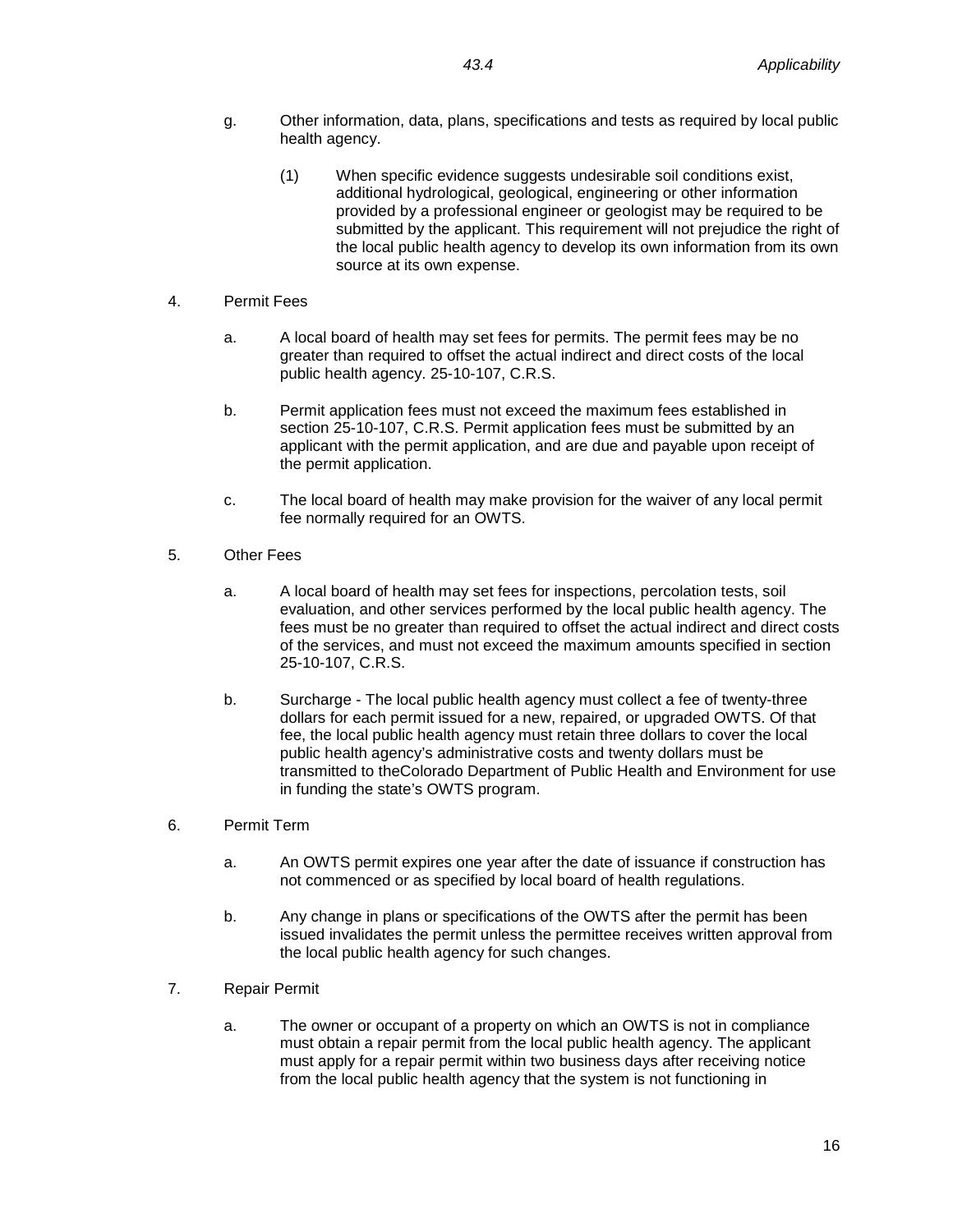compliance with the OWTS Act or applicable regulations, or otherwise constitutes a nuisance or a hazard to public health or water quality.

- b. The repair permit must provide for a reasonable period of time within which the owner or occupant must make repairs. At the end of that period, the local public health agency must inspect the system to ensure it is functioning properly. Concurrently with the issuance of a repair permit, the local public health agency may issue an emergency use permit authorizing continued use of a malfunctioning system on an emergency basis for a period not to exceed the period stated in the repair permit. Such an emergency use permit may be extended, for good cause shown, in the event repairs may not be completed in the period stated in the repair permit through no fault of the owner or occupant and only if the owner or occupant will continue to make repairs to the system.
- 8. A permit must be required for the expanded use of an OWTS. The OWTS must be replaced or modified to handle the increased design flow unless it is determined that the existing system is adequately designed and constructed for the higher design flow rate.
- 9. Regulations of the local board of health must include provisions that provide for review by the local board of health of applications denied by the local public health agency when requested by an applicant.
- 10. The issuance of a permit and specifications of terms and conditions therein will not constitute assumption of liability, nor create a presumption that the local public health agency or its employees may be liable for the failure or malfunctioning of any system. Permit issuance will not constitute a certification that the system, the equipment used in the system, or any component used for system operation will ensure continuous compliance with the provision of the OWTS Act, the regulations adopted thereunder, or any terms and conditions of a permit.
- 11. No OWTS permit shall be issued to any person when the subject property is located within a municipality or special district that provides public sewer service, except where such sewer service to the property is not feasible in the determination of the municipality or special district, or the permit is otherwise authorized by the municipality or special district.
- C. Determination
	- 1. A local public health agency must determine whether the information provided in the permit application, site and soil evaluations, assumptions and calculations, and design of the proposed OWTS are in compliance with the requirements of the OWTS Act and regulations adopted pursuant thereto. If the submittal is determined to be in compliance, authorization to begin installation may be given.
- D. Access to Site
	- 1. For the purpose of inspecting and enforcing applicable regulations and the terms and conditions of any permit issued and investigating and responding to complaints, the local public health agency is authorized to enter upon private property at reasonable times and upon reasonable notice for the purpose of determining whether or not an operating OWTS is functioning in compliance with the OWTS Act and applicable regulations adopted pursuant thereto and the terms and conditions of any permit issued and to inspect and conduct tests in evaluating any permit application. The owner or occupant of every property having an OWTS must permit the local public health agency access to the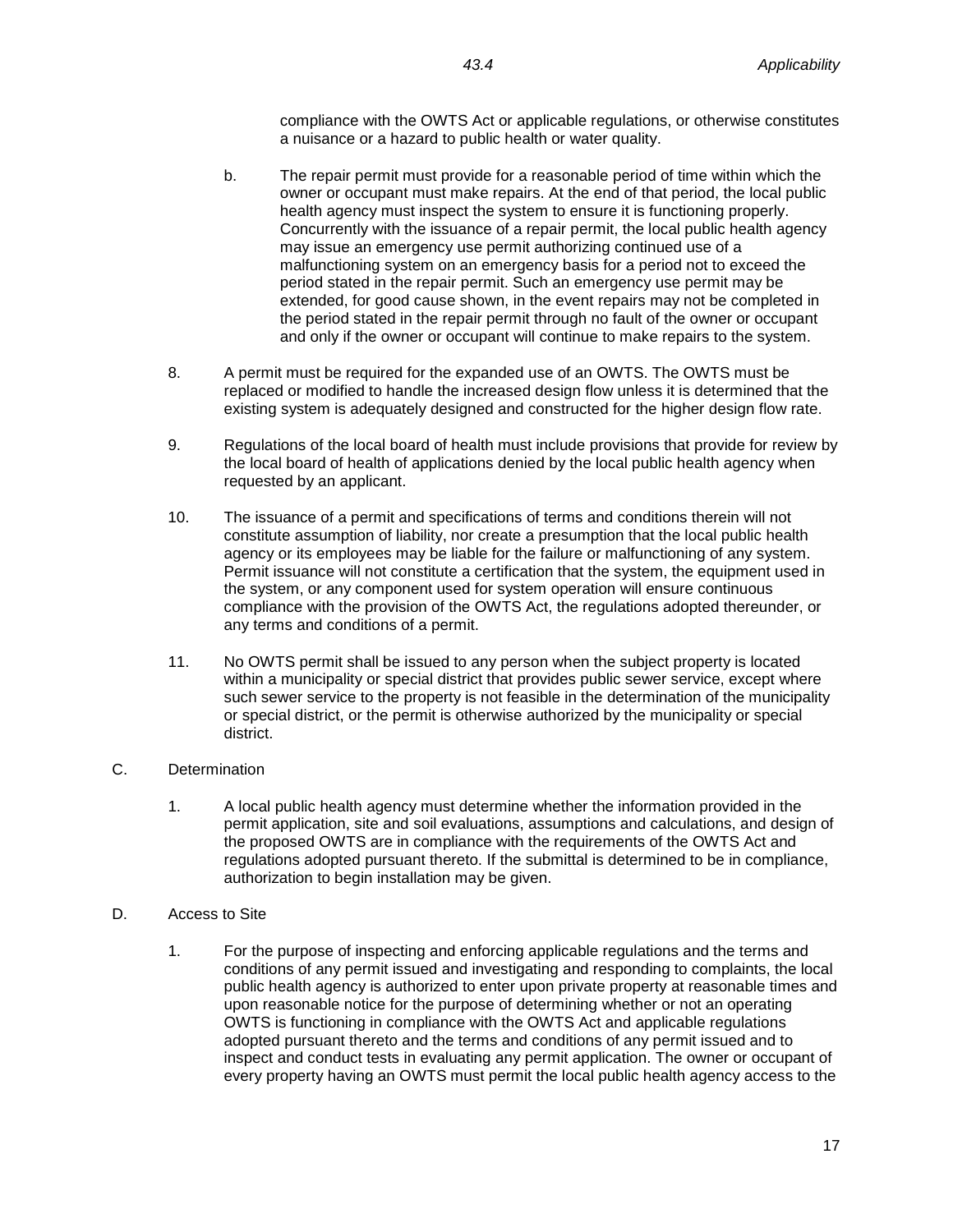property to make inspections, conduct required tests, take samples, and monitor compliance.

- E. Inspection Stages
	- 1. Local regulations must specify the stages of site evaluation, construction, installation, alteration, or repair at which the local public health agency must require inspections.
	- 2. Before a system is placed in use, the owner, the owner's agent or the systems contractor must provide the local public health agency and the engineer, if engineer designed, with notice that the progress of the work has been sufficiently completed to allow inspections to determine if all work has been performed in accordance with the permit requirements and to determine compliance of the system with the OWTS Act and the regulations adopted thereunder.
- F. Final approval of the permit by the local public health agency must include, but is not limited to:
	- 1. Receipt of letter from the engineer certifying construction of the OWTS as per the approved design plan, if the OWTS was engineer designed;
	- 2. Receipt of a record drawing which includes a scale drawing showing all components of the OWTS including their location from known and findable points, dimensions, depths, sizes, manufacturers' names and models as available, and other information relative to locating and maintaining the OWTS components;
	- 3. Final inspection prior to backfilling the OWTS by the local public health agency confirming that it was installed according to the permit requirements and regulations or variances to the regulations; and
	- 4. Identification of system contractor.
- G. Division Authority to Administer and Enforce
	- 1. Wherever the term local board of health or local public health agency is used in this regulation, said terms must also include the Division under its designated authority for the purposes of administering and enforcing the provisions of this regulation where necessary to protect the public health and environment.
- H. Primary Enforcement Responsibility
	- 1. The primary responsibility for enforcement of the provisions of the OWTS Act and the regulations adopted under said article will lie with the local board of health.
	- 2. In the event that a local board of health fails to administer and enforce the provisions of said section and the regulations adopted under the OWTS Act, the Division may assume such functions of the local public health agency or local board of health as may be necessary to protect the public health and environment. 25-10-110, C.R.S.
- I. Product Development Permit
	- 1. For products that have not received Division acceptance under section 43.13.D, the manufacturer may apply to the local public health agency for a product development permit. Requirements for proprietary treatment product acceptance are located in section 43.13.D of this regulation.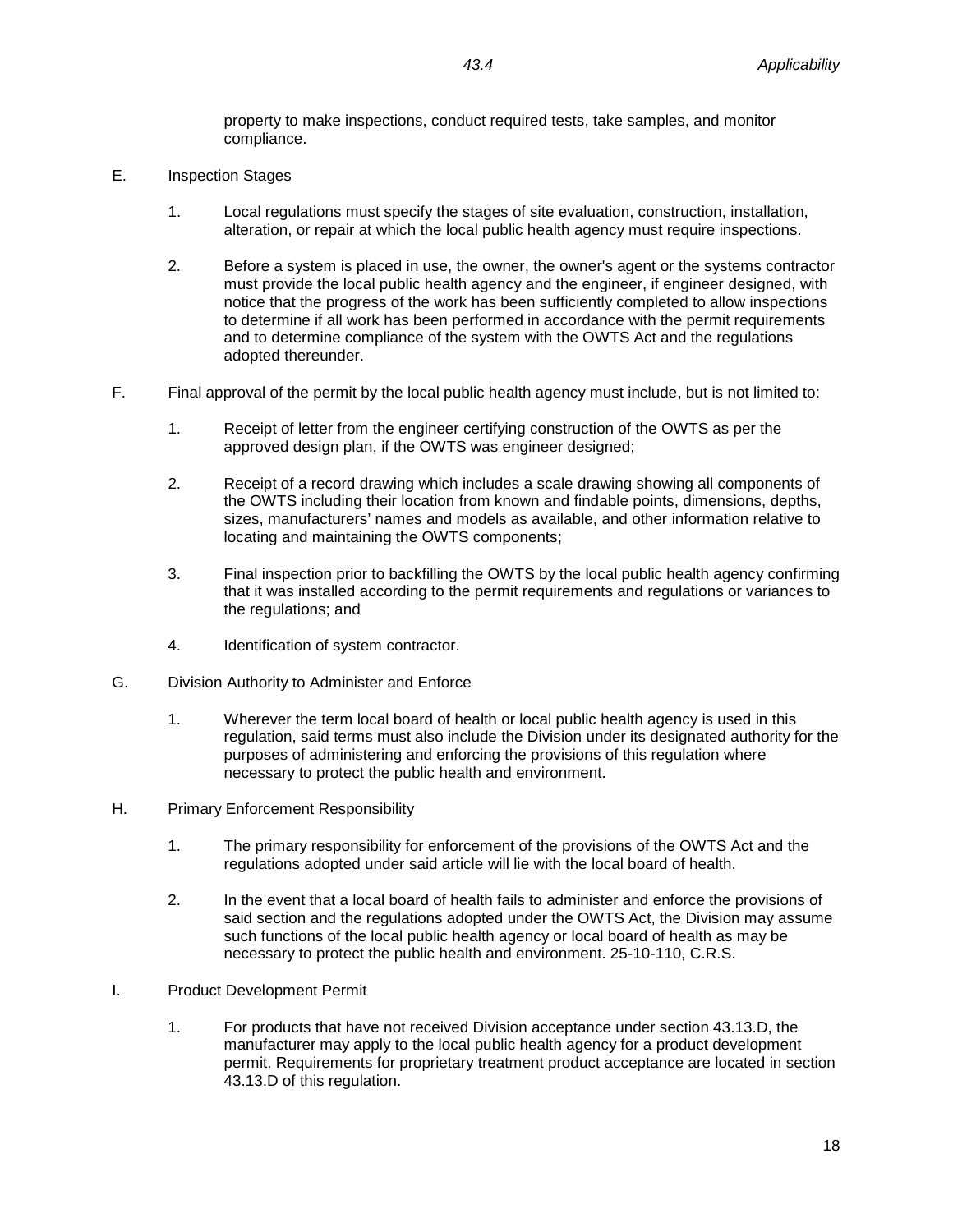- 3. Before a product development permit is issued, the Division must determine that the product to be tested qualifies for testing under the product development evaluation based on information submitted to the Division.
	- a. Applicant must provide evidence of nationally accepted third-party testing of the product to be evaluated, or;
	- b. Provide test data from multiple single-family homes under normal working conditions that meet the following criteria:
		- (1) Test data must be provided from a minimum of four sites.
		- (2) Each system must be tested over a period of at least one year.
		- (3) Each system must be sampled at least three times during the year with at least one sample obtained during cold weather conditions.
		- (4) Laboratory results for all parameters for which acceptance is being requested must be submitted.
- 4. A local board of health must not arbitrarily deny any person the right to consideration of an application for such a system and must apply reasonable performance standards in determining whether to approve such an application; 25-10-108 (2), C.R.S.
- 5. A completed application for a product development permit must be submitted to the local public health agency at least 30 days in advance of installation of the product.
- 6. An application for a product development permit must include the following:
	- a. Proof of the ability to install a replacement OWTS in compliance with all local requirements in a timely manner in the event of a failure or malfunction of the system under testing;
	- b. A description of the product under development including performance goals;
	- c. Documentation signed by the owner of the proposed product development site allowing access to the local public health agency and Division for inspection of the site; and
	- d. Design documents as required in section 43.5.G of this regulation.
- 7. Other than the performance standards identified in section 43.4.I(3) above, the local public health agency may stipulate additional requirements for the product development permit necessary to ensure that the system performs as intended.
- 8. A product development permit is a site-specific permit. Product development testing at multiple sites requires a product development permit for each site.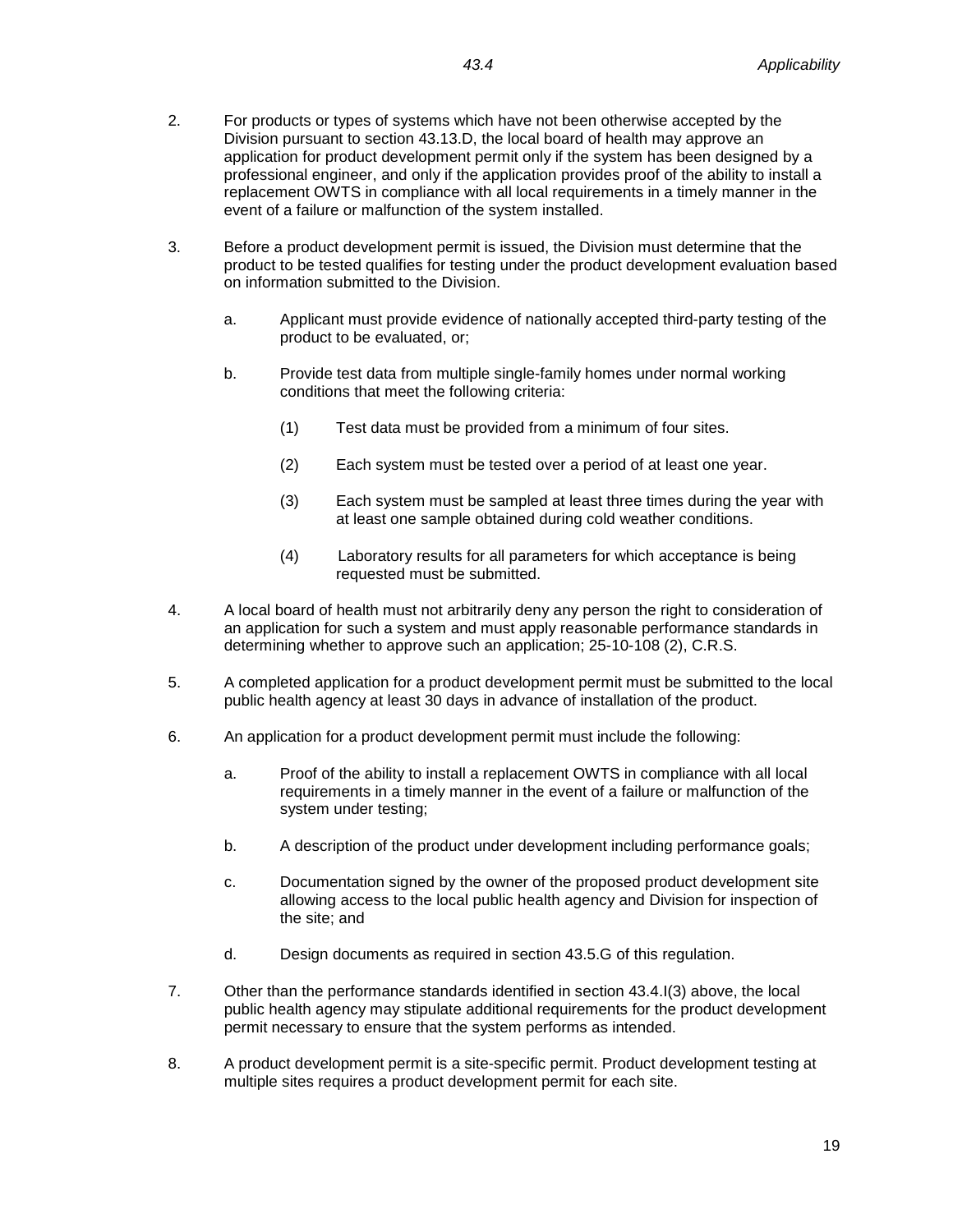- 9. During the term of the product development permit, all data collected is to be submitted to the Division and the local public health agency.
- 10. The local public health agency may revoke or amend a product development permit, if the continued operation or presence of the product under development:
	- a. Presents a risk to the public health or environment;
	- b. Causes adverse effects on the proper function of the OWTS on the site;
	- c. Leaks or discharges effluent on the surface of the ground; or
	- d. If the developer of the product fails to comply with any requirements stipulated on the permit by the local public health agency or the Division.
- 11. If the product development permit is revoked, the product developer must install the replacement system within the time frame established by the local public health agency.
- 12. Once the system is installed and approved, the local public health agency must supply the Division with a copy of the completed OWTS permit.
- J. Prohibition of OWTS in Unsuitable Areas
	- 1. A local board of health may prohibit issuance of OWTS permits in accordance with applicable land use laws and procedures for defined areas in which the local board of health determines that construction and use of additional OWTS may constitute a hazard to public health or water quality.
- K. Licensing of Systems Contractors and Systems Cleaners
	- 1. The local board of health may adopt regulations which provide for the licensing of systems contractors. A fee not to exceed actual local public health agency costs may be charged by the local public health agency for the initial license of a systems contractor; a fee not to exceed actual costs may be charged by the local public health agency for a renewal of the license. Initial licensing and renewals thereof must be for a period of not less than one year. Renewals may be scheduled to coincide with the calendar year.
	- 2. The local board of health may revoke the license of a systems contractor for violation of the applicable provisions of the OWTS Act and the implementing regulations or for other good cause shown, after a hearing conducted upon reasonable notice to the systems contractor and at which the systems contractor may be present, with counsel, and be heard.
	- 3. The local board of health may adopt regulations which provide for the licensing of systems cleaners. A fee not to exceed actual costs may be charged by the local public health agency for the initial license of a systems cleaner; a fee not to exceed actual costs may be charged for the renewal of the license. Initial licensing and renewals thereof must be for a period of not less than one year. Renewals may be scheduled to coincide with the calendar year.
	- 4. The local board of health may suspend or revoke the license of a systems cleaner for violation of the applicable provisions of the OWTS Act and the regulations adopted under said section or for other good cause shown after a hearing conducted upon reasonable notice to the systems cleaner and at which the systems cleaner may be present, with counsel, and be heard. 25-10-109, C.R.S.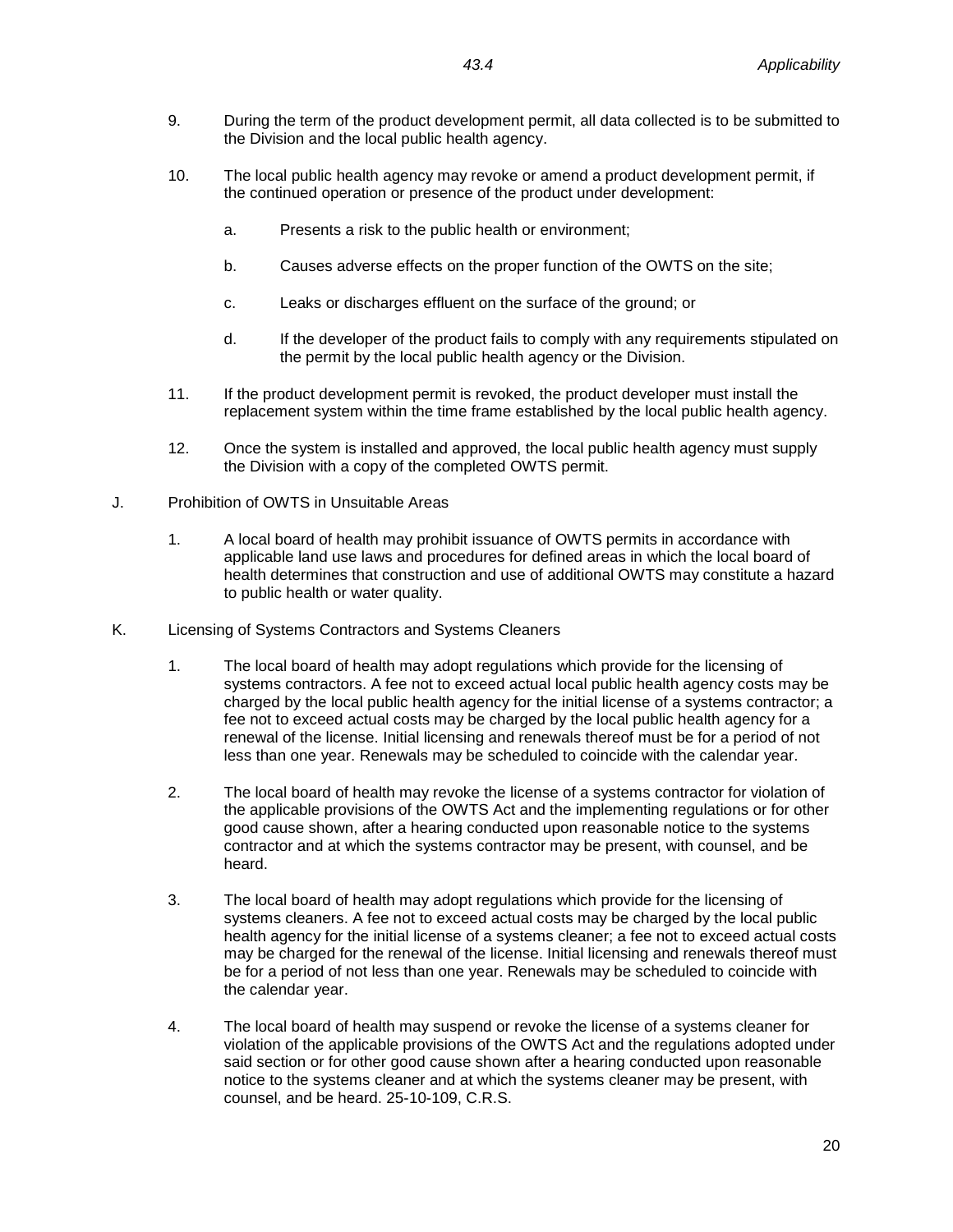# L. Transfer of Title Inspections

- 1. A local board of health may choose to require a property owner of a residence or other building/facility served by an OWTS to have an inspection of that system to demonstrate that the system is functioning according to design prior to the sale or transfer of title of the property. A local board of health is not required to develop a transfer of title inspection program.
- 2. The local board of health may identify types of transfer of title that are not required to have inspections.
- 3. Applications for transfer of title and inspection reports must be made on forms furnished or approved by the local public health agency. Inspectors must be certified by National Association of Wastewater Technicians or an equivalent program approved by the local public health agency. Inspectors for higher level treatment systems must have training relevant to the specific system or certification by the equipment manufacturer. The applications must include, as appropriate:
	- a. Owner's name and contact information;
	- b. Physical address of property;
	- c. Legal description of property;
	- d. Name of Inspector, Inspector's NAWT or other applicable certification number;
	- e. Date and time of the inspection(s);
	- f. A septic tank inspection report completed within the previous 12 months, including a septic tank pumping receipt, when applicable, based on the inspection report;
	- g. An inspection report completed within the previous 12 months for any mechanical components such as pumps, alarms or higher level treatment systems; and
	- h. An inspection report completed within the previous 12 months providing a detailed report noting the condition of the soil treatment area.
- 4. All components that are found to be in a state of malfunction must be noted and disclosed within the inspection report.
- 5. Minimum Criteria
	- a. Items noted in the inspection report that do not comply with the following criteria and conditions must be corrected along with necessary permits and inspections prior to the issuance of a final acceptance document:
		- (1) All tanks must be structurally sound and in good working order and provided with safe and secure lids;
		- (2) All internal devices and appurtenances such as tees, effluent screens and baffles that were originally provided with the tank or added later must be intact and in working order;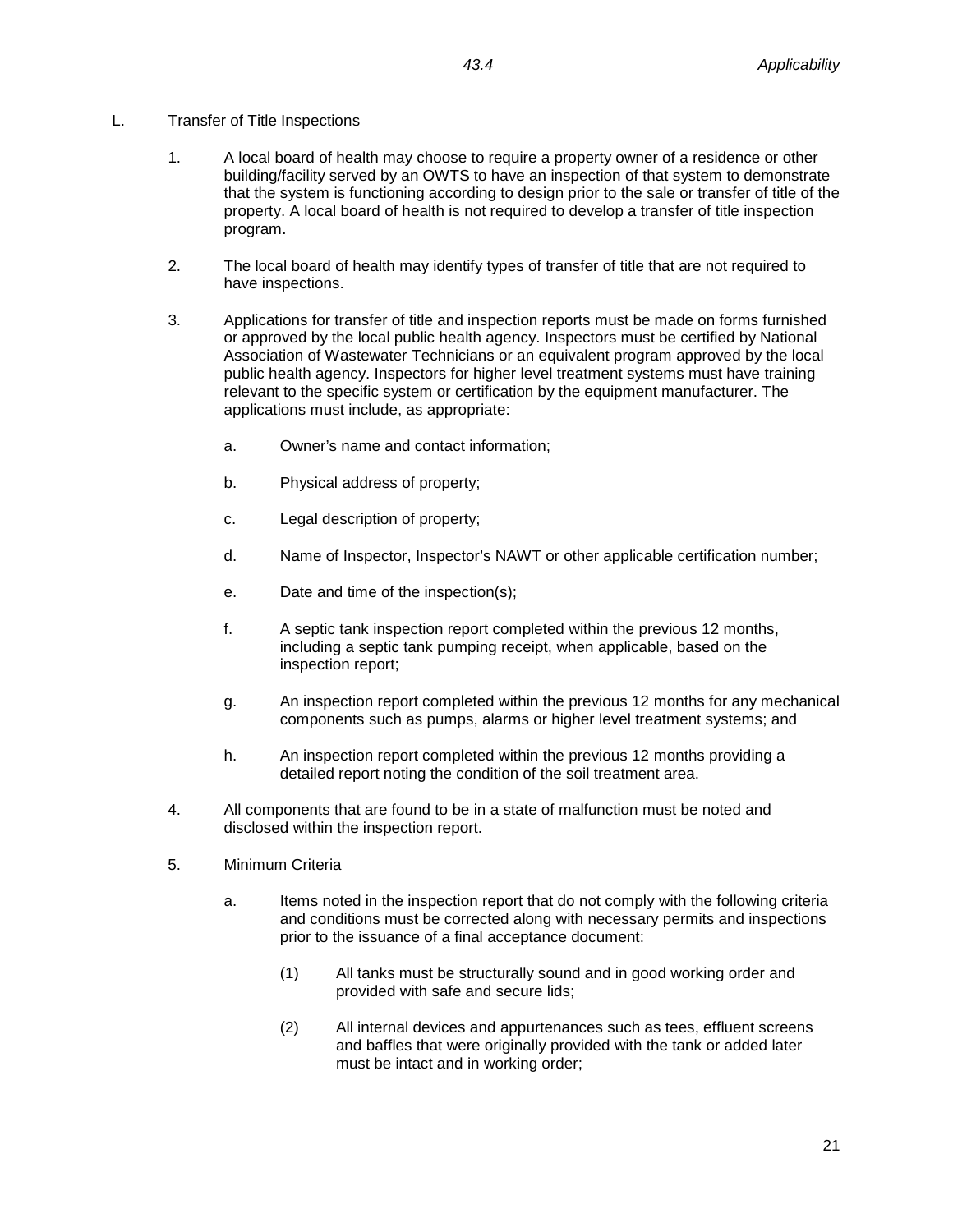- (3) Alarms, control devices, and components necessary for the operation of the system are present and in good working order;
- (4) A soil treatment area, or other means of subsurface wastewater treatment, must be present and not in a state of failure;
- (5) There are no unapproved wastewater discharges from the system or structure; and
- (6) Any items meeting the conditions of a "Failure" as defined in this regulation have been corrected to the acceptance of the local public health agency.
- 6. Issuance of an Acceptance Document
	- a. When the criteria set forth above have been met, the local public health agency must issue an acceptance document, using terminology adopted by the local public health agency, setting forth the terms and conditions of approval, including, as appropriate:
		- (1) Statement of the size, type and capacity of the system and a record drawing, either from the local public health agency records (verified by the inspector) or from the inspection reports;
		- (2) Evidence of past system failures as shown in local public health agency records;
		- (3) Circumstances or factors that may have affected the ability of the inspector to evaluate the system;
		- (4) Whether the system meets the permitting requirements of the local public health agency; and
		- (5) Other information the local public health agency may require.
- 7. The acceptance document will remain valid until the date of real estate closing or for a maximum period of twelve months, whichever comes first.
- 8. Renewal of an Acceptance Document
	- a. If a local public health agency has established a time period for the acceptance document of 6 months or less and provided it has not expired, an acceptance document may be renewed one time for a period of up to six months upon completion of the appropriate form and payment of the required fee.
- 9. Waiver of an Acceptance Document
	- a. If it is determined by the local public health agency that an OWTS does not meet the requirements for issuance of an acceptance document, a conditional acceptance document may be issued, provided that the purchaser of the property agrees to obtain a permit and complete all necessary repairs to the system (or connect to a sanitation district, if appropriate) within the time frame established by the local public agency.
- 10. Revocation of an Acceptance Document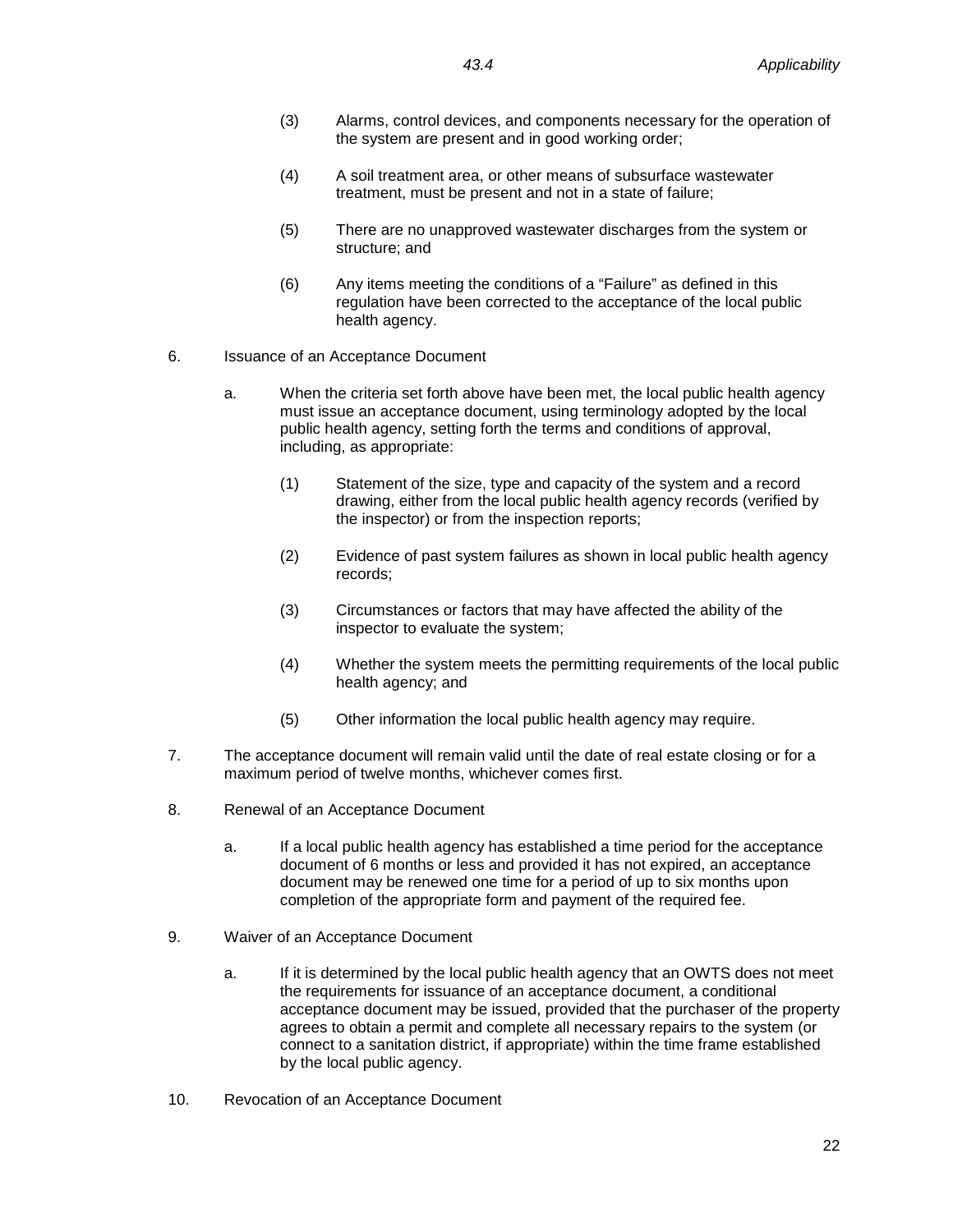- a. An acceptance document must be revoked if it is determined that the system is no longer functioning in accordance with this regulation or that false or misleading material statements were made on the application or inspection reports.
- 11. Penalties
	- a. Failure to obtain an acceptance document for a covered transaction as provided by this regulation will subject the owner who failed to obtain the document to a penalty assessed under section 25-10-113, C.R.S.
- M. Permit for the Continued Use of an On-site Wastewater Treatment System
	- 1. A local board of health may choose to issue a permit authorizing the continued use of an OWTS. A local board of health is not required to develop an additional permit program for the continued use of an OWTS.
	- 2. Permits for the continued use of an OWTS may be issued for purposes, including but not limited to:
		- a. An "Operating permit" used for maintenance and inspections performed on an OWTS at regular intervals;
		- b. A "Use permit" used for transfer of title inspections; or
		- c. Other situations deemed necessary or useful by a local public health agency.
	- 3. A local public health agency may determine the time frame for the permit either at equal time intervals or based on recurring events.
	- 4. A local public health agency may revoke the permit for non-compliance.
	- 5. A local public health agency may assess penalties for non-renewal of a permit as required, or non-compliance with the terms of a permit as allowed in this regulation.
- N. Variance Procedure
	- 1. General
		- a. The purpose of this section is to provide a procedure for local public health agencies to consider variances from the design and/or siting requirements of the OWTS regulations. A local board of health may adopt these procedures or more stringent procedures, but is not required to adopt any variance procedure. Variances may only be included in permits issued by those local public health agencies which formally adopt and implement a state approved variance procedure.
		- b. The local board of health may set fees for processing an OWTS permit with a variance in accordance with section 25-10-107, C.R.S. This permit fee may be the standard OWTS permit fee or may be a separate fee based upon the cost of processing a permit with a variance.
	- 2. Requirements for Variance Consideration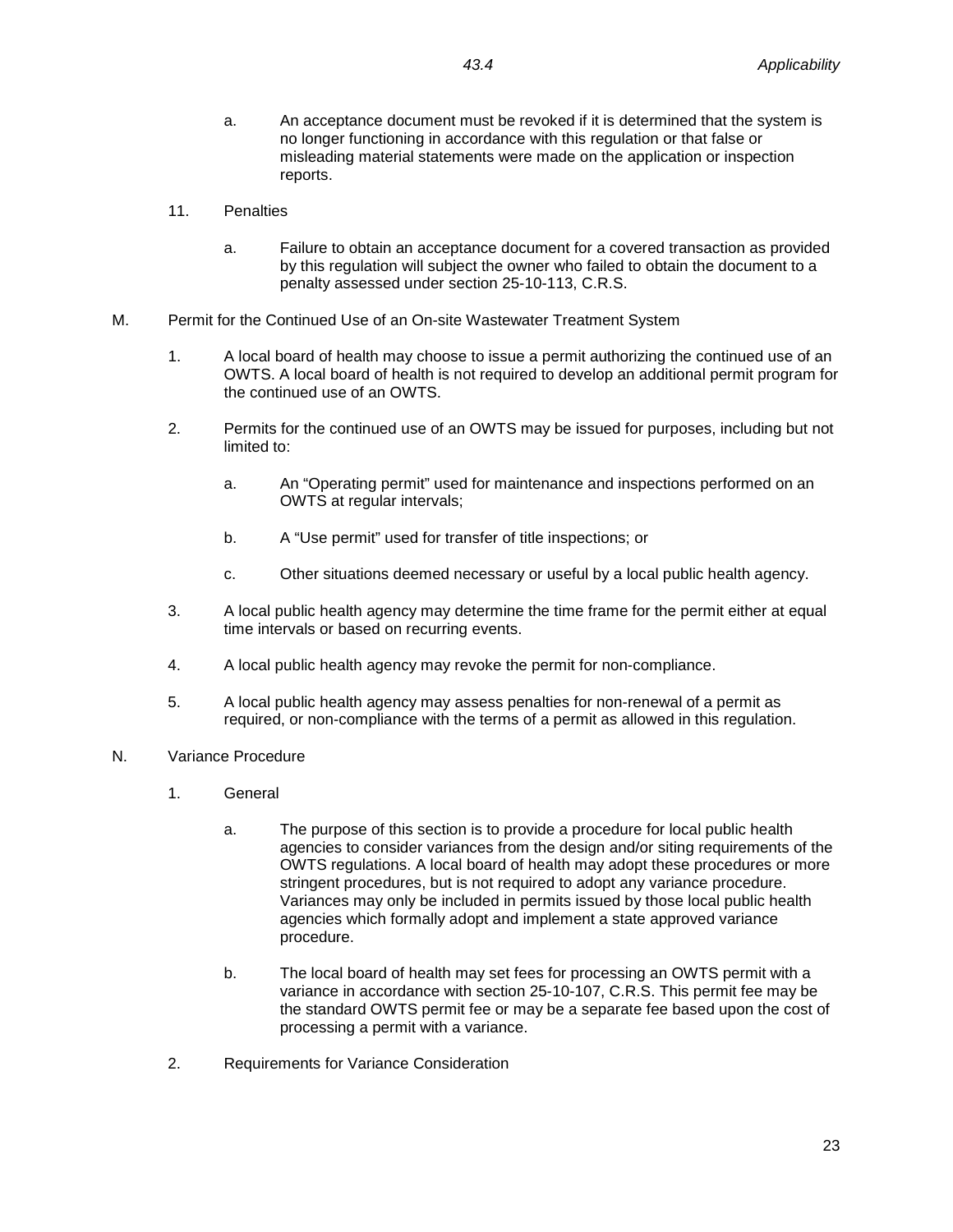- a. To consider a variance request, the local board of health must adopt a procedure for issuing variances.
- b. Where the local board of health adopts a variance procedure, the board must hear the variance request.
- c. The local board of health will determine what type of variances will require public hearings. Prior to the rendering a decision on a variance request requiring a public hearing, a public hearing must be held. The hearing must be the subject of a public notice or notice must be sent via certified mail, with a minimum 20-day reply time from the date of mailing, to all adjacent property owners.
- d. Variance requests must be accompanied by:
	- (1) Site-specific request identifying the specific criteria from which a variance is being requested;
	- (2) Technical justification by a professional engineer or professional geologist, which indicates the specific conditions which exist and/or the measures which will be taken that support a finding that the variance will result in no greater risk than that associated with compliance with the requirements of the regulation. Examples of conditions which exist, or measures which might be taken, include but are not limited to the following: evidence of a natural or manmade physical barrier to the movement of effluent to or toward the feature from which the variance is requested; placement of a manmade physical barrier to the movement of effluent to or toward the feature from which the variance is requested; soil replacement with sand filter media to reduce the infiltration rate of the effluent such that the travel time of the effluent from the absorption field to the physical feature is no less than the travel time through the native soils at the prescribed setback and Treatment Level 2;
	- (3) A discussion of alternatives considered in lieu of the requested variance;
	- (4) Technical documentation for selected alternative, which may include a testing program, which confirms that the variance does not increase the risk to public health and to the environment; and
	- (5) A statement of the hardship that creates the necessity for the variance.
- e. The applicant has the burden of proof to demonstrate that the variance is justified and will pose no greater risk to public health and the environment than would a system meeting the regulations.
- 3. The local board of health has the authority to impose site-specific requirements and conditions on any variance granted.
- 4. Outcome of the Variance Proceeding
	- a. The applicant must be notified, in writing, of the local board of health's decision regarding the request for a variance. The notice of a denial of a variance must include those reasons which form the basis for the denial. The notice of an approval of a variance must include any conditions of the approval. The variance, and any conditions thereof, must be recorded on the deed to the property and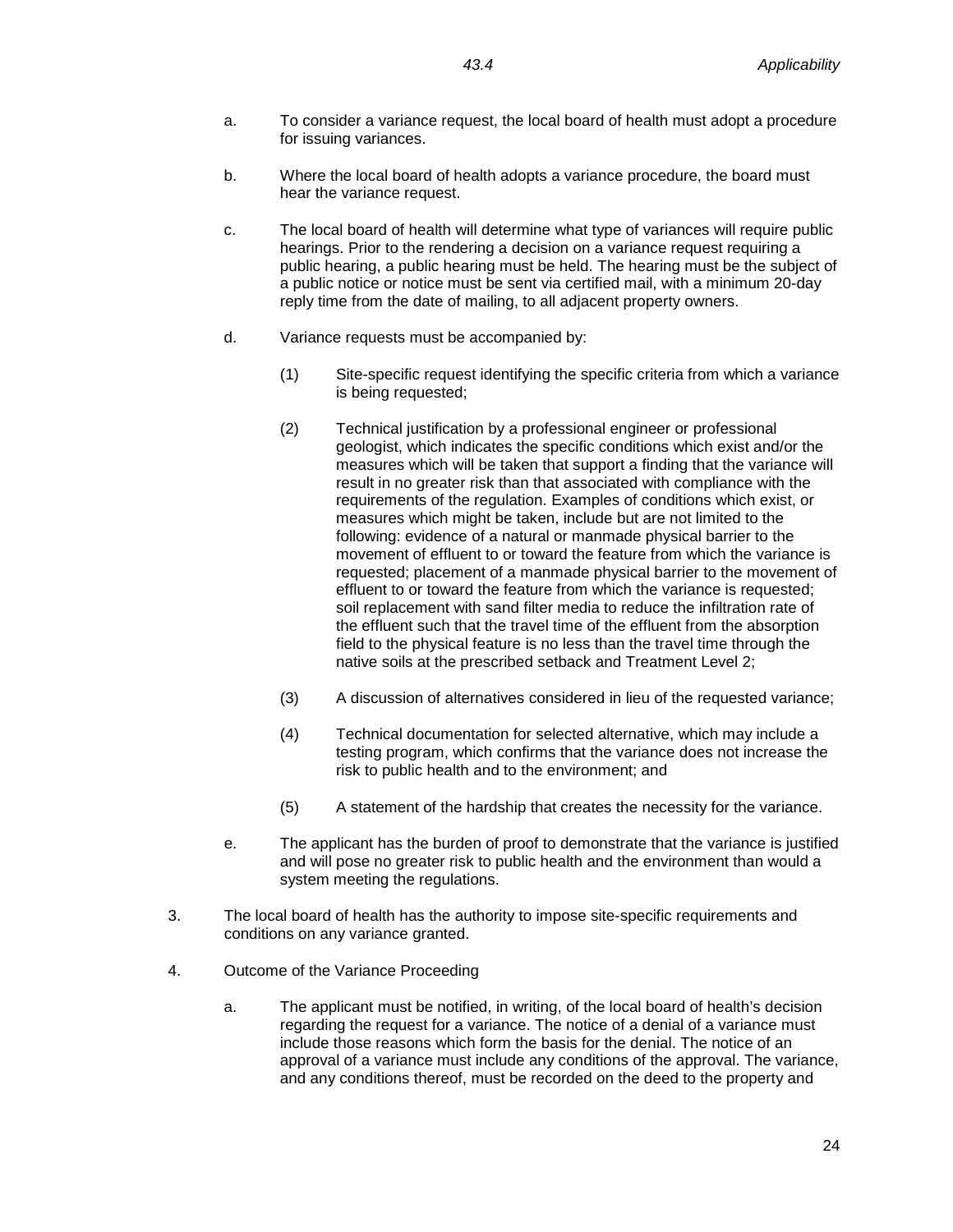any expenses associated with that recording must be the responsibility of the party obtaining the variance.

- 5. Prohibitions on the Granting of Variance Requests
	- a. No variance shall be issued where the property can accommodate a conforming OWTS.
	- b. No variance shall be issued to mitigate an error in construction involving any element of property improvements.
	- c. No variance shall be allowed solely for economic gain.
	- d. No variance shall be issued, if it will result in a setback reduction to an offsite physical feature that does not conform to the minimum setbacks defined in Table 7-1 of this regulation without the board of health considering any concerns of the owner of property containing said feature. Property lines are considered offsite features. The property owner containing said feature must be notified of the time and date of the hearing.
	- e. No variance shall be issued, if it reduces the separation to ground water or bedrock based on the level of treatment in Table 7-2.
	- f. No variance from the horizontal setback from a well shall be issued unless it also meets the variance requirements of the Board of Examiners of Water Well Construction and Pump Installation Contractors.
	- g. No variance shall be issued for the installation of a higher level treatment system based on sizing or separation reductions without the LPHA having a maintenance and oversight program as defined in section 43.14.D.
- 6. Variances for Repair of Failing Systems
	- a. When a proposed variance for a system repair or upgrade would result in encroachment on minimum distances to physical features on neighboring properties required by the Division, the hearing procedures in 4.N.2, Requirements for Variance Consideration above must be followed.
	- b. For the repair of or upgrade to an existing system where the existing system does not meet the required separation distances and where conditions other than lot size precludes adherence to the required distances, a variance to the separation distances may be requested. The repairs or upgrade must be no closer to features requiring setbacks than the existing facilities. Variances requesting setbacks no closer than existing setbacks do not have to provide technical justification from a professional engineer or professional geologist.
- 7. Findings on Appeal
	- a. A request for review must be made within 60 days after denial of an application by the local public health agency.
	- b. The applicant must bear the burden of supplying the local board of health with sufficient evidence to document that the denied system will be constructed and used in such a manner that will result in no greater risk than that associated with compliance with the requirements of the regulation, comply with the declaration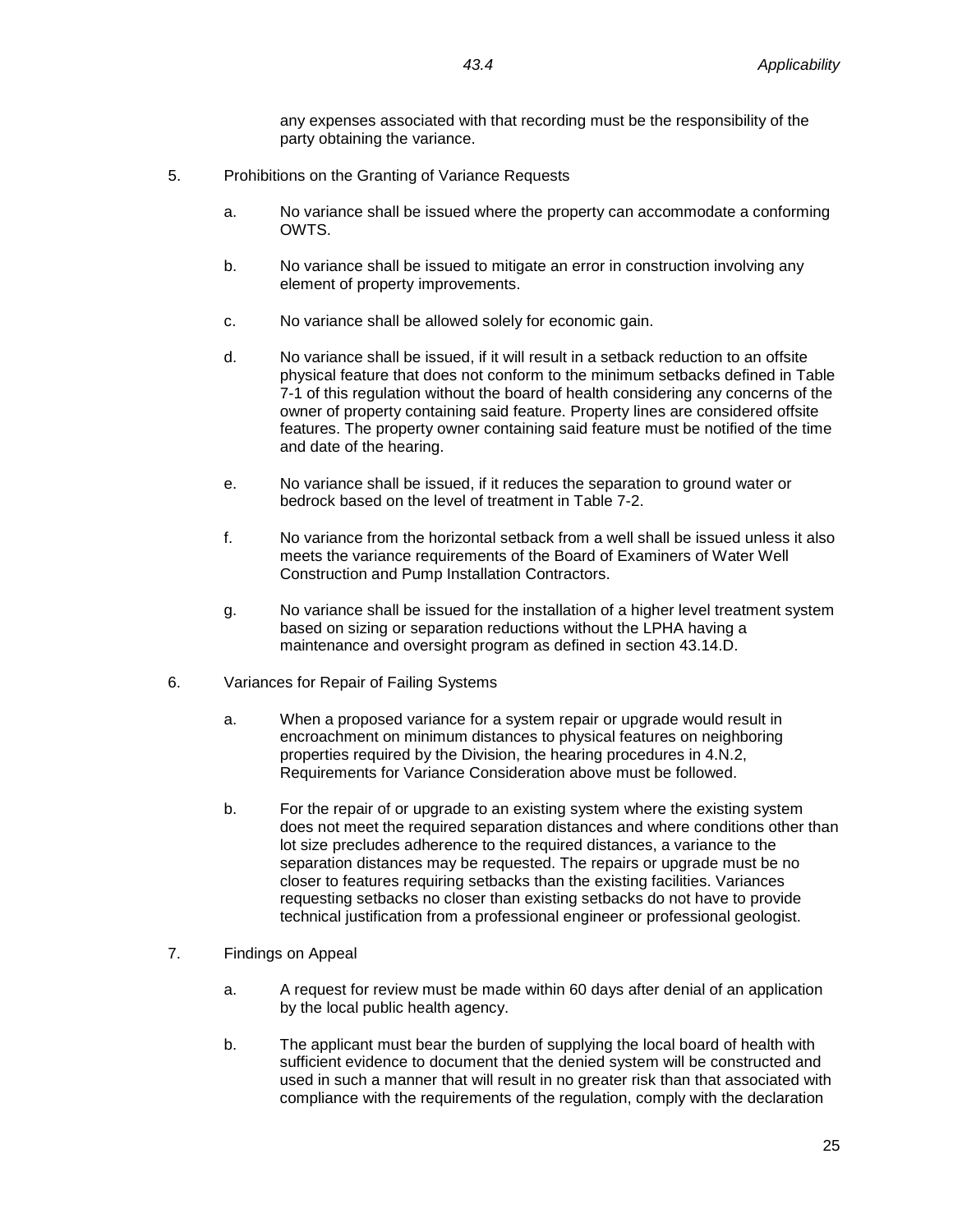and intent of this regulation, and comply with all applicable state and local regulations and required terms and conditions in any permit.

- c. Such review must be conducted pursuant to the requirements of section 24-4- 105, C.R.S.
- O. General Prohibitions; Section 25-10-112, C.R.S.
	- 1. No city, county, or city and county shall issue to any person:
		- a. A permit to construct or remodel a building or structure that is not serviced by a sewage treatment works until the local public health agency has issued a permit for an OWTS.
		- b. An occupancy permit for the use of a building that is not serviced by a sewage treatment works until the local public health agency makes a final inspection of the OWTS, provided for in section 25-10-106 (1) (h), C.R.S. and the local public health agency approves the installation.
	- 2. The construction of new, or the repair of existing cesspools is prohibited. Where an existing cesspool is failing, a conforming OWTS must be installed. Where space is not available for a conforming OWTS, the criteria for repairs established within section 43.10.I must be followed.
	- 3. A person must not connect more than one dwelling, commercial, business, institutional or industrial unit to the same OWTS unless such multiple connection was specified in the application submitted and in the permit issued for the system.
	- 4. No person shall construct or maintain any dwelling or other occupied structure which is not equipped with adequate facilities for the sanitary disposal of sewage.
	- 5. All persons shall dispose of septage removed from systems in the process of maintenance or cleaning at an approved site and in an approved manner.
- P. Cease and Desist Orders
	- 1. The local public health agency may issue an order to cease and desist from the use of any OWTS or sewage treatment works which is found by the health officer not to be functioning in compliance with the OWTS Act or with applicable regulations or is found to constitute a hazard to public health, or has not otherwise received timely repairs under the provisions of section 25-10-106 (1) (j), C.R.S. Such an order may be issued only after a hearing which shall be conducted by the health officer not less than 48 hours after written notice thereof is given to the owner or occupant of the property on which the system is located. The order shall require that the owner or occupant bring the system into compliance or eliminate the health hazard within thirty days, or thereafter cease and desist from the use of the system. A cease and desist order issued by the health officer shall be reviewable in the district court for the county wherein the system is located and upon a petition filed not later than ten days after the order is issued.
- Q. Penalties; Section 25-10-113, C.R.S.
	- 1. Any person who commits any of the following acts or violates any of the provisions of this section commits a Class 1 petty offense as defined in section 18-1.3-503, C.R.S.: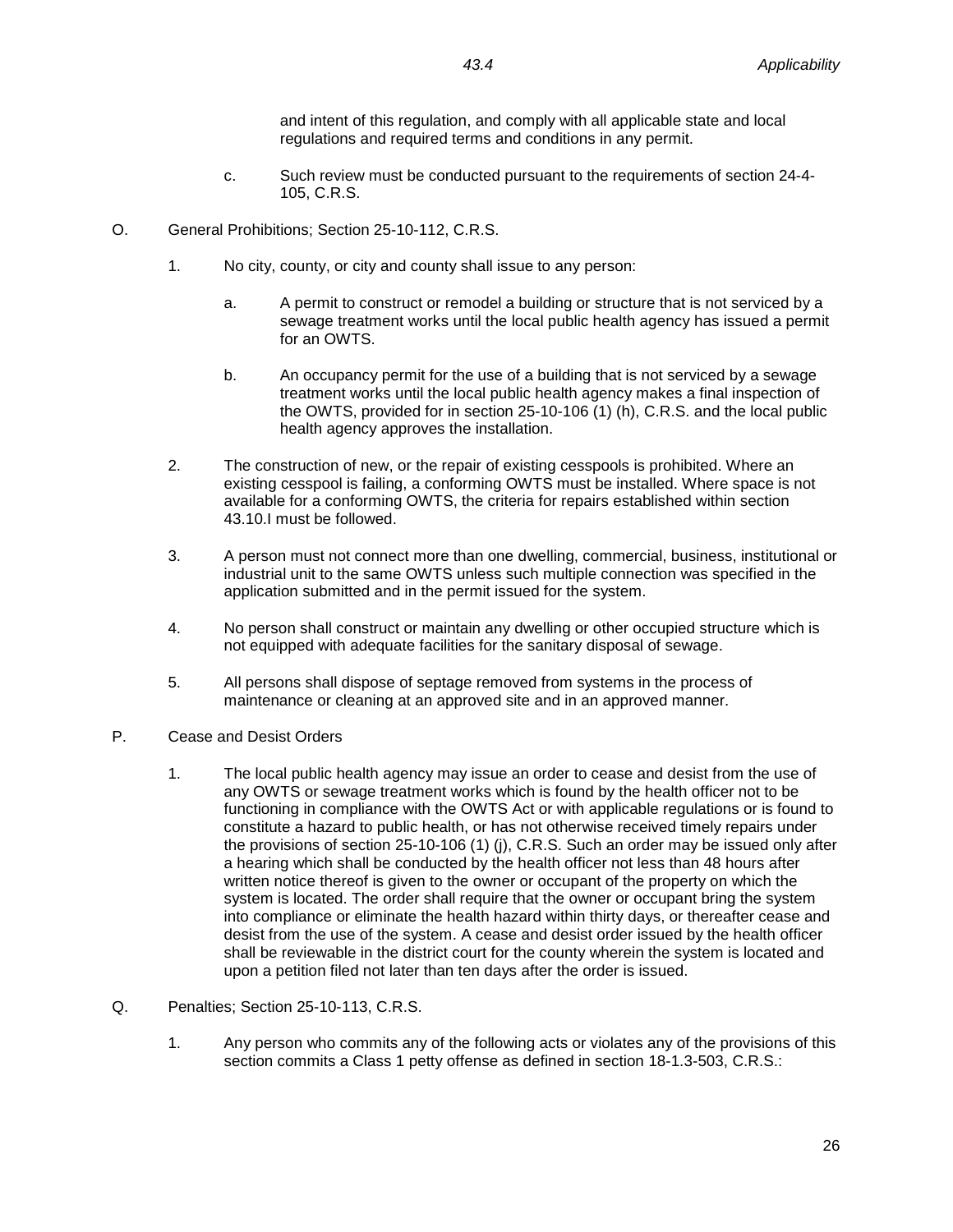- a. Constructs, alters, installs, or permits the use of any OWTS without first having applied for and received a permit as provided for in section 25-10-106, C.R.S.;
- b. Constructs, alters, or installs an OWTS in a manner which involves a knowing and material variation from the terms or specifications contained in the application, permit or variance;
- c. Violates the terms of a cease and desist order that has become final under the terms of section 25-10-106 (1) (k), C.R.S.;
- d. Conducts a business as a systems contractor without having obtained the license provided for in section 25-10-109 (1), C.R.S., in areas which the local board of health has adopted licensing regulations pursuant to that section;
- e. Conducts a business as a systems cleaner without having obtained the license provided for in section 25-10-109 (2), C.R.S., in areas which the local board of health has adopted licensing regulations pursuant to that section;
- f. Falsifies or maintains improper records concerning system cleaning activities not performed or performed improperly; or
- g. Willfully fails to submit proof of proper maintenance and cleaning of a system as required by regulations adopted by the local board of health.
- 2. Upon a finding by the local board of health that a person is in violation of this regulation, the local board of health may assess a penalty of up to fifty dollars for each day of violation. In determining the amount of the penalty to be assessed, the local board of health shall consider the seriousness of the danger to the health of the public caused by the violation, the duration of the violation, and whether the person has previously been determined to have committed a similar violation.
- 3. A person subject to a penalty assessed pursuant to section 43.4.Q.2 may appeal the penalty to the local board of health by requesting a hearing before the appropriate body. The request must be filed within thirty days after the penalty assessment is issued. The local board of health shall conduct a hearing upon the request in accordance with section 24-4-105, C.R.S.

# <span id="page-28-0"></span>**43.5 Site and Soil Evaluation**

- A. A site and soil evaluation must be conducted for each property on which an OWTS is proposed, to determine the suitability of a location to support an OWTS, and to provide the designer a sound basis to select the most appropriate OWTS design for the location and application.
	- 1. Each site evaluation must consist of:
		- a. Preliminary investigation;
		- b. Reconnaissance;
		- c. Detailed soil investigation; and
		- d. Report and site plan.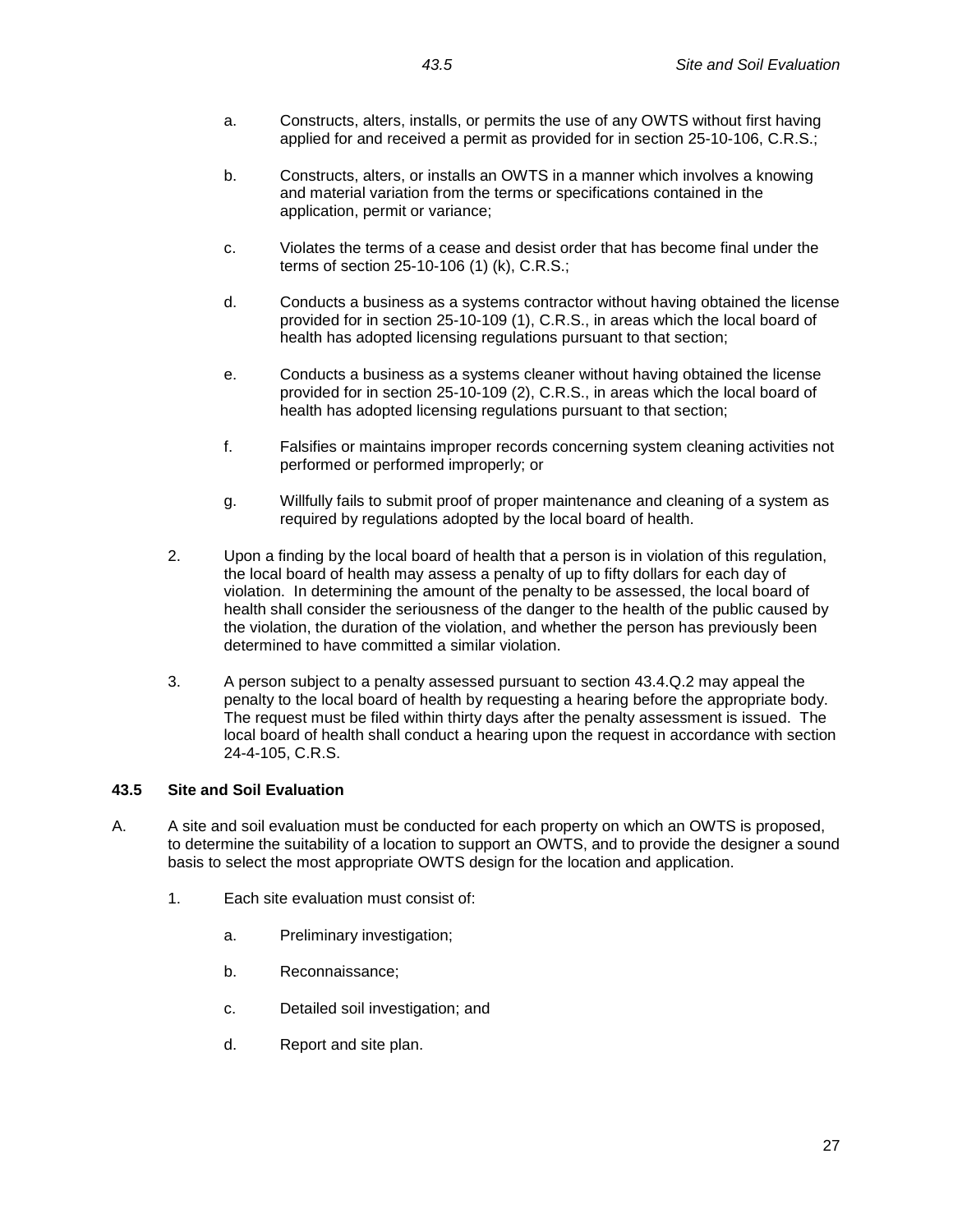- B. Preliminary investigation: Research of information relative to the site and anticipated conditions must be conducted. Information gathered as part of the preliminary investigation must include, but is not limited to:
	- 1. Property Information:
		- a. Address;
		- b. Legal description;
		- c. Existing structures; and
		- d. Location of existing or proposed wells on the property.
	- 2. Local public health agency records.
	- 3. Published site information:
		- a. Topography; and
		- b. Soil data.
	- 4. Location of physical features, on and off the property that will require setbacks as identified in Table 7-1.
	- 5. Preliminary soil treatment area size estimate based on information on existing or planned facility and local regulations.
	- 6. Other information required by local public health agency.
	- 7. Additional information that may be useful to the specific evaluation as available:
		- a. Survey;
		- b. Easements;
		- c. Floodplain maps;
		- d. Geology and basin maps and descriptions;
		- e. Aerial photographs;
		- f. Climate information; and
		- g. Delineated wetlands maps.
- C. Reconnaissance: A visit to the property to evaluate the topography and other surface conditions that will impact the location and design of the OWTS must be conducted. Information gathered as part of the site reconnaissance may include, but is not limited to:
	- 1. Landscape position;
	- 2. Topography;
	- 3. Vegetation;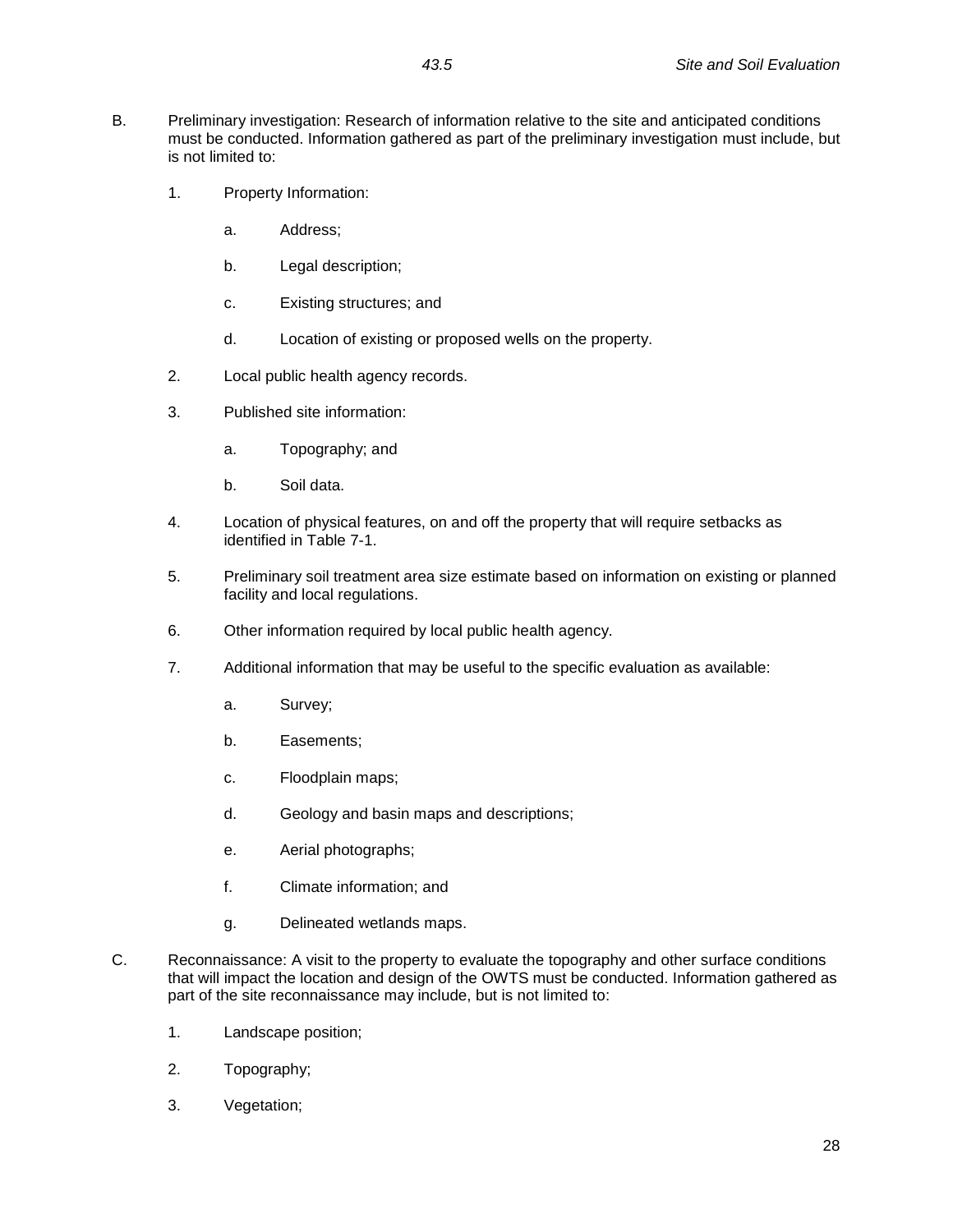- 4. Natural and cultural features; and
- 5. Current and historic land use.
- D. Detailed Soil Investigation
	- 1. Soil investigations to determine the long-term acceptance rate of a soil treatment area must be conducted per the following criteria:
		- a. Visual and tactile evaluation of two or more soil profile test pit excavations must be conducted to determine soil type as well as to determine whether a limiting layer is encountered.
		- b. In addition to the two soil profile test pit excavations, percolation testing may be conducted to obtain additional information regarding the long-term acceptance rate of the soil.
		- c. If the site evaluation includes both a visual tactile evaluation of soil profile test pit excavations and percolation tests, and the results from these two evaluations do not coincide with the same LTAR as noted in Table 10-1, the designer must use the more restrictive LTAR in determining the size of the soil treatment area.
	- 2. Procedure for performing visual and tactile evaluations of soil in order to determine a long-term acceptance rate:
		- a. Evaluation of two or more soil profile test pit excavations must be performed to determine soil types limiting layers, and best depth for the infiltrative surface. The total number of soil profile test pit excavations beyond the required two shall be based on the judgment of the competent technician.
		- b. At least one of the soil profile test pit excavations must be performed in the portion of the soil treatment area anticipated to have the most limiting conditions.
		- c. The minimum depth of the soil profile test pit excavation must be to any limiting layer, or four feet below the infiltrative surface of the in-situ soil, whichever is encountered first.
		- d. Layers and interfaces that interfere with the treatment and dispersal of effluent must be noted. Thus, any limiting soil characteristic such as consistence also needs to be evaluated. The evaluation of consistence may also include an evaluation of excavation difficulty, rupture resistance, and/or penetration resistance.
		- e. The soil observations must be conducted at or immediately adjacent to the location of the proposed soil treatment area, but if possible, not under the final location of a trench or bed.
		- f. Each soil profile test pit excavation observed at the proposed soil treatment area must be evaluated under adequate light conditions with the soil in an unfrozen state.
		- g. The soil observation method must allow observation of the different soil horizons that constitute the soil profile.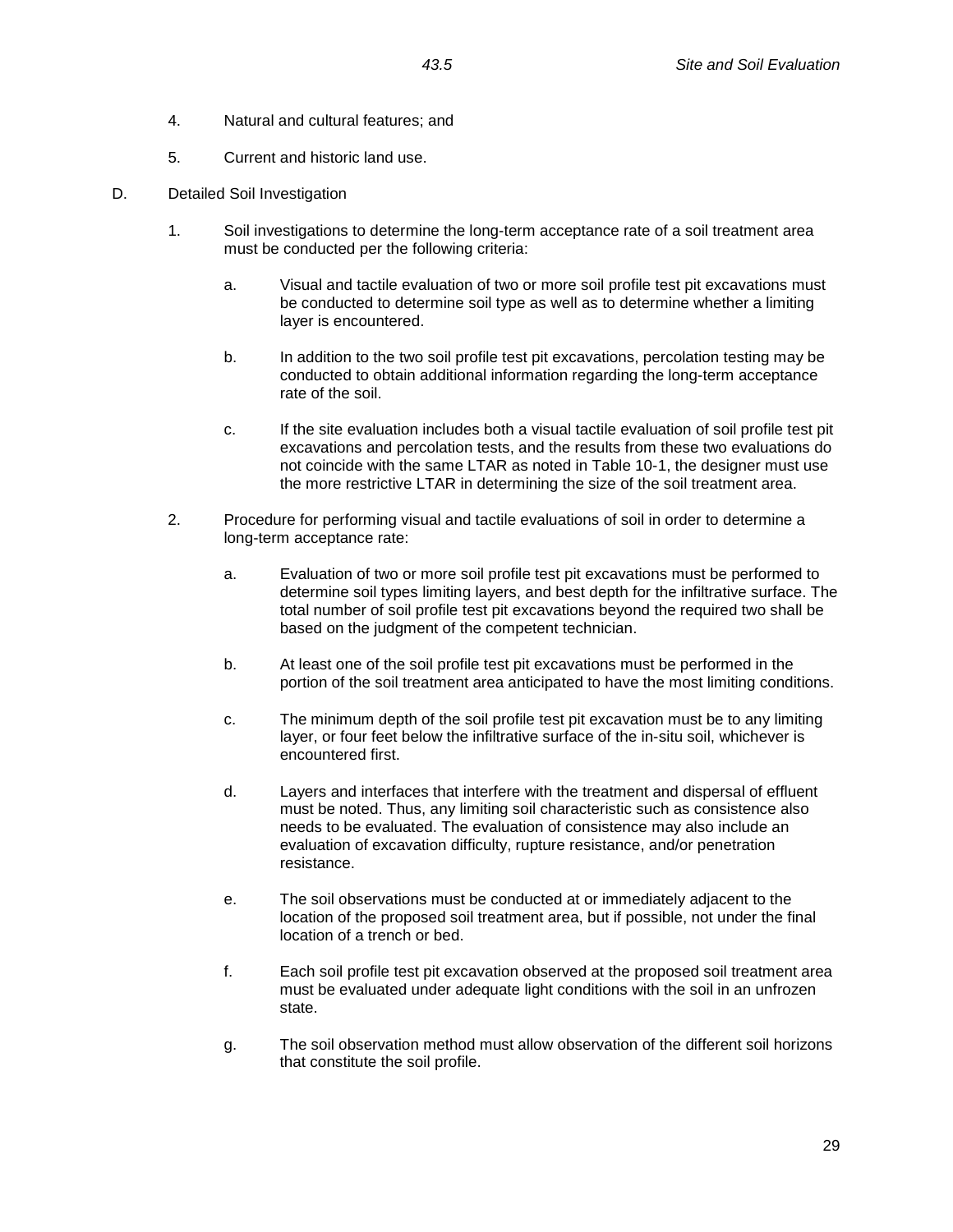- h. Soil profile test pit observations must be conducted prior to percolation tests to determine whether the soils are suitable to warrant percolation tests and, if suitable, at what depth percolation tests must be conducted.
- i. The soil type at the proposed infiltrative surface of the soil treatment area or a more restrictive soil type within the treatment depth must be used to determine the long-term acceptance rate from Table 10-1 or Table 10-1A. The treatment depth is two to four feet depending on the required thickness for the treatment level below the infiltrative surface from Item 4, Table 7-2.
- j. Soils data, previously collected by others at the site can be used for the purposes of an OWTS design at the discretion of the local public health agency. It is recommended that the data be verified, at a minimum, by performing an evaluation of a soil profile test pit excavation.
- 3. Soil descriptions for determination of a limiting layer must include:
	- a. The depth of each soil horizon measured from the ground surface and a description of the soil texture, and structure of each soil horizon;
	- b. Depth to the bedrock;
	- c. Depth to the periodically saturated soil as determined by:
		- (1) Redoximorphic features and other indicators of water levels, or
		- (2) Depth of standing water in the soil observation excavation, measured from the ground surface, if observed, unless redoximorphic features indicate a higher level.
- 4. Procedure for performing percolation tests:
	- a. The percolation testing shall be performed by a professional engineer or by a trained person under the supervision of a professional engineer or by a competent technician.
	- b. Number of test holes; Location
		- (1) Soil percolation tests shall be performed in at least three test holes in the area in which the soil treatment area is to be located, spaced evenly over the proposed area.
		- (2) If the likely depth of a proposed infiltrative surface is uncertain, percolation tests must be performed at more than one depth to determine the depth of the infiltrative surface.
	- c. Dimensions
		- (1) The percolation test hole must have a diameter of eight to 12 inches and be terminated a minimum of six inches and a maximum of 18 inches below the proposed infiltrative surface.
	- d. Change in Soil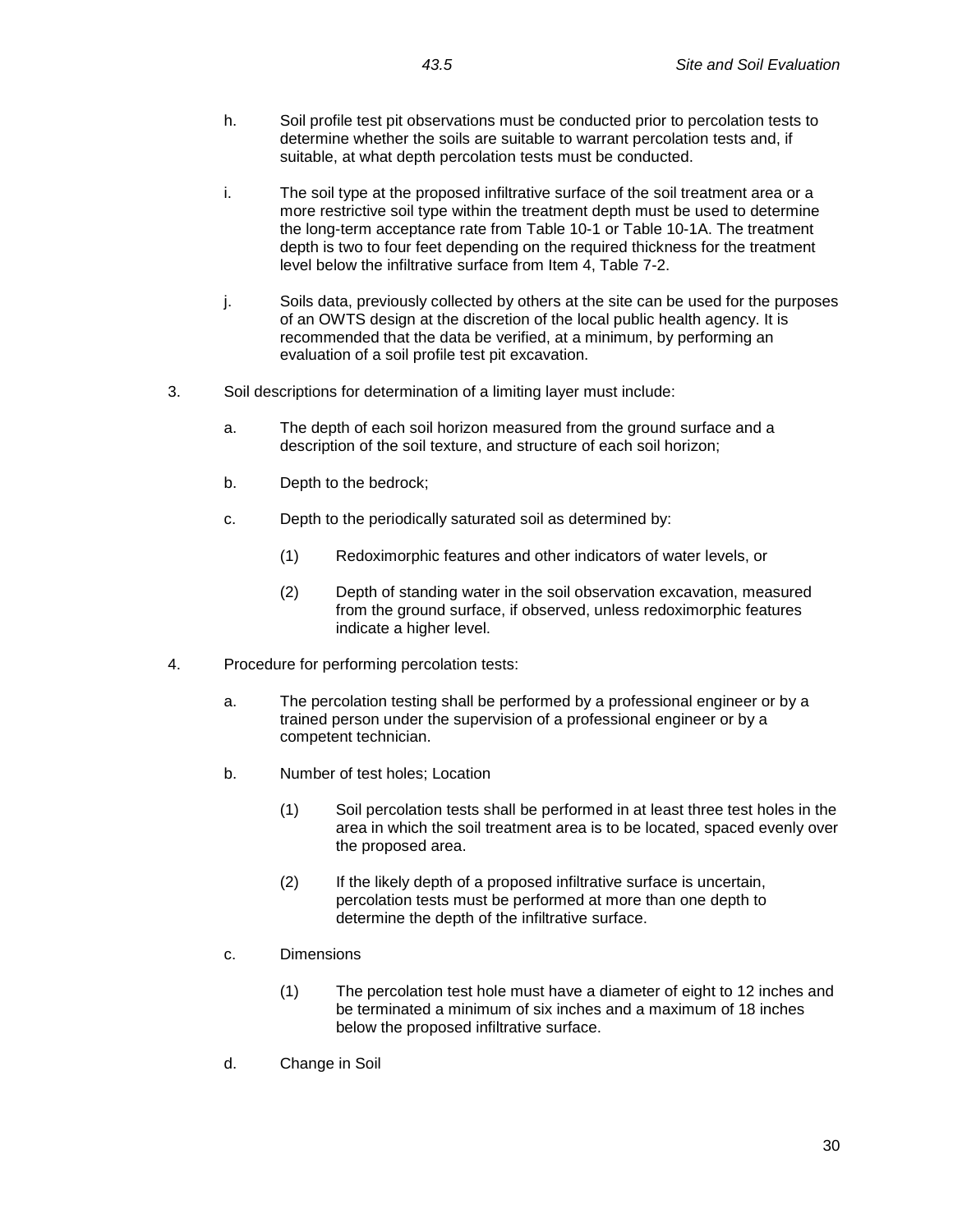- (1) If a change of soil type, color or structure is present within those soils comprising the depth of soil below the infiltrative surface as required in Table 7-2 for vertical separation, a minimum of two soil percolation holes must be terminated in the changed soil, and percolation tests must be conducted in both holes.
- e. Percolation Tests
	- (1) The percolation tests must be conducted using the hole preparation, soil saturation and rate measurement procedures described below.
	- (2) Preparation of Percolation Test Holes
		- (i) Excavate the hole to the depth and diameter required.
		- (ii) Carefully scrape the bottom and sides of the hole with a knife blade or sharp instrument to remove any smeared soil surfaces and provide a natural soil interface into which water may percolate.
		- (iii) Remove all loose soil from the hole.
		- (iv) Add two inches of very coarse sand or fine gravel to protect the bottom of the hole from scouring and sediment.
	- (3) Presoak
		- (i) The hole must be presoaked adequately to accomplish both saturation, which is filling the void spaces between the soil particles, and swelling, which is the intrusion of water into the individual soil particles.
		- (ii) To presoak the hole, carefully fill the hole with clean water to a minimum depth of 12 inches over the gravel placed in the bottom of the hole. In most soils, it is necessary to refill the hole by supplying a surplus reservoir of clean water, possibly by means of an automatic siphon, to maintain water in the hole for at least four hours and preferably over night. Determine the percolation rate 24 hours after water is first added to the hole. This procedure is to ensure that the soil is given ample time to swell and to approach the condition it will be in during the wettest season of the year. In sandy soils containing five percent or less particles passing the #200 sieve, by weight, the swelling procedure is not essential and the test may be conducted after the water from one filling of the hole has completely seeped out of the hole.
	- (4) Percolation Rate Measurement
		- (i) With the exception of sandy soils containing five percent or less particles passing the #200 sieve, by weight, percolation rate measurements must be made on the day following the presoak procedure.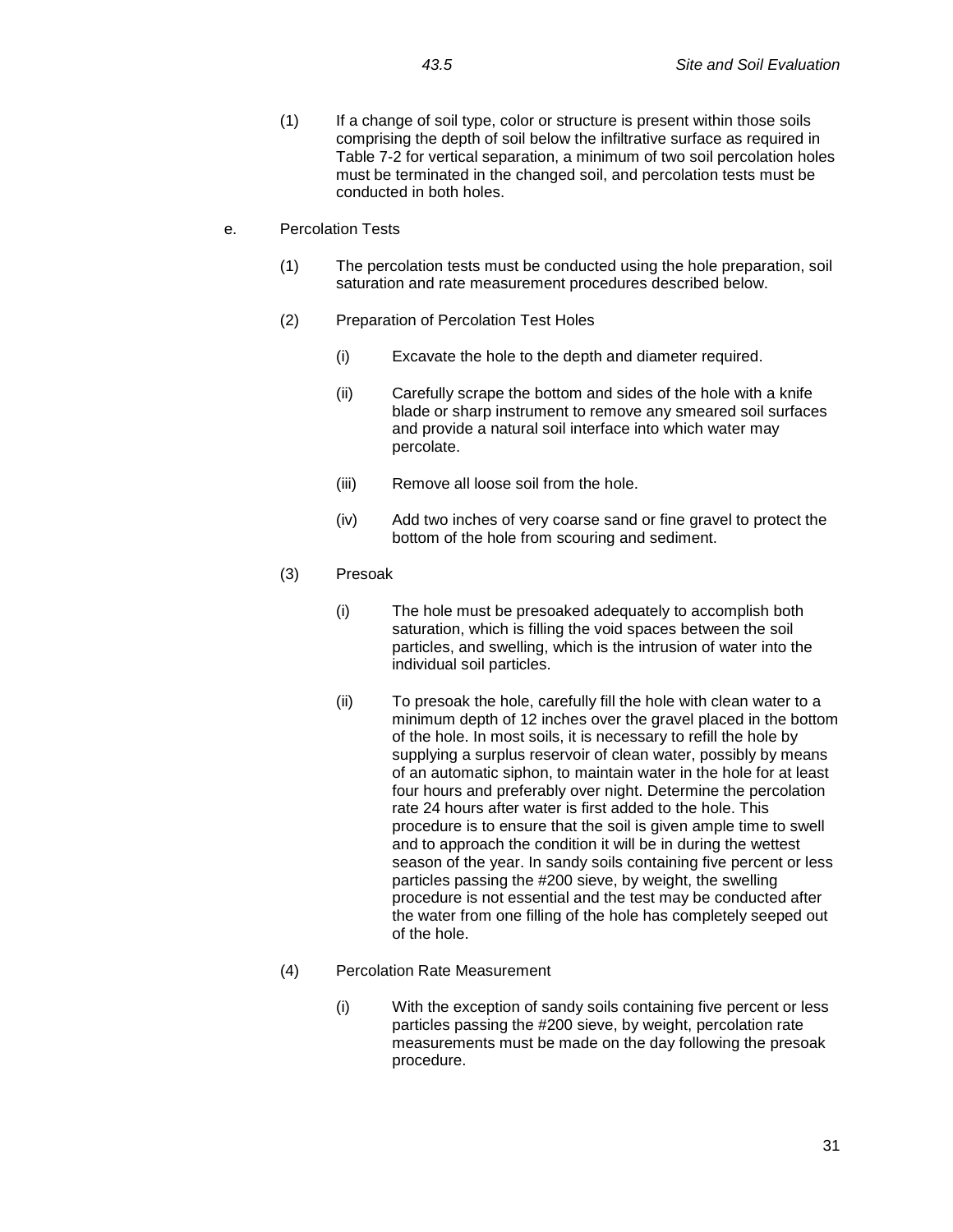- (ii) If water remains in the percolation test hole after the swelling period, adjust the depth to approximately six inches above the gravel in the bottom of the hole. From a fixed reference point, measure the drop in water level over a 30 minute interval. The drops are used to calculate the percolation rate.
- (iii) If no water remains in the hole after the swelling period, carefully add clean water to bring the depth of water in the hole to approximately six inches above the top of the gravel in the bottom of the hole. From a fixed reference point, measure the drop in water level at 30 minute intervals for four hours, refilling to six inches over the top of the gravel as necessary. The drop in water level that occurs during the final 30-minute period is used to calculate the percolation rate. If the water level drops during prior periods provide sufficient information, the procedure may be modified to suit local circumstances. The requirement to conduct a four hour test under this section is waived if three successive water-level drops do not vary by more than 1/16 inch; however, in no case shall a test under this section be less than two hours in duration.

## (5) Sandy Soils

- (i) In sandy soils or other soils in which the first six inches of water seeps out of the hole in less than 30 minutes, after the 24 hour swelling period, the time interval between measurements must be ten minutes and the test conducted for one hour. The drop that occurs during the final ten minutes must be used to calculate the percolation rate.
- (ii) If the soil is so sandy or coarse-textured that it will not retain any water, then the infiltration rate must be recorded as less than one minute per inch.
- (6) Special Soil Types
	- (i) A local public health agency may identify soil types in its area for which different procedures such as extra presoaking or an extended testing time to obtain a valid percolation rate will be required.
- (7) Percolation Rate Determination and Reporting
	- (i) The field percolation rate will be the average rate of the percolation rates determined for all percolation test holes observed in the proposed soil treatment area in minutes per inch. The average percolation rate determined by the tests must be used in determining the long-term acceptance rate for the proposed system from Table 10-1.
	- (ii) The technician performing the percolation tests shall furnish an accurate scale drawing, showing the location of the soil profile test pit excavations and/or percolation holes tied to lot corners or other permanent objects. The drawing must meet the criteria in section 43.5.F.1.g. The information in the subsections following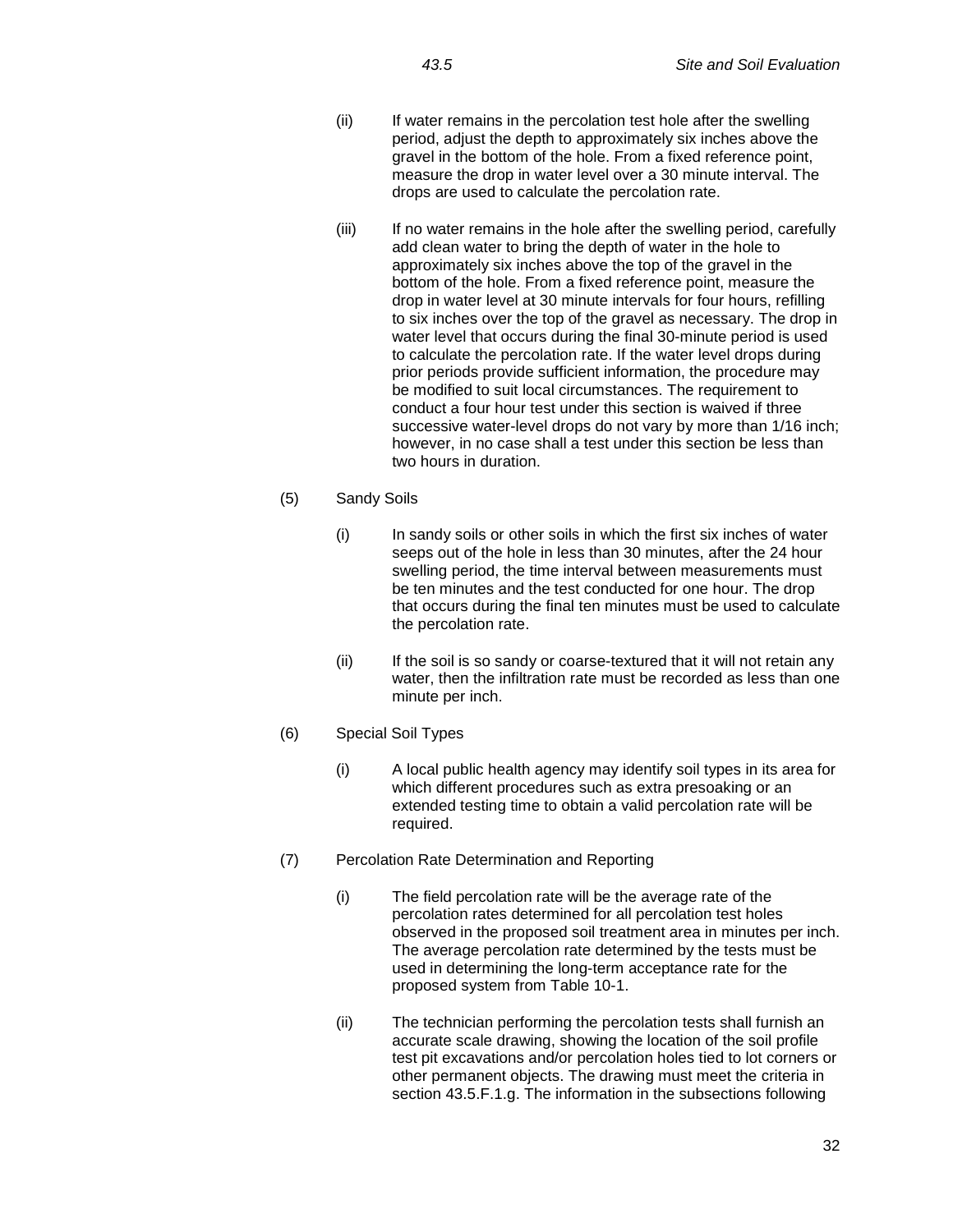section 43.5.F.1.g.1 through 43.5.F.1.g.5 may be included but is not required for this drawing. All holes must be clearly labeled to relate to the information provided for the profile test pits and percolation tests.

- (8) Alternate Percolation Testing
	- (i) Alternate percolation test procedures may be approved, provided the test results of alternate procedures are substantially equivalent to those determined using the test procedures described in this section.
	- (ii) Prior approval from the local public health agency of alternate percolation test procedures is required.
- E. Marking of Soil Profile Test Pit Excavations or Percolation Holes
	- 1. The engineer or technician conducting the soil profile test pit excavations or percolation tests must, upon completion of the tests, flag or otherwise mark each excavation or hole to allow easy location by others. Soil profile test pit excavations and percolation holes must remain open until after evaluation by the local public health agency, if required by the agency. Excavations must be suitably barricaded to prevent unauthorized access and to address safety concerns.
- F. Report and Site Plan
	- 1. A written report must describe the results of the preliminary investigation, reconnaissance, and detailed evaluations. The report may be in text and/or tabular form and must include a drawing locating features relative to the proposed OWTS location and test locations. The report may be included as part of the OWTS design document. The report must include, but is not limited to:
		- a. Company name, address, telephone number, e-mail address, and name of individual, credentials and qualifications of the individual conducting the site evaluation;
		- b. Preliminary and detailed evaluations, providing information from the surface site characteristics assessment and soils investigation;
		- c. Dates of preliminary and detailed evaluations;
		- d. A graphic soil log, to scale, indicating depth of the soil test pit excavation, soil description and classification, depth to any limiting layer encountered, type of equipment used to excavate the soil profile test pit and date of soils investigation.
		- e. Setback distances to features listed in Table 7-1;
		- f. Setback distances to features listed in Table 7-2, existing on the site or within applicable setback limits, whichever is greater;
		- g. A drawing created to a scale that provides the complete property boundary lines. The minimum drawing size is 8.5-inches by 11-inches. If the property is too large to adequately indicate and label the profile test pits and percolation test holes, a detail of the portion of the site containing the soil profile test pits and percolation test holes must be submitted. If the property is too large to adequately show site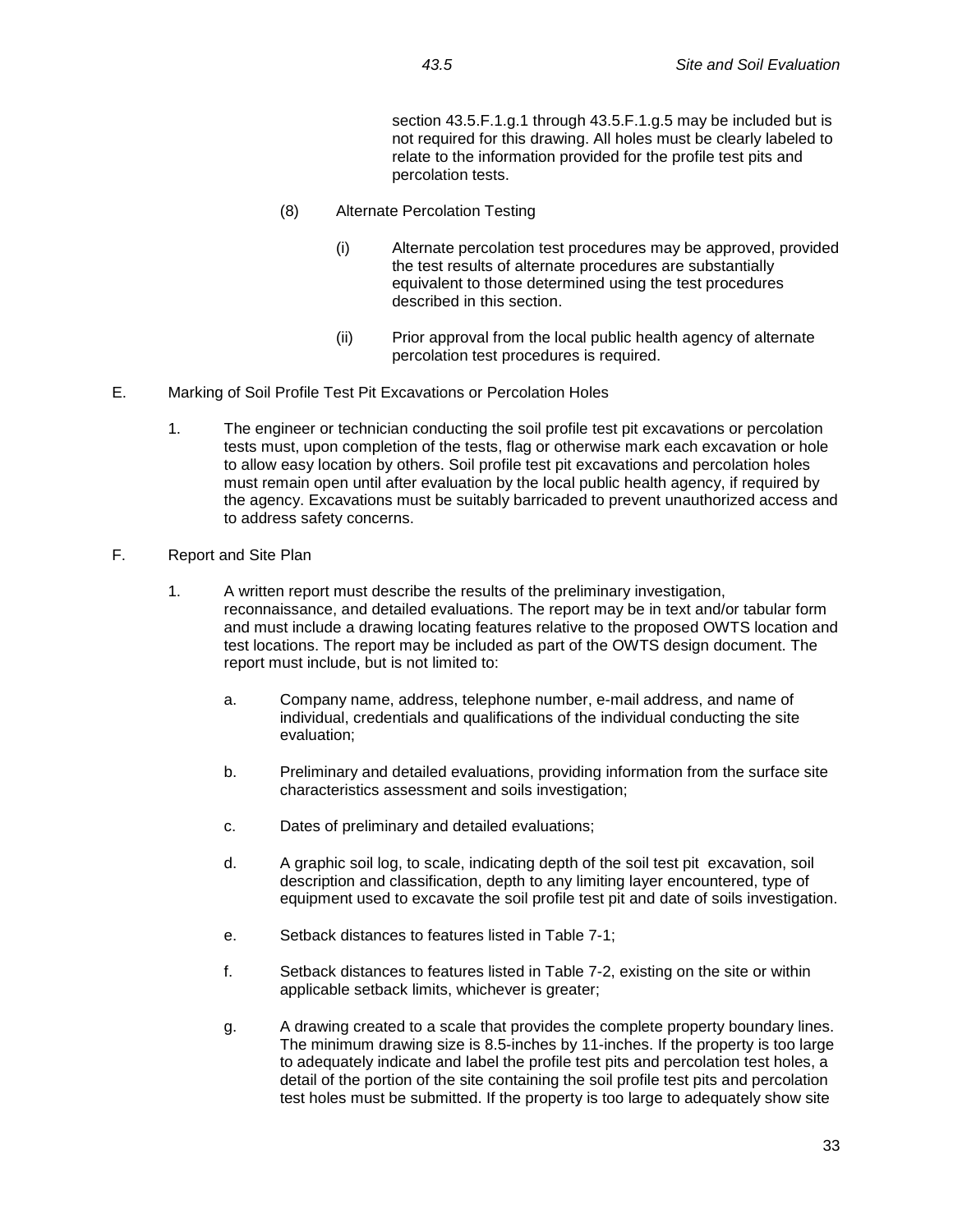evaluation information, a detail drawing that includes the information required from the site and soil evaluation that will impact the location of the OWTS must be submitted. Drawings must indicate dimensions, have a north arrow and graphic scale and include:

- (1) Fixed, non-degradable temporary or permanent benchmark, horizontal and vertical reference points of the proposed soil treatment area; soil observations; percolation testing results and pertinent distances from the proposed OWTS to all required setbacks, lot improvements, easements; ordinary high water mark of a pond, creek, stream, lake, wetland or other surface waters, and detention or retention ponds; and property lines;
- (2) Contours or slope direction and percent slope;
- (3) The location of any visible or known unsuitable, disturbed or compacted soils;
- (4) The estimated depth of periodically saturated soils and bedrock, or flood elevation, if applicable; and
- (5) The proposed elevation of the infiltrative surface of the soil treatment area, from an established datum (either ground surface or a benchmark);
- h. Anticipated construction-related issues, if applicable;
- i. An assessment of how known or reasonably foreseeable land use changes are expected to affect the system performance, including, but not limited to, changes in drainage patterns, increased impervious surfaces and proximity of new water supply wells, if applicable; and
- j. A narrative explaining difficulties encountered during the site evaluation, including but not limited to identifying and interpreting soil and landform features and how the difficulties were resolved, if applicable.
- G. Design Document
	- 1. The report and site plan may be attached to the design document or the report and site plan may be combined with the design information as a single document.
	- 2. The design document must include a brief description of the facility and its proposed use, basis and calculations of design flow, and influent strength.
	- 3. The design document must contain all plan details necessary for permitting, installation and maintenance, including:
		- a. Assumptions and calculations for each component, including total dynamic head (TDH) and gallons per minute (GPM) for all dosing systems;
		- b. A fixed, non-degradable temporary or permanent benchmark, (North America Vertical Datum or assumed elevation is acceptable);
		- c. A scale drawing showing location of each OWTS component and distances to water supplies, surface water, physical and health impact features on both the subject and adjacent properties requiring setbacks;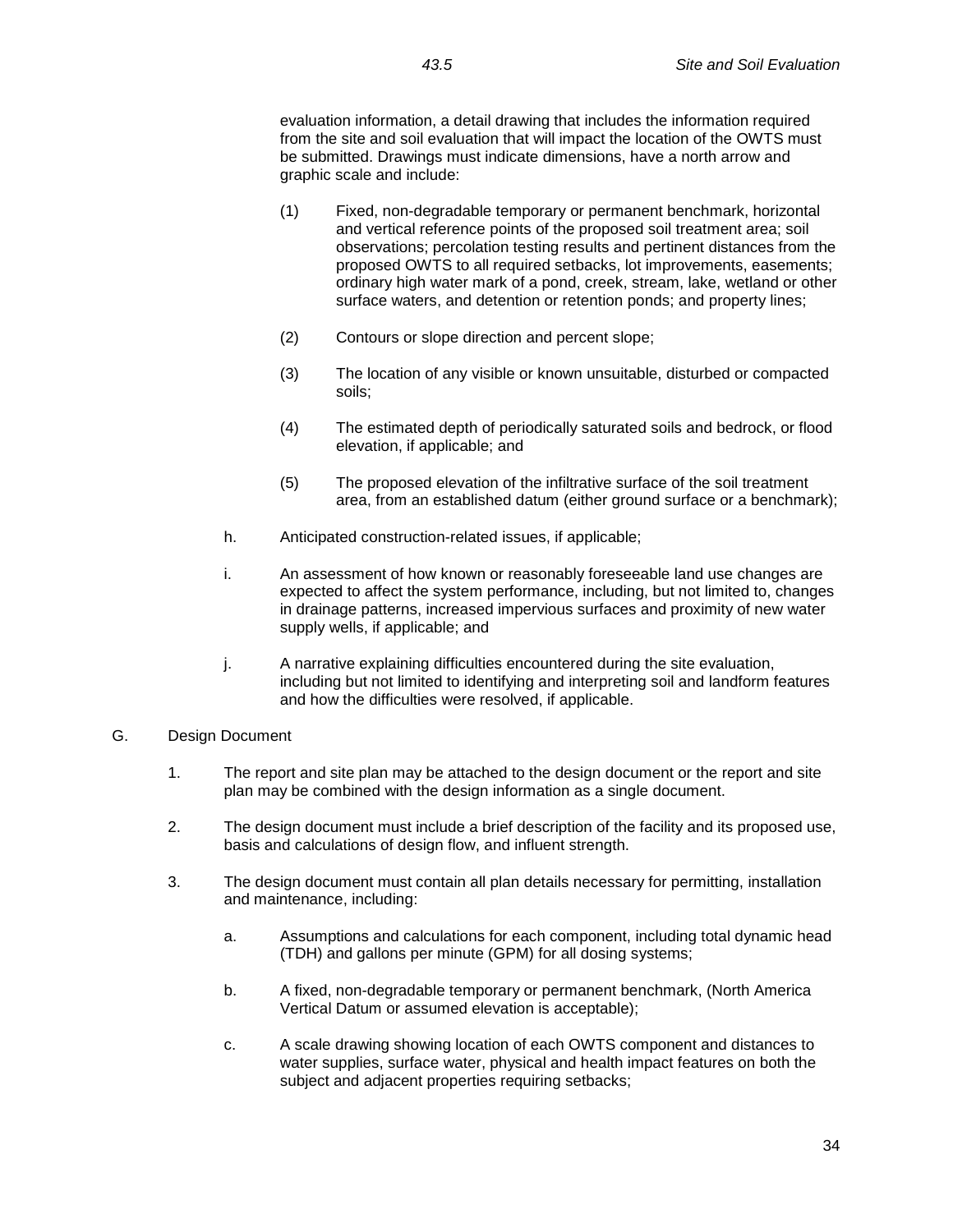- d. Layout of soil treatment area, dimensions of trenches or beds, distribution method and equipment, distribution boxes, drop boxes, valves, or other components used;
- e. Elevation or depth of infiltrative surface of the soil treatment area, the septic tank invert, and all other components of the OWTS;
- f. Special structural design considerations, as applicable to ensure the long-term integrity of each component;
- g. References to design manuals or other technical materials used;
- h. Installation procedures, as applicable;
- i. Operation and maintenance manuals or instructions; and
- j. Other information that may be useful such as photos and cross-section drawings.
- H. Site protection: Prior to and during construction, the proposed soil treatment area and replacement area, if any, must be protected from disturbance, compaction, or other damage by means of staking, fencing, posting, or other effective methods.
- I. Qualifications for a Competent Technician
	- 1. Percolation Tests
		- a. Competencies needed:
			- (1) Set up equipment;
			- (2) Perform and run percolation tests according to the procedure in this regulation; and
			- (3) Record results and calculate percolation rates.
		- b. Local public health agencies may approve training for percolation testing.
	- 2. Visual and Tactile Evaluation of Soil
		- a. Competencies needed:
			- (1) Identify soil types by hand texturing and observation;
			- (2) Identify presence or absence of soil structure;
			- (3) Identify type and grade of soil structure;
			- (4) Recognize evidence of highest seasonal water surface;
			- (5) Identify layers and interfaces that will interfere with effluent movement;
			- (6) Determine the most promising depth for infiltrative surface of OWTS and for percolation tests, if used; and
			- (7) Understand basic principles of OWTS siting and design.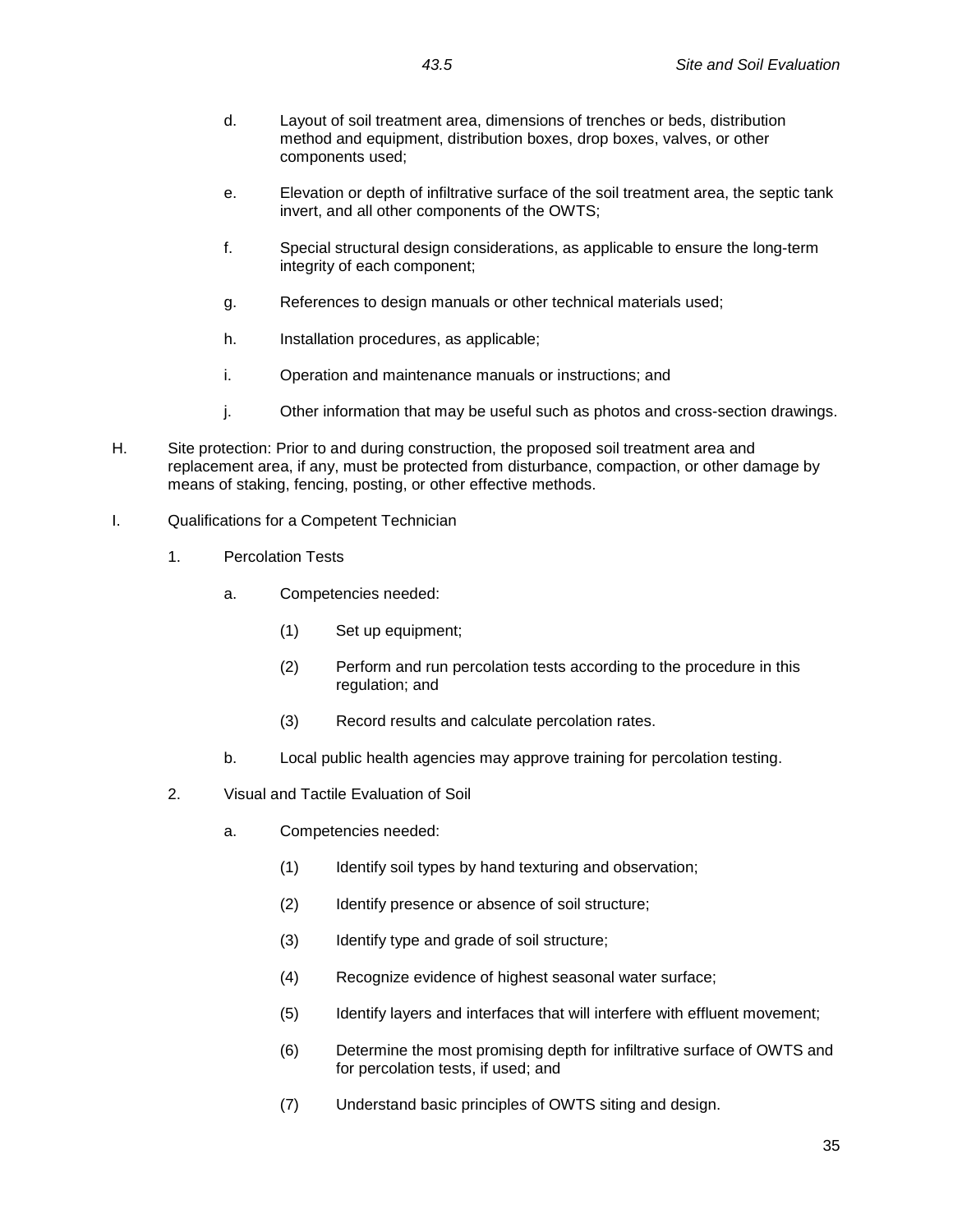- b. Possible demonstrations of competence in visual and tactile evaluation of soil:
	- (1) Degree in soil science, agronomy, geology, other majors if a course(s) in soil morphology was included; or
	- (2) Attendance at training or workshop for soil evaluation for OWTS including both class and field work.
		- (i) If the training or workshop includes an exam to verify acceptable completion of the course, a passing grade on the exam must be attained.
- c. The Division must approve training for visual and tactile evaluation of soil.

### **43.6 Wastewater Flow and Strength**

# A. Wastewater Flows

- 1. A local public health agency may require the installation of a meter to measure flow into the facility or the OWTS.
- 2. Single-Family Residential Homes:
	- a. Design flow per person must be 75 gallons per day (gpd).
	- b. A local public health agency may only increase the wastewater design flow per person to 100 gpd on a case by case basis, where justified.
	- c. The minimum design flow for a new home must be for a two-bedroom house unless otherwise noted in this regulation. The minimum design flow for the repair or replacement of an OWTS of an existing one-bedroom home must be for onebedroom unless bedrooms are added.
	- d. For homes up to and including three bedrooms, the assumed number of persons per bedroom is two for design purposes.
	- e. For homes with more than three bedrooms, the assumed number of persons is six persons (first three bedrooms x two persons per bedroom) plus one additional person for each bedroom more than three bedrooms.
	- f. A local public health agency may increase the number of persons per bedroom to two for all bedrooms for design purposes.
	- g. Table 6-1 summarizes the design flows for single-family residential homes up to six bedrooms. A local public health agency has authority to adjust these values as described in sections 43.6.A.2.b. and 43.6.A.2.f.
	- h. If a new home has unfinished areas, a local public health agency may increase the number of bedrooms used for the design of the OWTS by one or two bedrooms based on an assumption that 150 square feet of unfinished space can be converted into a bedroom, if the space can meet building code requirements for a bedroom.

### **Table 6-1 Single-Family Residential Design Flows**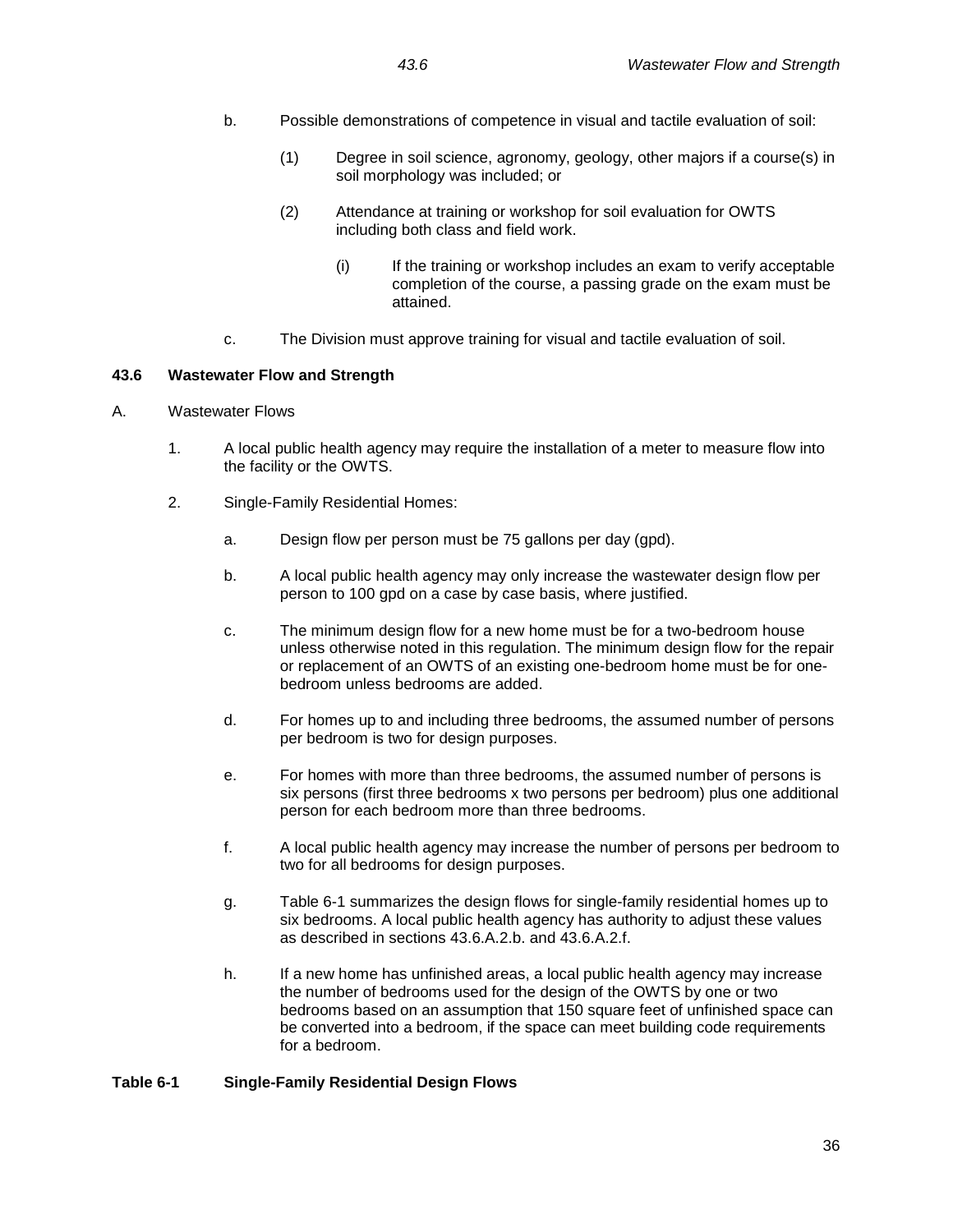| # Bedrooms | Occupancy (# of<br>Persons) | <b>Wastewater Flow Per</b><br>Person (gallons/day) | <b>Design Flow</b><br>(gallons/day) |
|------------|-----------------------------|----------------------------------------------------|-------------------------------------|
| 2          | 4                           | 75                                                 | 300                                 |
| 3          | 6                           | 75                                                 | 450                                 |
| 4          |                             | 75                                                 | 525                                 |
| 5          | 8                           | 75                                                 | 600                                 |
| 6          | 9                           | 75                                                 | 675                                 |

## 3. Auxiliary Buildings

- a. If a single-family home has an auxiliary building, such as a non-commercial shop with plumbing fixtures, the flow may be conveyed to the OWTS of the home, or to a separate OWTS constructed to handle the flow from the auxiliary facility.
- b. If the flow from the auxiliary building is only generated by residents of the home, it will be assumed that the OWTS for the home will be adequately sized to include the auxiliary building if the flows are combined.
- c. If the auxiliary building will have users in addition to residents and the flow from the auxiliary building will flow to the OWTS of the home, the design flow of the home must include the increased use.
- d. If the auxiliary building has a separate OWTS, the facility must be sized on the basis of Table 6-2 and a septic tank detention time of 48 hours.
- 4. Multi-Family and Commercial On-site Wastewater Treatment Systems
	- a. Design flow values and strengths for multi-family and commercial systems must be determined from:
		- (1) Table 6-2; or
		- (2) An analysis of flows and strengths from at least three comparable facilities or from the facility, if it is an existing facility, must be submitted to the local public health agency for approval. The analysis must include:
			- (i) Metered water flows for inside use only for at least a year, or if use is seasonal, for a full season. If metered flows are less than full capacity, they must be paired with actual use in units of persons present or meals served or other units as appropriate so that an actual daily rate per unit can be determined. The daily rate per unit times the number of units at full occupancy will be the design flow.
			- (ii) Total Suspended Solids and BOD  $_5$  or CBOD  $_5$  tests at times of full use. At least three samples taken at least one week apart are required. Sampling that provides equivalent and representative data through "composite sampling" may be allowed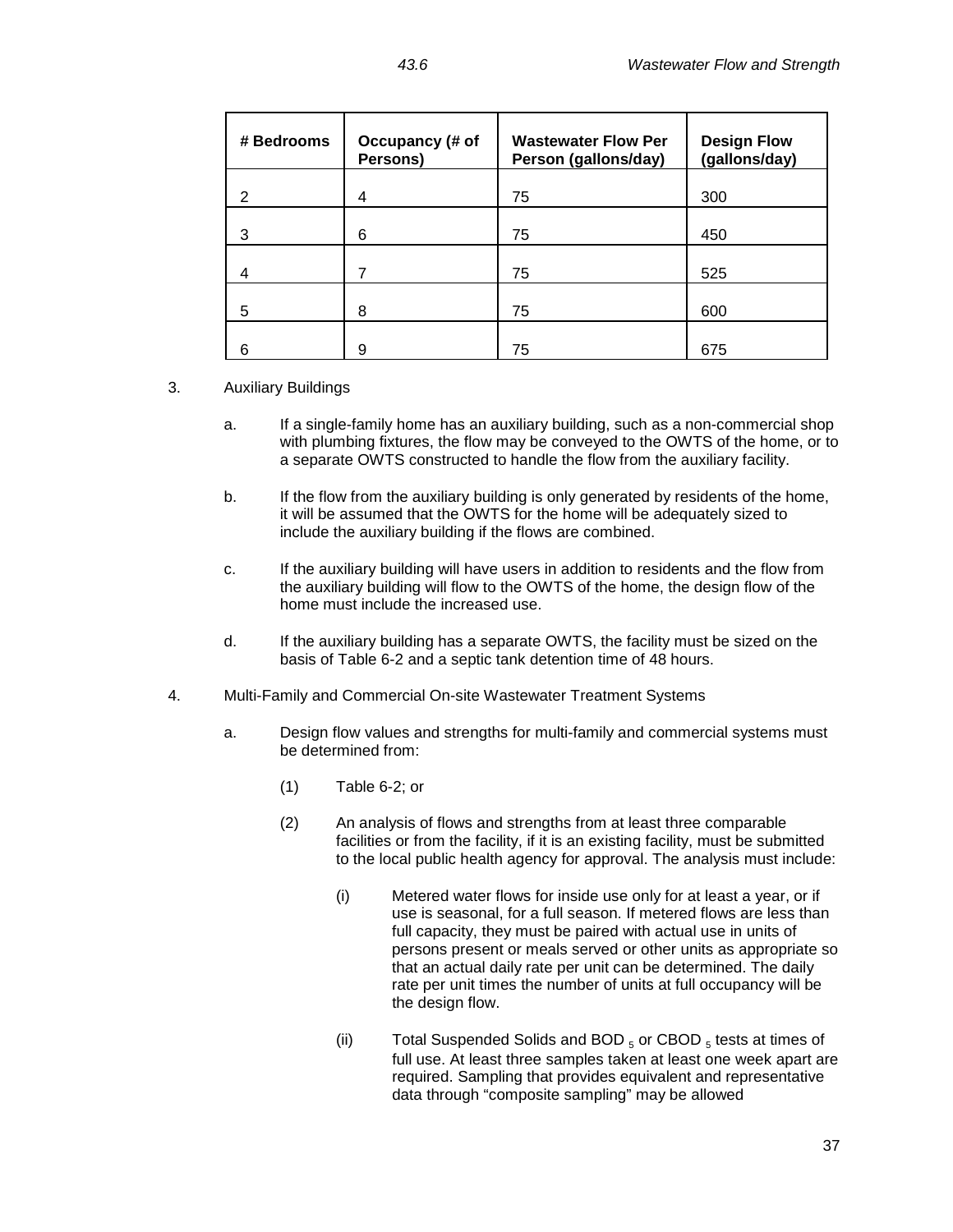- (iii) Explanation and justification for the comparability of the tested facilities with the proposed facility.
- 5. Flow Equalization
	- a. Flow equalization may be used if a facility has flows that vary from day to day by more than four times the average flow.
	- b. The highest peak assumed must be at least equal to the full capacity of the facility.
	- c. The stored flow must be distributed to the soil treatment area before the next greater-than-average peak.
	- d. Flow equalization may be used only if:
		- (1) The facility is non-residential;
		- (2) The facility is only used for one purpose;
		- (3) Flows will follow a predictable pattern; and
		- (4) There is a long-term expectation that size and pattern of the flows will remain the same.
	- e. Timed dosed pressure distribution or timed dosed NDDS must be used. The soil treatment area reduction for pressure distribution (Table 10-2) must not be used in addition to the flow equalization reduction.
	- f. Contingency plans must be made for expanding the capacity of the OWTS in the event of changed use at the facility.

| TABLE 6-2 | For Design Purposes, the Estimated Daily Wastewater Flow and BOD 5 Load Per |
|-----------|-----------------------------------------------------------------------------|
|           | <b>Person Unless Otherwise Noted</b>                                        |

| <b>RESIDENTIAL</b><br><b>WASTEWATER</b> | <b>GPD</b> | <b>BOD 5 IN POUNDS PER</b><br><b>DAY</b> |
|-----------------------------------------|------------|------------------------------------------|
| Single-family dwellings                 | 75         | .20                                      |
| Auxiliary buildings, by<br>fixture type |            |                                          |
| Bath/Shower                             | 14.7       | .014                                     |
| Dishwasher                              | 1.8        | .002                                     |
| Kitchen sink with garbage<br>grinder    | 5.8        | .052                                     |
| Laundry washer                          | 19.5       | .037                                     |
| Lavatory                                | 8.4        | .021                                     |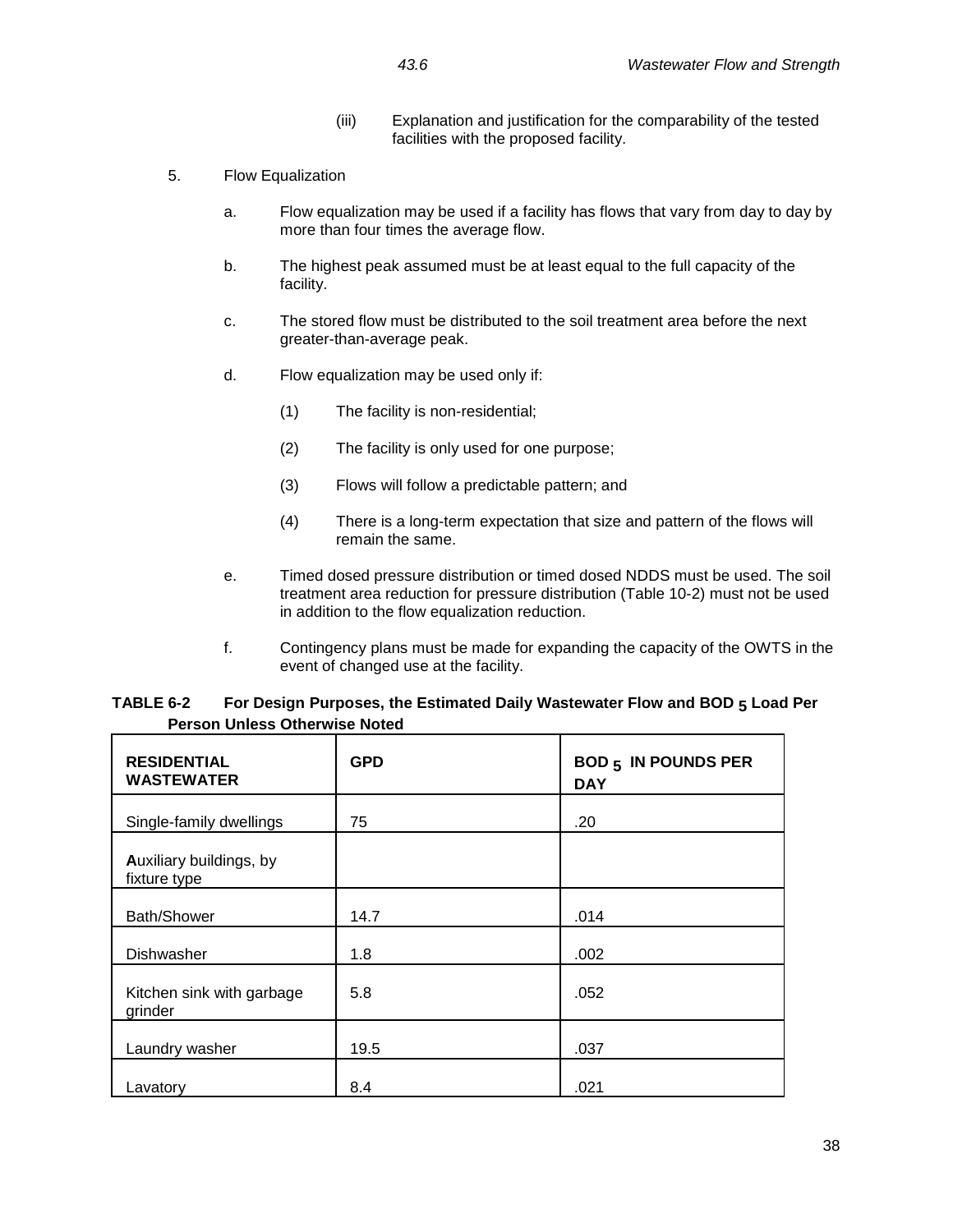| Water closet (toilet)                                                                                                                                                  | 24.8       | .029                                     |
|------------------------------------------------------------------------------------------------------------------------------------------------------------------------|------------|------------------------------------------|
| Hotels and motels per room                                                                                                                                             | 75         | .15                                      |
| Multiple-family dwellings or<br>apartments                                                                                                                             | 75         | .20                                      |
| Boarding and rooming<br>houses (users absent<br>during working hours)                                                                                                  | 50         | .15                                      |
| Tiny Homes <sup>3</sup> , per unit                                                                                                                                     | 150        | .40                                      |
| Mobile home                                                                                                                                                            | 75         | .20                                      |
| Mobile home park per<br>space                                                                                                                                          | 300        | .80                                      |
| <b>COMMERCIAL</b><br><b>WASTEWATER</b>                                                                                                                                 | <b>GPD</b> | <b>BOD 5 IN POUNDS PER</b><br><b>DAY</b> |
| Facilities with short-term or<br>transient visitors                                                                                                                    |            |                                          |
| Examples: Airports or bus<br>stations per passenger;<br>fairgrounds per person<br>attending; ball parks, race<br>tracks, stadiums, theaters or<br>auditoriums per seat | 5          | .02                                      |
| Airport per employee                                                                                                                                                   | 10         | .06                                      |
| Barber and beauty shops<br>per chair                                                                                                                                   | 100        | .70 <sup>1</sup>                         |
| Bowling alleys per lane -<br>toilet wastes only                                                                                                                        | 5          | .03 <sup>1</sup>                         |
| Country club per member                                                                                                                                                | 30         | .02                                      |
| County club per employee                                                                                                                                               | 20         | .06                                      |
| Dentist offices per non-wet<br>chair                                                                                                                                   | 50         | .14 <sup>1</sup>                         |
| Doctor offices per doctor                                                                                                                                              | 250        | .80 <sup>1</sup>                         |
| Factories and plants<br>exclusive of industrial<br>wastewater per employee<br>per eight-hour shift - no                                                                | 20         | .05                                      |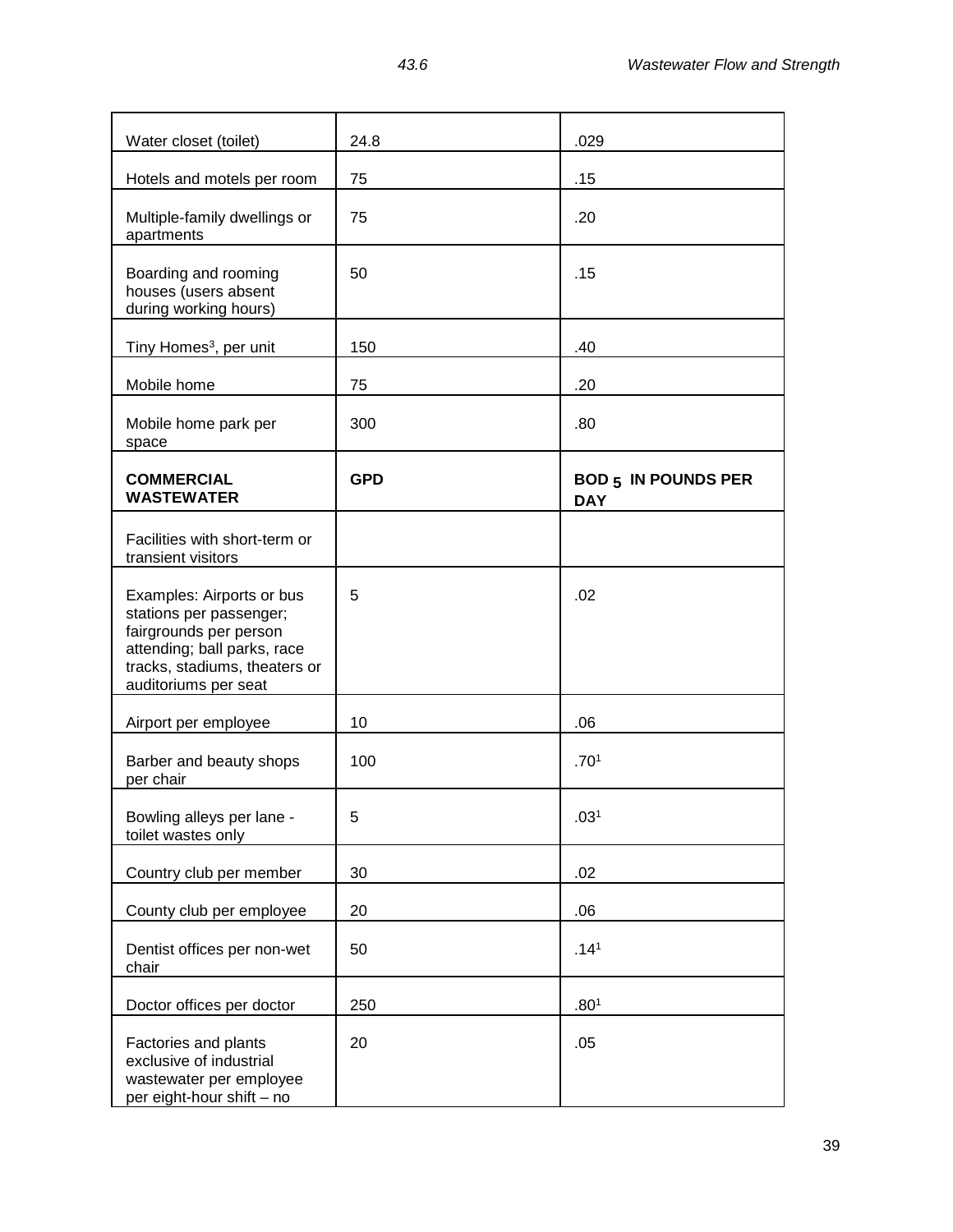| showers                                                                                                                  |            |                                          |
|--------------------------------------------------------------------------------------------------------------------------|------------|------------------------------------------|
| Factories and plants<br>exclusive of industrial<br>wastewater per employee<br>per eight-hour shift -<br>showers provided | 35         | .08                                      |
| Kennels per dog                                                                                                          | 30         | .20                                      |
| Laundries, self-service per<br>commercial washer                                                                         | 400        | .75                                      |
| Office buildings per<br>employee per eight-hour<br>shift                                                                 | 15         | .06                                      |
| Service stations per toilet<br>fixture                                                                                   | 250        | .50 <sup>1</sup>                         |
| Stores and shopping<br>centers per square foot of<br>retail space                                                        | .1         | .011                                     |
| Work or construction camps<br>semi-permanent with flush<br>toilets                                                       | 50         | .17                                      |
| Work or construction camps<br>semi-permanent without<br>flush toilets                                                    | 35         | .02                                      |
| <b>FOOD SERVICE</b><br><b>ESTABLISHMENT</b>                                                                              | <b>GPD</b> | <b>BOD 5 IN POUNDS PER</b><br><b>DAY</b> |
| Restaurant open 1 or 2<br>meals per seat                                                                                 | 50         | .06/meal                                 |
| 24-hour restaurant per seat                                                                                              | 75         | .07/meal served                          |
| Restaurant with paper<br>service only per seat                                                                           | 25         | .01/meal served                          |
| Additional for bars and<br>cocktail lounges per seat                                                                     | 30         | .02                                      |
| Drive-in restaurant per car<br>space                                                                                     | 50         | .02                                      |
| <b>INSTITUTIONAL</b><br><b>WASTEWATER WITHOUT</b><br><b>KITCHENS UNLESS</b><br><b>OTHERWISE NOTED</b>                    | <b>GPD</b> | <b>BOD 5 IN POUNDS PER</b><br><b>DAY</b> |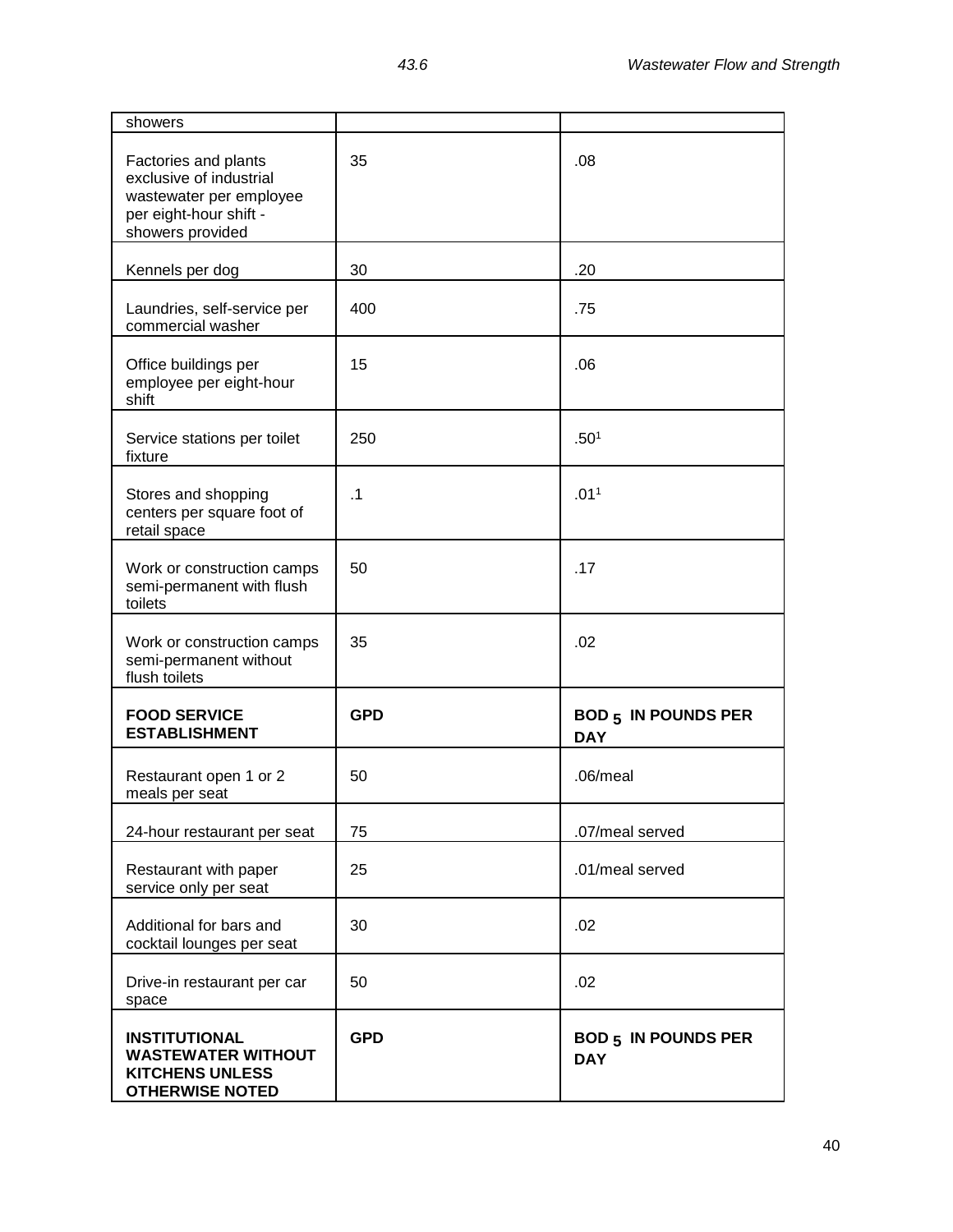| Churches per seat; without<br>any food service, or other<br>uses             | 3.5        | .01                               |
|------------------------------------------------------------------------------|------------|-----------------------------------|
| Churches, per seat;<br>warming kitchen only, no<br>major food service        | 5          | .01                               |
| Churches, per seat; with<br>food service, per meal<br>served <sup>4</sup>    | 4          | .02                               |
| Hospitals per bed space                                                      | 250        | .20                               |
| Nursing homes; Group<br>homes for developmentally<br>disabled, per bed space | 125        | .20                               |
| Schools, Boarding per<br>person                                              | 100        | .17                               |
| Schools, Day without<br>cafeteria, gym or showers                            | 15         | .04                               |
| Schools, Day with<br>cafeterias, no gym or<br>showers                        | 20         | .08                               |
| Schools, Day with<br>cafeterias, gym and<br>showers                          | 25         | .10                               |
| Schools, Day additional for<br>school workers                                | 15         | .06                               |
| <b>RECREATIONAL AND</b><br><b>SEASONAL</b><br><b>WASTEWATER USE</b>          | <b>GPD</b> | BOD 5 IN POUNDS PER<br><b>DAY</b> |
| Camps, day, no meals<br>served                                               | 15         | .12                               |
| Luxury resort                                                                | 125        | .17                               |
| Resort night and day                                                         | 50         | .12                               |
| Campground per campsite <sup>2</sup>                                         | 50         | .12                               |
| Public park flush toilet per<br>fixture per hour when park<br>is open        | 36         | .04 lbs./ fixture                 |
| Public park urinal per fixture                                               | 10         | .01 lbs./fixture                  |

 $\mathbf{r}$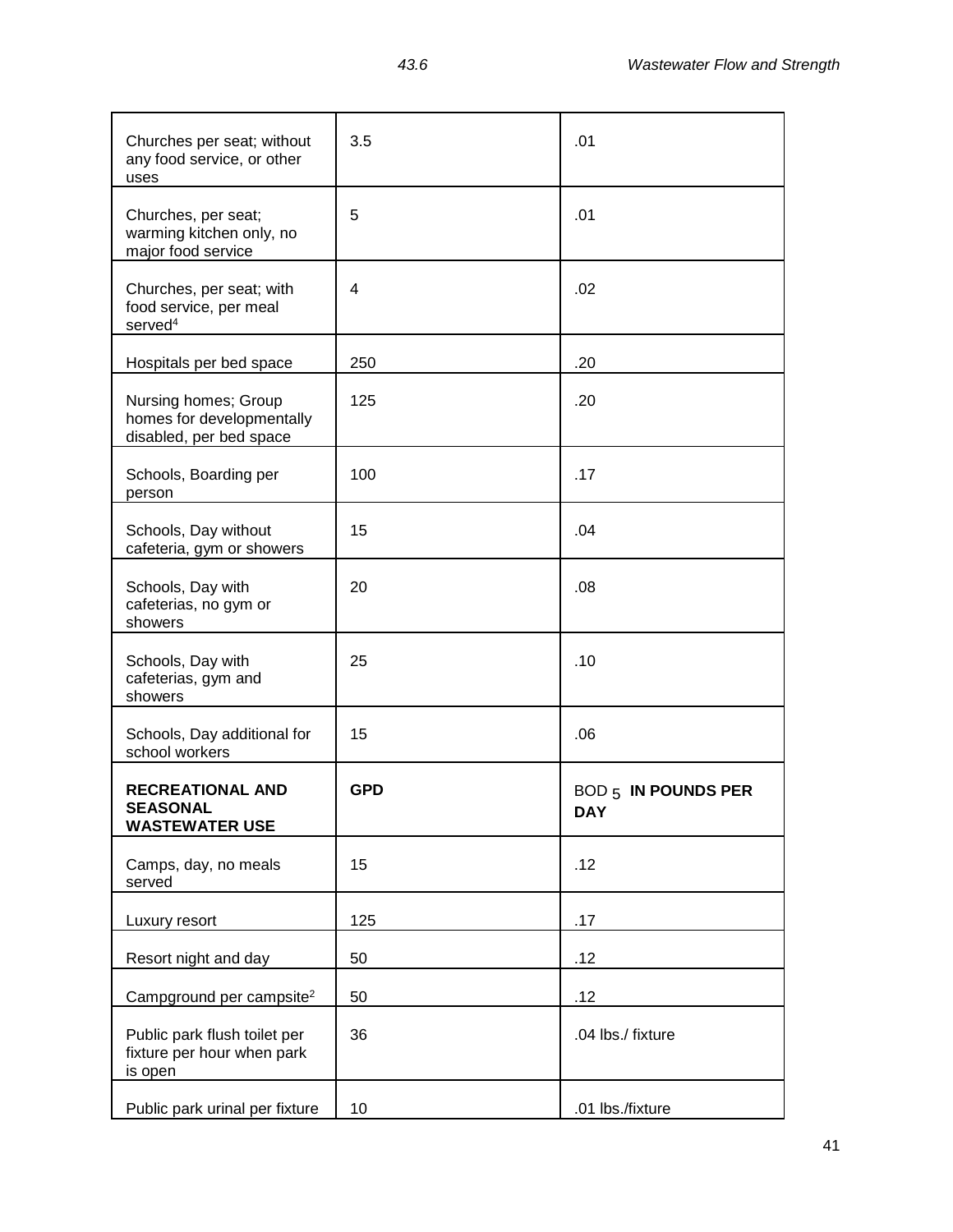| per hour when park is open                                                                 |     |                   |
|--------------------------------------------------------------------------------------------|-----|-------------------|
| Public park shower per<br>fixture per hour when park<br>is open                            | 100 | .10 lbs./ fixture |
| Public park faucet per<br>fixture per hour when park<br>is open                            | 15  | .04 lbs./ fixture |
| Swimming pools and<br>bathhouses                                                           | 10  | .06               |
| Travel trailer parks with<br>individual water and sewage<br>hookup per unit <sup>2</sup>   | 100 | .24               |
| Travel trailer park without<br>individual water and sewage<br>hookup per unit <sup>2</sup> | 50  | .12               |

1 BOD levels need further verification depending on the specific use of the facility.

2 Laundry facilities are to be calculated on a per commercial washer basis in accordance with other elements of this table.

3 For the purposes of this Table, a "Tiny home" is a structure (a non-recreational vehicle) that has only one bedroom and has <400 sq.ft. of livable space, including lofts. In this instance, the OWTS may be sized for only one bedroom.

4 For churches with food service, the 4 gal/meal must be added to the 3.5 gal/seat to determine projected design flows.

- B. Wastewater Strength
	- 1. Table 6-3 includes levels of treatment that can be achieved by various OWTS components, excluding the soil treatment area. Systems qualifying for these treatment levels except TL1 produced by a septic tank alone must be approved under section 43.13. of this regulation. If soil treatment area or vertical separation distance reductions are permitted, the local public health agency must have a maintenance oversight program under section 43.14.D. in place.
	- 2. High strength waste must be reduced to at least Treatment Level TL1 quality or lower before applying to a soil treatment area. Waste strength levels defined in Tables 6-3 and 6-4 must be used to determine compliance.

| <b>Treatment Level</b> | BOD <sub>5</sub><br>(mg/L) | $\text{CBOD}_5^1$<br>(mg/L) | <b>TSS</b><br>(mg/L) | <b>Total Nitrogen</b><br>(mg/L) |
|------------------------|----------------------------|-----------------------------|----------------------|---------------------------------|
| TL1 <sup>2</sup>       | 180                        | ٠                           | 80                   | 60-80                           |
| TL <sub>2</sub>        |                            |                             | 30                   | N/A <sup>3</sup>                |
| TL2N                   |                            | 25                          | 30                   | >50% reduction <sup>4</sup>     |
| TL <sub>3</sub>        |                            | 10                          | 10                   | N/A <sup>3</sup>                |
| TL3N                   |                            | 10                          | 10                   | $20$ mg/L                       |

**Table 6-3 Treatment Levels**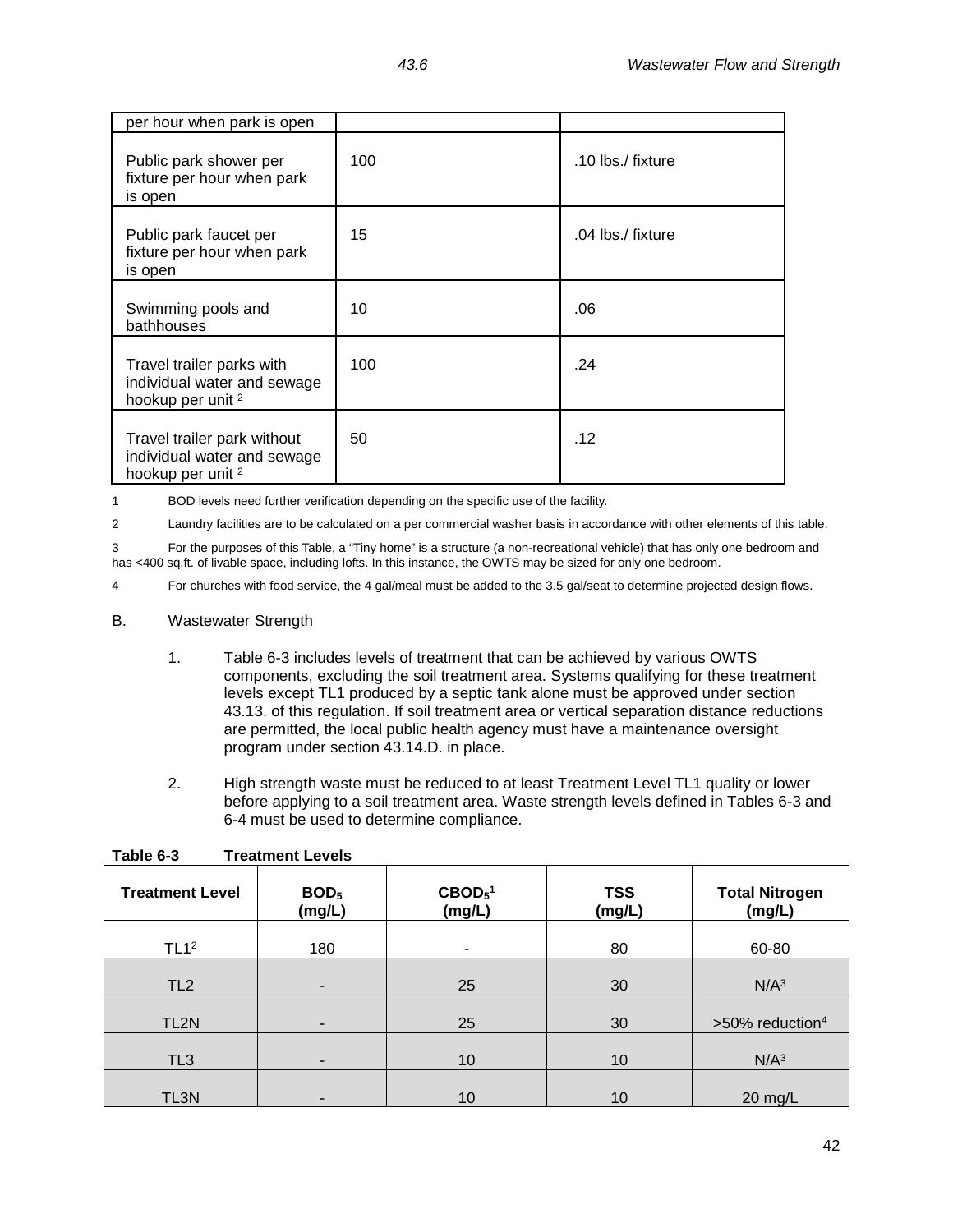Shading indicates higher treatment levels.

1 Requirements for  $CBOD<sub>5</sub>$  are only related to effluent samples from a higher level treatment system.

2 Domestic septic tank effluent prior to soil treatment or higher level treatment has a wide range of concentrations. These values are typical, but values used for design must account for site-specific information.

3 Total Nitrogen does not apply to Treatment Levels TL2 and TL3. Processes intended to reduce total nitrogen are addressed in Treatment Levels TL2N and TL3N. Any total nitrogen reductions that may be observed for TL2 and TL3 are as a result of the treatment process for BOD<sub>5</sub> and TSS reductions.

NSF/ANSI Standard 245 – Wastewater Treatment Systems – Nitrogen Reduction requires reduction of 50 percent rather than an absolute value.

|                             | BOD <sub>5</sub><br>(mg/L) | <b>TSS</b><br>(mg/L) | Fats, Oils, Grease<br>(FOG)<br>(mg/L) |
|-----------------------------|----------------------------|----------------------|---------------------------------------|
| Septic Tank Influent        | >300                       | >200                 | >50                                   |
| <b>Septic Tank Effluent</b> | >180                       | >80                  | >25                                   |

## **Table 6-4 High Strength Wastewater**\*

\* High strength effluent prior to a septic tank has a wide range of concentrations. These values are typical, but values used for design purposes must account for site-specific information.

### **43.7 Minimum Distances Between Components of an On-site Wastewater Treatment System and Physical Features**

- A. Horizontal distances from the various components of a system to pertinent terrain features, including streams, lakes, water courses, springs, wetlands, wells, subsurface drains, cisterns, water lines, suction lines, dry gulches, cut banks, dwellings, other occupied buildings and property lines, must be in accordance with Table 7-1. The setback requirements are applicable for minimum system performance and treatment levels with specific modifications allowed for higher treatment levels as provided in Table 7-2. All distance setback modifications must be analyzed and approved by the local board of health or local public health agency and be in complete compliance with the variance procedures of this regulation and those of the local board of health. Acceptable methods of analyzing horizontal separation distances with higher treatment levels include but are not limited to:
	- 1. Analyzing the intended uses of impacted surface and/or ground waters;
	- 2. Contacting adjacent property owners for potential conflicts with property line encroachments; and
	- 3. Analyzing potential impacts that system locations may have on building foundations and other potentially affected features.
- B. Reductions in separation distances with higher level treatment must include provisions for operation and maintenance for the life of the system, as described in section 14.D.
- C. Dry Gulches, Cut Banks and Fill Areas
	- 1. Separation distances to dry gulches, cut banks and fill areas in Table 7-1 must apply unless the designer or design engineer determines by observation of the exposed slope of the dry gulch or cut bank or by soil profile test pit excavations that a limiting layer is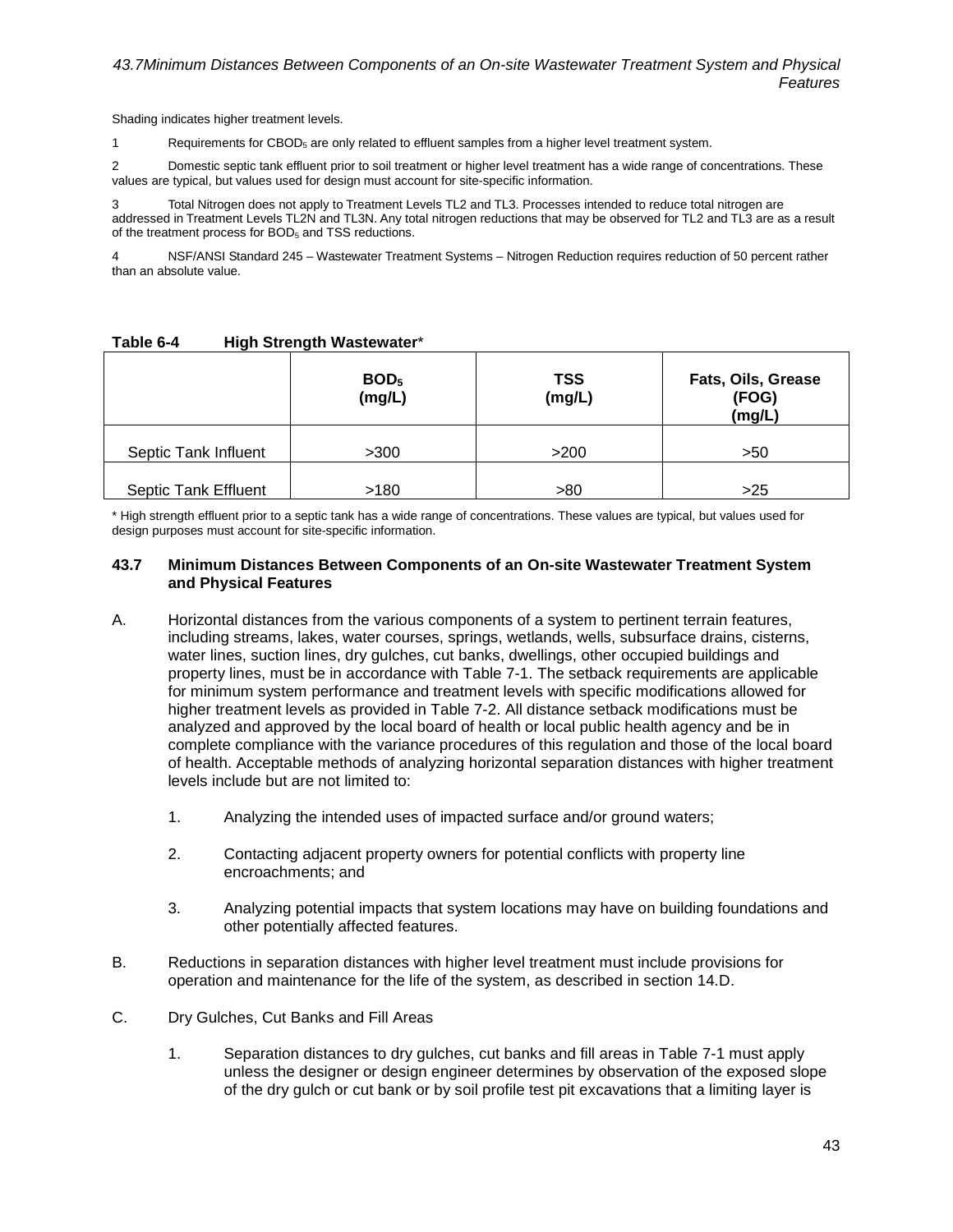present that will direct or allow the effluent from the soil treatment area to move laterally and surface. In this instance, a greater distance may be required.

- 2. A lesser distance may be used if it can be demonstrated by a professional engineer or professional geologist that the use of a barrier, such as a minimum 30 mil PVC liner placed between the soil treatment area and the slope of the dry gulch, cut bank or fill area will prevent effluent surfacing laterally.
- 3. The separation distance between a component and the crest of a dry gulch or cut bank will be evaluated for potential erosion or slope instability if the component and the slope are too close together. If there is potential for erosion or instability, the separation distance must be increased until the risk is minimized.
- D. Components of an OWTS listed in Table 7-1 shall be installed or located in accordance with the minimum distance requirements provided in the table or such increased distances provided by local board of health regulations.
- E. Table 7-2 provides the required site evaluation, design, and treatment level considerations necessary to evaluate the site and to design and locate the soil treatment area component of an OWTS.
	- 1. Items 1, 2 and 3 in Table 7-2 address the allowable horizontal setback distance between the soil treatment area and the following physical features:
		- a. Setback distance from soil treatment area to on-site well;
		- b. Setback distance from soil treatment area to water features; and
		- c. Setback distance from soil treatment area to a dry gulch or cut bank.
	- 2. Item 4 in Table 7-2 addresses the required vertical separation distance between the infiltrative surface of the soil treatment area and the limiting layer or the required depth of soil comprising the soil treatment area.
	- 3. The designer may select the level of treatment from Table 7-2 to be applied to the soil treatment area that is necessary in order to accommodate the site conditions, if higher level treatment for that purpose is permitted by the local public health agency.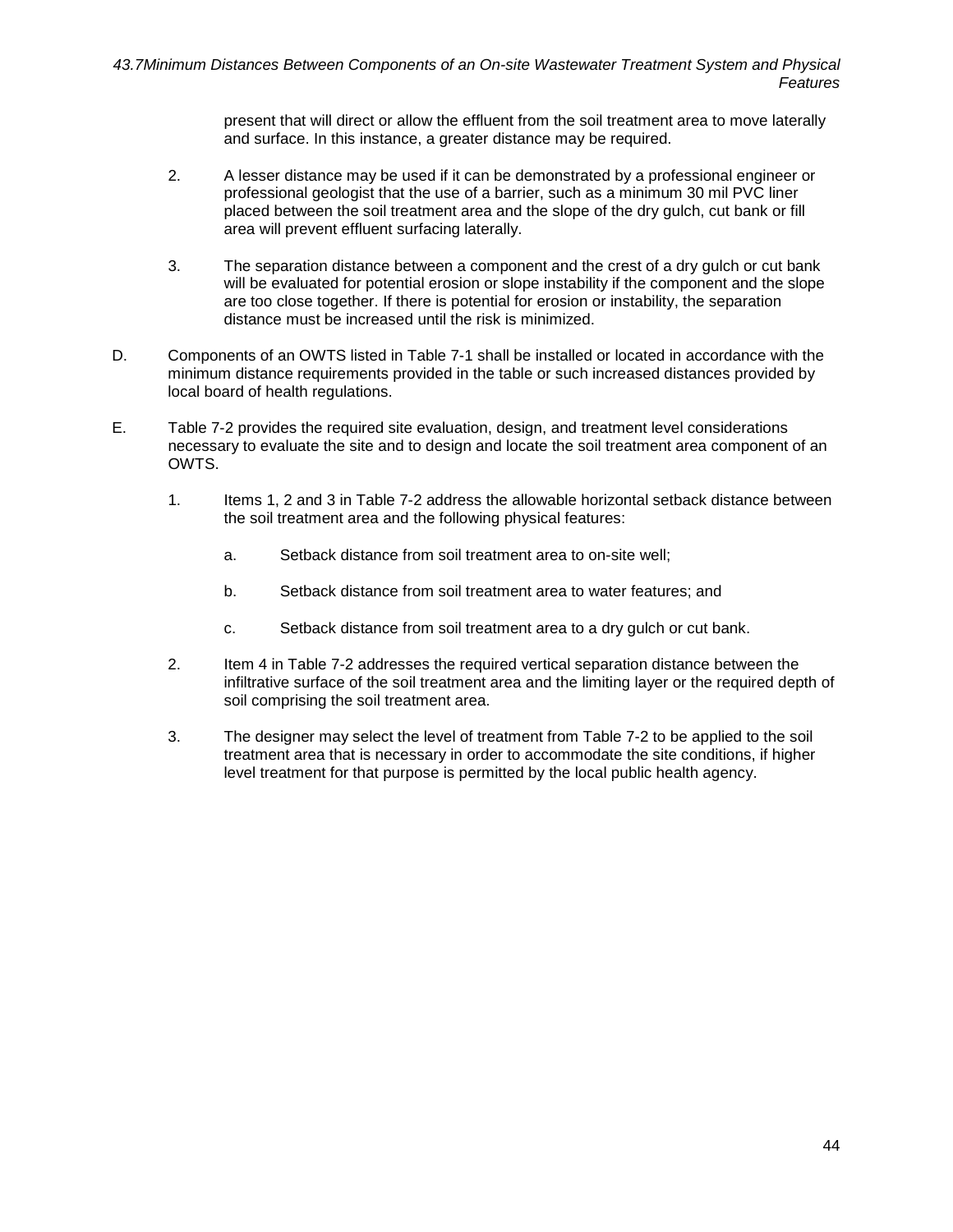|                                                                                                 | Spring,<br>$Well,$ <sup>1</sup><br>Suction<br>Line,<br>Potable<br>Water<br>Supply<br>Cistern <sup>4</sup> | Potable<br>Water<br>Supply<br>Line $2$ | <b>Structure</b><br>w/basement,<br>crawl space<br>or footing<br>drains | <b>Structure</b><br>without<br>basement,<br>crawl<br>space or<br>footing<br>drains | Property<br>Lines,<br>Piped or<br>Lined<br>Irrigation<br>Ditch,<br>upslope<br>curtain<br>drain | Subsurface<br>Drain,<br>Intermittent<br>Irrigation<br>Lateral,<br>Drywell,<br>Stormwater<br>Structure | Lake,<br>Water<br>Course,<br>Irrigation<br>Ditch,<br>Stream,<br>Wetland | Dry Gulch,<br>Cut Bank,<br>Fill Area<br>(from Crest) | Septic Tank,<br>Higher level<br>treatment<br>Unit, Dosing<br>Tank, Vault<br>or Privy |
|-------------------------------------------------------------------------------------------------|-----------------------------------------------------------------------------------------------------------|----------------------------------------|------------------------------------------------------------------------|------------------------------------------------------------------------------------|------------------------------------------------------------------------------------------------|-------------------------------------------------------------------------------------------------------|-------------------------------------------------------------------------|------------------------------------------------------|--------------------------------------------------------------------------------------|
| Septic Tank,<br><b>Higher Level</b><br>Treatment Unit,<br>Dosing Tank, Vault<br>or Vault Privy  | 50 <sup>2</sup>                                                                                           | 10 <sup>2</sup>                        | $\sqrt{5}$                                                             | 5                                                                                  | 10                                                                                             | 10                                                                                                    | 50                                                                      | 10                                                   |                                                                                      |
| <b>Building Sewer or</b><br><b>Effluent Lines</b>                                               | 50 <sup>2</sup>                                                                                           | $5^6$                                  | $\pmb{0}$                                                              | $\boldsymbol{0}$                                                                   | 10 <sup>2</sup>                                                                                | $10^{2}$                                                                                              | 50 <sup>2</sup>                                                         | 10 <sup>2</sup>                                      | $\sim$ $\sim$                                                                        |
| STA Trench, STA<br>Bed, Unlined Sand<br>Filter, Sub-surface<br>Dispersal System,<br>Seepage Pit | 100 <sup>3</sup>                                                                                          | 25 <sup>2</sup>                        | 20                                                                     | 10                                                                                 | 10                                                                                             | 25                                                                                                    | 50 <sup>3</sup>                                                         | 25                                                   | 5                                                                                    |
| <b>Lined Sand Filter</b>                                                                        | 60                                                                                                        | 10 <sup>2</sup>                        | 15                                                                     | 10                                                                                 | 10                                                                                             | 10                                                                                                    | 25                                                                      | 10                                                   | 5                                                                                    |
| Lined Evapo-<br>transpiration Field<br>or Outside of Berm<br>of Lined<br>Wastewater Pond        | 60                                                                                                        | 10 <sup>2</sup>                        | 15                                                                     | 15                                                                                 | 10                                                                                             | 10                                                                                                    | 25                                                                      | 10                                                   | 5                                                                                    |
| <b>Unlined Sand Filter</b><br>in Soil With a                                                    | 100                                                                                                       | 25 <sup>2</sup>                        | 15                                                                     | 15                                                                                 | 10                                                                                             | 25                                                                                                    | 25                                                                      | 15                                                   | 10                                                                                   |

## **Table 7-1 Minimum Horizontal Distances in Feet Between Components of an On-Site Wastewater Treatment System Installed After November 15, 1973 and Water, Physical and Health Impact Features**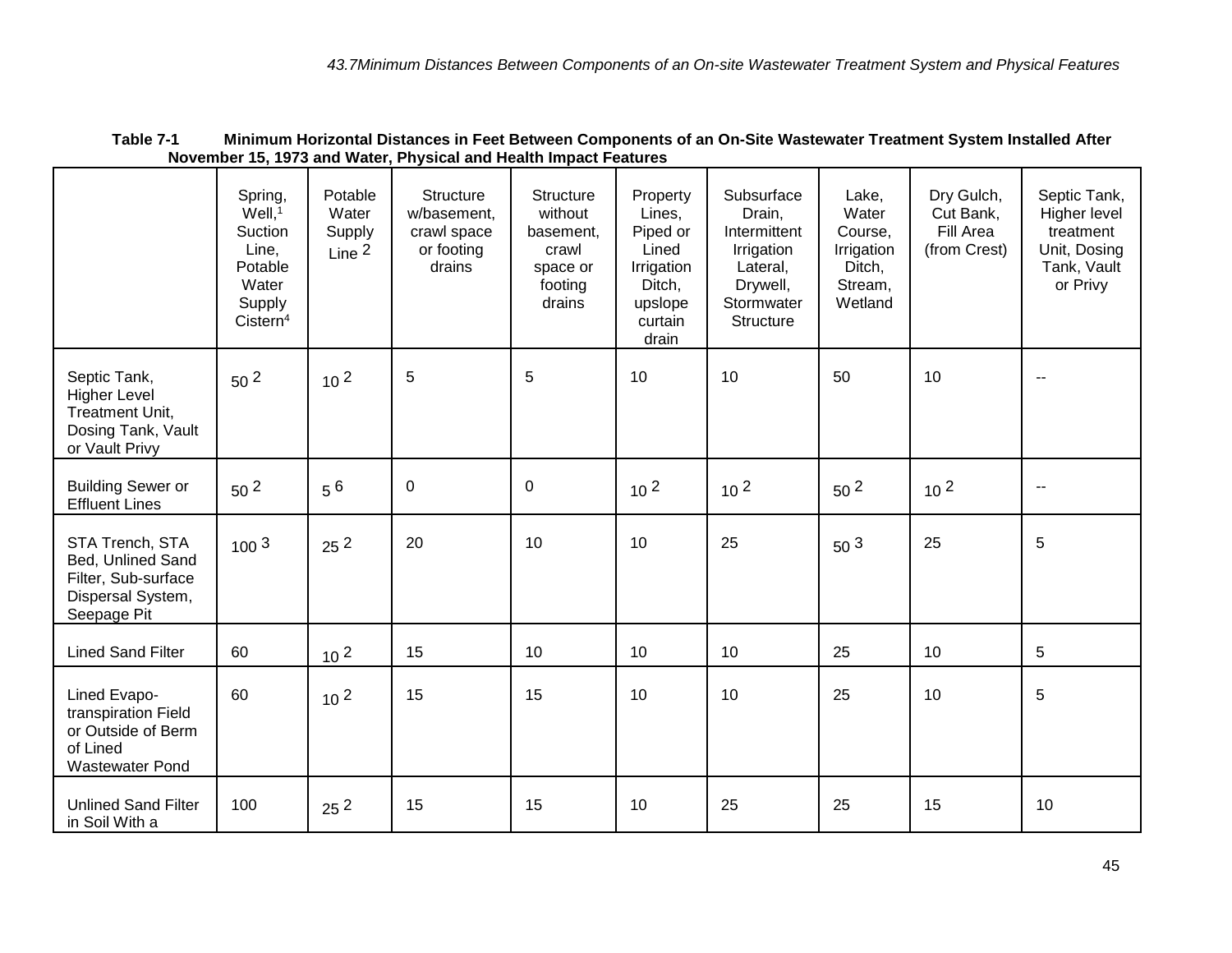| <b>Percolation Rate</b><br>Slower than 60<br>Minutes per Inch,<br>Unlined or Partially<br>Lined Evapotrans-<br>piration System,<br>Outside of Berm of<br>Unlined<br>Wastewater Pond,<br>or System Not<br>Relying on STA for<br><b>Treatment Other</b><br>than Aerosol |                  |                 |     |           |    |           |                 |    |     |
|-----------------------------------------------------------------------------------------------------------------------------------------------------------------------------------------------------------------------------------------------------------------------|------------------|-----------------|-----|-----------|----|-----------|-----------------|----|-----|
|                                                                                                                                                                                                                                                                       |                  |                 |     |           |    |           |                 |    |     |
| Slit Trench Latrine,<br>Pit Privy                                                                                                                                                                                                                                     | 100              | 50 <sup>2</sup> | 25  | 25        | 25 | 25        | 100             | 25 | N/A |
| System Not<br>Relying on STA for<br>Dispersal                                                                                                                                                                                                                         | 100 <sup>3</sup> | 10 <sup>2</sup> | 125 | $125^{5}$ | 10 | $\pmb{0}$ | 25 <sup>3</sup> | 10 | 10  |

NOTE: The minimum distances shown above must be maintained between the OWTS components and the features described. Where soil, geological or other conditions warrant, greater distances may be required by the local board of health or by the Water Quality Control Commission pursuant to section 25-8-206, C.R.S. and applicable regulations. For repair or upgrading of existing OWTS where the size of lot precludes adherence to these distances, a repaired OWTS must not be closer to setback features than the existing OWTS, as reviewed and approved by the local public health agency. Components that are not watertight should not extend into areas of the root system of nearby trees.

1 Includes potable wells, irrigation wells and monitoring wells set within a potable aquifer and infiltration galleries permitted as wells by the Division of Water Resources.

2 Crossings or encroachments may be permitted at the points as noted above provided that the water or wastewater conveyance pipe is encased for the minimum setback distance on each side of the crossing. A length of pipe with a minimum Schedule 40 rating [ASTM Standard D 3034-16 (2016 version)] of sufficient diameter to easily slide over and completely encase the conveyance must be used. Rigid end caps of at least Schedule 40 rating [ASTM Standard D 3034-16 (2016 version)] must be glued or secured in a watertight fashion to the ends of the encasement pipe. A hole of sufficient size to accommodate the pipe must be drilled in the lowest section of the rigid cap so that the conveyance pipe rests on the bottom of the encasement pipe. The area in which the pipe passes through the end caps must be sealed with an approved underground sealant compatible with the piping used. Other methods of encasement that provide equal protection are allowed. These methods must be reviewed and approved by the local public health agency.

3 Add eight feet additional distance for each 100 gallons per day of design flows between 1,000 and 2,000 gallons per day, unless it can be demonstrated by a professional engineer or geologist by a hydrologic analysis or the use of a barrier, consisting of a minimum 30 mil PVC liner or equivalent, that contamination will be minimized. If effluent meets Treatment Level 3N and the local public health agency has a maintenance oversight program in accordance with section 14.D. of this regulation, the distance addition is not required. Flows greater than 2,000 gallons per day must be hydrologically analyzed for flow, velocity, hydraulic head, and other pertinent characteristics as means of estimating distances required to minimize contamination as part of the Division site application and permitting process.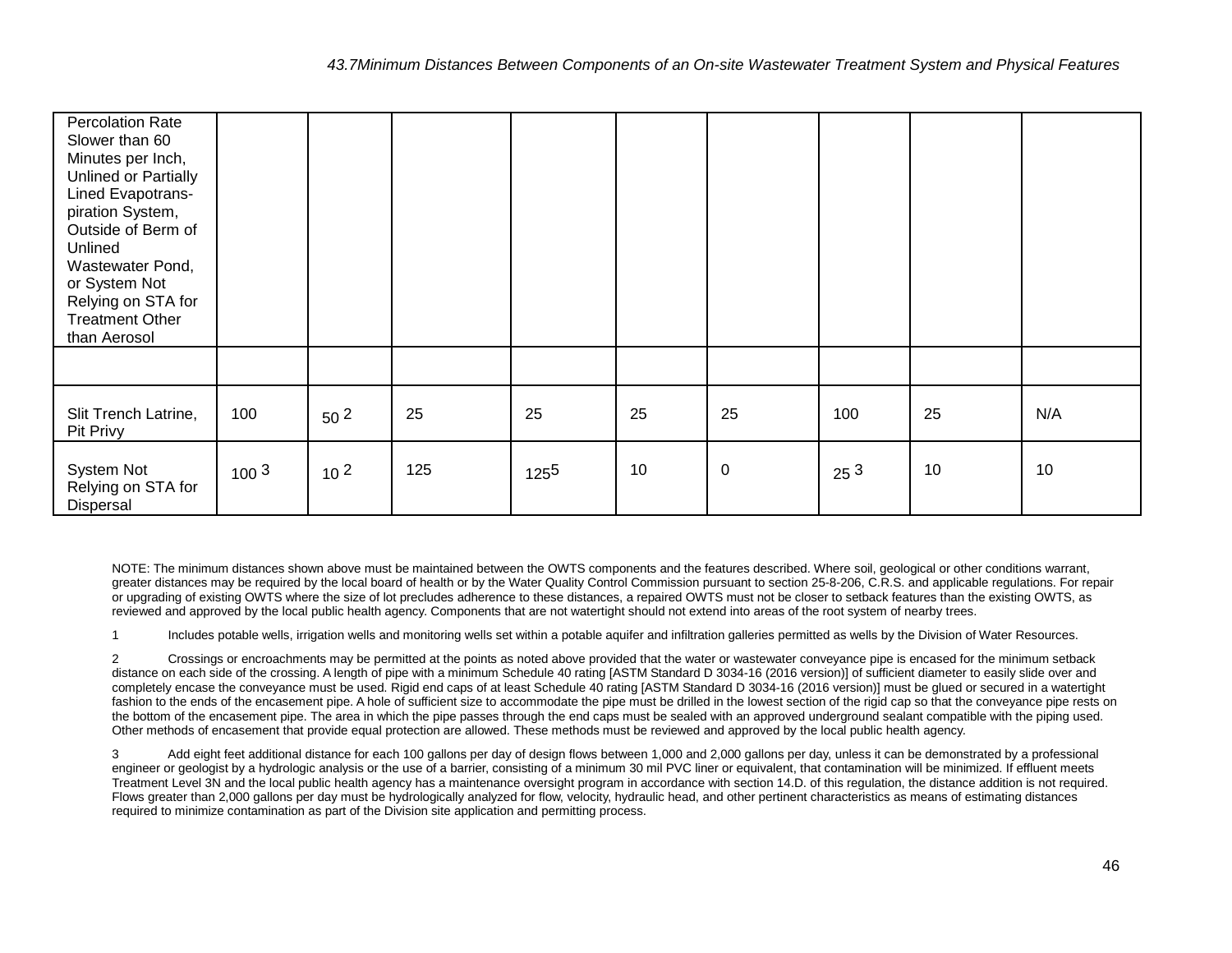### *43.7Minimum Distances Between Components of an On-site Wastewater Treatment System and Physical Features*

4 All horizontal setbacks to a potable water supply cistern must be met unless a variance by the Board of Examiners of Water Well Construction and Pump Installation Contractors is granted per section 18.2 of the Water Well Construction Rules, 2 CCR 402-2. Setback requirements which may necessitate a variance are found within section.10.2 or 11.4 of the Water Well Construction Rules, as applicable. The minimum horizontal setback that may be granted through a variance is to 25 feet.

5 If the structure is not used as a habitable unit, the isolation may be reduced by the local board of health to no less than 50 feet.

6. Building sewer installations shall meet the design requirements of the Colorado Plumbing Code.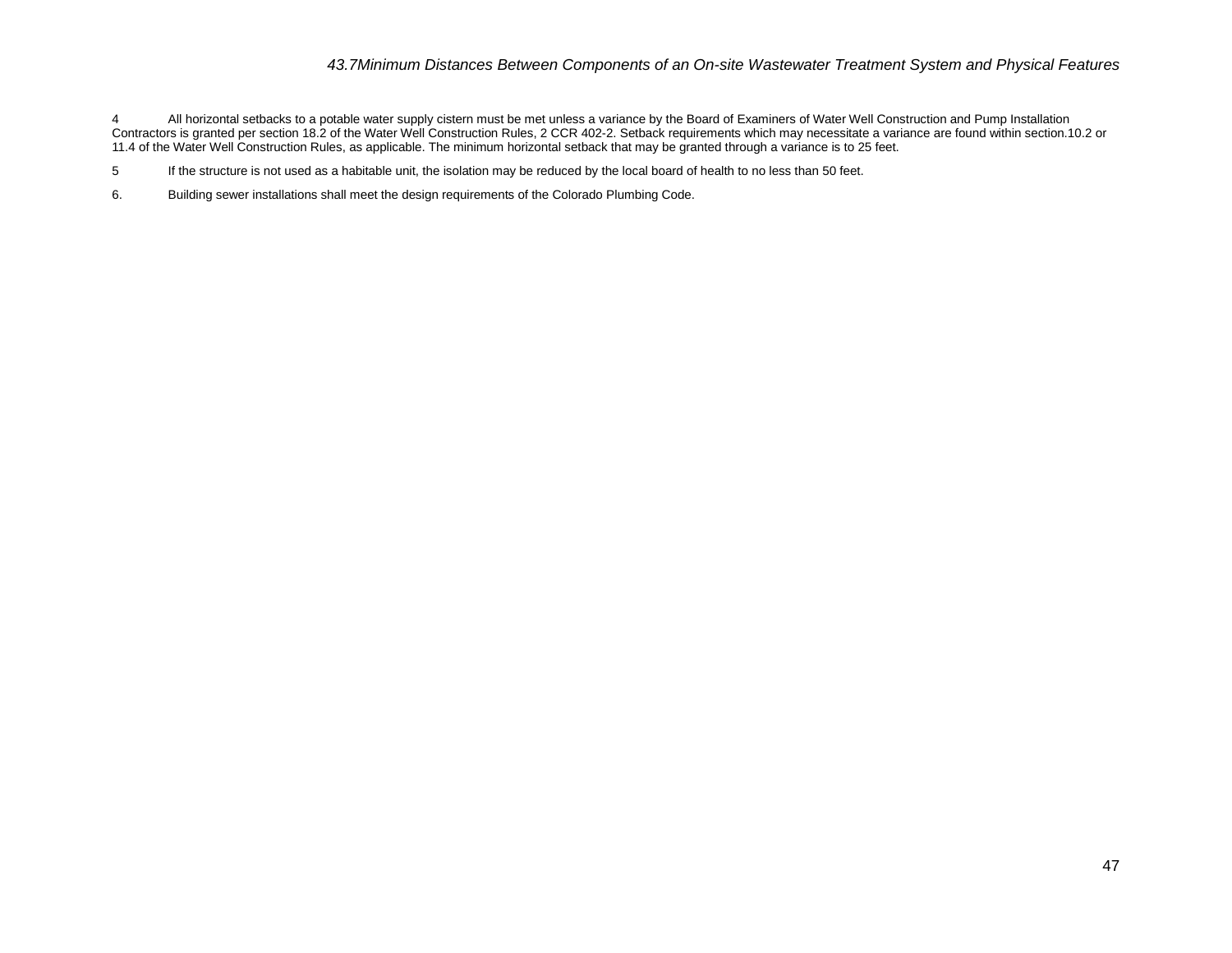|                |                                                                                                 |                                                         | <b>PRESSURE</b><br><b>DOSING</b><br><b>REQUIRED</b> | <b>PRESSURE</b><br><b>DOSING</b><br><b>REQUIRED</b> | <b>PRESSURE</b><br><b>DOSING</b><br><b>REQUIRED</b>  |
|----------------|-------------------------------------------------------------------------------------------------|---------------------------------------------------------|-----------------------------------------------------|-----------------------------------------------------|------------------------------------------------------|
| <b>ITEM</b>    | <b>OWTS DESIGN</b><br>Treatment<br><b>CONSIDERATION</b><br>Levels 1 and 2                       |                                                         | Treatment<br>Level 2N                               | Treatment<br>Level 3                                | Treatment<br>Level 3N                                |
|                | <b>Horizontal Separation</b><br><b>Distances</b>                                                |                                                         |                                                     |                                                     |                                                      |
| 1              | Distance from soil<br>treatment area to on-<br>site well                                        | Greater than<br>or equal to 100<br>feet                 | Greater than<br>or equal to<br>100 feet             | Greater than<br>or equal to<br>100 feet             | Greater than<br>or equal to 100<br>feet <sup>1</sup> |
| $\overline{2}$ | Distance from soil<br>treatment area to pond,<br>creek, lake, or other<br>surface water feature | Greater than<br>or equal to 50<br>feet                  | Greater than<br>or equal to<br>25 feet              | Greater than<br>or equal to<br>25 feet              | Greater than<br>or equal to 25<br>feet               |
| 3              | Distance from soil<br>treatment area to dry<br>gulch or cut bank                                | Greater than<br>or equal to 25<br>feet                  | Greater than<br>or equal to<br>10 feet              | Greater than<br>or equal to<br>10 feet              | Greater than<br>or equal to 10<br>feet               |
|                | <b>Vertical Separation</b><br><b>Distances</b>                                                  |                                                         |                                                     |                                                     |                                                      |
| 4              | Treatment depth in feet<br>from infiltrative surface<br>to a limiting layer                     | 4 feet <sup>2</sup> (3 feet<br>with pressure<br>dosing) | Greater than<br>or equal to<br>$2.5$ feet           | Greater than<br>or equal to<br>$2.5$ feet           | Greater than<br>or equal to 2<br>feet                |

## **Table 7-2 On-site Wastewater Treatment System Design Consideration and Treatment Requirements – Separation Distances from Soil Treatment Area**

NOTE: Treatment levels are defined in Table 6-3. Reductions in separation distances with higher level treatment may be granted only if the local public health agency regulations have included provisions for operation and maintenance.

1 All setback distance reductions to the 100 foot requirement for wells and soil treatment areas must be in full compliance with the minimum standards and variance requirements of the State of Colorado Division of Water Resources: Rules and Regulations for Water Well Construction, Pump Installation, Cistern Installation, and Monitoring and Observation Hole/Well Construction .For TL 3N effluent, a reduction to 75 feet is allowed if a variance from the Water Well Construction Regulations is obtained.

2 Reductions in the vertical separation requirements for the use of higher level treatment systems with seepage pits are not allowed. The bottom of the excavation of a seepage pit must be a minimum of four feet above a limiting layer.

## **43.8 Design Criteria – General**

A. The OWTS for single-family homes shall be designed to accommodate the proposed flows from the structure as defined in 43.6.A.2. Flow estimates for multi-family or commercial OWTS must comply with 43.6.A.4 Expected waste strength as noted in Table 6-3 and Table 6-4 must also be addressed, where applicable. Installation of low flow fixtures or the separation of toilet waste or other sources of wastewater does not allow for the reduction in the size of an OWTS.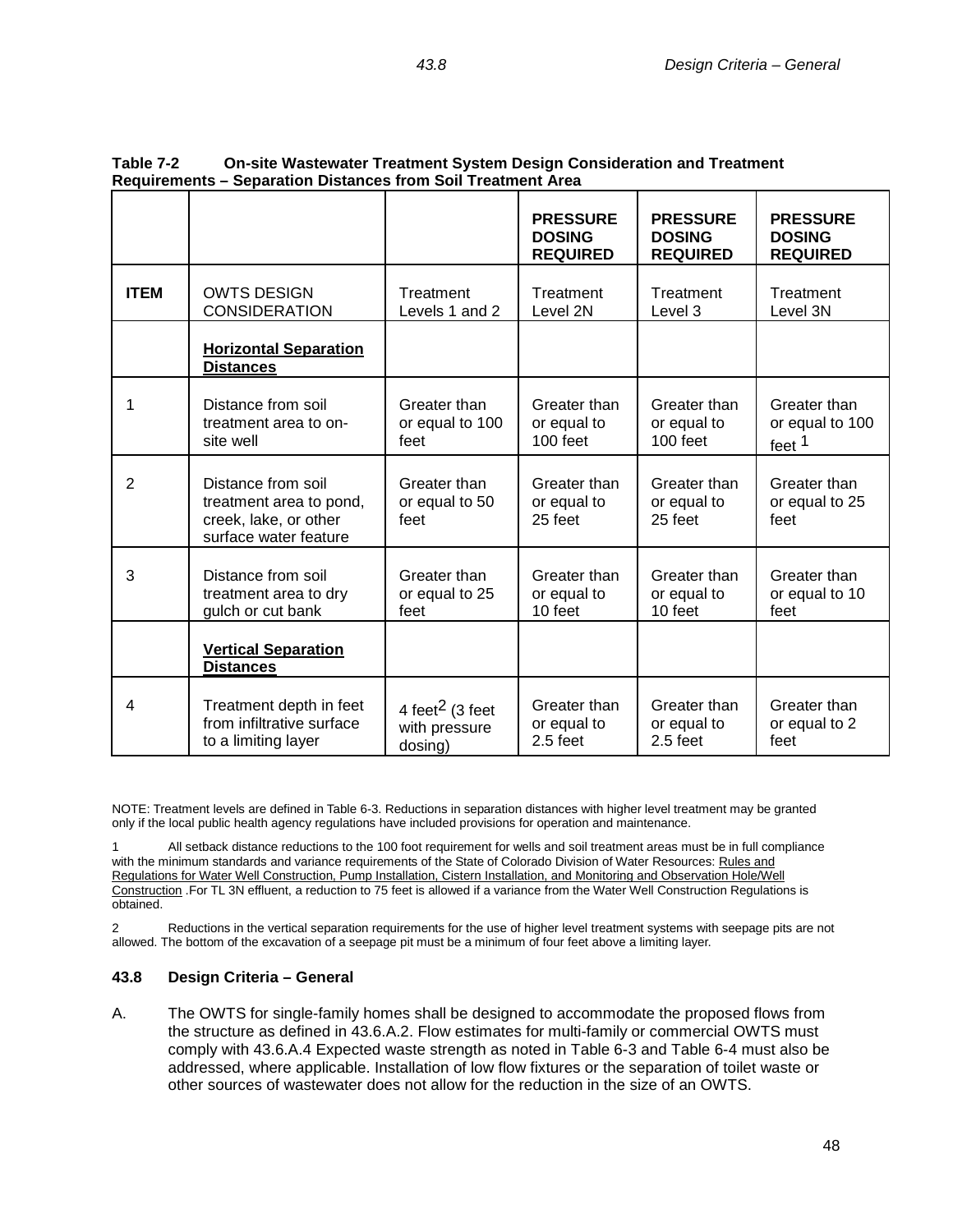- B OWTS shall be designed and constructed to achieve the treatment level specified by the design.
- C. OWTS must be designed and constructed such that each component shall function, when installed and operated, in a manner not adversely affected by normal operating conditions including erosion, corrosion, vibration, shock, climatic conditions, and usual household chemicals. Each component must be free of non-functional protrusions or sharp edges, or other hazards, which could cause injury to persons, animals, or properties. Design must be such as to exclude flies and rodents and other vectors and to prevent the creation of nuisances and public health hazards and must provide for efficient operation and maintenance.
- D. Accessibility for Inspection, Maintenance, and Servicing
	- 1. Septic tanks must have watertight risers over each access manhole and all risers must extend to or above final grade.
	- 2. For new construction, the top of any septic tank, dosing tank or vault must be no deeper than four feet below finished grade.
	- 3. Each treatment component of an OWTS other than the septic tank and soil treatment area must be equipped with access manholes with risers that extend to or above final grade, located to permit periodic physical inspection, collection and testing of samples and maintenance of all components and compartments.
	- 4. Riser Lids
		- a. Each riser lid must be watertight, brought to or above the surface, and must have a secure closing mechanism, such as a lock, special headed bolts or screws, or sufficient weight (defined as 59 pounds) to prevent unauthorized access.
		- b. A local public health agency may require a secondary plug, cap, cover or screen be provided below the riser cover to prevent tank entry if the cover is unknowingly damaged or removed.
	- 5. Components that require access for maintenance must include but not be limited to submerged bearings, moving parts, pumps, siphons, valves, tubes, intakes, slots, distribution boxes, drop boxes, cleanouts, effluent screens, filters, inlet and outlet baffles, aerators, treatment equipment and other devices.
	- 6. Components must be designed and constructed so that, when installed, they must be easily maintained, sampled, and serviced according to the manufacturer's recommendations. Easy physical access to treatment components by maintenance personnel and equipment must be provided.
- E. Plumbing Codes: Plumbing fixtures, building sewers, vents, sewer lines and other appurtenances must be designed, operated and maintained so as to comply with the minimum requirements of the most recently revised locally enforceable plumbing code. In absence of a local plumbing code, designs must adhere to the Colorado Plumbing Code (3 CCR 720-1). A local plumbing permit may be required.
- F. Electrical Equipment, If Used
	- 1. All electrical work, equipment, and material must comply with the requirements of the currently applicable National Electrical Code as designated by the State Electrical Board Rules and Regulations (3 CCR 710-1). A local electrical permit may be required.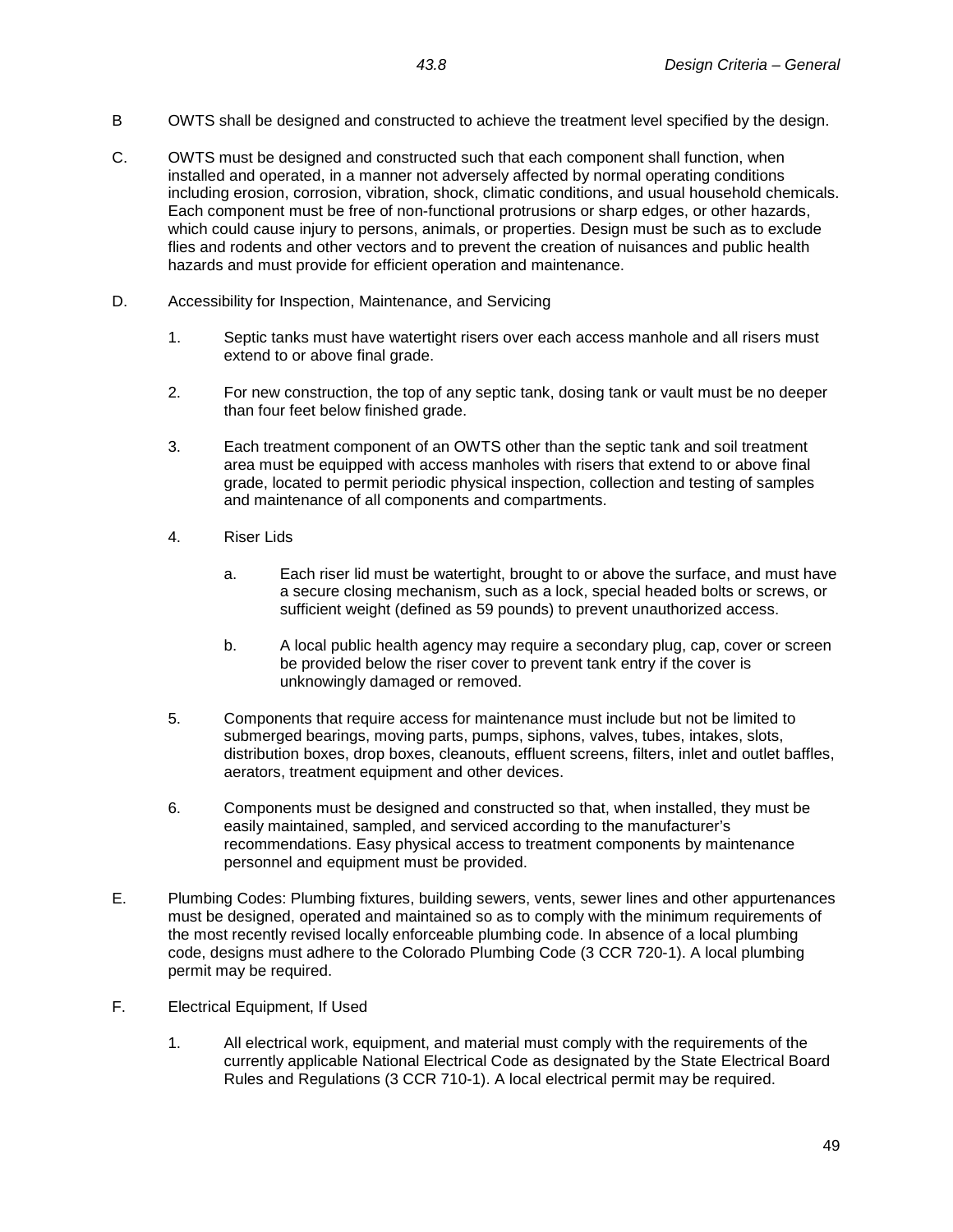- 2. Electrical components must be protected from moisture and corrosive gases.
- G. Indicators of Failure or Malfunctioning for Systems Utilizing Mechanical Apparatus: A signal device must be installed which will provide a recognizable indication or warning to the user that the system or component is not operating as intended. This indication or warning must be a visual signal and an audible signal, and be located in a centralized area within visual and audible range of the system user. A signal or message may also be sent remotely to a maintenance provider.
- H. Sampling Access
	- 1. If sampling for testing or as a requirement for a permit will be required of effluent from a component other than the soil treatment area, an accessible sampling point must be provided.
	- 2. If sampling of the treated wastewater from the soil treatment area will be required for testing or as a requirement for a permit, a monitoring well or wells must be constructed. Monitoring wells must be located down gradient from the soil treatment area, accessible, and provided with a properly securable cover at or above the ground surface. Monitoring wells up gradient of the system may also be required. Lysimeters or other collection devices under the soil treatment area may be used instead of a monitoring well if approved by the local public health agency or other issuer of a permit.
- I. Component Operating Instructions
	- 1. The manufacturer of proprietary treatment units utilizing mechanical components must provide clear, concise written instructions covering the components which, when followed, must assure proper installation and safe and satisfactory operation and maintenance.
	- 2. If the OWTS uses public domain technology, the design engineer must provide clear, concise written instructions covering the components which, when followed, must assure proper installation and safe and satisfactory operation and maintenance.
- J. Surface Activity: Activity or use on the surface of the ground over any part of the OWTS must be restricted. The soil treatment area must not be subject to damage or soil compaction from livestock, vehicular traffic, recreational use, or other site development activity. Construction equipment not necessary to install the OWTS must be kept off of the soil treatment area to prevent undesirable compaction of the soils. If compaction occurs, the disturbed or compacted soil must be re-evaluated and/or new soil evaluations performed. The system must be redesigned if the soil permeability have changed.
- K. Floodplains
	- 1. A new, expanded or repair/replacement OWTS installed in a 100-year floodplain must meet or exceed the requirements of the Federal Emergency Management Agency and the local emergency agency. Repairs of an existing system must meet the requirements as feasible. The system as approved by a local public health agency must be designed to minimize or eliminate infiltration of floodwaters into the system and discharge from the system into the floodwaters. The OWTS must be located to avoid impairment to floodwaters or contamination from them during flooding.
	- 2. A new or expanded OWTS must not be installed in a floodway designated in a 100-year floodplain where a conforming OWTS outside the floodway can be installed. For any new OWTS or system repair that may affect the floodway delineation, appropriate procedures must be followed including revision of the floodway designation, if necessary.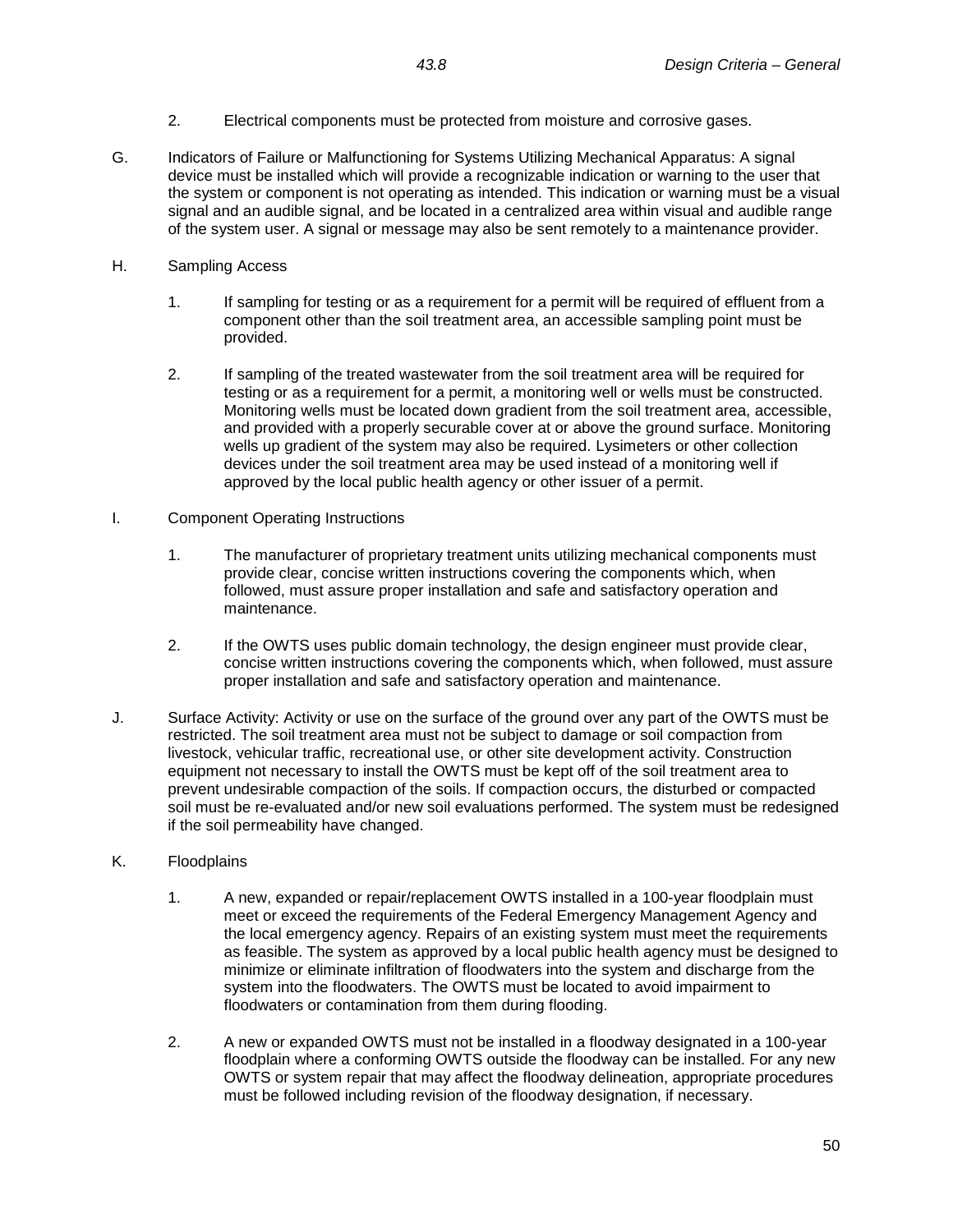- L. Business Commercial, Industrial, Institutional or Multi-Family Dwelling Wastewater Systems
	- 1. An OWTS that will serve a business, commercial, industrial or institutional property, or a multifamily dwelling must:
		- a. Be designed by a professional engineer;
		- b. Receive only such biodegradable wastes for treatment and distribution as are compatible with those biological treatment processes as occur within the septic tank, any additional treatment unit and the soil treatment area; and
		- c. Receive authorization by rule or a class V underground injection permit from the United States Environmental Protection Agency (EPA) before an application for an OWTS permit is approved if the system may receive non-residential wastewater or is otherwise covered by the EPA underground injection control program. Subsequent to acceptance by the EPA, the local public health agency may choose to also issue a permit for this type of use.

## **43.9 Design Criteria – Components**

- A. Tanks and Vaults
	- 1. Watertightness
		- a. Septic tanks, vaults, dosing tanks, other treatment components, risers and lids must not allow infiltration of ground water or surface water and must not allow the release of wastewater or liquids through other than designed openings.
		- b. When the final compartment of a tank is being proposed for use as a pump or siphon chamber, the wall between this chamber and the previous chamber must be watertight except for the intended hydraulic opening.
		- c. Acceptable watertightness testing methods performed at a manufacturer's site or in the field include water filling the tank or vacuum testing.
	- 2. Tank Anchoring: In locations where ground water or floodwaters may cause instability problems to the septic tank, vault, or other treatment unit in the OWTS due to flotation, the tank, vault or unit must be anchored in a manner sufficient to provide stability when the tank is empty. Risers must be included in the buoyancy calculations.
		- a. If a manufacturer provides recommendations for anchoring designs, they may be used if they meet the conditions present at the site.
		- b. If a manufacturer does not provide recommendations for provisions to compensate for buoyancy, or if the professional engineer chooses to provide his/her own designs, the anchoring system design must be prepared by the professional engineer.
	- 3. Identification and Data Marking: All tanks and treatment units must be permanently and legibly marked in a location for the purpose of inspection that is readily visible when inspected before backfilling. The marking inscription must include the following:
		- a. Name of manufacturer;
		- b. Model or serial number, if available;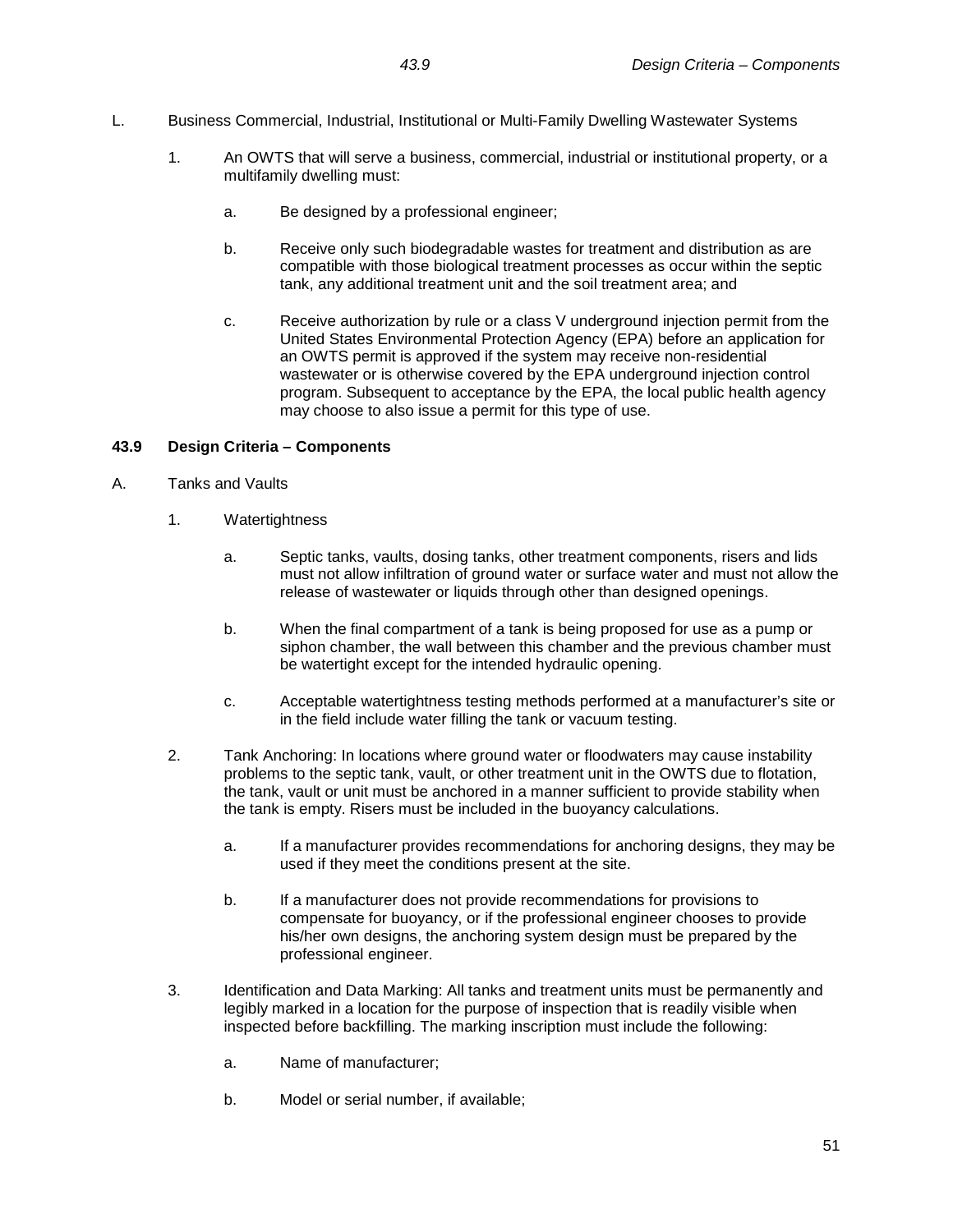- c. Effective volume and unit of measure;
- d. Maximum depth of earth cover and external loads the tanks is designed to resist; and
- e. Inlet and outlet identifications, if relevant.
- B. Septic Tanks
	- 1. The manufacturer must provide sufficient information to demonstrate that the tank will meet the design specification.
	- 2. Sizing Requirements:
		- a. Sizing for residential capacity for new installations must be based upon the number of bedrooms according to Table 9-1:

**Table 9-1 Minimum Septic Tank Size Based on Number of Bedrooms**

| <b>Number of Bedrooms</b> | <b>Tank Capacity (gallons)</b> |
|---------------------------|--------------------------------|
| 2 or 3                    | 1,000                          |
|                           | 1,250                          |
| Each Additional           | 250                            |

- b. For multi-family and non-residential applications, a septic tank must be sized to permit detention of incoming wastewater design flows for a minimum of 48 hours.
- c. For systems that remove toilet waste for separate treatment, tank capacity may be less than 1,000 gallons, if it provides a minimum of 48 hours detention time.
- d. Minimum tank size for new installations other than for a single-family residence is 400 gallons.
- 3. Inspection and Testing of Septic Tank Watertightness
	- a. Testing of septic tanks must be performed and evaluated as specified in section 9 of ASTM C1227-13 (2013 version) (Standard Specification for Precast Septic Tanks) for concrete tanks or in Standard IAPMO/ANSI Z1000-2013 (2013 version) (American Standards for Prefabricated Septic Tanks) for other prefabricated septic tanks.
	- b. Each unit must be inspected in the field for conditions that may compromise its watertightness.
	- c. The inspection in the field must be conducted by the local public health agency and be performed after the tank installation but before backfilling.
	- d. If the inspection in the field indicates that the tank may be damaged or is not watertight, the inspector may require that the tank be tested for watertightness by the tank manufacturer or the system contractor.
- 4. Septic Tank Design and Dimension Criteria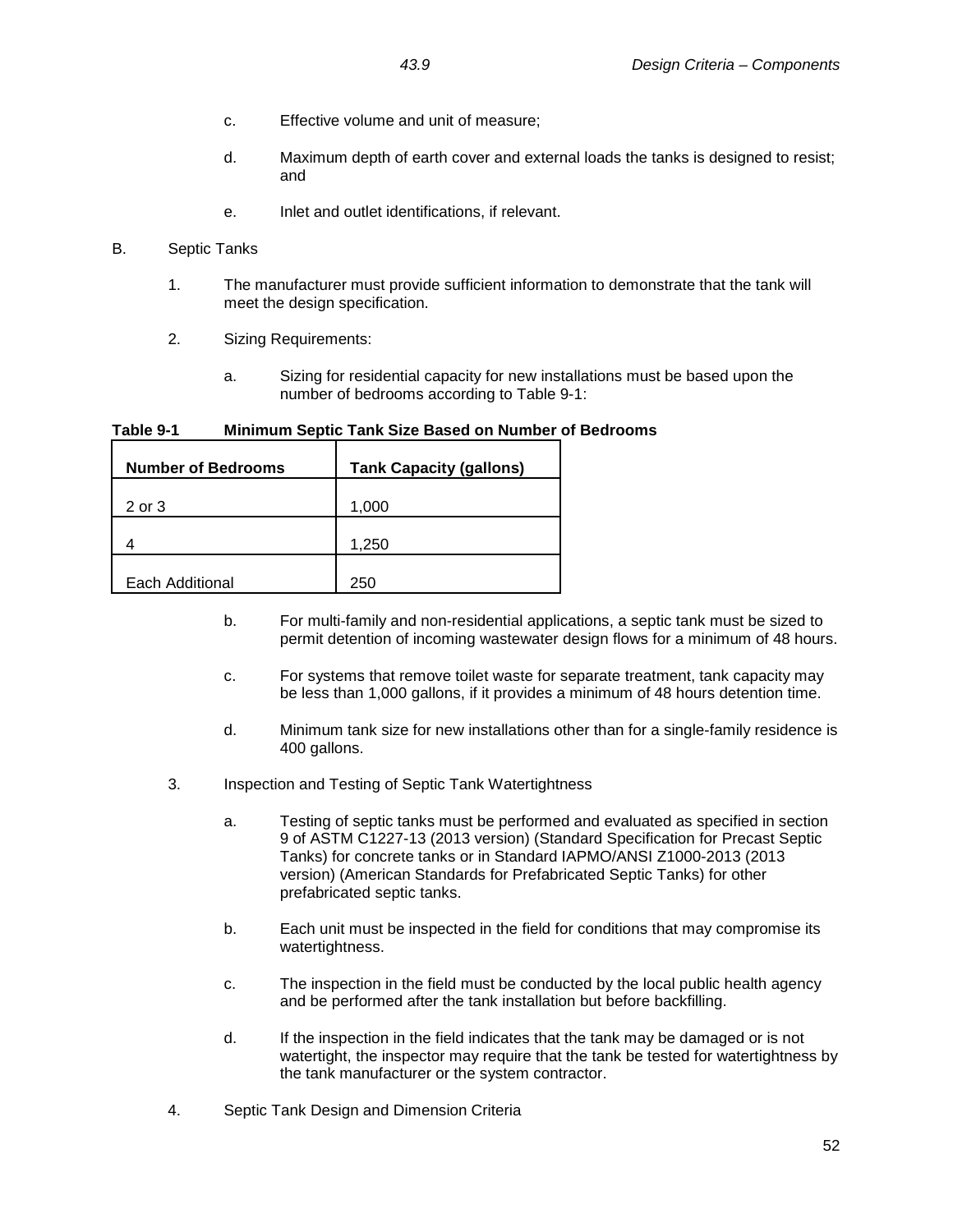- a. A septic tank must have two or more compartments or more than one tank may be used in series. The first compartment of a two-compartment tank or the first tank in a series must hold no less than one-half of the required effective volume.
- b. Inlet invert must be at least two inches higher than the outlet invert.
- c. Inlet tee or baffle must extend above the surface of the liquid at least five inches and must extend a minimum of eight inches below the liquid surface. However the inlet tee or baffle must not extend to a depth of more than 40 percent of the liquid depth measured from the liquid surface.
- d. Outlet tee or baffle must extend at least 5 inches above and 14 inches below the outlet invert, however it must not extend to more than 40 percent of the liquid depth measured from the liquid surface. The outlet tee or baffle that accommodates an effluent screen must be located so that the effluent screen has sufficient clearance to be removed through the access opening with a riser in place.
- e. The distance from the outlet invert to the underside of the tank top must be at least ten inches.
- f. Liquid depth must be a minimum of 30 inches and the maximum depth must not exceed the tank length.
- g. The transfer of liquid from the first compartment to the second or successive compartment must be made at a liquid depth of between 35 and 40 percent of the liquid depth measured from the liquid surface.
- h. At least one access opening no less than 20 inches across must be provided in each compartment of a septic tank.
- i. A septic tank must have a minimum of 25 square feet of liquid surface area and have at least a six-foot separation between inlets and outlets. Septic tanks in series, combined, must have a minimum of 25 square feet of liquid surface area and the sum of the distances between inlets and outlets of all tanks must be at least six feet. The requirements for liquid surface area and separation between inlet and outlet may be waived for tanks with less than 750 gallon effective volume.
- 5. Concrete Septic Tank Structural Design
	- a. Concrete septic tanks must comply with the structural design criteria of ASTM C1227-13 (2013 version) (Standard Specification for Precast Septic Tanks).
	- b. The design for each tank model and size by each manufacturer must be certified by a professional engineer as complying with these design and structural requirements and the watertightness standard of this regulation.
	- c. Certification by a professional engineer must be submitted to the Division for acceptance.
	- d. Tank slab lids, mid-seam tanks, and the connections between the tank and risers must be designed to provide for a watertight seal.
- 6. Fiberglass, Fiberglass-Reinforced Polyester, and Plastic Tanks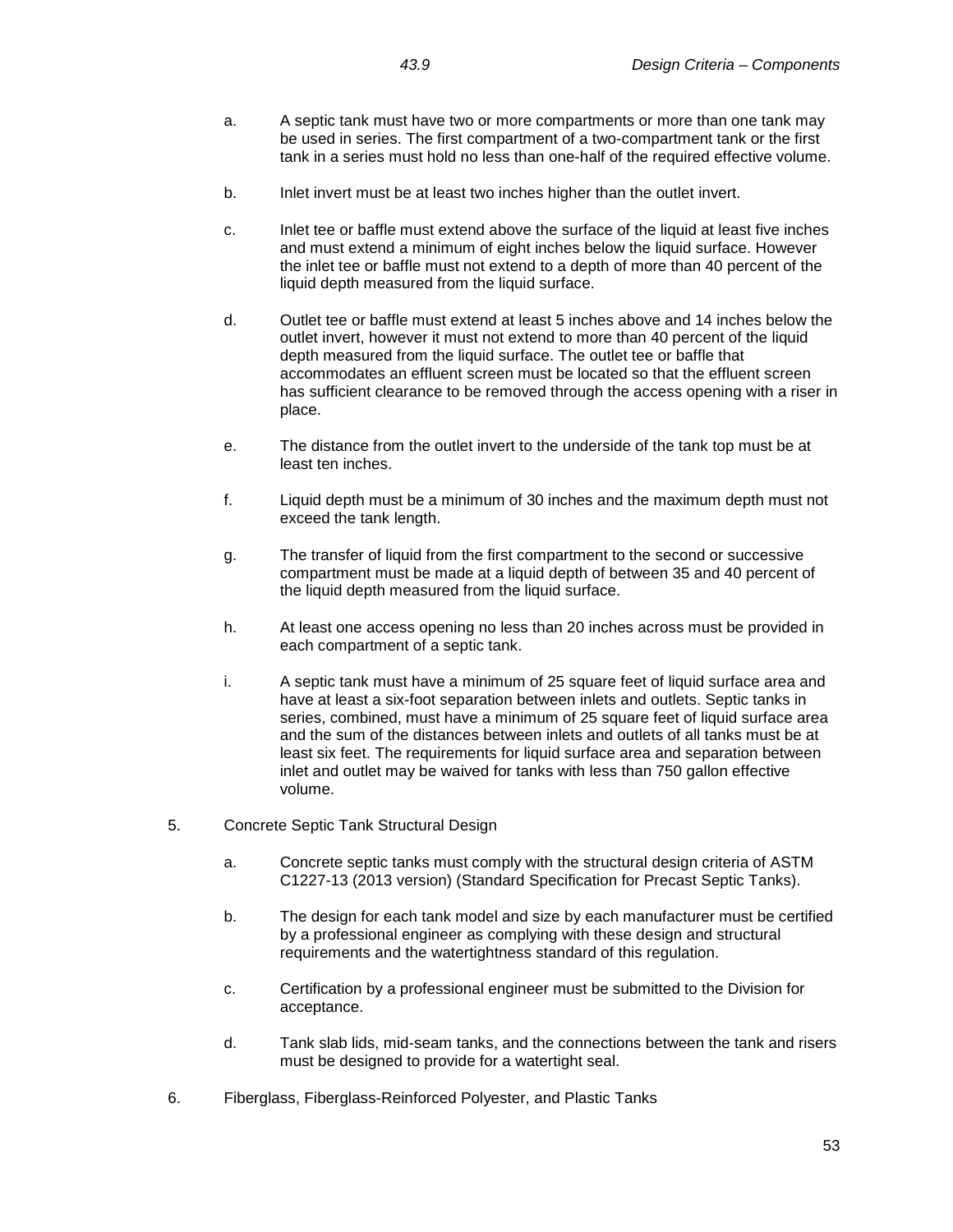- a. All fiberglass, fiberglass-reinforced polyester, and plastic tanks must meet the minimum design and structural criteria of IAPMO/ANSI Z1000-2013 (2013 version) (American Standards for Prefabricated Septic Tanks) and be certified by a professional engineer as meeting these standards. The professional engineer certifying the criteria must be registered or licensed in the United States, but need not be registered in Colorado.
- b. All tanks must be sold and delivered by the manufacturer or manufacturer's designated representative, preferably completely assembled. On-site tank assembly will be allowed on an as-needed basis.
- c. Tanks must be structurally sound and support external forces as specified in the standard referenced above when empty and internal forces when full. Tanks must not deform or creep resulting in deflection of more than five percent in shape as a result of loads imposed.
- d. All tanks must be constructed of sound, durable materials and not be subject to excessive corrosion, decay, frost damage, or cracking.
- e. All seams or connections including to risers must be sealed to be watertight.
- 7. Metal tanks are prohibited.
- C. Abandonment of Tank
	- 1. A tank may be completely removed and the parts disposed of safely.
	- 2. If the tank will remain in place:
		- a. The tank must be pumped to remove as much waste as possible;
		- b. The bottom of the tank must be broken so the tank neither floats nor fills with water;
		- c. The top must be collapsed and the sides may be broken into the void;
		- d. The remaining void must be filled with gravel, sand or compacted soil; and
		- e. The filled excavation will be graded to surroundings, allowing for settling.
	- 3. The local public health agency may require abandonment of a tank that is deemed to be a hazard.
- D. Pipe Standards and Bedding Requirements:
	- 1. Pipe Standards
		- a. All wastewater pipes used in portions of an OWTS that are pressurized must be constructed of compatible pipe, primer, bonding agent, and fittings. Flexible couplings to connect pipes may only be used in portions of an OWTS that are intended for gravity flow of the wastewater.
		- b. Where unperforated plastic pipe and fittings are used for gravity flow, the minimum wall thickness of the pipe must conform to ASTM Standard D 3034-16 (2016 version) or equivalent or greater strength. Schedule 40 pipe is preferred.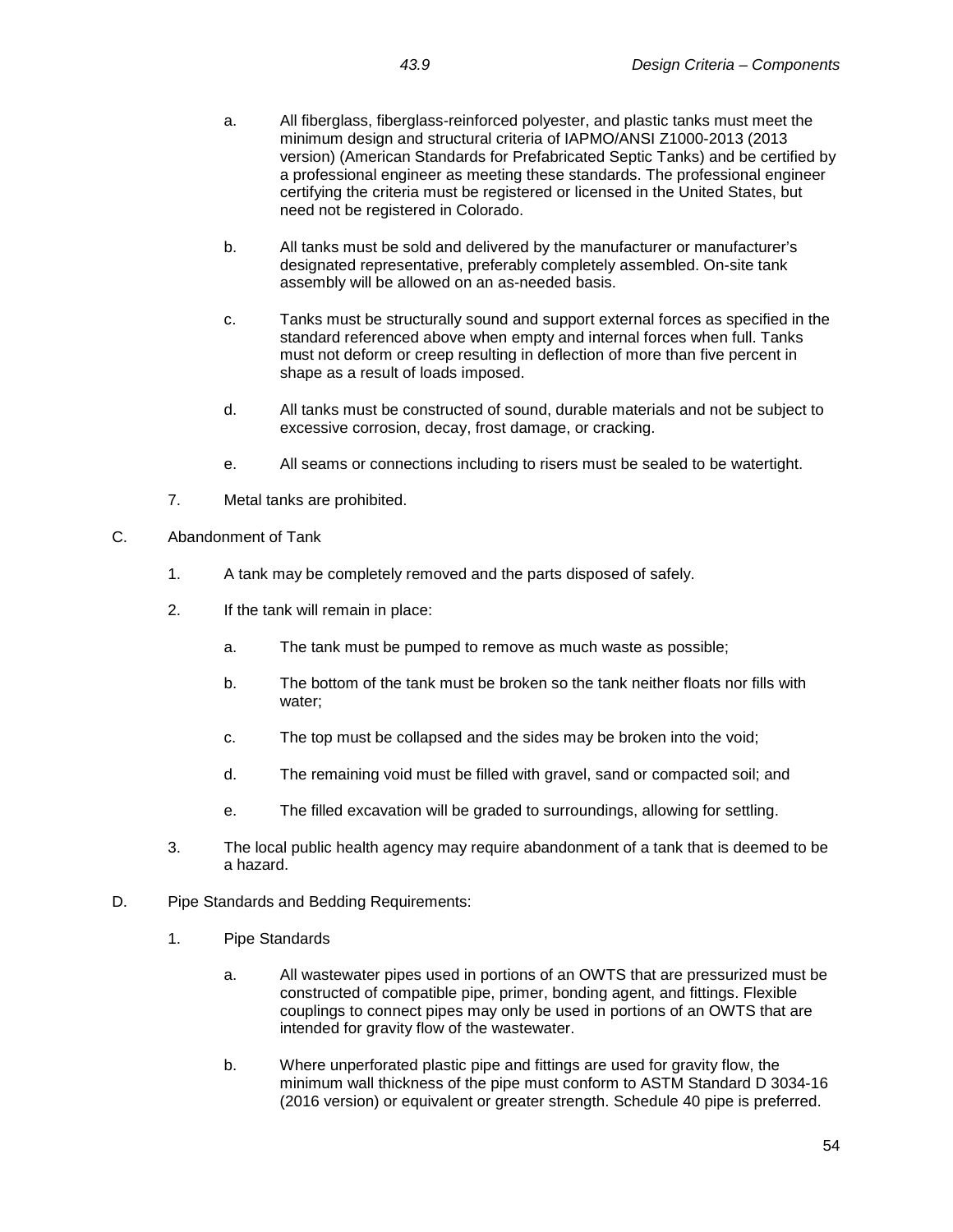- c. Perforated distribution pipe surrounded by rock within a soil treatment area must have a minimum wall thickness and perforations conforming to ASTM Standard D 2729-17 (2017 version) or equivalent or greater strength. Corrugated polyethylene pipe with smooth interior that meets ASTM F405-13 (2013 version) or AASHTO M252-09 (2009 version) specifications or equivalent may be used.
- d. Schedule 40 [ASTM Standard D 3034-16 (2016 version)] or pipe of equivalent or greater strength must be used for the placement of piping under driveways or roadways and in instances where sewer line setback distances are granted a variance for any reason.
- e. Tile pipe, open-joint pipe, and cast iron pipe must not be used in an OWTS.
- f. Pressure pipe must be rated for the intended use to accommodate pump discharge pressure.
- 2. Bedding: All system piping, except for distribution laterals within the soil treatment area, must be bedded with select material before final inspection by the local public health agency. Select bedding material must consist of loose, granular material, free from stones, clods, frozen soil, or other deleterious material. Select material may consist of onsite job-excavated or imported material. Bedding material must be mechanically compacted to support piping.
- E. Cleanouts required between the building and the septic tank:
	- 1. Cleanouts must have a secure cap and a riser extending to or easily accessible from grade. The installation of a straight tee or sanitary tee is acceptable.
	- 2. Cleanouts must be provided within five (5) feet of the outside of the building.
	- 3. Where a sewer has a change of horizontal direction greater than 45 degrees, a cleanout must be installed at the change of direction unless a cleanout already exists within 40 feet upstream of this fitting. Where more than one change of direction greater than 45 degrees occurs within 40 feet of a developed length of piping, the cleanout for the first change of direction may serve as the cleanout for all changes within that 40 feet of developed length of pipe.
	- 4. Cleanouts must be provided at intervals within the building sewer from the structure to the tank of not more than 100 feet. The effluent pipe between the septic tank and soil treatment area is exempt from this requirement
- F. Distribution Box: A distribution box, if used, must be of sufficient size to distribute effluent equally to the laterals of a trench or absorption bed system. The box must be constructed with the inlet invert at least one inch above the level of the outlet inverts. Flow equalizers or similar devices must be used to adjust the flow between laterals. Access to the box must be provided with a manhole riser with access lid at or above grade if the top of the box does not reach final grade.
- G. Drop Box: In sequential or serial distribution, a watertight box may be used to transfer the effluent to the following trench when the effluent in a trench has received the designed level for overflow to the next trench. A drop box shall have a riser at or above final grade, if the top of the drop box does not reach final grade. Outlet pipes in sequential distribution must be designed and installed so that they may be capped off for resting periods.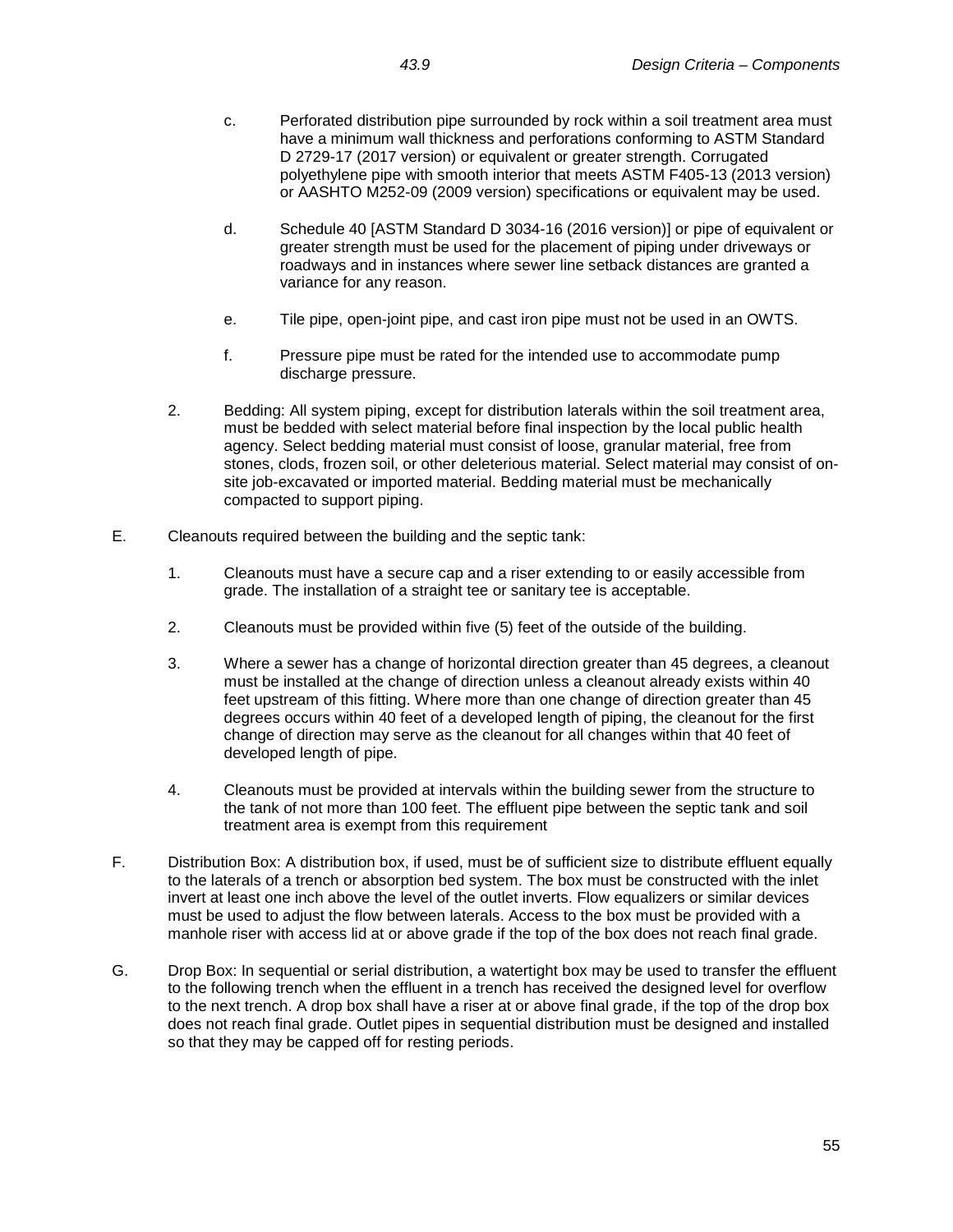- H. Stepdown/Relief Pipe: In sequential or serial distribution, an unperforated pipe may be used to transfer the effluent to the following trench when the effluent in a trench has received the designed level for overflow from that trench.
- I. Wastewater Pumping and Dosing Siphon Systems
	- 1. Pumps
		- a. Non-clog pump opening must have at least two-inch diameter solids handling capacity where raw wastewater is pumped. A pump opening must not have more than 3/4-inch diameter solids handling capacity if previously settled effluent is pumped.
		- b. Pumps must be certified to the UL778 (Edition 6 or earlier version) electrical safety standard, bear the seal of approval of CSA, UL or an equivalent testing program, and be constructed of corrosion resistant materials.
		- c. Grinder pumps must also be certified to NSF/ANSI Standard 46 (2017 or earlier version) and bear the seal of approval of the NSF or equivalent testing and certification program.
	- 2. Floats and Switches
		- a. Automatic liquid level controls must be provided to start and shut off pumps at a frequency or level specified in the design.
		- b. Floats must be mounted on a stem separate from the pump discharge piping to allow for removal, adjustment, and replacement of the float from grade without removing the pump.
		- c. Float switches must be certified to the UL60947-4-1 (Edition 3 or earlier version), or CSA C22.2 No. 205-17 (2017 or earlier version) electrical safety standards, bear the seal of approval of CSA, UL or an equivalent certification program, and be constructed of corrosion resistant materials.
		- d. Dosing siphons for pressure dosing and higher level treatment systems must provide for a means of determining the number of dosing events.
	- 3. Location of Pump or Siphon
		- a. A pump or a siphon may be installed in a separate tank following the septic tank. The tank must be of sufficient volume to allow pump or siphon cycling commensurate with the design capacity.
		- b. The second compartment of a two-compartment septic tank may only be used as the pump tank when the tank is specifically designed for this purpose and it can be demonstrated to the satisfaction of the local public health agency that the minimum 48-hour detention time will not be decreased. The pump must be screened or provided with an approved filtering device to assure that only liquid effluent will be discharged. The transfer of liquid from the first to the second compartment must be at an elevation that is between the inlet and outlet invert elevations, and through a standard tee designed and located as per the requirements of section 43.9.B.4 .d. Siphons must not be installed in the second compartment of a two compartment tank.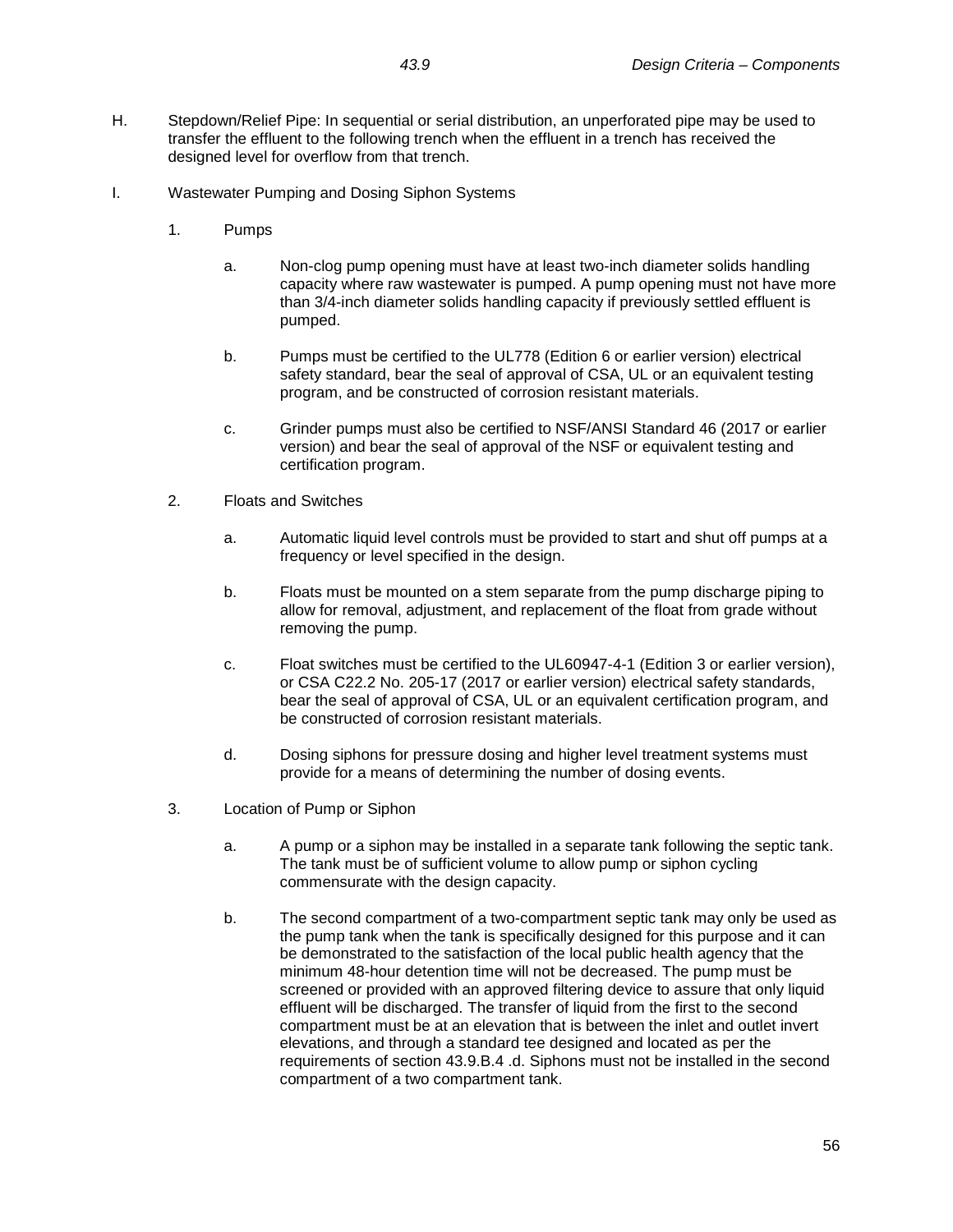- c. The use of a three-compartment septic tank, sized to provide the required effective volume in the first two compartments with the pump or siphon in the third compartment is acceptable for tanks specifically designed for this purpose. The transfer of liquid from the second to the third compartment must be at an elevation that is between the inlet and outlet invert elevation, and through a standard tee designed and located as per the requirements of section 43.9.B.4.d.
- 4. Pump or Siphon Discharge Piping
	- a. The discharge pipe from the pumping or siphon chamber must be protected from freezing by burying the pipe below frost level or sloping the pipe to allow it to be self-draining. Drainage must be provided through the bottom of the pump or through a weep hole located in the discharge pipe prior to exiting the tank.
	- b. The pump discharge piping must have a quick disconnect that is accessible from grade to allow for easy pump access and removal.
	- c. The pipe must be sized to maintain a velocity of two or more feet per second.
	- d. Pressure pipes must be designed to prevent air or vacuum locking and allow self draining of the pipes.
- 5. Access
	- a. The pump or dosing system tank, chamber, or compartment must have a minimum 24-inch diameter access riser, made of corrosion-resistant material, extending to or above ground level. A smaller diameter riser may only be installed if it is accepted by the Division as an integral component of a specific product during the product review process.
	- b. The access riser must have a watertight connection to the pump or dosing chamber/compartment to prevent infiltration or exfiltration. All other intrusions to the riser for electrical or other component access must also be watertight.
- 6. Splice Box
	- a. Splice boxes must be located outside the pump system access riser and be accessible from the ground surface.
	- b. Wire splices are prohibited inside the tank, dosing chamber or riser. Wire splicing must be completed with corrosion-resistant, watertight connectors.
- 7. Controls
	- a. Control panels or other electrical boxes used to control the functions of an OWTS must comply with the following, as appropriate:
		- (1) The pump system must have an audible and visual alarm notification in the event an excessively high water condition occurs.
		- (2) The pump must be connected to a circuit breaker separate from the alarm breaker and from any other control system circuits.
		- (3) An electrical disconnect must be provided within the line of sight of the pump chamber.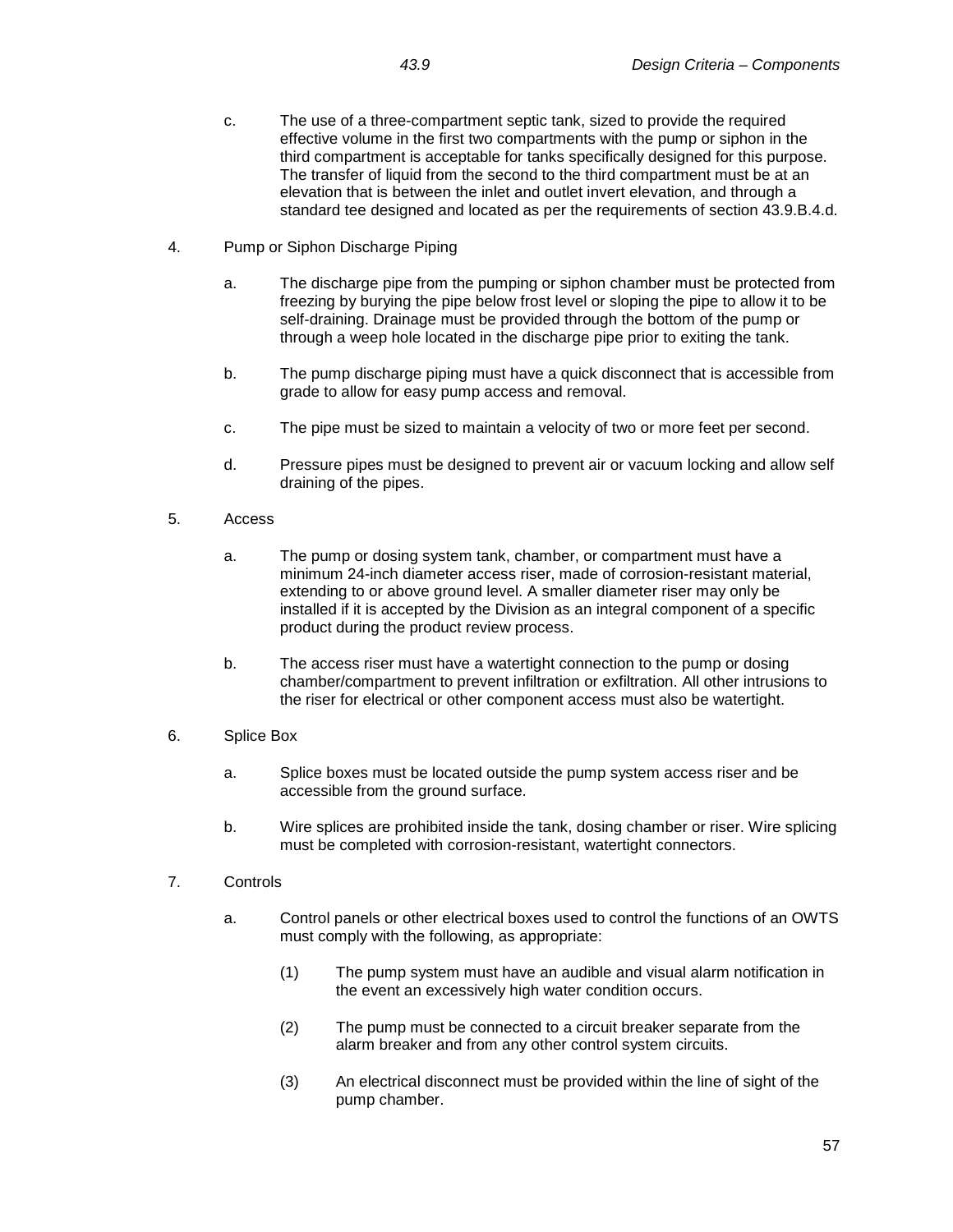- (4) The pump system must be provided with a means that will allow the pump to be manually operated; such as an H.O.A. switch (Hand/Off/Auto).
- (5) The pump system for pressure dosing and higher level treatment systems must have a mechanism for tracking both the amount of time the pump runs and the number of cycles the pump operates.
- (6) Must bear the seal indicating acceptable product testing from a U.S. Department of Labor, Occupational Safety and Health Administration Nationally Recognized Testing Laboratory (NRTL) (https://www.osha.gov/dts/otpca/nrtl/nrtllist.html), such as UL or ETL.

### J. Effluent Screens

- 1. A local public health agency may require that effluent screens be installed in all septic tanks in new installations and repairs where the septic tank is replaced.
- 2. If a pump or dosing siphon is used to remove septic tank effluent from the final compartment of the septic tank, the effluent must be filtered prior to dispersal into the soil treatment area. An effluent screen, pump vault equipped with a filter cartridge, or a filter on the discharge pipe, would all be considered acceptable.
- 3. The effluent screen must be cleaned at manufacturer-recommended intervals, or more often, if use patterns indicate.
- 4. An alarm may be installed on an effluent screen indicating need for maintenance. A local public health agency may require all effluent screens to be equipped with alarms.
- 5. Where an ejector pump, grinder pump or non-clog pump is proposed for use prior to the septic tank, an effluent screen must be installed on the outlet of the septic tank.
- 6. The handle of the effluent screen must extend to within 12 inches of grade.
- K. Grease Interceptor Tanks
	- 1. All commercial food service facilities and other facilities generating fats, oils and greases in their waste must install a grease interceptor tank.
	- 2. Grease interceptor tanks shall treat only those portions of the total wastewater flow in which grease and oils are generated.
	- 3. The grease interceptor must have a minimum of two compartments and must be sized proportionate to the amount of fats, oils and grease it receives, the peak flow rate through the tank, and the expected cleaning frequency.
	- 4. The inlet and outlet tees or baffles must extend into the bottom 1/3 of the liquid volume, but must be at least 12 inches off the inside floor of the interceptor.
	- 5. The inlet and outlet tees or baffles must extend at least 5 inches above the liquid level and must provide for a free vent area across the liquid surface.

### **43.10 Design Criteria – Soil Treatment Area**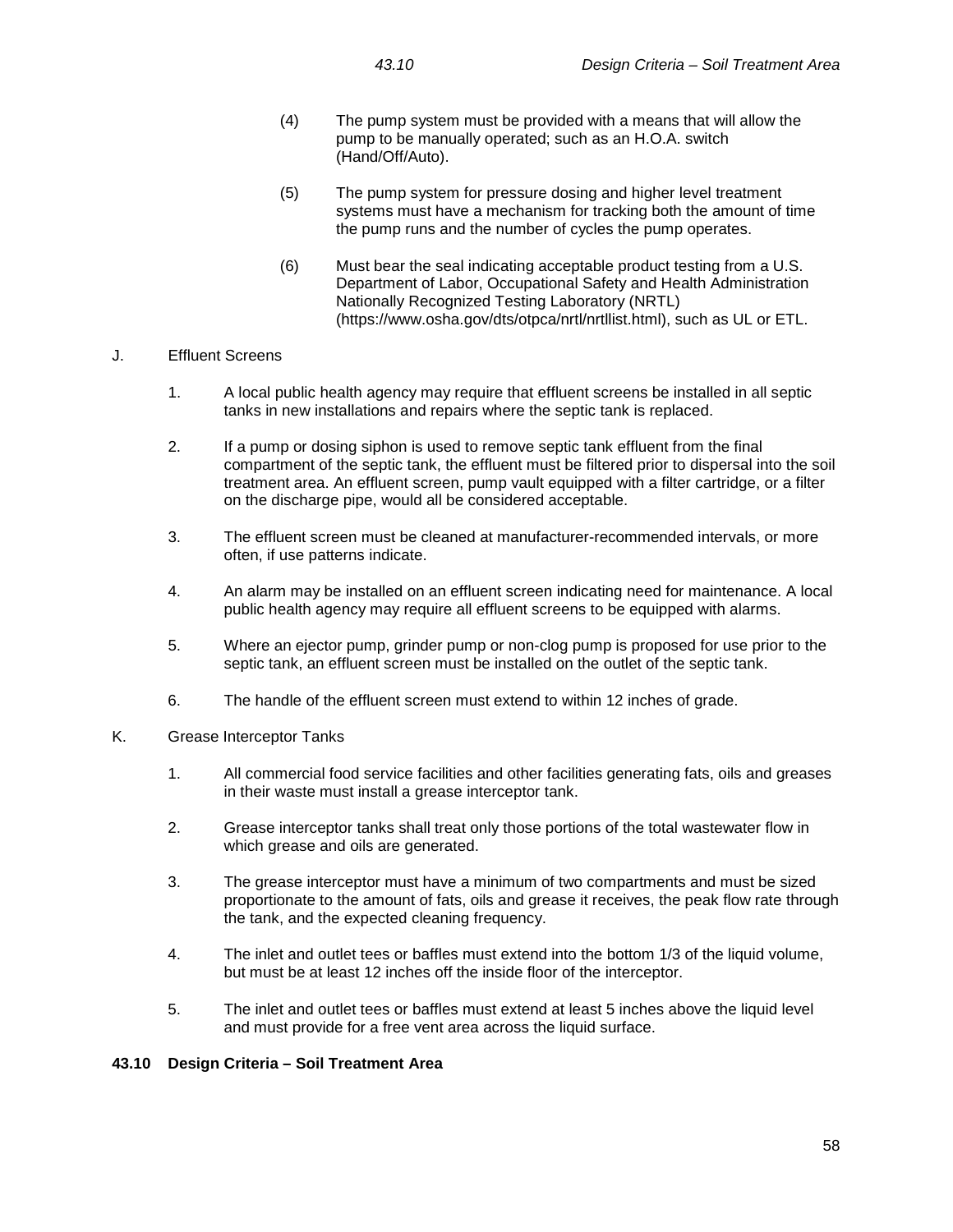- A. The size and design of the soil treatment area must be based on the results of the site and soil evaluation, design criteria, and construction standards for the proposed site and OWTS selected.
- B. At proposed soil treatment area locations where any of the following conditions are present, the system must be designed by a professional engineer and approved by the local public health agency:
	- 1. For soil types 3A, 4, 4A, 5, R-0, R-1 and R-2, and Treatment Levels TL2, TL2N, TL3, and TL3N as specified in Tables 10-1 and 10-1Aof this regulation;
	- 2. The maximum seasonal level of the ground water surface is less than four feet below the bottom of the proposed infiltrative surface;
	- 3. A limiting layer exists less than four feet below the bottom of the proposed infiltrative surface;
	- 4. The ground slope is in excess of thirty percent; or
	- 5. Pressure distribution is used.
- C. Calculation of Infiltrative Surface of Soil Treatment Area
	- 1. The infiltrative surface of a trench or bed receiving any treatment level of effluent is only the bottom area. No sidewall credit is allowed except in deep gravel trenches and seepage pits that are permissible in repairs.
	- 2. Long-term acceptance rates (LTARs) are shown in Tables 10-1 and 10-1A.
	- 3. Factors for adjusting the size of the soil treatment area are in Tables 10-2 and 10-3.
	- 4. The required area for a soil treatment area is determined by the following formula:

Soil Treatment Area in square feet required = Design Flow (in gallons per day) LTAR (in gallons per day per square foot)

- a. Adjusted Soil Treatment Area = Required Soil Treatment Area x Size Adjustment Factor(s).
- b. Size adjustment factors for methods of application are in Table 10-2.
- c. Size adjustment factors for types of distribution media are in Table 10-3.
- d. A required soil treatment area receiving TL1 effluent may be multiplied by one size adjustment factor from Table 10-2, Table 10-3, or both.
- e. A soil treatment area receiving TL2, TL2N, TL3, or TL3N effluent must be pressure dosed.
	- (1) For products that combine distribution and higher level treatment within the same component, pressure distribution of the effluent over the soil treatment area must be used.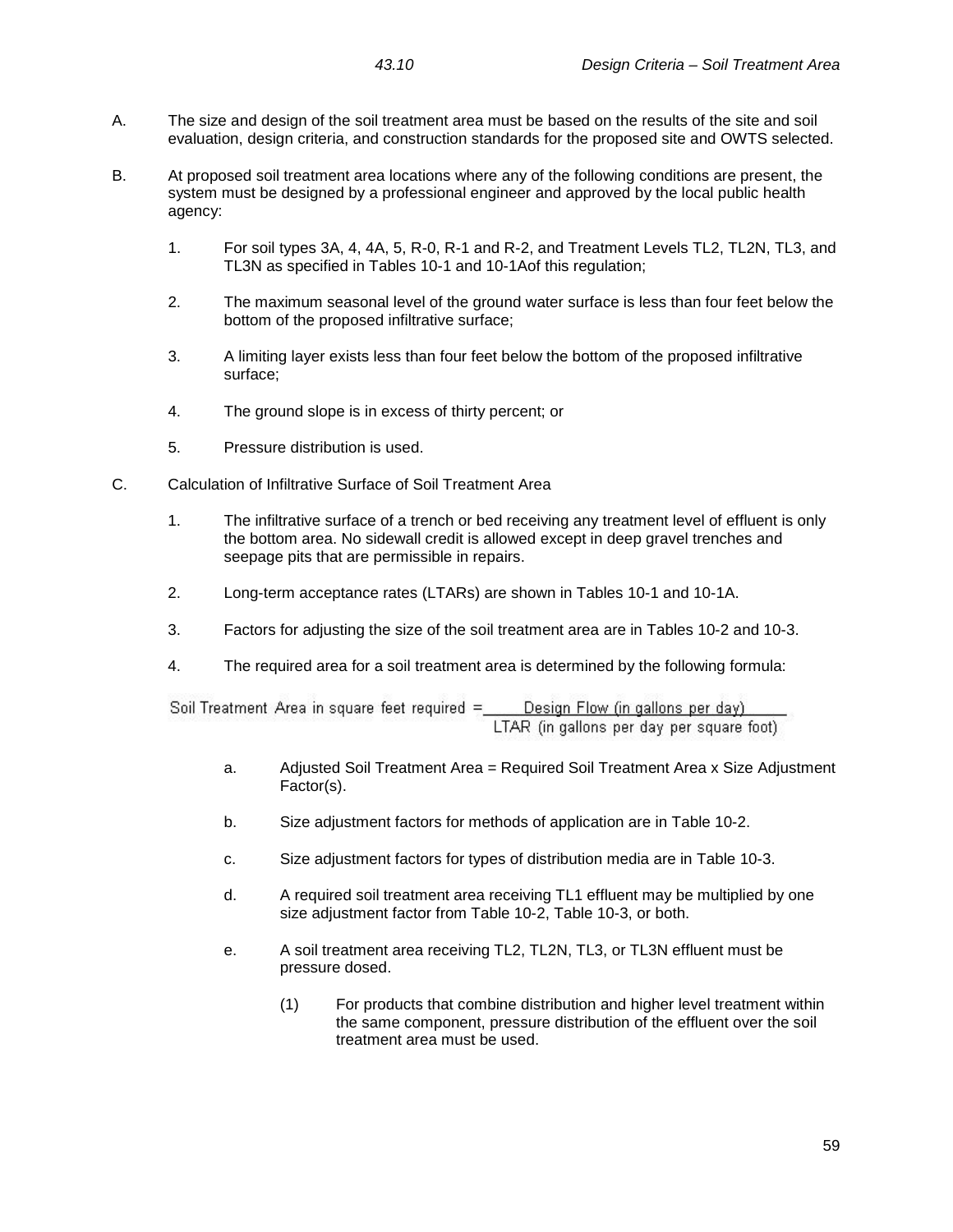- (2) TL2 TL3N effluent may be applied by gravity flow in soil types 3, 3A, 4, 4A, or 5 for designs where reductions in the soil treatment area size or vertical/horizontal separation reductions are not being requested.
- f. The distribution media in Table 10-3 may be used for distribution of higher level treatment system effluent, but an additional reduction factor from Table 10-3 must not be used. Sizing reductions for higher level treatment systems are achieved through increased LTAR's provided in Table 10-1

| Table 10-1 | Soil Treatment Area Long-term Acceptance Rates by Soil Texture, Soil Structure, |
|------------|---------------------------------------------------------------------------------|
|            | <b>Percolation Rate and Treatment Level</b>                                     |

| Soil Type, Texture, Structure and Percolation Rate Range |                                                |                                                                        |                                             | Long-term Acceptance Rate (LTAR);<br>Gallons per day per square foot |                                |                                   |                                 |                                |                                     |
|----------------------------------------------------------|------------------------------------------------|------------------------------------------------------------------------|---------------------------------------------|----------------------------------------------------------------------|--------------------------------|-----------------------------------|---------------------------------|--------------------------------|-------------------------------------|
| Soil<br><b>Type</b>                                      | <b>USDA Soil Texture</b>                       | <b>USDA Soil</b><br>Structure-<br><b>Type</b>                          | <b>USDA Soil</b><br>Structure-<br>Grade     | Percolatio<br>n Rate<br>(MPI)                                        | <b>Treatment</b><br>Level $11$ | <b>Treatment</b><br>Level $21$    | <b>Treatment</b><br>Level $2N1$ | <b>Treatment</b><br>Level $31$ | <b>Treatment</b><br>Level $3N^{1*}$ |
|                                                          |                                                |                                                                        |                                             |                                                                      |                                |                                   |                                 |                                |                                     |
| R.                                                       |                                                |                                                                        | >35% Rock (>2mm): See Table 10-1A           |                                                                      |                                | >35% Rock (>2mm): See Table 10-1A |                                 |                                |                                     |
| 1                                                        | Sand, Loamy Sand                               | Single<br>Grain                                                        | $\Omega$<br>(Structureless)                 | $5 - 15$                                                             | 0.80                           | 1.40                              | 1.40                            | 1.55                           | 1.55                                |
| $\overline{2}$                                           | Sandy Loam, Loam, Silt<br>Loam                 | <b>PR</b><br>(Prismatic)<br><b>BK</b><br>(Blocky)<br>GR.<br>(Granular) | 2 (Moderate)<br>3 (Strong)                  | $16 - 25$                                                            | 0.60                           | 1.0                               | 1.0                             | 1.1                            | 1.1                                 |
| 2A                                                       | Sandy Loam, Loam, Silt<br>Loam                 | PR, BK,<br><b>GR</b><br>Massive                                        | 1 (Weak)<br><sup>0</sup><br>(Structureless) | 26-40                                                                | 0.50                           | 0.80                              | 0.80                            | 0.90                           | 0.90                                |
| 3                                                        | Sandy Clay Loam, Clay<br>Loam, Silty Clay Loam | PR, BK,<br><b>GR</b>                                                   | 2, 3                                        | 41-60                                                                | 0.35                           | 0.55                              | 0.55                            | 0.65                           | 0.65                                |
| 3A                                                       | Sandy Clay Loam, Clay<br>Loam, Silty Clay Loam | PR, BK,<br><b>GR</b><br><b>Massive</b>                                 | $\Omega$<br>(Structureless)                 | 61-75                                                                | 0.30                           | 0.45                              | 0.45                            | 0.55                           | 0.55                                |
| $\overline{4}$                                           | Sandy Clay, Clay, Silty<br>Clay                | PR, BK,<br><b>GR</b>                                                   | 2, 3                                        | 76-90                                                                | 0.20                           | 0.30                              | 0.30                            | 0.30                           | 0.30                                |
| 4A                                                       | Sandy Clay, Clay, Silty<br>Clay                | PR, BK,<br><b>GR</b><br><b>Massive</b>                                 | $\mathbf{1}$<br>$\Omega$<br>(Structureless) | $91 - 120$                                                           | 0.15                           | 0.20                              | 0.20                            | 0.20                           | 0.20                                |
| 5                                                        | Soil Types 2-4A                                | Platy                                                                  | 1, 2, 3                                     | $121+$                                                               | 0.10                           | 0.15                              | 0.15                            | 0.15                           | 0.15                                |

NOTE: Shaded areas require system design by a professional engineer.

1 Treatment levels are defined in Table 6-3.

Higher long-term acceptance rates for Treatment Level 3N may be allowed for OWTS required to have a discharge permit, if the capability of the design to achieve a higher long-term acceptance rate can be substantiated.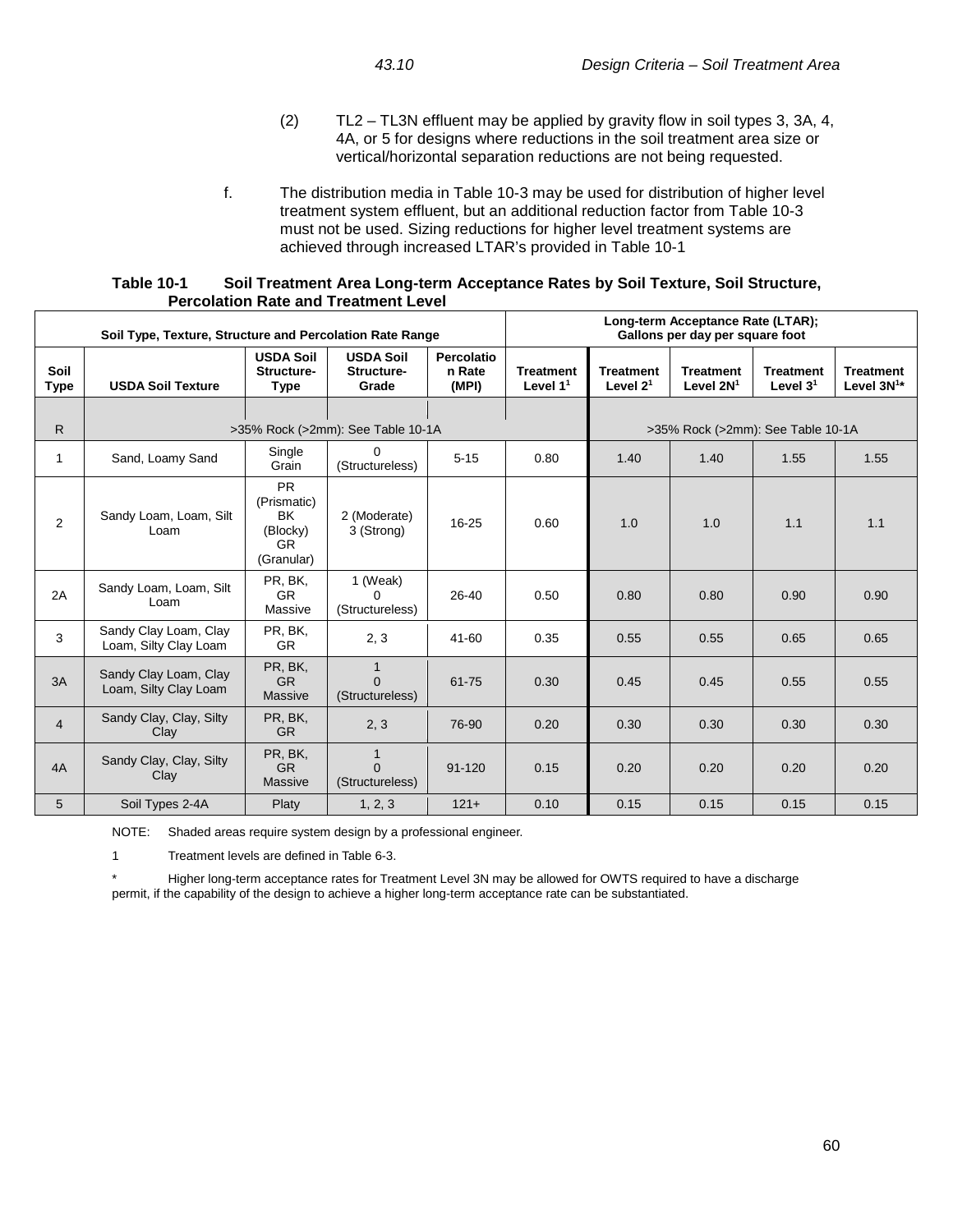| Soil Type, Percentage of Rock, LTAR, Distribution |                                                                                                                   |                                                                                                                         | Required Sand or Media Depth Relative to the Quality of Effluent Applied to the<br><b>Distribution System</b> |                                                                                             |                                                                                             |                                                                                             |                                                                                             |                                                                                             |
|---------------------------------------------------|-------------------------------------------------------------------------------------------------------------------|-------------------------------------------------------------------------------------------------------------------------|---------------------------------------------------------------------------------------------------------------|---------------------------------------------------------------------------------------------|---------------------------------------------------------------------------------------------|---------------------------------------------------------------------------------------------|---------------------------------------------------------------------------------------------|---------------------------------------------------------------------------------------------|
| Soil<br><b>Type</b>                               | Percentage and<br>Size of Rock <sup>5</sup>                                                                       | <b>Maximum LTAR</b><br>(Gal./sq.ft./ day)                                                                               | Type of<br><b>Distribution</b><br>Required                                                                    | <b>Treatment</b><br>Level 1 <sup>6</sup>                                                    | <b>Treatment</b><br>Level 2                                                                 | <b>Treatment</b><br>Level 2N                                                                | <b>Treatment</b><br>Level 3                                                                 | <b>Treatment</b><br>Level 3N                                                                |
| $R-0$                                             | Soil Type <sup>7</sup> 1 with<br>more than 35%<br>Rock (>2mm)                                                     | Unlined Sand Filter: 1.0<br>for "Preferred Sand<br>Media": 0.8 for<br>"Secondary Sand Media"                            | Pressure<br>Distribution <sup>8</sup>                                                                         | Minimum 3-foot<br>deep Unlined<br><b>Sand Filter</b>                                        | Minimum 3-foot<br>deep Unlined<br><b>Sand Filter</b>                                        | Minimum 2.5-<br>foot deep<br><b>Unlined Sand</b><br>Filter                                  | Minimum 2.5-<br>foot deep<br><b>Unlined Sand</b><br>Filter                                  | Minimum 2-foot<br>deep Unlined<br><b>Sand Filter</b>                                        |
| $R-1$ :<br>Option                                 | Soil Type <sup>7</sup> $2 - 5$ ,<br>>35 - 65% Rock<br>$(>2mm)$ ; with<br>>50% of the Rock<br>$<$ 20 mm (3/4 inch) | Use TL1 LTAR from<br>Table 10-1 for the soil<br>type corresponding to<br>the soil matrix, with a<br>maximum LTAR of 0.8 | Pressure<br>Distribution <sup>8</sup>                                                                         | Minimum 2-foot<br>deep Unlined<br>Sand Filter                                               | Minimum 1-foot<br>deep Unlined<br>Sand Filter                                               | Minimum 1-foot<br>deep Unlined<br><b>Sand Filter</b>                                        | Sand media<br>not required                                                                  | Sand media<br>not required                                                                  |
| $R-1$ ;<br>Option<br>$\overline{2}$               | Soil Type <sup>7</sup> 2 and<br>2A, >35 - 65%<br>Rock (>2mm); with<br>>50% of the Rock<br>$<$ 20 mm (3/4 inch)    | The allowable LTAR's<br>are defined in each<br>individual treatment level<br>column in this Table                       | Pressure<br>Distribution <sup>8</sup>                                                                         | Remove, mix.<br>replace 4 feet<br>of existing<br>material; with a<br>maximum<br>LTAR of 0.6 | Remove, mix,<br>replace 2 feet<br>of existing<br>material; with a<br>maximum<br>LTAR of 0.7 | Remove, mix.<br>replace 2 feet<br>of existing<br>material; with a<br>maximum<br>LTAR of 0.7 | Remove, mix.<br>replace 2 feet<br>of existing<br>material; with a<br>maximum<br>LTAR of 0.8 | Remove, mix.<br>replace 2 feet<br>of existing<br>material; with a<br>maximum<br>LTAR of 0.8 |
| $R-2$                                             | Soil Type <sup>7</sup> $2 - 5$ ,<br>>65 Rock (>2mm),<br>OR >50% of Rock<br>$>20$ mm (3/4 inch)                    | Use TL1 LTAR from<br>Table 10-1 for the soil<br>type corresponding to<br>the soil matrix, with a<br>maximum LTAR of 0.8 | Timed,<br>Pressure<br>Distribution <sup>8</sup>                                                               | Minimum 3-foot<br>deep Unlined<br>sand filter                                               | Minimum 3-foot<br>deep Unlined<br>Sand Filter                                               | Minimum 2.5-<br>foot deep<br><b>Unlined Sand</b><br>Filter                                  | Minimum 2.5-<br>foot deep<br><b>Unlined Sand</b><br>Filter                                  | Minimum 2-foot<br>deep Unlined<br><b>Sand Filter</b>                                        |

| Table 10-1A |  | Design Criteria for Soils with High Rock Content (Type "R" Soils) 1,2,3,4 |  |  |  |
|-------------|--|---------------------------------------------------------------------------|--|--|--|
|-------------|--|---------------------------------------------------------------------------|--|--|--|

1. General guidance for Table 10-1A: The intent of the soil type R-0 is to define a material that consists of a high percentage of rock, or rock fragments, and has a percolation rate of less than 5 mpi. Soil types R-1 and R-2 consist of a high percentage of rock or rock fragments, but have a percolation rate of greater than 5 mpi. Soil types R-0 and R-2 are considered to be a "limiting layer".

2. No sizing adjustments are allowed for systems placed in type "R" soils. The maximum LTAR's are provided in this table

3. The design of type "R" soil treatment systems must conform to sections 43.11.C.2 and 3.

4. All systems installed in a type "R" soil must be designed by a professional engineer.

5. The percentage of rock may be determined by a gradation conducted per ASTM standard D 6913-17 (2017 version),

6. Type "R" soil treatment systems that are designed per the criteria noted in the Treatment Level 1 column of this table do not require O/M oversight by the LPHA.

7. The "Percentage and Size of Rock" column references the soil types noted in Table 10-1.

8. Design of the pressure distribution system for type "R" soils shall comply with the requirements of sections 43.11.C.2.b, c, e, f, g, h and i.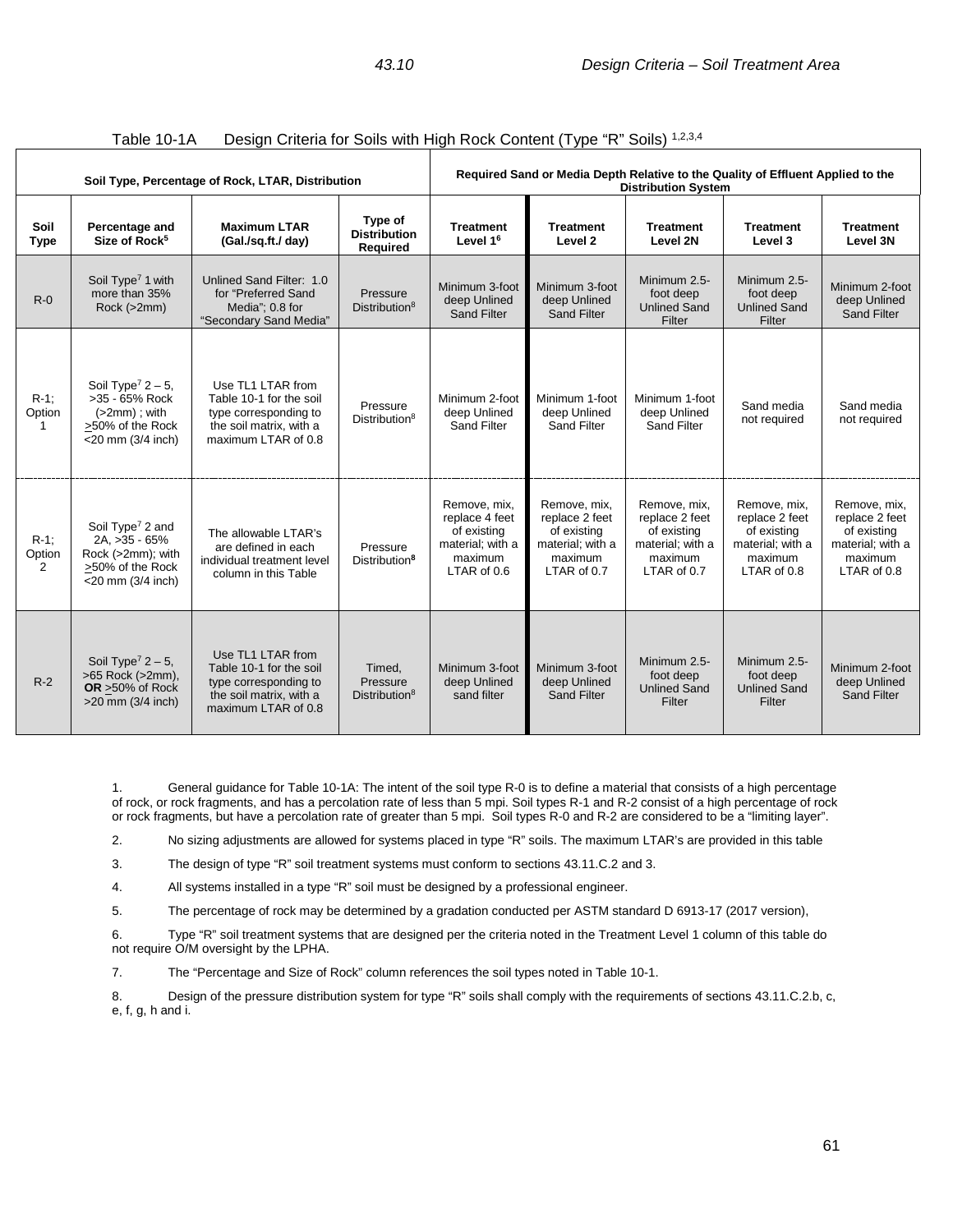- D. Allowable Soil Treatment Area Sizing Adjustments:
	- 1. The soil treatment area size determined by dividing the design flow rate by the long-term acceptance rate may be adjusted by factors for method of treatment, soil treatment area design, and type of distribution media.
	- 2. For the purpose of the table, a "baseline system," i.e. adjustment factor of 1.00, is considered to be Treatment Level 1 (TL1) applied by gravity to a gravel-filled trench.
	- 3. Sizing adjustments for use of the higher level treatment categories listed in Tables 10-1 will only apply provided the system is inspected and maintained as specified in the requirements of section 43.14.D, Permitting and Oversight of Maintenance for Soil Treatment Area Reductions and Vertical and Horizontal Separation Distance Reductions Based on Use of Higher Level Treatment.

## **Table 10-2 Size Adjustment Factors for Methods of Application in Soil Treatment Areas Accepting Treatment Levels 1, 2, 2N, 3 and 3N Effluent**

| Type of Soil          | Method of Effluent Application from Treatment Unit<br>Preceding Soil Treatment Area |                           |                       |  |  |
|-----------------------|-------------------------------------------------------------------------------------|---------------------------|-----------------------|--|--|
| <b>Treatment Area</b> | Gravity                                                                             | Dosed (Siphon or<br>Pump) | <b>Pressure Dosed</b> |  |  |
| Trench                | 1.0                                                                                 | 0.9                       | 0.8                   |  |  |
| Bed                   | 1.2                                                                                 |                           | 1.0                   |  |  |

## **Table 10-3 Size Adjustment Factors for Types of Distribution Media in Soil Treatment Areas for Treatment Level 1 Systems**

|                             | Type of Distribution Media Used in Soil Treatment Area <sup>1</sup> |                                    |                                                          |  |  |
|-----------------------------|---------------------------------------------------------------------|------------------------------------|----------------------------------------------------------|--|--|
|                             | Category 1                                                          | Category 2                         | Category 3                                               |  |  |
| Type of Soil Treatment Area | Rock or Tire Chips                                                  | <b>Other Manufactured</b><br>Media | <b>Chambers or Enhanced</b><br><b>Manufactured Media</b> |  |  |
| Trench or Bed               | 1.0                                                                 | 0.9                                | 0.7                                                      |  |  |

1. All proprietary distribution products must receive acceptance and the applicable reduction through Division review per the applicable requirements of section 43.13.

E. Design of Distribution Systems

1. General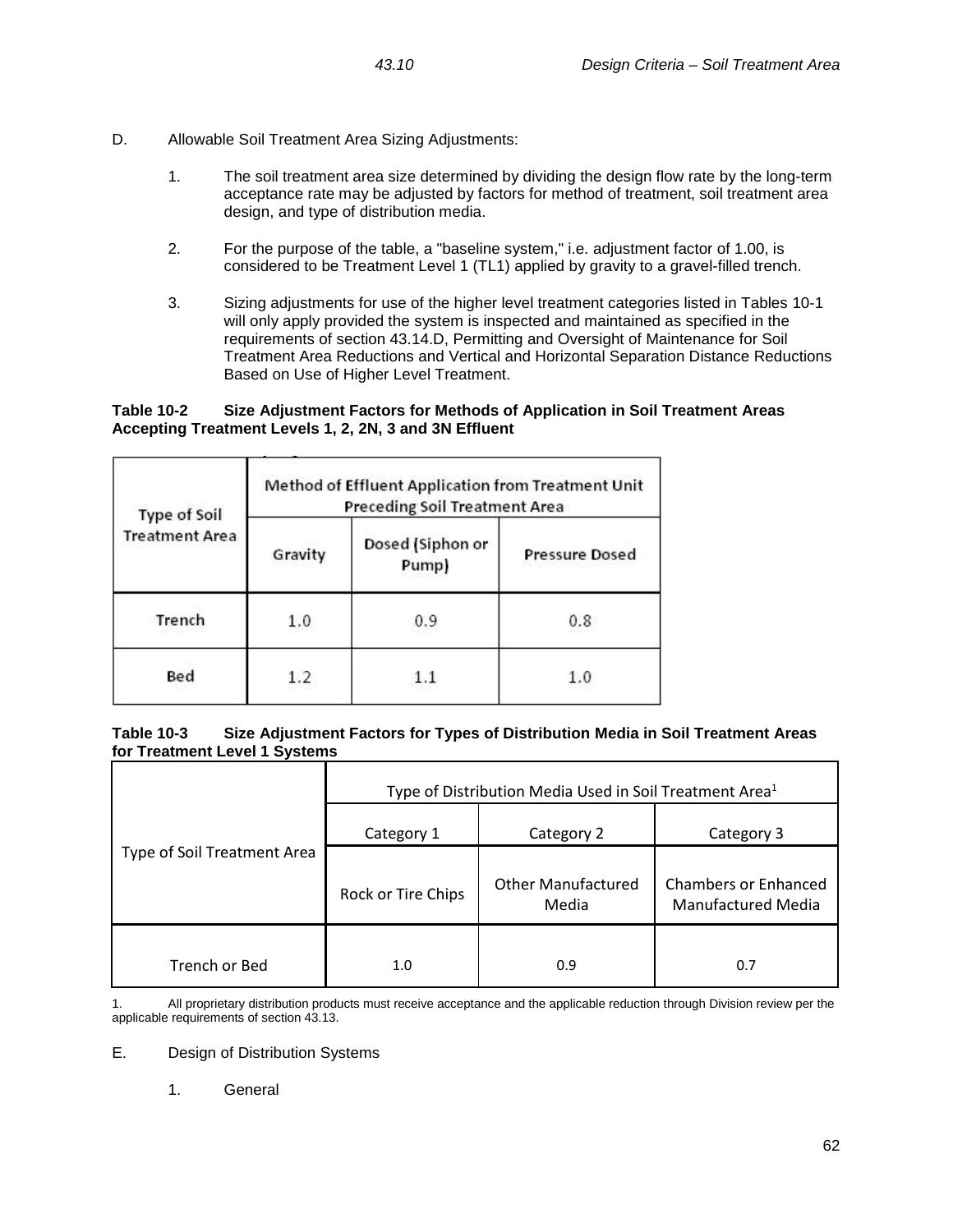- a. The infiltrative surface and distribution laterals must be level.
- b. The infiltrative surface must be no deeper than four feet below grade unless TL2 or higher effluent is applied to the distribution media and the system is inspected and maintained as specified in the requirements of section 43.14.D. The depth of the infiltrative surface will be measured on the up-slope side of the trench or bed.
- c. Trenches must follow the ground surface contours so variations in infiltrative surface depth are minimized. Beds must be oriented along contours to the degree possible.
- d. Pipe for gravity distribution must be no less than three inches in diameter.
- e. A final cover of soil suitable for vegetation at least ten inches deep must be placed from the top of the geotextile or similar pervious material in a rock and pipe system, chamber, or manufactured media up to the final surface grade of the soil treatment area.
- f. Following construction, the ground surface must be graded to divert stormwater runoff or other outside water from the soil treatment area. The area must be protected against erosion. Subsurface drains upslope of the soil treatment area may be installed to divert subsurface flow around the area.
- g. Backfilling and compaction of soil treatment areas must be accomplished in a manner that does not impair the intended function and performance of the storage/distribution media and soil and distribution laterals, allows for the establishment of vegetative cover, minimizes settlement and maintains proper drainage.
- h. Dosing may be used for soil treatment area distribution. The dose must be sized to account for the daily flow and the dosing frequency.
- 2. Distribution Laterals; Must meet the requirements of section 43.9.D as applicable.
	- a. Distribution between laterals in a soil treatment area must be as level as possible. Uneven settling of portions of the distribution system following construction must be addressed by provisions in the design to adjust flows between laterals.
	- b. The maximum length of distribution laterals must not exceed 150 feet.
	- c. Distribution laterals longer than 100 feet must be pressure dosed or the application of the effluent must be at the center of the lateral through a distribution box.
	- d. A local public health agency may limit the length of distribution laterals to a maximum of 100 feet.
	- e. For absorption beds, the separating distance between parallel gravity distribution laterals must not exceed six feet (center-to-center), and a distribution lateral must be located within three feet of each sidewall and endwall.
	- f. The end of a distribution pipe must be capped, unless it is in a bed or trenches in a level soil treatment area, where the ends of the pipes may be looped.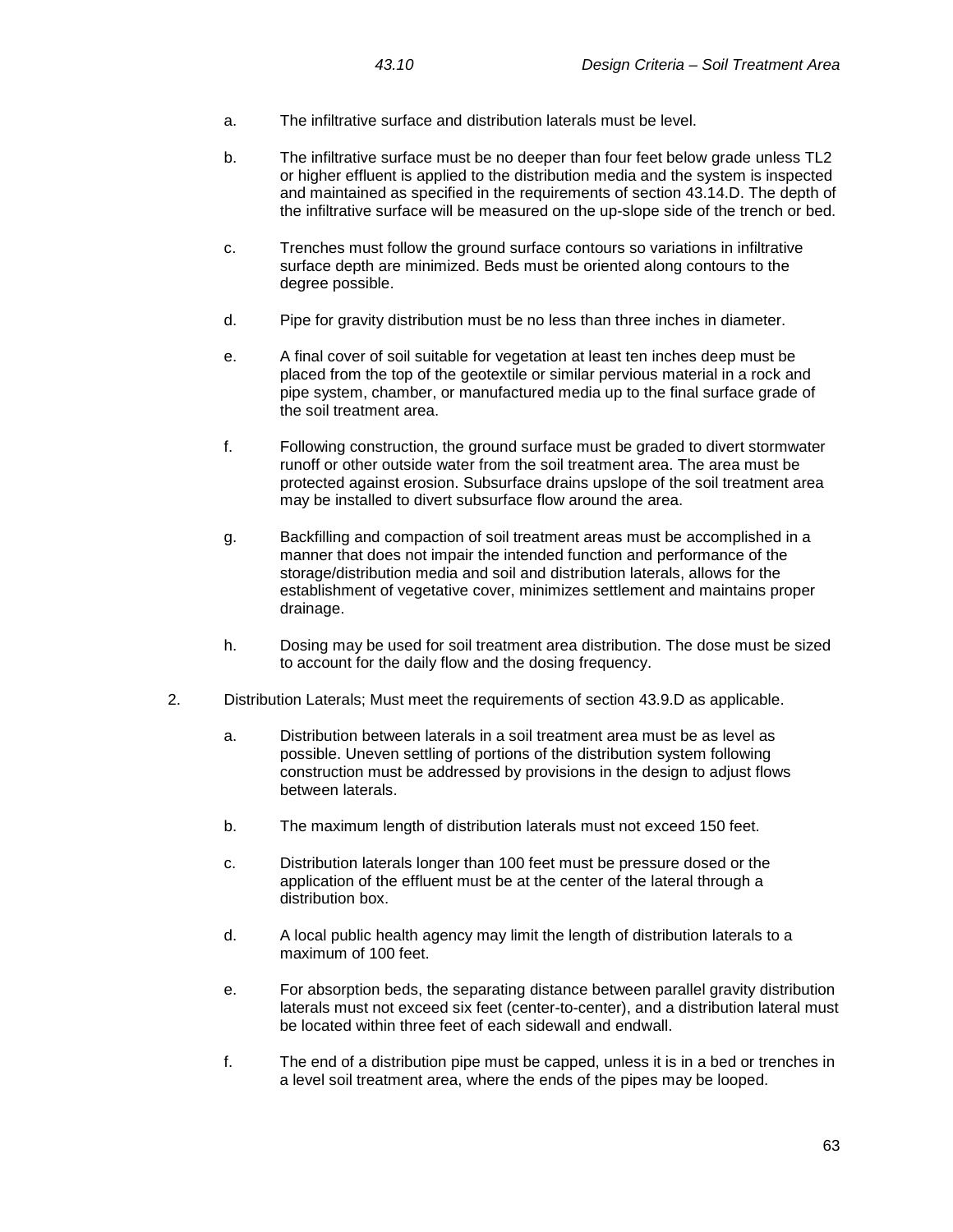- g. To promote equal distribution to the soil treatment area, the forcemain or effluent pipe must be connected to as near to the middle of the distribution header as possible. However it must be offset from any distribution lateral to prevent preferential flow.
- h. Orifices must be oriented downward unless pressure distribution is used and provision for pipe drainage is included.
- 3. Pressure Distribution
	- a. Design of pressure distribution systems must include:
		- (1) Dose size and frequency for either proposed flows and soil type, or media long-term acceptance rate;
		- (2) Pipe diameter and strength requirements;
		- (3) Orifice size and spacing;
		- $(A)$  A 30 72 inch operating head at the distal end orifice;
		- (5) Pump/siphon information; Total Dynamic Head; gallons/minute;
		- (6) Drain-back volume from forcemain; and
		- (7) Calculations, or a design software reference, that indicates the selected component sizing will provide equal flow within each active zone of the distribution system, and provide no more than a 10% flow differential from the initial orifice to the most distal end orifice within each zone.
	- b. The separating distance between parallel distribution pipes in a pressure distribution absorption bed must not exceed four feet, and the outer distribution pipe must be located within two feet of each sidewall and endwall. Specific requirements for the design of sand filters are noted in section 43.11.C.2.
	- c. Flushing assemblies must be installed at the distal end of each lateral and be accessible from finished grade. A sweeping 90 degree or bends limited to 45 degree must be provided.
	- d. A local public health agency may require that all effluent be screened prior to discharging to a pressure distribution system. This may be accomplished by an effluent screen in the septic tank or pump chamber, or a filter placed on the discharge pipe from the pump or siphon.
- F. Soil Treatment Area Requirements
	- 1. Trenches
		- a. Trenches must be three feet wide or less.
		- b. The separating distance between trenches must be a minimum of four feet sidewall-to-sidewall.
		- c. Distribution laterals used in a trench must be as close to the center of the trench as possible.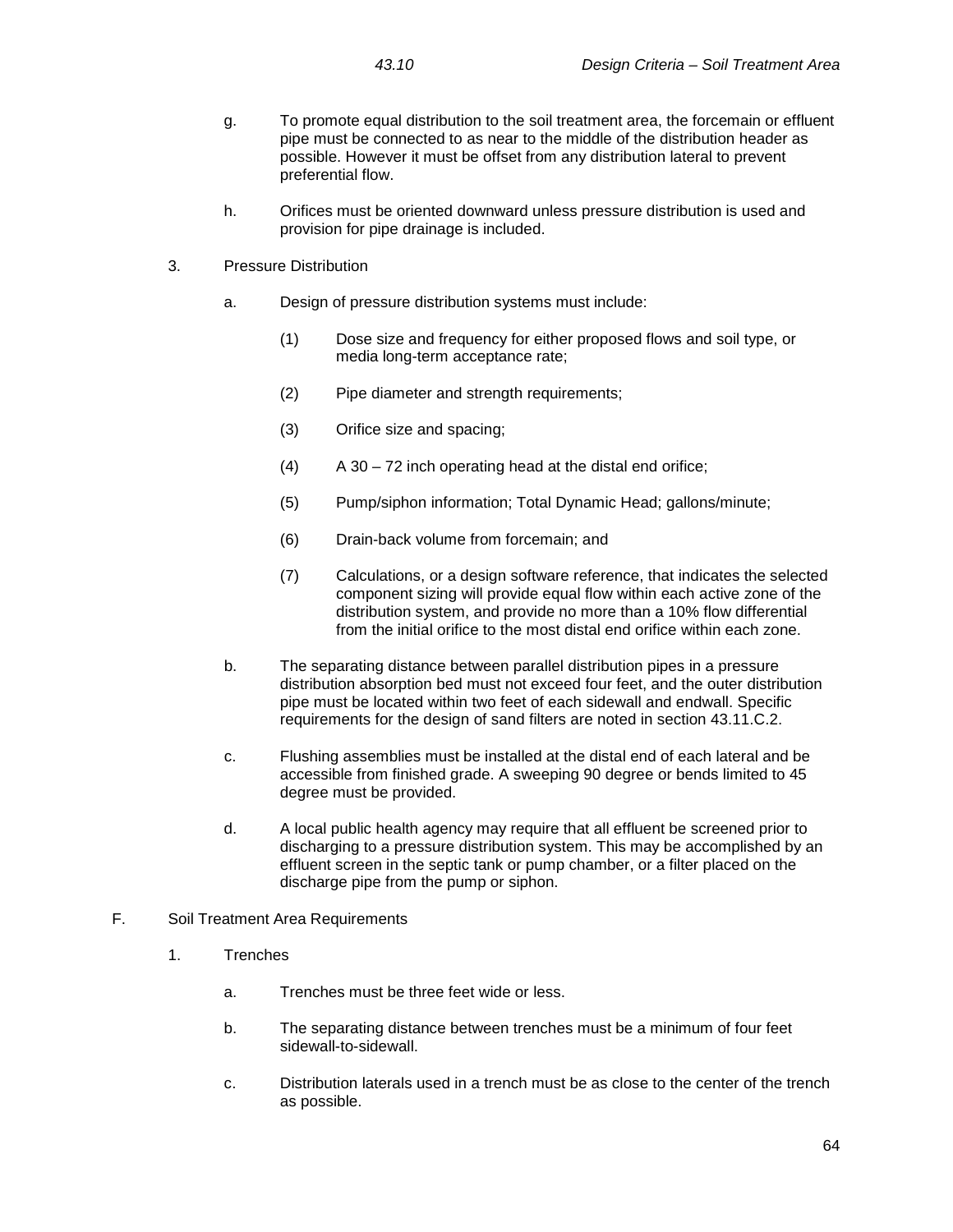- 2. Beds
	- a. Maximum width for a bed must be 12 feet, unless the bed receives effluent meeting Treatment Level 2 quality or better.
	- b. The separating distance between beds must be a minimum of six feet sidewallto-sidewall.
- 3. Serial and Sequential Distribution:
	- a. A serial or sequential distribution system may be used where the ground slope does not allow for suitable installation of a single level soil treatment area unless a distribution box or dosing chamber is used.
	- b. The horizontal distance from the side of the absorption system to the surface of the ground on a slope must be adequate to prevent lateral flow and surfacing.
	- c. Adjacent trenches or beds must be connected with a stepdown/relief pipe or a drop box arrangement such that each trench fills with effluent to the top of the gravel or chamber outlet before flowing to succeeding treatment areas.
- 4. Alternating Systems
	- a. An alternating system must have two or more zones that must be alternated on an annual or more frequent basis.
	- b. For repairs, each section must be a minimum of 50 percent of the total required soil treatment area. For new installations, each separate soil treatment area must meet the minimum sizing requirements of this regulation.
	- c. A diversion valve or other approved diversion mechanism that requires the owner or operator to manually alternate zones of the OWTS may be installed on the septic tank effluent line allowing soil treatment area sections to be alternated.
	- d. The diversion mechanism must be readily accessible from the finished grade.
- 5. Sequencing Zone Systems
	- a. Sequencing zone systems have two or more soil treatment area sections that are dosed on a frequent rotating basis.
	- b. Where soil conditions are similar between the sections, each section area must be the same size. If soil conditions are such that long-term acceptance rates are different, each section may be sized for the same dose, but different long-term acceptance rates.
	- c. An automatic distribution valve must be used.
	- d. Dosing of each system must be evaluated by the design engineer based on projected daily flow rates, number of zones, and soil types.
- 6. Inspection Ports
	- a. A 4-inch inspection port accessible from ground surface must be installed at the terminal end of each lateral in a trench system and at each corner of a bed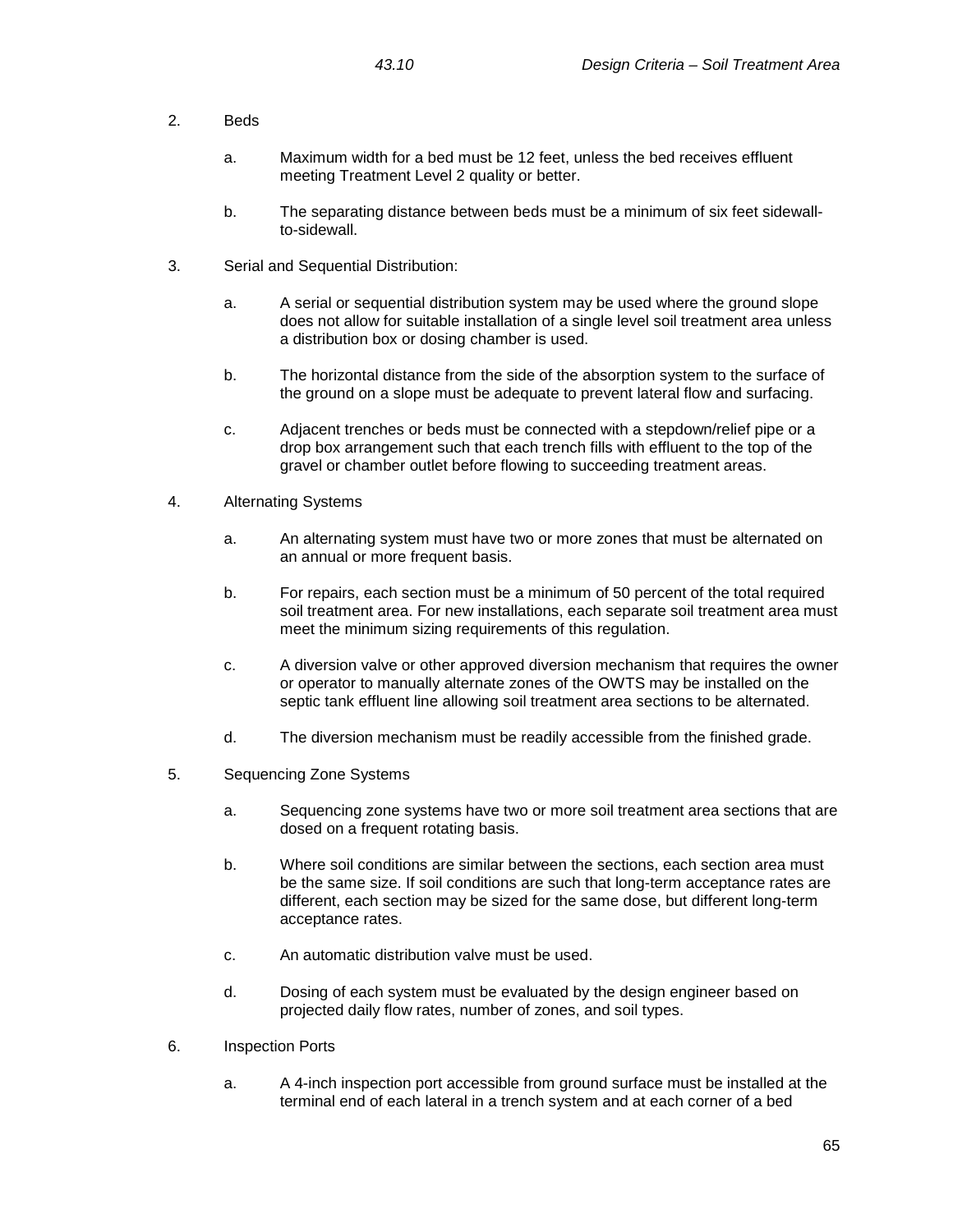system. The bottom of the inspection port tube must extend to the infiltrative surface and not be connected to the end of a distribution pipe.

- b. Inspection ports in chambers may be installed according to manufacturer's instructions if the infiltrative surface is visible and effluent levels can be observed from the inspection port
- c. Additional inspection ports connected to distribution pipes may be installed.
- d. In addition, a local public health agency may require an inspection port at the initial end of each lateral in a trench system.
- e. The top of inspection ports may be terminated below the final grade if each is housed in a component such as a valve box for a lawn irrigation system and has a removable cover at the ground surface.

## G. Storage/Distribution Media

- 1. Rock and Pipe
	- a. The perforated pipe must be surrounded by clean, graded gravel, rock, or other material of equal efficiency which may range in size from 1/2 inch to 2 1/2 inches. AASHTO M 43-05 (2005 version) size No. 3 coarse aggregate meets this specification.
	- b. At least six inches of gravel, rock or other material must be placed below the pipe. The gravel, rock or other material must fill around the pipe and be at least two inches above the top of the distribution pipe.
	- c. The top of the placed gravel or such material used must be covered with nonwoven permeable geotextile meeting a maximum thickness rating of 2.0 ounces per square yard or equivalent pervious material. An impervious covering must not be used.
- 2. Chambers
	- a. Chambers must be installed with the base of the unit on in-situ soil or, if placed on acceptable media, the manufacturer's installation instructions must be followed so as to prevent chambers from settling into the media.
	- b. Installation must be according to manufacturer's instructions.
	- c. Effluent may be distributed by gravity, pump or siphon.
	- d. For width and square footage requirements, refer to section 43.13.E.1.d.
- 3. Media, Enhanced, or Other Manufactured
	- a. Manufactured media must be installed with the base on the in-situ soil or placed on acceptable media meeting the manufacturer's specifications for proprietary distribution products or combined treatment/distribution products.
	- b. Installation must be according to manufacturer's instructions.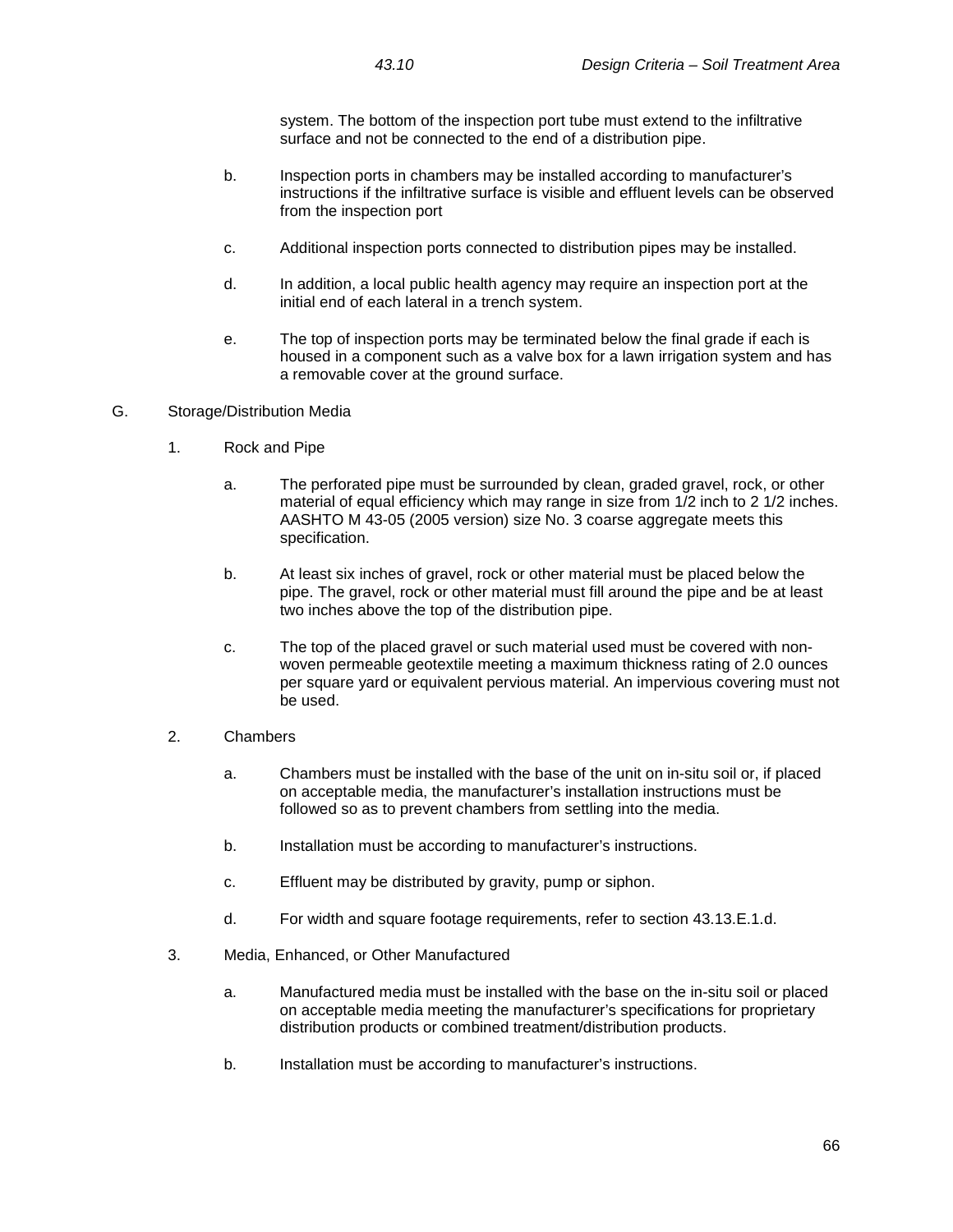- c. Pressure distribution is required for TL2-TL3N effluent, unless otherwise noted in this regulation.
- 4. Driplines
	- a. The infiltrative surface area must be calculated using the long-term acceptance rate for the site or a more conservative value if recommended by the manufacturer.
	- b. Driplines must be installed on manufacturer's spacing recommendations.
	- c. Drainback must be provided for all drip lines, pipes and pumps.
	- d. Provisions must be made to minimize freezing in the distribution pipes, driplines, relief valves, and control systems.
	- e. Provisions must be made for filtering, back-flushing, or other cleaning.
- 5. Tire Chips
	- a. The pipe may be surrounded with clean, uniformly-sized tire chips.
	- b. Tire chips must be nominally two inches in size and may range from 1/2 inch to a maximum of four inches in any one direction.
	- c. Wire strands must not protrude from the tire chips more than 0.75 inches.
	- d. Tire chips must be free from balls of wire and fine particles less than two mm across.
	- e. The top of the tire chips used must be covered with non-woven permeable geotextile meeting a maximum thickness rating of 2.0 ounces per square yard or equivalent pervious material. An impervious covering must not be used.

## H. Soil replacement systems

The construction of a soil replacement system is permitted to bring the soil treatment area into compliance with the requirements of this regulation

- 1. When a soil type "R" is removed, the following requirements must be met:
	- a. All added soil must comply with the following specifications:
		- (1) Added soil must meet the specifications of either "preferred" or "secondary" sand filter media, as specified in section 43.11.C.2.
		- (2) The long-term applicable rates as specified in Table 10-1A must be used. No additional sizing adjustments are allowed.
		- (3) The depth of the added media must comply with the requirements of Table 10-1A.
			- (i) In order to utilize the reduced vertical separation requirements for TL2 or higher quality effluent, the local public health agency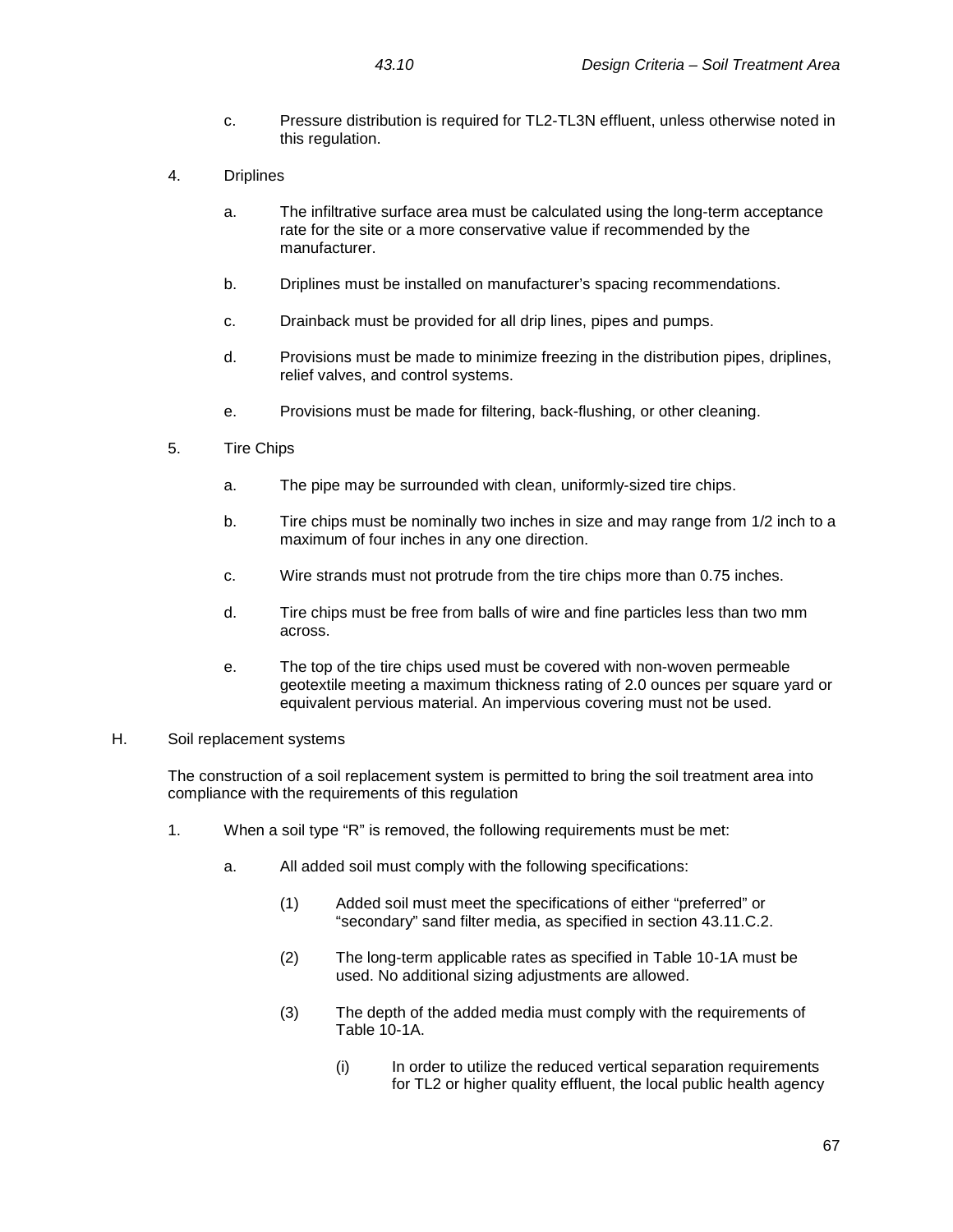must have a program for inspection and oversight as specified in section 43.14.D.4.

- (4) A gradation of the sand media used must be provided. The gradation must be dated no more than one month prior to the installation date. However, a gradation of the actual material placed in the excavation is recommended.
- (5) All added soil must be completely settled prior to installation of components as specified and approved by the design engineer.
- (6) Pressure distribution must be used.
- 2. The removal and reinstallation of in-situ soil may only be allowed where the soils are determined to be a soil type "R-1" (Option 2). The design must comply with the requirements for this soil type noted in Table 10-1A (Soil Type R-1, Option 2).
- 3. When a sand media is added to soil treatment area or to an excavation where a soil type 1-5 (Table 10-1) is the underlying soil, the following requirements must be met:
	- a. Added soil must meet the specifications of either "preferred" or "secondary" sand filter media, as specified in section 43.11.C.2.d.
	- b. Unless the design follows the criteria for a sand filter or mound system design as required in section 43.11, the TL1 long-term acceptance rate for the receiving soil must be used.
	- c. A gradation of the sand media used must be provided. The gradation must be dated no more than one month prior to the installation date. However, a gradation of the actual material placed in the excavation is recommended.
	- d. All added soil must be completely settled prior to installation of components.

## I. Repairs

- 1. When space is not available or if there are other site limitations that preclude other soil treatment area options for OWTS repairs, wide beds, deep gravel trenches, deep beds and seepage pits may be considered for repairs only. Other options are vaults or higher level treatment systems, if the local board of health permits them.
- 2. Repairs to failing systems must conform to setbacks identified in Table 7-1 when possible. When this is not possible using all available methods described above, the jurisdiction with authority may permit reductions to setbacks. At no point will a setback reduction be approved by the jurisdiction less than what the existing separation is to existing OWTS. In maximizing this setback distance, all methods available in section 43.10.I.1 must be utilized including but not limited to the use of Higher Level Treatment, wide beds, seepage pits, etc., where allowed. Any setback reduction beyond what the existing failing system presents must be approved by the local board of health as outlined in section 43.4.O, if the local board of health has opted to allow variances.
- 3. Wide Beds: For repairs, beds may be wider than 12 feet without being required to receive effluent meeting Treatment Level 2 quality or better.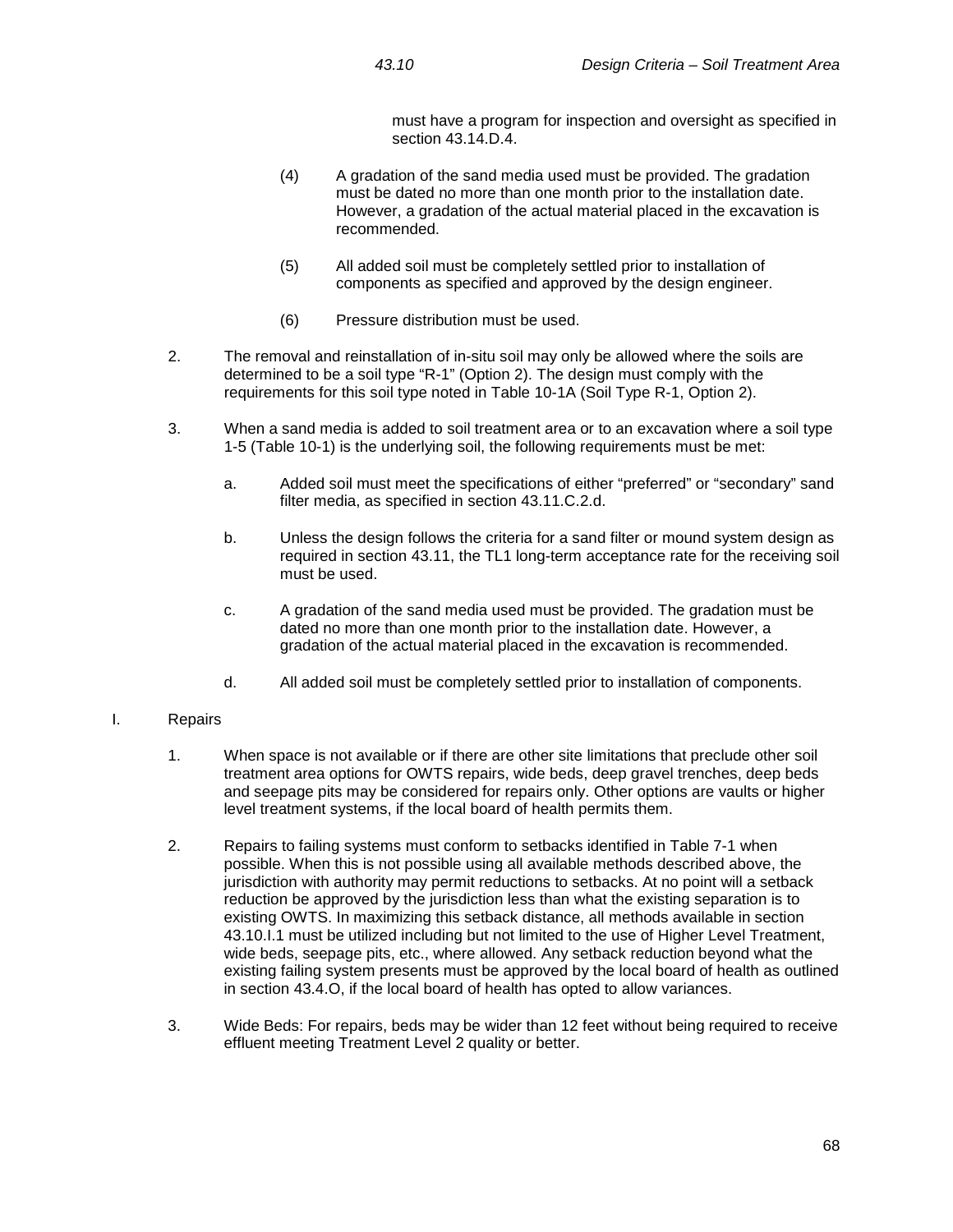- 4. Deep Beds: For repairs, the infiltrative surface of a bed may be no deeper than five feet. Size adjustments as provided for in Tables 10-2 and 10-3 must not be applied. System sizing will be based strictly on the soil type and corresponding LTAR.
- 5. Deep Gravel Trenches
	- a. The length of an absorption trench may be calculated by allowance for the sidewall area of additional depth of gravel in excess of six inches below the bottom of the distribution pipe according to the following formula:

Adjusted Length = 
$$
L \times \frac{(W+2)}{(W+1+2D)}
$$

Where:

 $L =$  length of trench prior to adjustment for deep gravel

 $W =$  width of trench in feet

- $D =$  additional depth in feet of gravel in excess of the minimum required six inches of gravel below the distribution pipe
- b. Maximum allowable additional depth is five feet.
- c. Percolation tests or soil profile test pit excavations must be performed at the proposed infiltrative surface depth.
- d. Size adjustments as provided for in Tables 10-2 and 10-3 must not be applied to deep gravel trenches.
- 6. Seepage Pits
	- a. For repairs, potential for risk to public health and water quality may be evaluated by the local public health agency. If risk is low in the determination of the local public health agency, a seepage pit without higher level treatment may be used.
	- b. If the risks are not low, higher level treatment of at least TL2 must be attained prior to discharge to these systems for final dispersal.
	- c. A seepage pit must consist of a buried structure of precast perforated concrete, or cinder or concrete block laid dry with open joints.
		- (1) Pits must be provided with both vertical sidewall and top supporting structural concrete or other material of equal structural integrity.
		- (2) The excavation must be larger than the structure by at least 12 inches on each side and may not exceed 5 feet beyond the structure wall.
		- (3) The over-excavated volume must be filled with clean, graded gravel or rock, which may range in size from ½ inch to 2 ½ inches. AASHTO M 43- 05 (2005 version) size No 3 coarse aggregate meets this specification.
		- (4) The capacity of the pit must be computed on the basis of long-term acceptance rates determined for each stratum penetrated. The weighted average of the results must be used to obtain a design figure.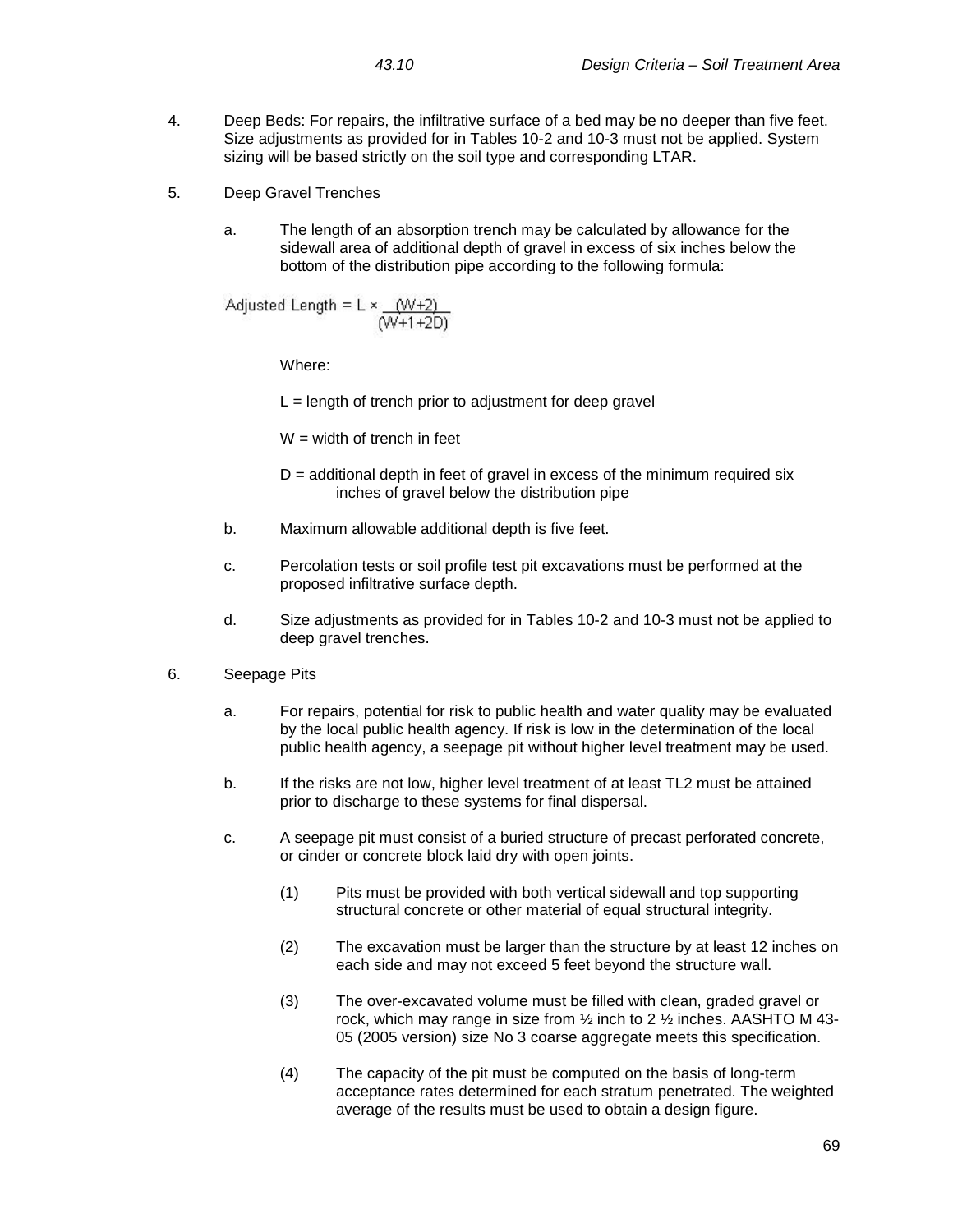- (5) Soil strata in which the percolation is slower than 30 minutes per inch must not be used for absorption or seepage. These strata must not be included in the weighted average to determine the long-term acceptance rate.
- (6) The infiltrative surface of the pit is the vertical wall area (based on dug perimeter) of the pervious strata below the inlet plus the bottom of the excavated area.
- (7) The bottom of the pit excavation must be greater than four feet above a limiting layer.
- d. Pits must be separated by a distance equal to three times the greatest lateral dimension of the largest pit. For pits over 20 feet in depth, the minimum space between pits must be 20 feet.
- e. The requirements for the design and construction of seepage pits for the treatment and dispersal of on-site wastewater on new sites is defined in section 43.12.C.
- 7. Wastewater Ponds
	- a. Construction of new wastewater ponds is prohibited.
	- b. For repairs of an existing wastewater pond, the potential for risk to public health and water quality may be evaluated by the local public health agency. If risk is low in the determination of the local public health agency, the repair of a wastewater pond may be permitted, however the following criteria must be followed:
		- (1) A septic tank must precede the wastewater pond.
		- (2) The depth of the design volume of the wastewater pond must be at least five feet.
		- (3) A wastewater pond must have two feet of free board above the design volume of the pond.
		- (4) A wastewater pond must be fenced to keep out livestock, pets, vermin, and unauthorized people.
		- (5) Wastewater ponds must be designed on the basis of monthly water balance including design flow, precipitation, evaporation, and seepage.
		- (6) Wastewater ponds must be constructed so the seepage out of the bottom or sides does not exceed 1/32 of an inch per day. If this limit cannot be achieved using compacted natural soil materials including soil additives, an impermeable synthetic membrane liner must be used.
		- (7) If the evapotranspiration does not exceed the rate of inflow of effluent from the structure, a soil treatment area meeting the requirements of this regulation must be installed to accept the excess flow.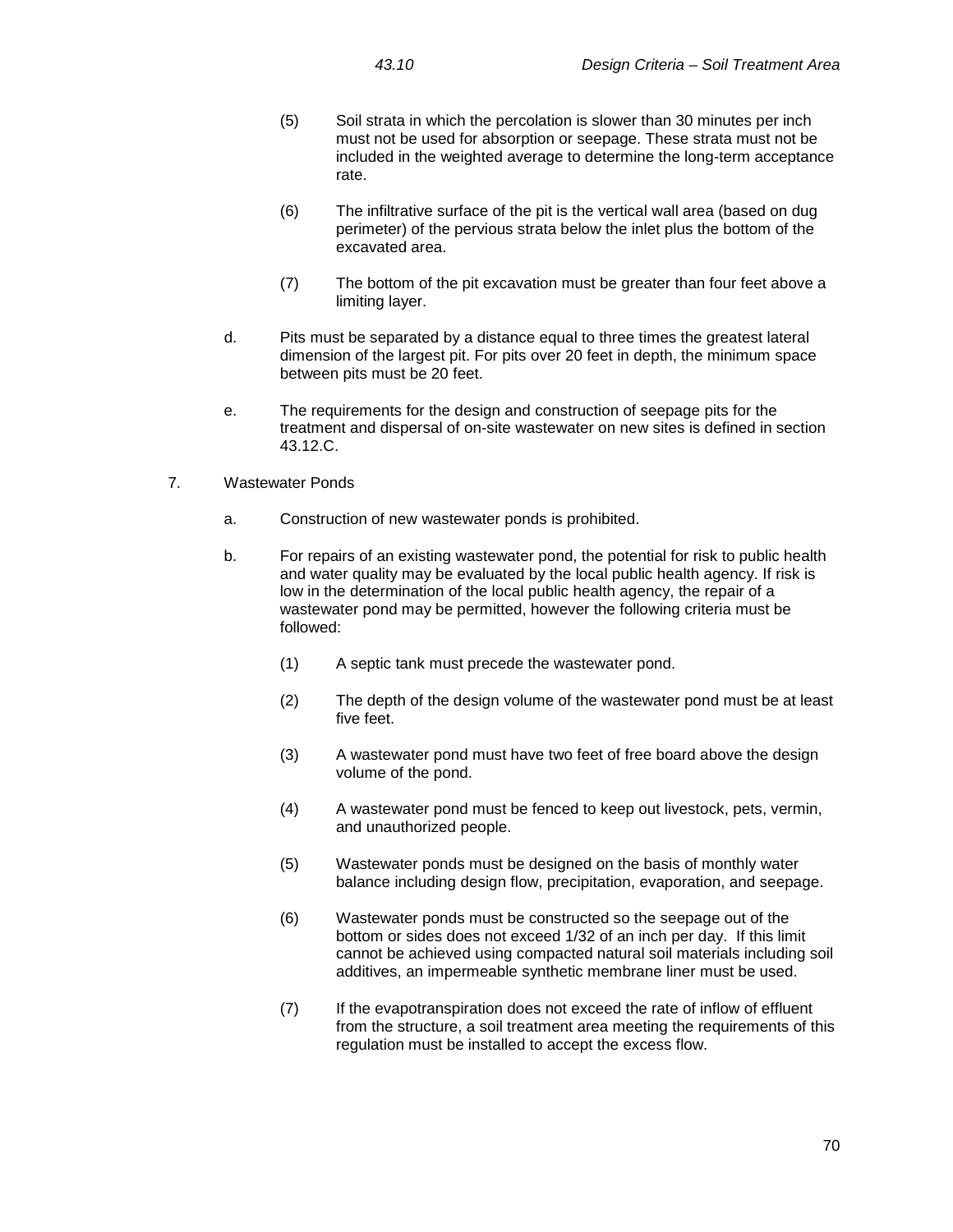- (8) Maintenance must include preventing aquatic and wetland plants from growing in or on the edge of the pond, protecting sides from erosion, and mowing grasses on the berm and around the pond.
- (9) Wastewater ponds must be designed by a professional engineer.
- 8. Vaults
	- a. The allowable use of vaults for repairs in a local jurisdiction is determined by the local board of health.
	- b. Criteria for vaults are in section 12.C. of this regulation.
- 9. Higher Level Treatment Options
	- a. Reduction in required soil treatment area for repairs is possible with higher level treatment only where the local public health agency meets the requirements of section 43.14.
	- b. Design criteria for higher level treatment systems are in section 43.11.
- 10. Remediation Systems
	- a. The intent of a remediation technology or process is to sufficiently increase the infiltration rate through the infiltrative surface at the bottom of an existing trench or bed and restore permeability to the soil below. Treatment levels as defined in Table 6-3 are not granted to remediation technologies.
	- b. A local public health agency may permit the use of remediation technologies or processes to address an existing failure or malfunction within a soil treatment area.
	- c. The use of a remediation technology or process constitutes an alteration to the OWTS, and therefore the owner must obtain a permit for this work from the local public health agency.
	- d. Upon approval of the local public health agency, a system owner may choose to try a remediation technology or process to see if an existing problem with the soil treatment area will be resolved. The system owner bears the risk and cost of this attempt and is aware that an additional repair may be required.
	- e. Remediation technologies and processes must not adversely affect groundwater, surface water, any existing components, the long-term effectiveness of the soil treatment area, or the environment.
	- f. If the remediation technology or process does not correct the problem with the system, a conforming OWTS must be installed per the requirements in this regulation within a time frame determined by the local public health agency.
	- g. The local public health agency may require monitoring and/or maintenance of the remediation technology or process as a stipulation of permit issuance.

#### **43.11 Design Criteria – Higher Level Treatment Systems**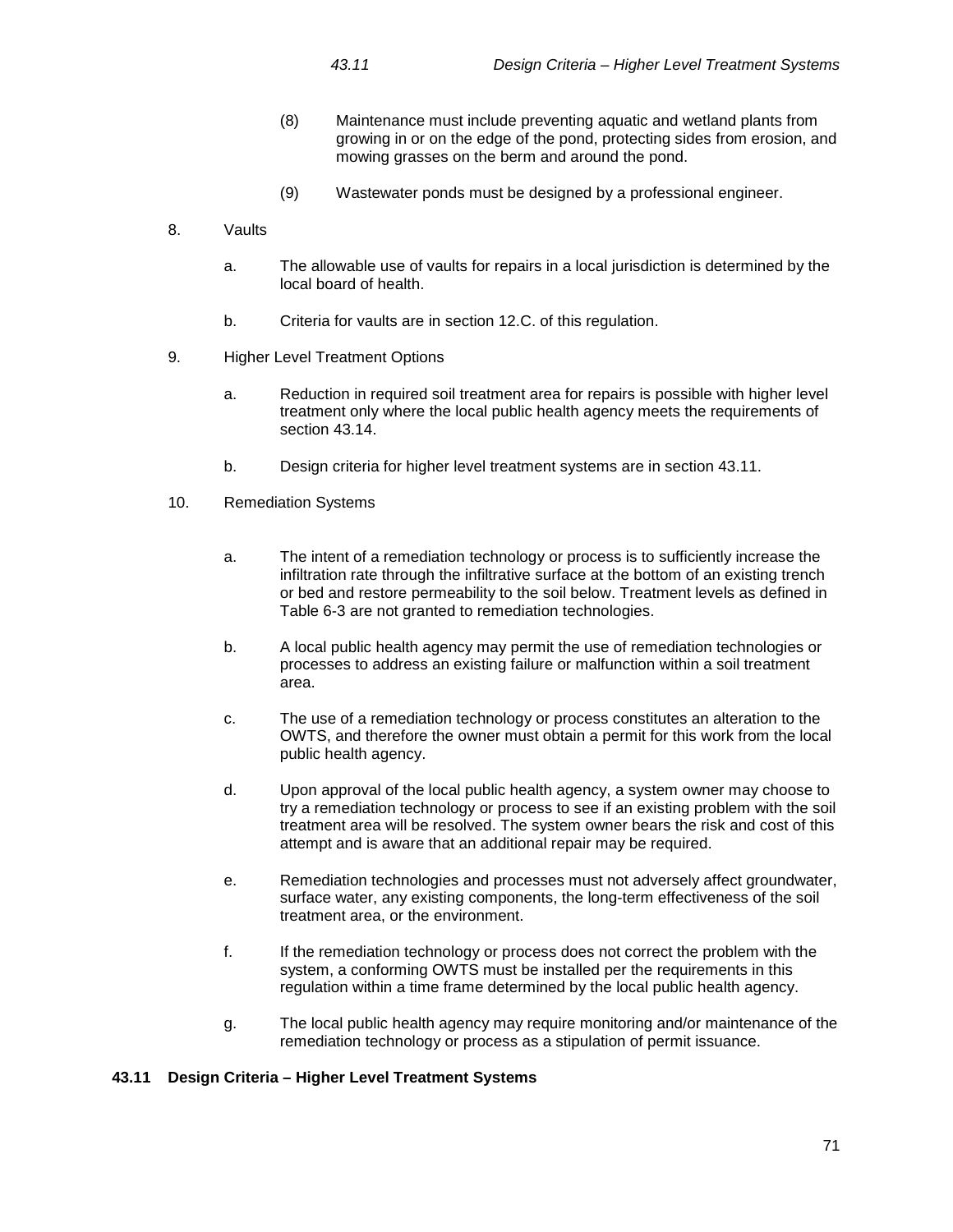# A. General

- 1. Higher level treatment systems must be designed by a professional engineer.
- 2. Higher level treatment systems may be public domain technology systems or proprietary systems.
	- a. Public domain technology systems must be designed, installed and maintained according to established criteria and additional criteria established by the local public health agency. When design criteria are not specifically provided in this regulation, the criteria used in the design must be from a reference commonly used as an industry standard and the criteria must be cited in the design.
	- b. Proprietary systems must be designed, installed, and maintained according to manufacturer's instructions and additional criteria identified in the Technology Review and Acceptance process, section 43.13.
- 3. Reductions to soil treatment area or separation distances based on higher level treatment must not be permitted unless the local public health agency has adopted a program for permitting and oversight of inspections and maintenance in section 43.14.D.
- 4. Soil treatment areas for higher level treatment systems must be pressure dosed.
- 5. Systems must be capable of accommodating all anticipated flows and organic loads.
- 6. Ventilation and air systems: Mechanical components must be installed in a properly vented location and all vents, air intakes, and air hoses must be protected from snow, ice, or water vapor accumulations.
- 7. Covers, barriers, or other protection: All systems must be installed to include protection of openings against entry of insects, rodents, other vectors and unauthorized people.
- B. The treatment levels identified in Table 6-3 are specified in this section for public domain technology, and proprietary treatment systems will be assigned a treatment level by the technology review and acceptance process in section 43.13. Adequate maintenance for each must be required and documented as in section 43.14.D.
- C. Sand Filters
	- 1. A lined or unlined intermittent sand filter, or recirculating sand filter, may be used as a higher level treatment system prior to dispersing the effluent into a soil treatment area.
	- 2. Intermittent (Single Pass) Sand Filters; General Requirements
		- a. The treatment level for intermittent sand filters is considered TL3.
		- b. General Design Parameters: Not all combinations of the variables noted below will result in a proper distribution system design. The design engineer must justify through calculations or design software that the selected values will concur with industry standards.
			- (1) Distribution pipe size: 3/4 inch 1.5 inches (PVC Class 200, min.)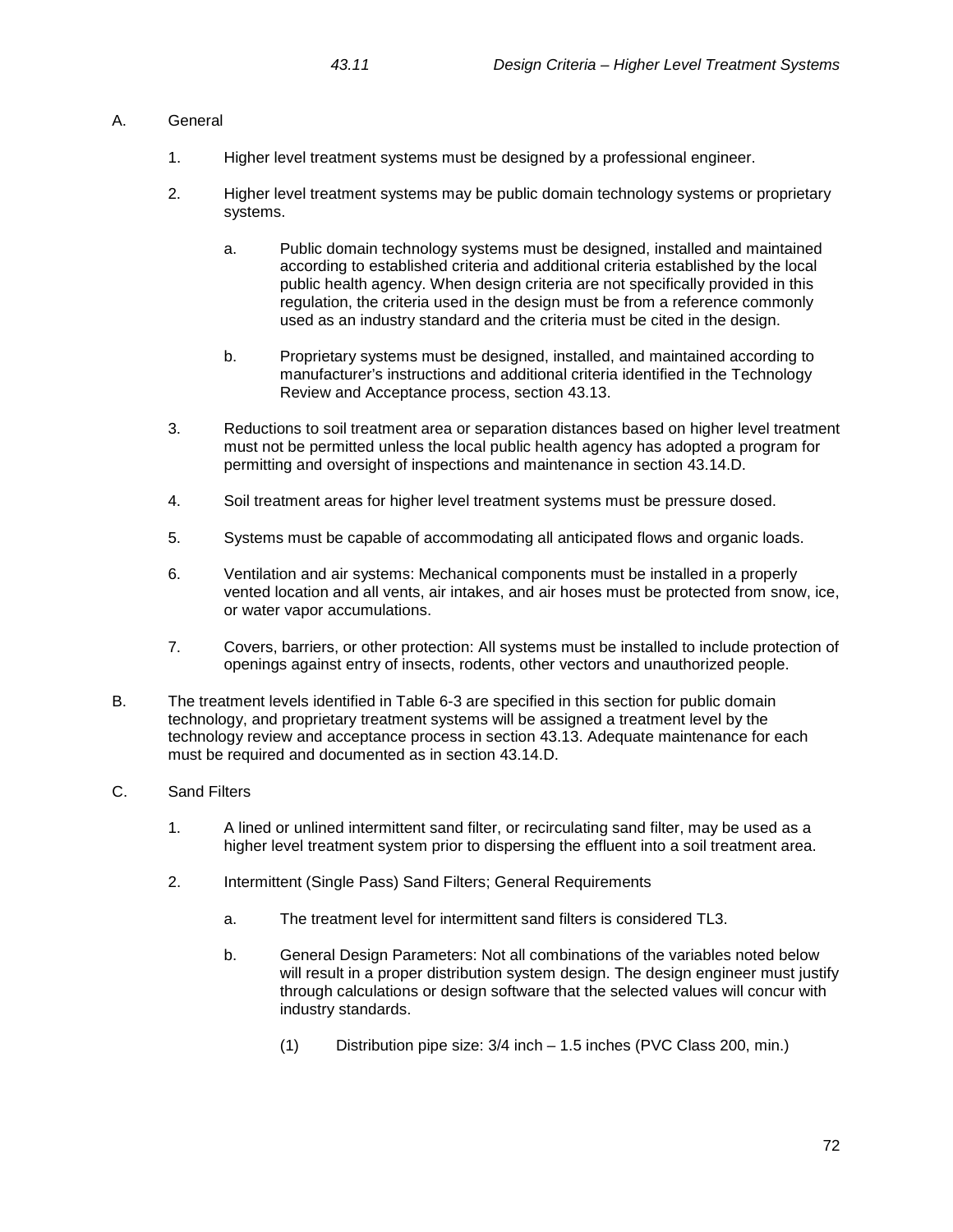- (i) 2 inch distribution pipe may only be used where other design modifications cannot overcome a greater than 10% variation in the pressure head between the initial and distal orifices.
- (2) Distribution pipe spacing: 18 inches 48 inches
- (3) Orifice size: 1/8 inches 3/8 inches (Also see section 43.11.C.b.5 below)
- (4) Orifice spacing: 18 inches 48 inches
- (5) Operating head at the distal end of distribution pipes: 30 inches 72 inches (60 inches typ.). Larger orifices allow for an operating head at the lower end of this range, while smaller orifices will necessitate an operating head at the higher end of this range.
- c. Dosing:
	- (1) Pressure distribution is required. The design of the distribution system must also comply with the requirements of 43.10.E.3.a.
	- (2) Number of cycles/day: Will vary with design (Short, frequent doses are preferred.)
	- (3) Proposed dose volume: Will vary with design (0.25 1.0) gallons/orifice/dose, or 3-5 times distribution pipe volume
	- (4) Timed dosing is recommended where design considerations allow.
- d. Sand Filter Treatment Media
	- (1) The depth of the sand media below the distribution system must be at least 24 inches unless otherwise noted in Table 10-1A for type "R" soils.
	- (2) "Preferred" sand media requirements:
		- (i) Effective size: 0.25-0.60 mm
		- (ii) Uniformity coefficient:  $\leq 4.0$
		- (iii) Percent fines passing  $\#200$  sieve:  $\leq 3.0$
	- (3) "Secondary" sand media requirements:
		- (i) Effective size: 0.15-0.60 mm
		- (ii) Uniformity coefficient: ≤7.0
		- (iii) Percent fines passing #200 sieve:  $\leq 3.0$
	- (4) A gradation of the sand media used must be provided. The gradation must be dated no more than one month prior to the installation date. However, a gradation of the actual material placed in the excavation is recommended.
- e. Gravel Requirements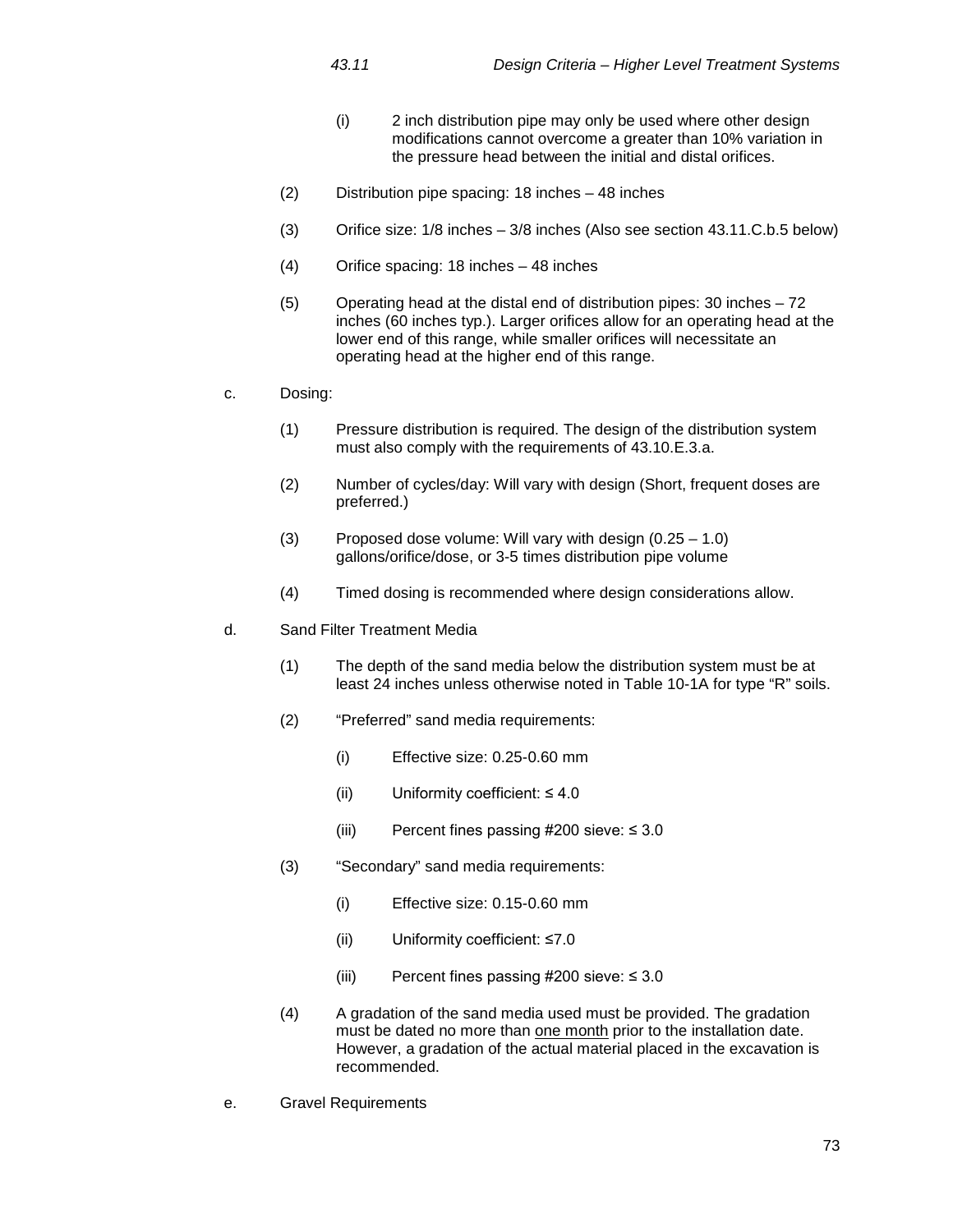- (1) Clean, graded gravel, or rock, must range in size from 1/2 inch to 2 1/2 inches. AASHTO M 43-05 (2005 version) size No.3 coarse aggregate meets this specification.
- (2) The gravel must surround the distribution pipes used to disperse the effluent and must be at least 6 inches below and 2 inches above the pipes.
- (3) Division accepted manufactured media may be used as an alternative to specified gravel.
- f. Filter Fabric Requirements
	- (1) The top layer of gravel must be covered with a non-woven permeable geotextile fabric meeting a maximum thickness rating of 2.0 ounces per square yard or equivalent pervious material.
- g. Final Cover Material
	- (1) 8 inches 10 inches of Type 1 or 2 soil with an additional 2 inches top soil
- h. Size adjustment factors provided in Tables 10-2 and 10-3 are not applicable for sand filters.
- i. Sand filters must not be used to treat wastewater that does not conform to TL1 treatment level or better.
- 3. Unlined (Open Bottom) Sand Filters
	- a. All requirements of 43.11.C.2.a-i will apply to unlined sand filters.
	- b. Application rates:
		- (1) Maximum hydraulic loading rate for TL1 effluent applied to "Preferred Sand Media" in an unlined sand filter is 1.0 gal./sq.ft./day, or the longterm acceptance rate of the receiving soil for TL3 (Table 10-1) whichever results in the larger area.
		- (2) Maximum hydraulic loading rate for TL1 effluent applied to "Secondary Sand Media" in an unlined sand filter is 0.8 gal./sq.ft./day, or the long term acceptance rate of the receiving soil for TL3 (Table 10-1) whichever results in the larger area.
		- (3) Maximum hydraulic loading rate for TL2, TL2N, TL3, or TL3N effluent applied to "Preferred" or "Secondary" Sand Media in an unlined sand filter must be the long-term acceptance rate of the receiving soil for TL3, (Table 10-1).
	- c. The upper infiltrative surface of an unlined sand filter receiving TL1 TL2 effluent must be at least three feet above a limiting layer.
	- d. The upper infiltrative surface of an unlined sand filter receiving TL2N-TL3 effluent must be at least two and one-half feet above a limiting layer.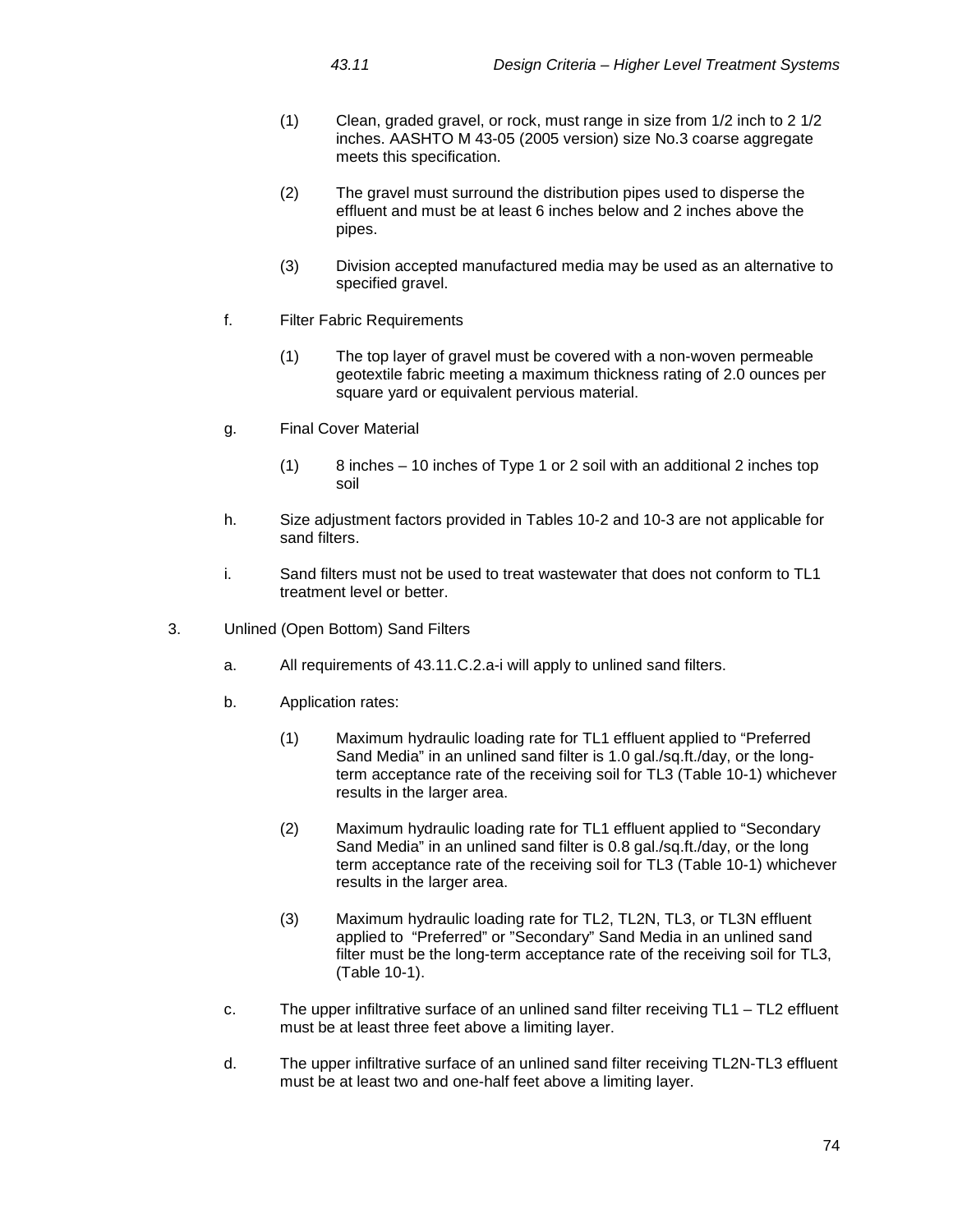- e. The upper infiltrative surface of an unlined sand filter receiving TL3N effluent must be at least two feet above a limiting layer.
- 4. Lined Sand Filters
	- a. All requirements of 43.11.C.2.a-i will apply to unlined sand filters.
	- b. Application rates:
		- (1) Hydraulic loading rate for TL1 effluent applied to "Preferred Sand Media" in a lined sand filter is 1.0 gal./sq.ft./day.
		- (2) Hydraulic loading rate for TL1 effluent applied to "Secondary Sand Media" in a lined sand filter is 0.8 gal./sq.ft./day.
	- c. The minimum depth of the sand media in a lined sand filter must be two feet.
	- d. An intermediate layer of pea gravel, two inches in thickness, must be placed between the sand filter media and the course under-drain media to prevent the migration of sand into the lower layer of under-drain gravel. ASTM C 33-16 (2016 version), No. 8, coarse aggregate meets this specification.
	- e. A minimum four-inch diameter slotted Schedule 40 PVC [ASTM Standard D 2729-17 (2017 version)] under-drain pipe must be used to collect the treated effluent. The under-drain pipe must be installed in the center of a 5 inches thick bed of washed, graded gravel, or rock ranging in size from 1/2 inch to 2 1/2 inches. AASHTO M 43-05 (2005 version), No.3 coarse aggregate meets this specification.
	- f. Lined sand filters must have an impervious liner on the sides and bottom of the filter. The liner must consist of a minimum 30 mil thick PVC material or equivalent.
	- g. Effluent collected by the under-drain must be dispersed to a soil treatment area. The soil treatment area may be sized with a maximum long-term acceptance rate of the receiving soil for TL3 effluent.
- 5. Recirculating Sand Filter, Minimum Requirements:
	- a. Treatment level:
		- (1) Treatment level provided within recirculating sand filters is TL3.
	- b. General Design Parameters: Not all combinations of the variables noted below will result in a proper distribution system design. Engineer must justify through calculations or design software that the selected values will concur with industry standards.
		- (1) Distribution pipe size: 3/4 inch 2 inches (PVC Class 200, min.)
		- (2) Distribution pipe spacing: 18 inches 36 inches (24 inches typ.)
		- (3) Orifice size:  $1/8$  inch  $\frac{1}{4}$  inch
		- (4) Orifice spacing: 18 inches 36 inches (24 inches typ.)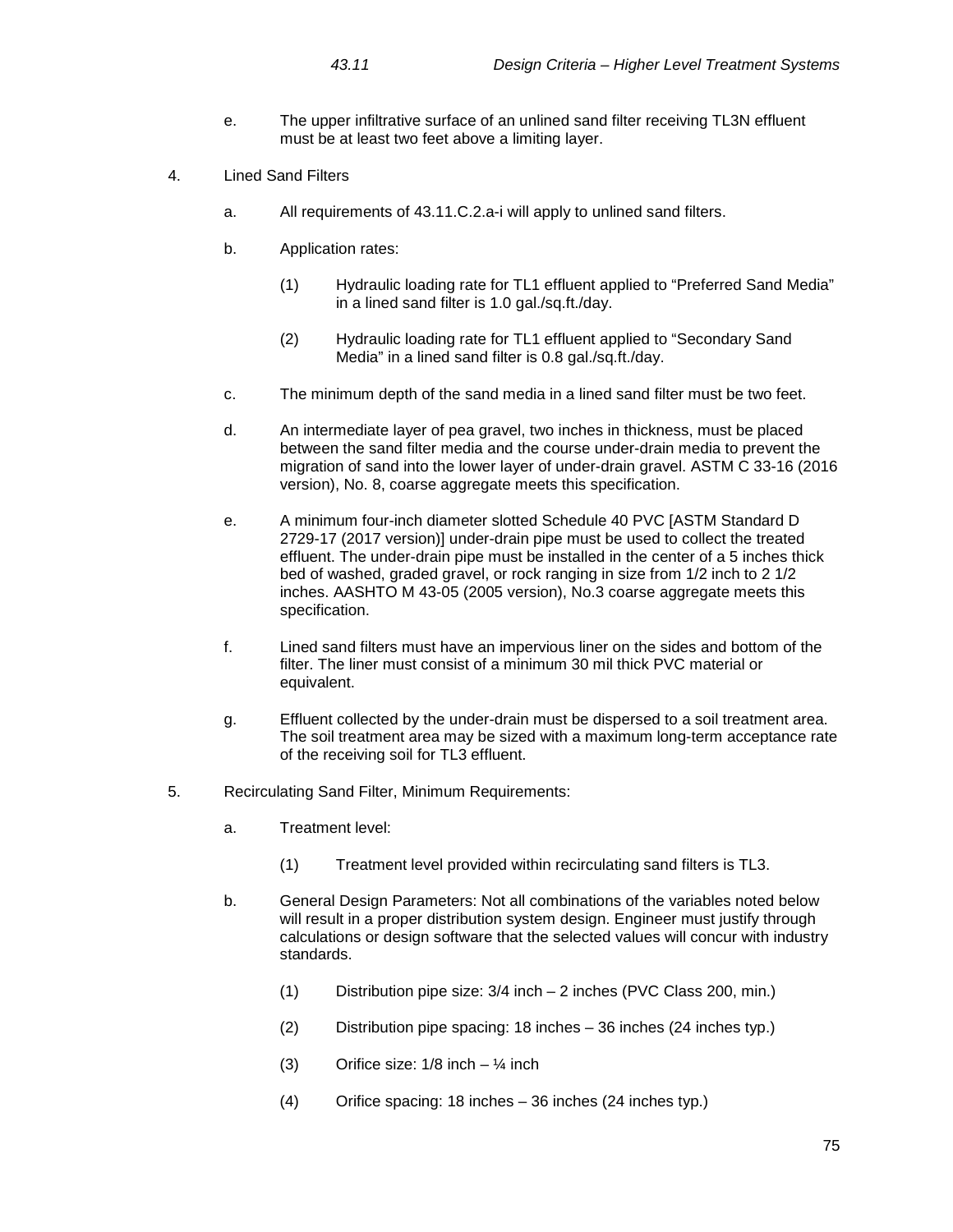- (5) Pressure head at end of distribution pipe: 24 inches 72 inches (60 inches typ.)
- c. Dosing:
	- (1) Timed dosed, pressure distribution is required. The design of the distribution system must comply with the requirements of section 43.10.E.3.a.
	- (2) Recirculation ratio: 3:1 5:1
	- (3) Gallons/orifice/dose:  $1 3$  (2.0 typ.)
	- (4) Hydraulic loading:  $3 5$  gal./sq.ft./day  $(4 5$  typ.)
	- (5) Dosing time "ON"; <2.5 min. (<2.0 typ.)
	- (6) Number of cycles/day: 48 120
- d. Top gravel requirements:
	- (1) Washed, graded gravel, or rock, must range in size from 1/2 inch to 2 1/2 inches. AASHTO M 43-05 (2005 version), No.3 coarse aggregate meets this specification.
	- (2) The gravel must surround the distribution pipes used to disperse the effluent and must be at least 6 inches below and 2 inches above the pipes.
	- (3) State accepted manufactured media may be used as an alternative to specified gravel.
	- (4) Soil cover is prohibited. The upper gravel layer must be open to the atmosphere.
- e. Filter media requirements:
	- $(1)$  Effective size:  $1.5 2.5$  mm
	- (2) Uniformity coefficient: ≤ 3
	- (3) Fines passing  $\#200$  sieve:  $\leq 1.0$
	- (4) Media depth (min.): ≥24 inches
- f. Intermediate gravel layer:
	- (1) An intermediate layer of pea gravel, two inches in thickness, must be placed between the coarse underdrain media and the sand filter media to prevent the migration of sand into the lower layer of under-drain gravel. ASTM C 33-16 (2016 version), No. 8 coarse aggregate meets this specification.
- g. Under-drain requirements: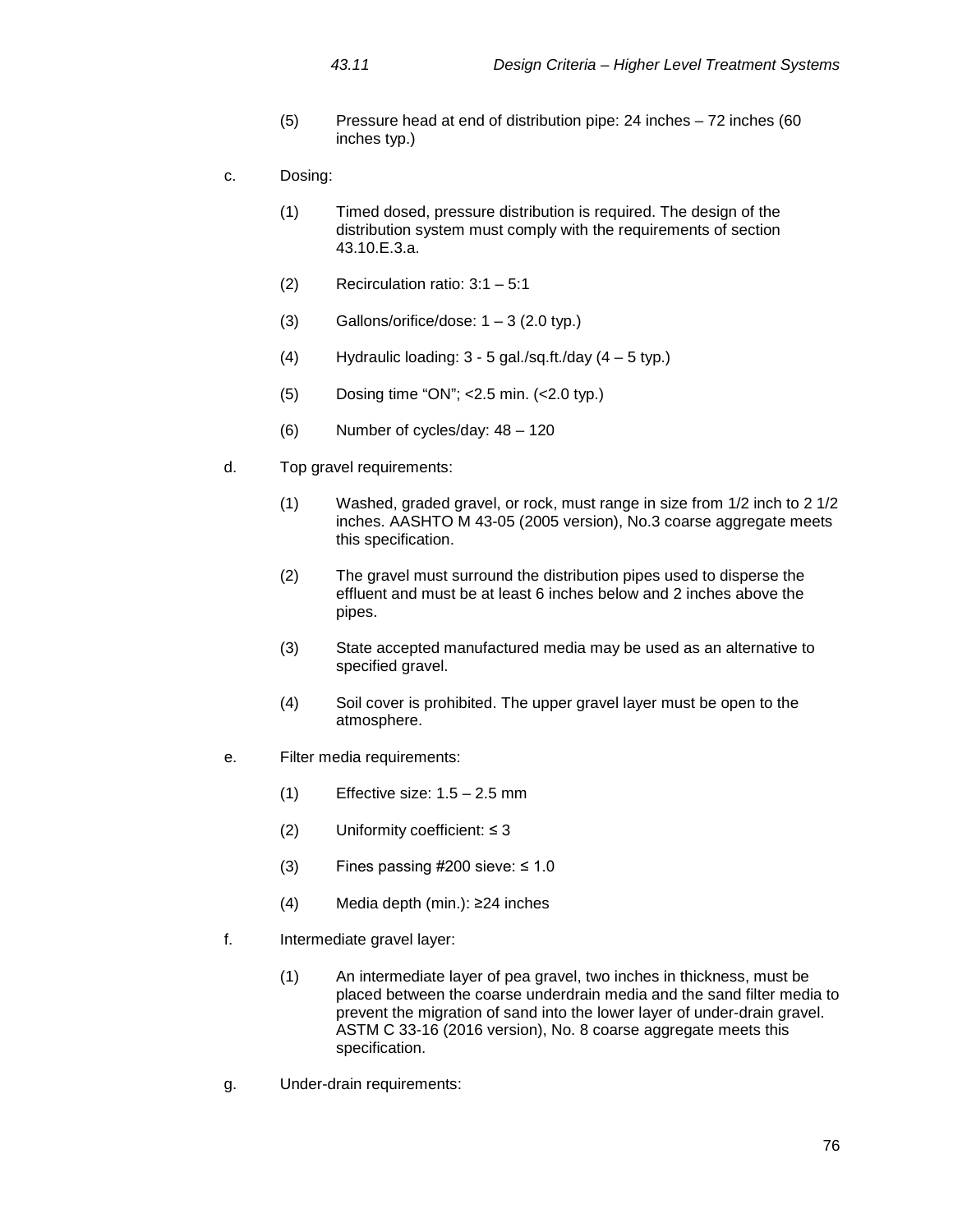- (1) A minimum four-inch diameter slotted Schedule 40 PVC [ASTM Standard D 2729-17 (2017 version)] under-drain pipe must be used to collect the treated effluent. The under-drain pipe must be installed in the center of a 5 inches thick bed of washed, graded gravel, or rock ranging in size from 1/2 inch to 2 1/2 inches. AASHTO M 43-05 (2005 version), No.3 coarse aggregate meets this specification.
- h. PVC liner requirements:
	- (1) Lined sand filters must have an impervious liner on the sides and bottom of the filter. The liner must consist of a 30 mil thickness PVC material or equivalent.
- i. Effluent collected from the recirculating sand filter must be discharged to a soil treatment area. The soil treatment area may be sized with a maximum long-term acceptance rate of the receiving soil for TL3N effluent.

# D. Mound Systems

- 1. When the infiltrative surface area of the media receiving wastewater effluent is at or above the natural ground surface at any point, it shall be considered a mound system.
- 2. Mound systems that provide a minimum of 24 inches of sand treatment media may use the application rates for the in-situ receiving soil for TL3 effluent (Table 10-1). Size adjustment factors within Table 10-3 must not be applied to mound designs where TL3 application rates are used. However they may be applied if TL1 application rates are used.
- 3. Mound systems must conform to the design requirements of sections 43.11.C.3.a through e for unlined (open bottom) sand filters, with the following exceptions.
	- a. A mound system may include less than 24 inches of imported sand media on a site where a lesser depth of sand media is sufficient to meet vertical separation requirements above a limiting layer. Application rates for the in-situ receiving soil for TL1 effluent must be used when less than 24 inches of sand media is used, unless higher level treatment is provided prior to dispersal into the mound system.
	- b. For the design of a mound system where less than 24 inches of sand media is proposed, and application rates for TL1 are used, the size adjustment factors within Table 10-3 may be used.
- 4. The basal area must be determined using the LTAR from Table 10-1 for the in-situ receiving soil under the mound.
- 5. Linear loading rates must be determined. The evaluation of many factors is required for an accurate determination of the linear loading rate. While application rates for the in-situ receiving soil under the mound is a main component, placement on the slope, and percent of slope must also be addressed when defining the linear loading rate. If the movement of the effluent is primarily vertical, then the linear loading rate is not as critical. However, if the movement of the effluent will be primarily horizontal, as would be expected in soil types 3A through 5 (Table 10-1), then the linear loading rate is extremely important and long narrow mounds are strongly recommended.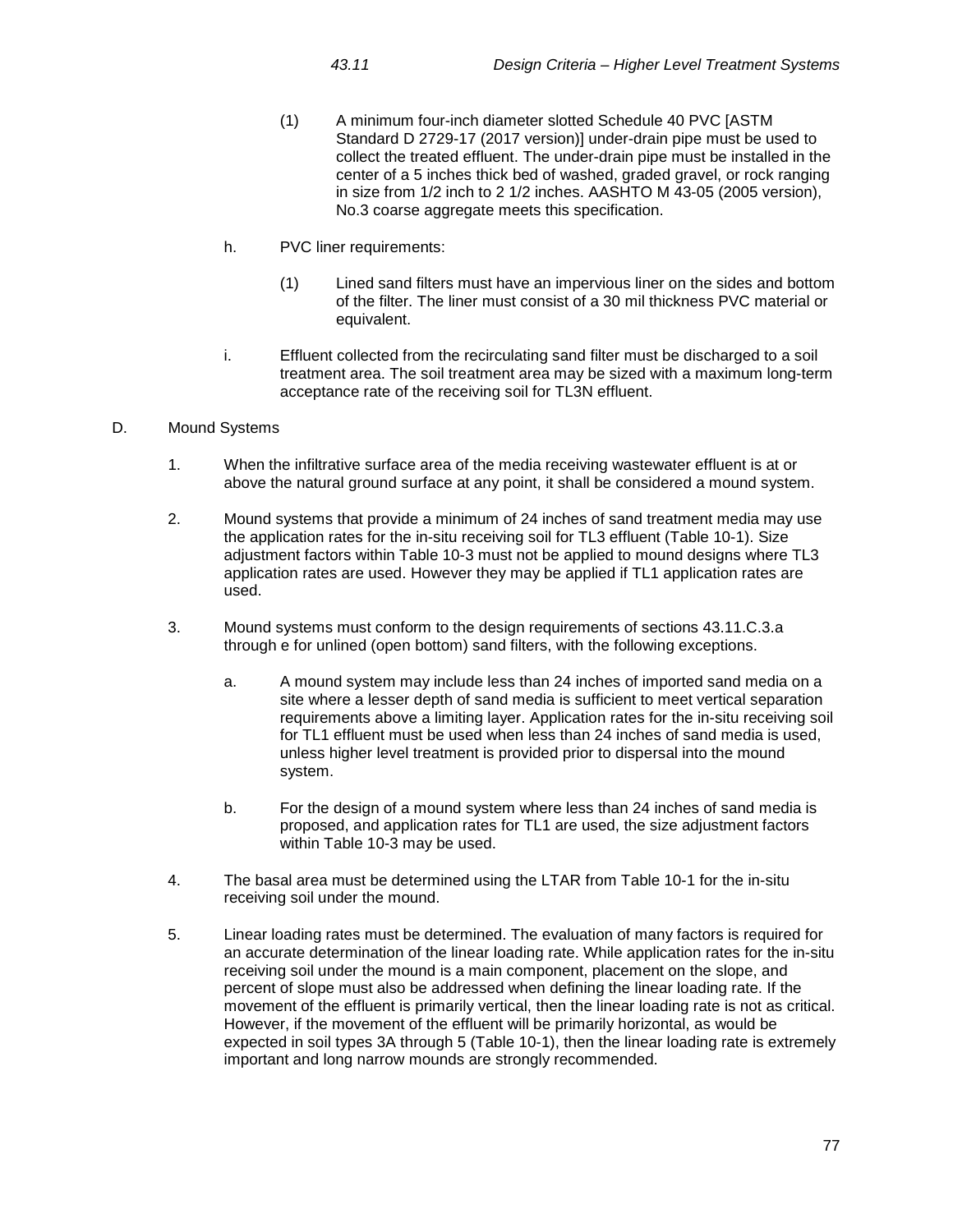- a. When TL1 effluent is applied to the distribution media of a mound system installed above in-situ soil types 1 through 3 (Table 10-1) and R-0 through R-2 (Table 10-1A), the suggested linear loading rate is between 6 gpd/lin.ft. and 12 gpd/lin.ft. The maximum width of the distribution media in a mound system installed above these soil types is 12 feet when TL1 effluent is applied to the distribution media of a mound system.
- b. When TL2 through 3N effluent is applied to the distribution media of a mound system installed above in-situ soil types 1 through 3 (Table 10-1) and R-0 through R-2 (Table 10-1A), the linear loading rate may exceed 12 gpd/lin.ft.; subsequently the mound may be wider than 12 feet.
- c. When TL1 through TL3N effluent is applied to mound systems installed above insitu soil types 3A through 5 (Table 10-1), the suggested linear loading rate is between 3 gpd/lin.ft. and 5 gpd/lin.ft. The maximum width of the distribution media in a mound system placed above these soil types is 12 feet.
- 6. The final cover over a mound system must extend at least twelve inches horizontally beyond the perimeter of the distribution media prior to sloping down to existing grade. The final slope of the mound must be no greater than three feet horizontal to one foot vertical.
- 7. The surface of the mounded area must be planted with a suitable vegetative cover.
- 8. A suggested reference for the design and installation of mound systems is, "*The Wisconsin Mound Soil Absorption System: Siting, Design, and Construction Manual, January 2000*". Note that this is suggested guidance, and where the requirements of this regulation differ from those in the referenced mound document, the requirements of this regulation will govern in those cases.
- E. Rock Plant Filter (Constructed Wetland) Treatment Before a Soil Treatment Area
	- 1. A rock plant filter system must be designed by a professional engineer.
	- 2. The design must be site specific and include specifications for: loading, capacity, dimensions, liner material, filter media, effluent depth and depth control mechanism, density and species of plant material, and other site specific information.
	- 3. The treated effluent from a rock plant filter must be distributed to a soil treatment area.
	- 4. Although producing higher level treatment, rock plant filters must not be assigned a treatment level higher than TL1 because of system and seasonal variability.

# **43.12 Design Criteria – Other Facilities**

- A. Evapotranspiration and Evapotranspiration/Absorption Systems:
	- 1. Non-Pressurized Drip Dispersal System (NDDS):
		- a. An NDDS is considered a type of evapotranspiration/absorption system. However as specific design criteria is provided for an NDDS, they are exempt from the additional requirements of section 43.12.A.2, 3 and 4.
		- b. The design of a NDDS must follow the procedures stated in the document titled: *The Colorado Professionals in Onsite Wastewater Guidelines for the Design and*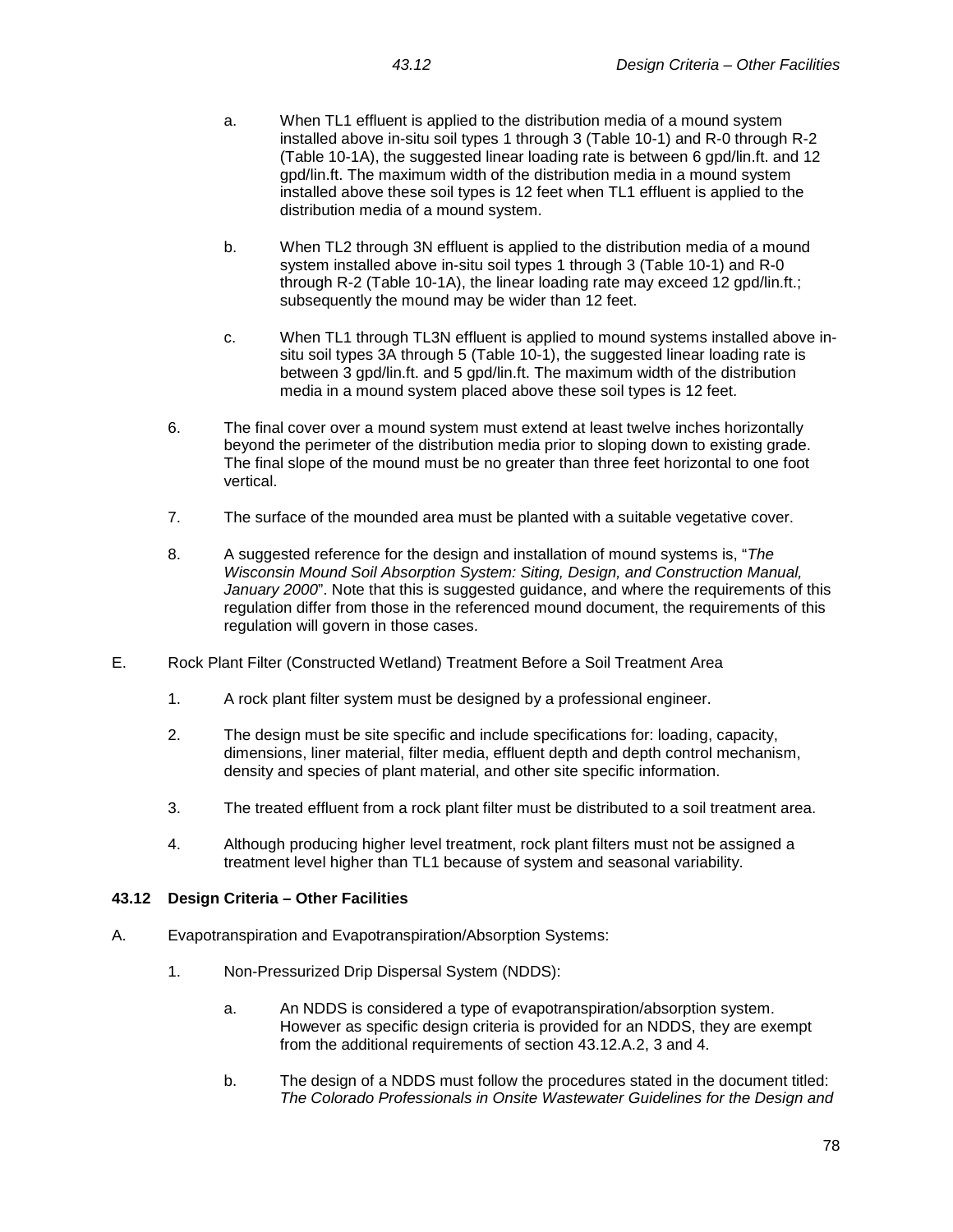*Installation of Non-Pressurized Drip Dispersal Systems (NDDS), Revision: September, 2016*. The document is available from Colorado Professionals in Onsite Wastewater (www.cpow.net).

- c. The width of an NDDS system may be wider than 12 feet.
- 2. The following section provides general criteria which must be followed when an evapotranspiration or evapotranspiration/absorption bed is proposed.
	- a. The design may only be permitted in arid climates where the annual evaporation rate exceeds the annual precipitation rate by more than 20 percent, and where site characteristics dictate that conventional methods of effluent dispersal are not appropriate.
	- b. The design may only be permitted in soil types 4, 4A and 5.
	- c The system must be designed by a professional engineer.
	- d. If data for the Pan Evaporation Rate is provided, it must be multiplied by 0.70, or less, to obtain the equivalent Lake Evaporation Rate.
	- e. The width of the bed may be wider than 12 feet.
	- f. The required capillary or wicking sand must meet the gradation requirements in Table 12-1 and be approved by the design engineer. This sand is to be covered by a crowned, thin layer of loamy-sand mix and appropriate vegetation that will assist in drawing the water to the surface.
	- g. Adjustment factors as provided in Tables 10-2 and 10-3 must not be used.

# **Table 12-1 Gradation of Wicking Sand for Evapotranspiration Beds (Fine Sand)**

| Sieve Size | <b>Percent Passing</b> |
|------------|------------------------|
|            | 100                    |
| 40         | 50-70                  |
| 200        | $<$ 15                 |

- 3. For systems designed strictly as an evapotranspiration bed, the following criteria must be met:
	- a. Design data to be furnished must include, but shall not be limited to: system dimensions, distribution system design, specifications of distribution media and wicking sand, liner material if used, bedding, properties of the soil under the system, vegetation cover, and a water balance calculation including annual precipitation and storage requirements for periods of the year when evapotranspiration does not occur.
	- b. The following formula must be used for determining the minimum area necessary for total evapotranspiration of septic tank effluent:

| Area (in square feet) $* =$ | Design Flow (in gallons per day) x 586                 |  |
|-----------------------------|--------------------------------------------------------|--|
|                             | Lake Evaporation Rate at the Site (in inches per year) |  |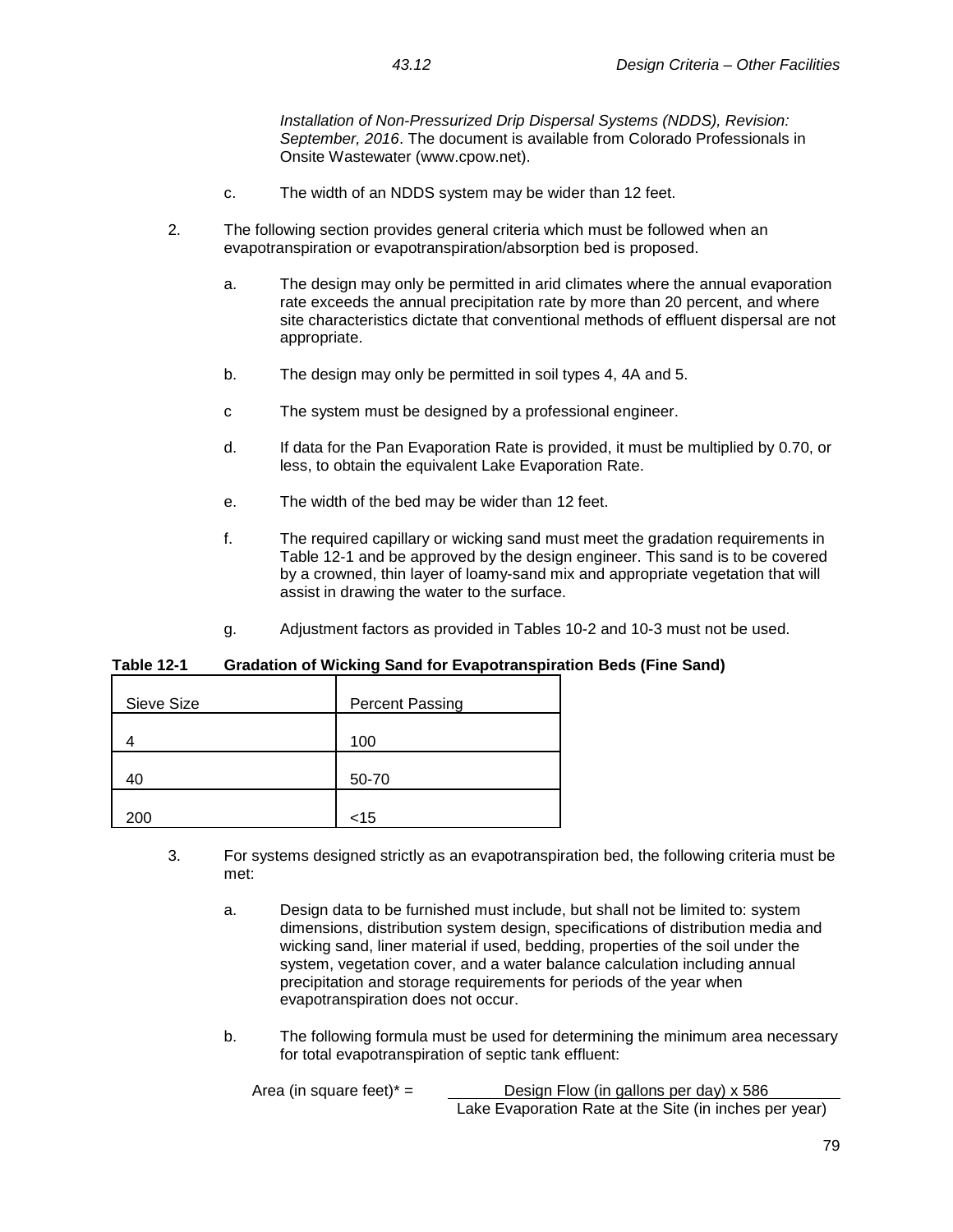\* Additional area may be required based on the annual water balance calculations.

- c. Designs will include a rock and pipe, or other Division approved proprietary distribution product, with the centerline of the distribution system 6 to 8 feet on center. A thin non-woven fabric may be placed above the distribution system. Capillary wicking of the effluent is accomplished by a uniform depth layer of the specified sand media (capillary wicks), no more than 24 inches deep, placed between and above the distribution media. The base of the evapotranspiration bed may be no more than 30 inches below finished grade.
- d. Capillary wicks which penetrate between the distribution system to the bottom of the bed, must be at least 15 percent of the bed surface area. The wicks must be uniformly spaced throughout the system.
- e. Except for dwellings, if the system is designed for summer use only, as determined by the local public health agency, the surface area may be multiplied by 0.6 to obtain the required area.
- 4. For systems designed as an evapotranspiration/absorption bed, the following criteria must be met.
	- a. Data to be furnished must include, but is not limited to: system dimensions, distribution system design, specifications of wicking sand, properties of the soil under the evapotranspiration/absorption bed, provision for vegetation cover, and a water balance calculation including annual precipitation and storage requirements for periods of the year when evapotranspiration does not occur.
	- b. Design will include a rock and pipe, or other Division approved proprietary distribution product, with the centerline of the distribution system 6 to 8 feet on center. A thin non-woven fabric may be placed above the distribution media. Capillary wicking of the effluent is accomplished by a uniform depth layer of the specified sand media (capillary wicks) no more than 24 inches deep placed between and above the distribution media. The infiltrative surface may be no more than 30 inches below finished grade.
	- c. Capillary wicks which penetrate between the distribution system to the bottom of the bed, must be at least 15 percent of the bed surface area. The wicks must be uniformly spaced throughout the bed.
	- d. Amount of storage and evapotranspiration capacities may be reduced by the volume of effluent absorbed by the underlying soil based on the long-term acceptance rate for that soil type and the formulas provided in section 43.12.A.4.e below.
	- e. The following formula must be used for determining the minimum area necessary for evapotranspiration/absorption of septic tank effluent:
		- (1) Area (sq. ft.) $* =$  Flow (gpd) (LTAR + ETR)
			- (i) LTAR refers to the long-term acceptance rate of the underlying soil as provided in Table 10-1 for TL1 effluent.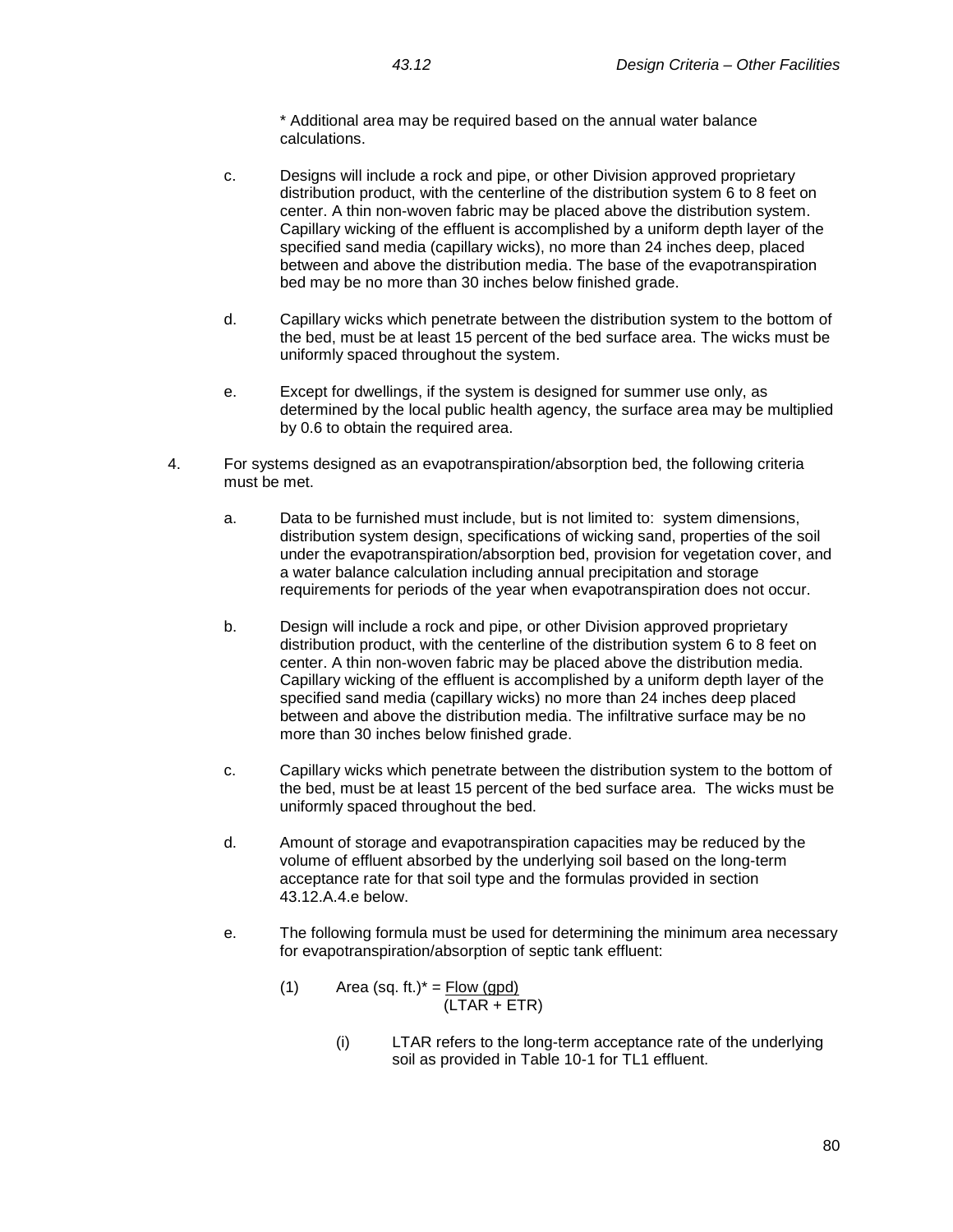(ii) ETR refers to the evapotranspiration rate derived from the following formula:

ETR (gal./day sq. ft.) = Lake Evaporation Rate at the Site (in inches per year) 586

\* Additional area may be required based on the annual water balance calculations.

#### B. Seepage Pits

- 1. The construction of new seepage pits for the treatment and dispersal of on-site wastewater on new sites is prohibited unless:
	- a. A trench or bed system will not meet the design, sizing or setback requirements of this regulation on the proposed site;
	- b. The seepage pit is designed by a professional engineer; and
	- c. The design includes higher level treatment of at least TL2.
- 2. The design requirements for new seepage pits must also comply with requirements as defined in 43.10.I.6.c and d.
- 3. Pressure distribution is not required for dispersal into a seepage pit.
- C. Vaults Other Than Vault Privies
	- 1. Vaults for full time use in new construction are prohibited where a property can accommodate an OWTS with a soil treatment area.
	- 2. A local board of health may allow or prohibit vaults for use at a permanently occupied facility, except where section 43.12.D.1 applies.
	- 3. Vaults for full time use may be permitted when a failing OWTS cannot be replaced.
	- 4. Vaults may be permitted for limited use occupancy on a property which cannot accommodate an OWTS with soil treatment area.
	- 5. A vault may be permitted if the facility is on land where the installation of an OWTS with soil treatment area is not permitted.
	- 6. Vaults may be permitted for systems where some of the wastewater flows are separated, such as toilet wastes only, into a vault. The portion not retained in the vault must be treated in an OWTS sized per the requirements of this regulation.
	- 7. Variances may be granted for specialized commercial uses.
	- 8. A vault, if permitted by the local public health agency, must have a minimum 500 gallon effective volume or be capable of holding a minimum of the 48-hour design wastewater flow, whichever is larger.
	- 9. A visual or an audible signal device or both, indicating filling to a maximum of 75 percent capacity, must be installed to indicate when pumping is necessary.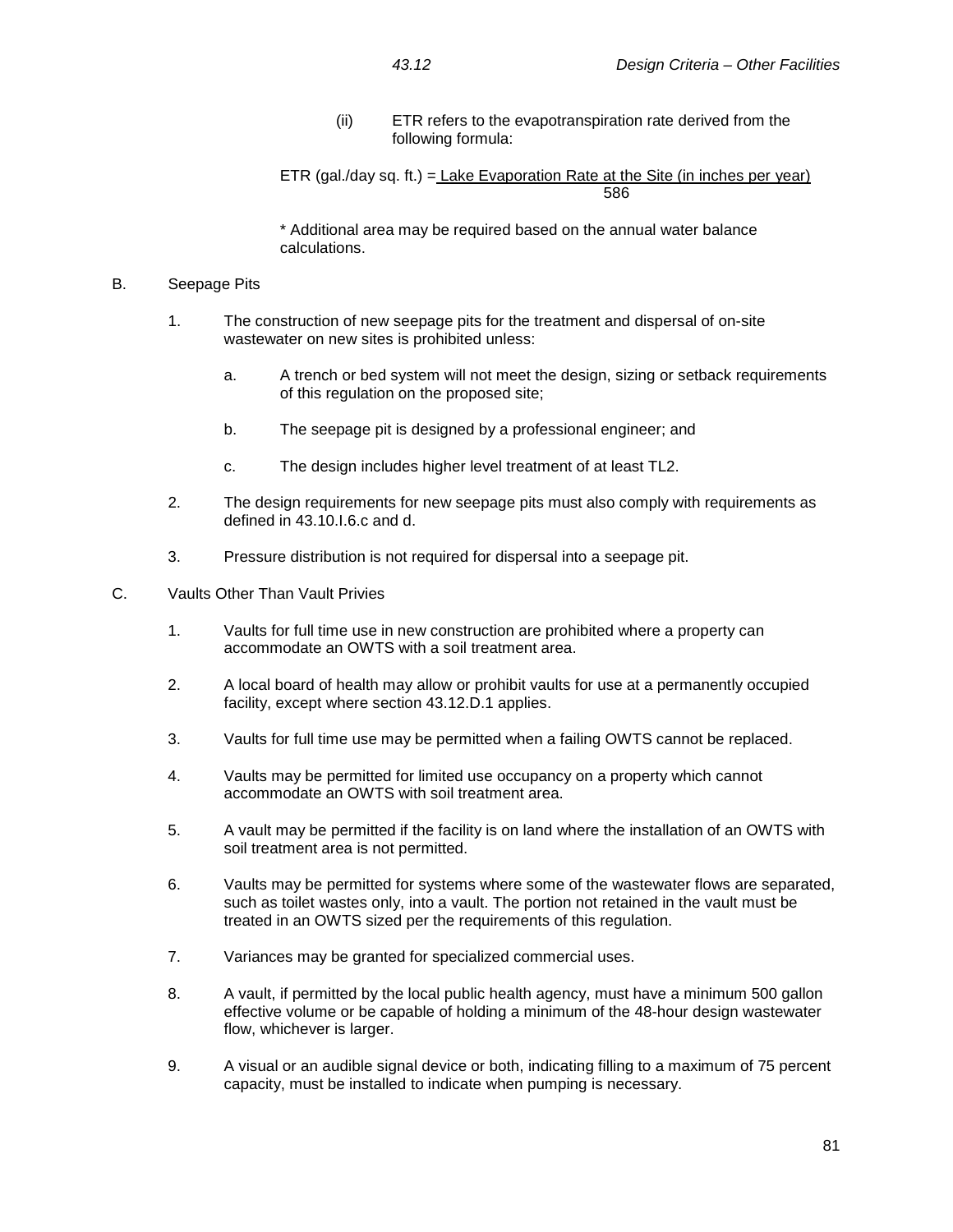10. Concrete vaults must meet the strength and watertightness requirements for septic tanks. Prefabricated fiberglass, fiberglass-reinforced polyester, and plastic tanks may be used as vaults, if the tank manufacturer provides testing criteria certifying them for this use.

# D. Privies

- 1. Vault Privy
	- a. A local board of health may prohibit the new construction of vault privies.
	- b. A local board of health may prohibit the continued use of existing vault privies.
	- c. Effective volume of the vault must be no less than 400 gallons and it must be constructed of concrete or plastic. The vaults for privies must meet the structural and watertightness standards of vaults.
	- d. A vault privy must be built to include: fly- and rodent-tight construction, a superstructure affording complete privacy, an earth mound around the top of the vault and below floor level that slopes downward away from the superstructure base, a floor, and a riser of concrete or other impervious material with hinged seats and covers of easily cleanable, impervious material. All venting must be flyproofed with No. 16 or tighter mesh screening.
- 2. Pit Privy
	- a. A local board of health may prohibit the new construction of pit privies.
	- b. A local board of health may prohibit the continued use of existing pit privies.
	- c. If pit privies are permitted by the local public health agency:
		- (1) The bottom of the pit must be located above at least four feet of suitable soil and four feet above a limiting layer;
		- (2) The pit must have at least 400 gallons of effective volume; and
		- (3) The superstructure must provide complete privacy and have fly- and rodent-tight construction, an earth mound around the top of the pit and below floor level that slopes downward away from the superstructure base, a floor, and a riser of concrete or other impervious material with hinged seats and covers of easily cleanable, impervious material. All venting must be fly-proofed with No. 16 or tighter mesh screening.
- E. Incinerating, Composting and Chemical Toilets
	- 1. The local board of health may permit incinerating, composting and chemical toilets. The use of an incinerating, composting or chemical toilet will not reduce the required size of the OWTS as noted in section 43.8.A.
	- 2. Permitting of an incinerating or composting toilet may also be subject to the jurisdiction of a local agency regulating plumbing or the Colorado Plumbing Board, whichever has jurisdiction over plumbing in the location.
	- 3. An incinerating or composting toilet may be used for toilet waste where an OWTS is installed for treating wastewater remaining after removal of toilet waste. Subject to local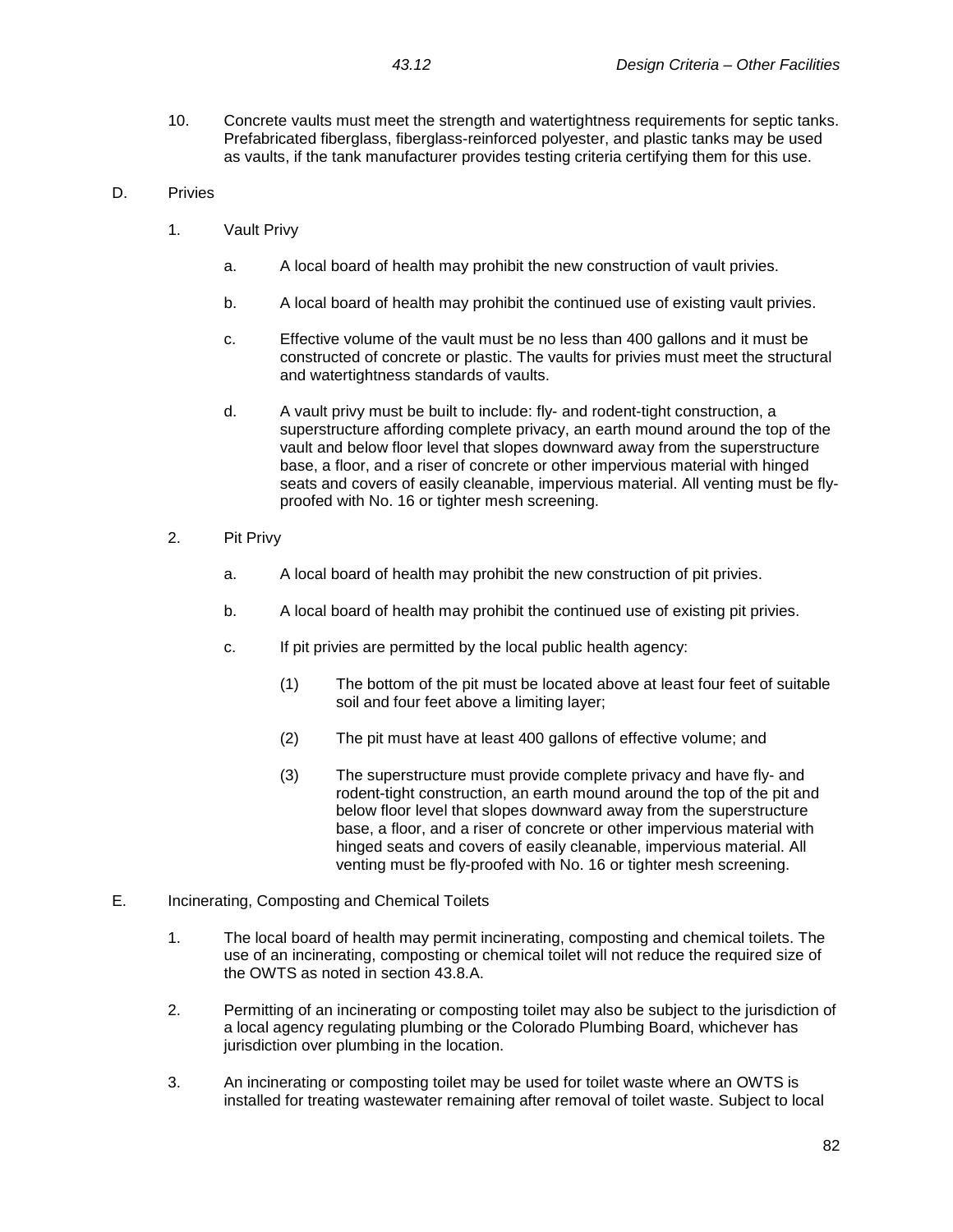board of health or other applicable regulations or codes (e.g., Colorado Plumbing Code if a local code does not exist), the compartment may be located within a dwelling or building provided the unit complies with the applicable requirements of this regulation, and provided the installation will not result in conditions considered to be a health hazard as determined by the local public health agency. Compartment and appurtenances related to the unit must include fly-tight and vector-proof construction and exterior ventilation.

- 4. Incinerating Toilets: An approved incinerating toilet must be designed and installed in accordance with all applicable federal, state, and local air-pollution requirements and manufacturer's instructions.
- 5. Composting Toilets
	- a. Composting toilets must meet the requirements of NSF/ANSI Standard 41 (2016 version) and bear the seal of approval of the NSF or an equivalent testing and certification program.
	- b. An approved composting toilet must treat deposits of feces, urine, and readily decomposable household garbage that are not diluted with water or other fluids and are retained in a compartment in which aerobic composting will occur.
	- c. The effective volume of the receptacle must be sufficient to accommodate the number of persons served in the design of the unit installed. The effective volume of the unit must include sufficient area for the use of composting materials which must not be toxic to the process or hazardous to persons and which must be used in sufficient quantity to assure proper decomposition.
	- d. Residue from the composting toilet must be removed when it is filled to 75 percent of capacity. Residue from the unit must be properly disposed of by methods recommended by the manufacturer and acceptable to the local public health agency. Disposal methods must prevent contamination of water and not cause a public health nuisance. Disposal using solid waste practices is recommended.
	- e. If a system will be installed where low temperature may be a factor, design and installation must address the effects of the low temperature.
	- f. Composting toilets must be operated according to manufacturer's specifications.
- 6. Incinerating Toilets Acceptance Requirements
	- a. Incinerating toilets must meet the requirements of the NSF Protocol P157 (2014 version) and bear the seal of approval of the NSF or an equivalent testing and certification program.
	- b. Incinerating toilets must be operated according to manufacturer's specifications.
- 7. Portable Chemical Toilets
	- a. A portable chemical toilet may be used by permit from the local public health agency or other agency with authority to issue permits for portable chemical toilets.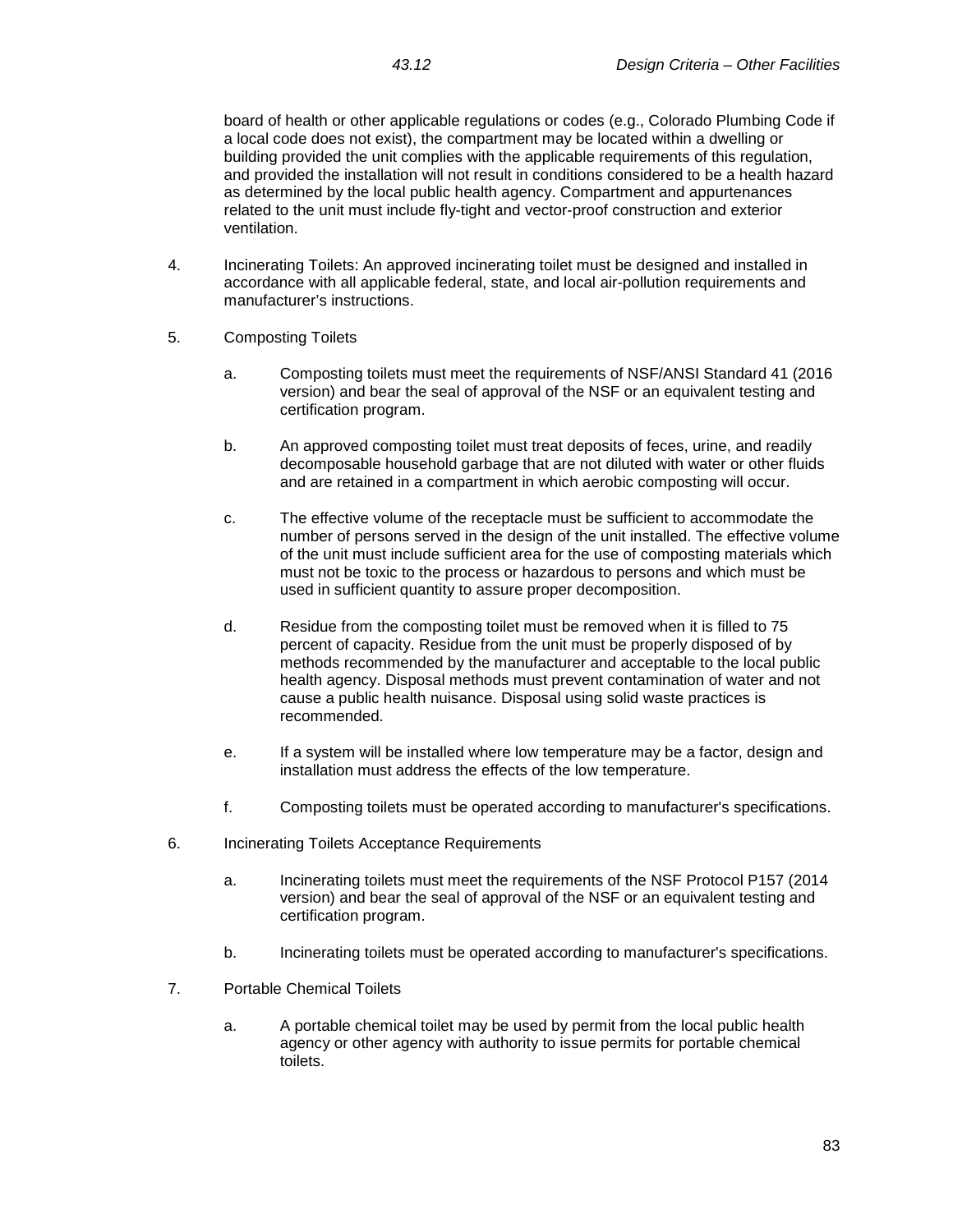- b. Use of a portable chemical toilet in permanently occupied buildings is prohibited except during construction or under emergency circumstances as determined by the local public health agency. Proper ventilation of a chemical toilet used inside must be required.
- F. Slit Trench Latrine
	- 1. If permitted by the local board of health, a slit trench latrine must be utilized only in remote or emergency situations when other approved sanitary means are unavailable. Other agencies may have more stringent regulations that must be adhered to.
	- 2. A slit trench latrine must be considered a temporary convenience to be used no longer than seven days and must be backfilled and graded to match its surroundings when its use is discontinued.
	- 3. A slit trench latrine must be located only in a place that does not adversely affect public health or the environment. The location must provide ample privacy and should be exposed to several hours of sunlight each day. A slit trench latrine must not be located:
		- a. In a building;
		- b. In a covered or partially covered location such as a cave or overhanging cliff; or
		- c. On a slope of greater than 30 percent.
	- 4. A slit trench latrine must be installed only in suitable soil.
	- 5. A slit trench latrine must be excavated approximately one foot wide and two feet deep for the required length. All human waste and tissue placed into the slit trench latrine must be covered with at least two inches of soil at least once a day or more frequently if requested by the local public health agency.
- G. Treatment Systems Other Than Those Discharging Through a Soil Treatment Area or Sand Filter System
	- 1. For systems discharging to State Waters, see section 2.C.
	- 2. Systems that discharge other than through a soil treatment area or a sand filter system must:
		- a. Be designed by a professional engineer;
		- b. Be reviewed by the local board of health; and
		- c. Not pose a potential health hazard or private or public nuisance or undue risk of contamination.
		- d. Not allow drainage of effluent off of the property of origin.
	- 3. The local board of health may choose to permit only systems that do not allow drainage of effluent off the property of origin.
	- 4. The following minimum performance criteria must be required for all permitted systems pursuant to this section: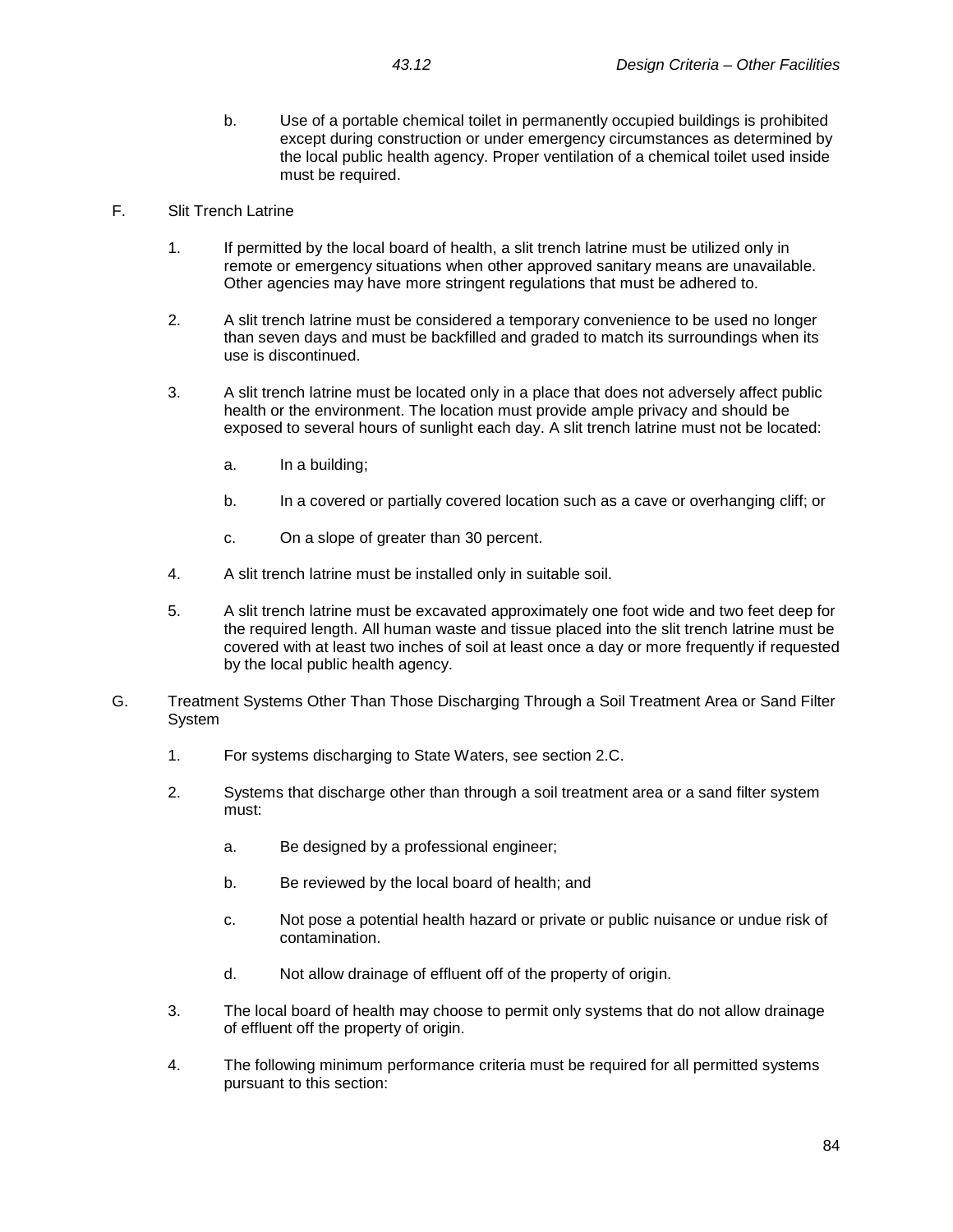- a. If effluent discharge is made into areas in which the possibility exists for occasional direct human contact with the effluent discharge, the effluent at the point of discharge must meet the minimum treatment criteria of TL3 effluent and specifically adhere to each of the following standards:
	- (1) The geometric mean of the *E. coli* density must not exceed 15 per 100 milliliters when averaged over any five consecutive samples, and no single sample result for *E. coli* can exceed 126 per 100 milliliters.
	- (2) The arithmetic mean of the standard five-day carbonaceous biochemical oxygen demand (CBOD  $_5$ ) must not exceed ten milligrams per liter when averaged over any three consecutive samples.
	- (3) The arithmetic mean of the total suspended solids must not exceed ten milligrams per liter when averaged over any three consecutive samples.
- b. If the effluent discharge is made into an area so restricted as to protect against the likelihood of direct human contact with the discharged effluent, the effluent at the point of discharge must meet the treatment criteria of TL2 effluent and specifically adhere to each of the following standards:
	- (1) The geometric mean of the *E. coli* density must not exceed 126 per 100 milliliters when averaged over any five consecutive samples, and no single sample can exceed 325 *E. coli* per 100 milliliters.
	- (2) The arithmetic mean of the standard five-day carbonaceous biochemical oxygen demand  $(CBOD<sub>5</sub>)$  must not exceed 25 milligrams per liter when averaged over any three consecutive samples.
	- (3) The arithmetic mean of the total suspended solids must not exceed 30 milligrams per liter when averaged over any three consecutive samples.
- 5. To determine compliance with the standards contained in this section, the required sampling frequency for *E. coli*, CBOD<sub>5</sub>, and total suspended solid levels must be performed at least once per month when the system is in operation and the results submitted to the local public health agency for compliance with the permit requirements.
- 6. Methods of Analysis Sampling Points:
	- a. All effluent samples must be analyzed according to the methods prescribed in the American Public Health Association, American Water Works Association, and Water Environment Federation: Standards Methods for the Examination of Water and Wastewater, 22nd edition, 2012 (International Standard Book Number: 9780875530130).
	- b. The sampling point must be a location that is representative of final discharge from the system.

# **43.13 Technology Review and Acceptance**

A. OWTS technologies must either be public domain, including but not limited to rock and pipe distribution systems, sand filters with pressure distribution and mound systems, with criteria for design, installation, maintenance and use as described in this regulation, or proprietary products that have received Division review and acceptance before the local public health agency may permit them for use.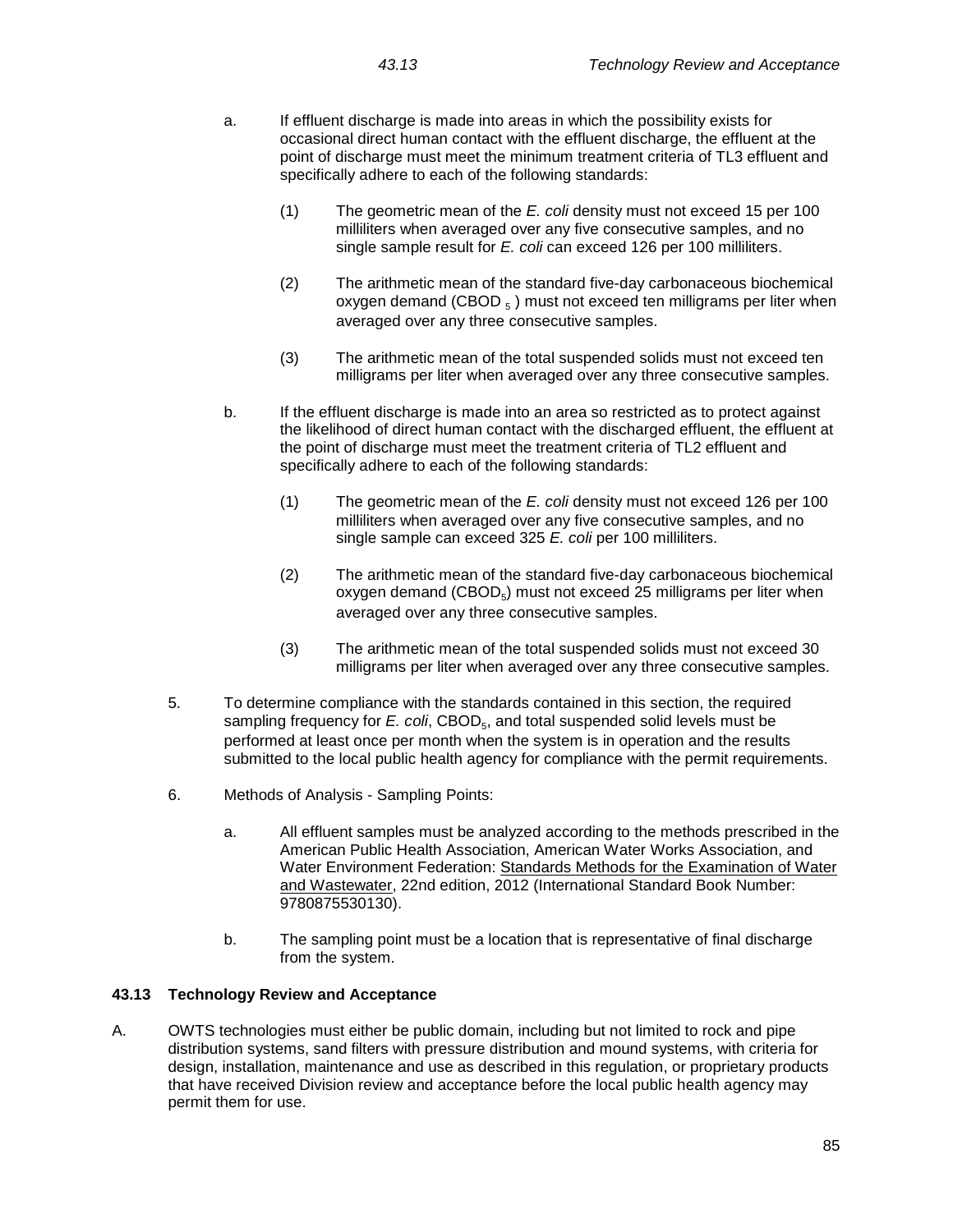- B. The Division must review and provide either comment or acceptance to the manufacturer for proprietary products in these technology categories:
	- 1. Proprietary treatment products (e.g. treatment systems);
	- 2. Propriety distribution products (e.g. manufactured distribution products or subsurface dripline);
	- 3. Septic tanks;
	- 4. Others as needed.
- C. Product Acceptance Requirements General:
	- 1. To qualify for product acceptance, manufacturers desiring to sell or distribute proprietary products in Colorado must submit a completed application to the Division in the format provided by the Division and a report describing in detail the test procedures and data confirming the performance and properties of the product claimed by the manufacturer. Products within a single series or model line sharing distinct similarities in design, materials, capacities, configuration, and claiming the same level of treatment may be accepted under a single application. Products outside of the series or model line must be accepted under separate applications. The following information must be included in the application:
		- a. Manufacturer's name, mailing address, street address, and phone number;
		- b. Contact individual's name, mailing address, street address, phone number and email address. The contact individual must be vested with the authority to represent the manufacturer in the acceptance process;
		- c. Category of product (e.g., proprietary treatment product, proprietary distribution product, septic tank);
		- d. Name, including specific brand and model, of the proprietary product;
		- e. A description of the functions of the proprietary product, along with any known limitations on the use of the product;
		- f. Product description and technical information, including dimensioned drawings; materials and characteristics; component design specifications; and volumes, design capacity, and flow assumptions and calculations, as relevant;
		- g. Siting and installation requirements;
		- h. Product performance information in appropriate product section;
		- i. Detailed description, procedure and schedule of routine service and maintenance events;
		- j. Copies of manufacturer's literature to include sales and promotion, design, installation, operation and maintenance, and owner instructions; and
		- k. Identification of information subject to protection from disclosure and trade secrets, if any.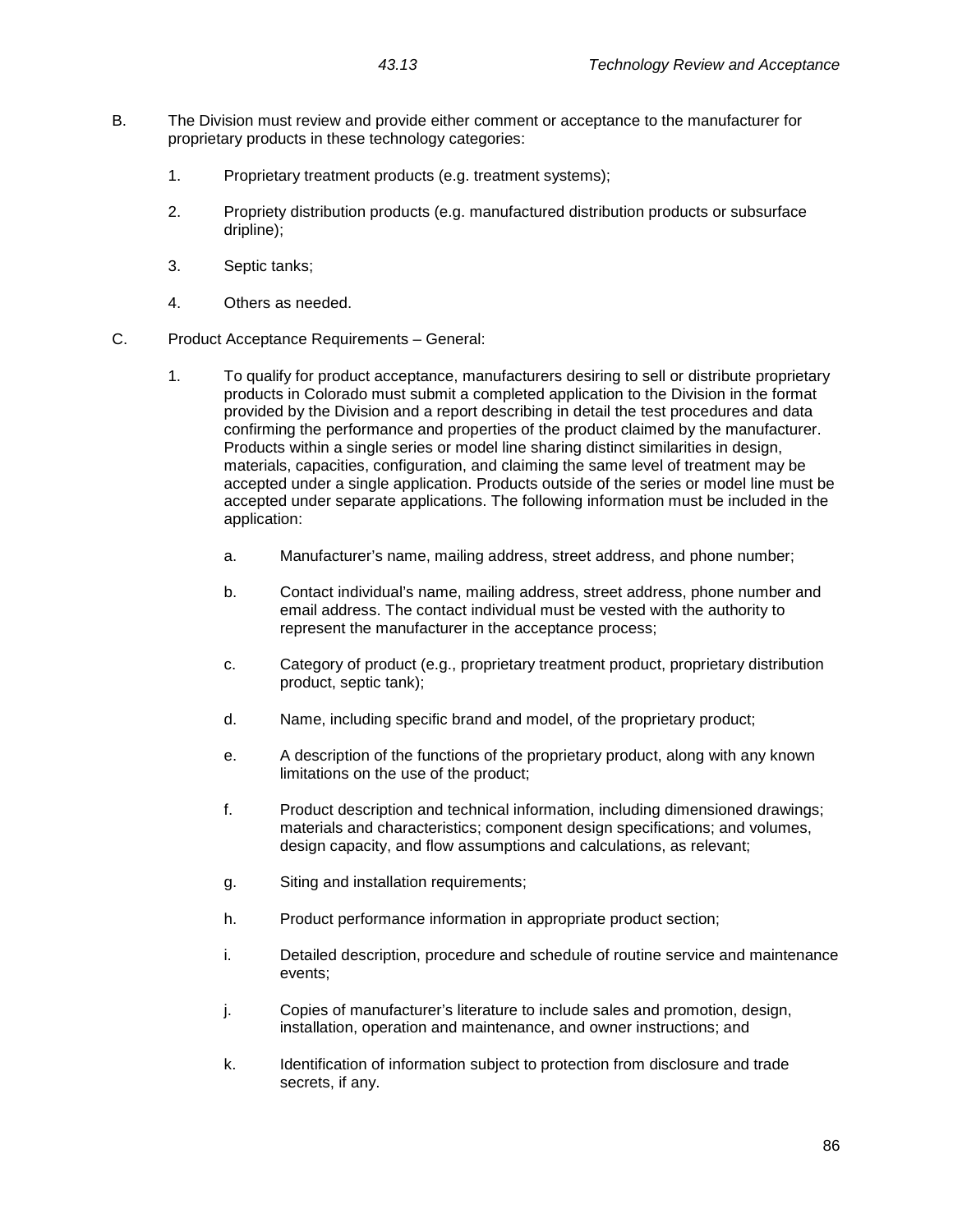- 2. Upon receipt of an application, the Division must verify that the application is complete and meets the requirements for which the product is being evaluated. If the application is found to be complete, and the requirements of this section needed to accept the product are met, the Division will place the product on a list of accepted proprietary products for the type of product. Installation and use of accepted products must comply with the requirements noted on the acceptance document provided by the Division.
- 3. Manufacturers must have readily accessible and up to date information for designers, regulators, product owners, and other interested parties about their product including:
	- a. Product manuals;
	- b. Design instructions;
	- c. Installation instructions;
	- d. Operation and maintenance instructions; and
	- e. A list of representatives and manufacturer-certified service providers in Colorado, if any. If none exist, information on how service on the product will be provided in Colorado.
- 4. If, at any time after a proprietary product has been accepted for use, the Division receives information that the product so accepted does not meet the required standards, or in any way constitutes a public health or environmental hazard, the Division may, at its discretion, revoke the product acceptance. The Division shall notify the manufacturer and local public health agencies within 30 days of any revocation.
- D. Proprietary Treatment Product Acceptance Requirements
	- 1. If a proprietary treatment product is submitted to meet a specific treatment level, a report with test procedures and data must be submitted to the Division to demonstrate that it can meet the treatment level for which the approval is being requested on a consistent basis in actual installations. The Division must approve the test methods and programs. Test results from product certification testing must also be submitted.
	- 2. If a product is accepted for a specific treatment level, the product may also be used for applications requiring lower treatment levels. Reductions based on higher level treatment may not be applied unless the local public health agency has a maintenance oversight program in place as described in section 43.14.D.
	- 3. Field Performance Testing
		- a. Testing must be performed by a neutral third party.
		- b. Testing for residential applications must be performed on a minimum of 12 single-family homes under normal operating conditions unless otherwise noted below:
			- (1) If the proprietary treatment product is requesting TL2 acceptance and that product has received NSF/ANSI 40 (2013 or earlier version) certification, the number of home sites to be tested may be reduced to six. The NSF/ANSI 40 (2013 or earlier version) certification must be submitted if the reduced number of test sites is requested.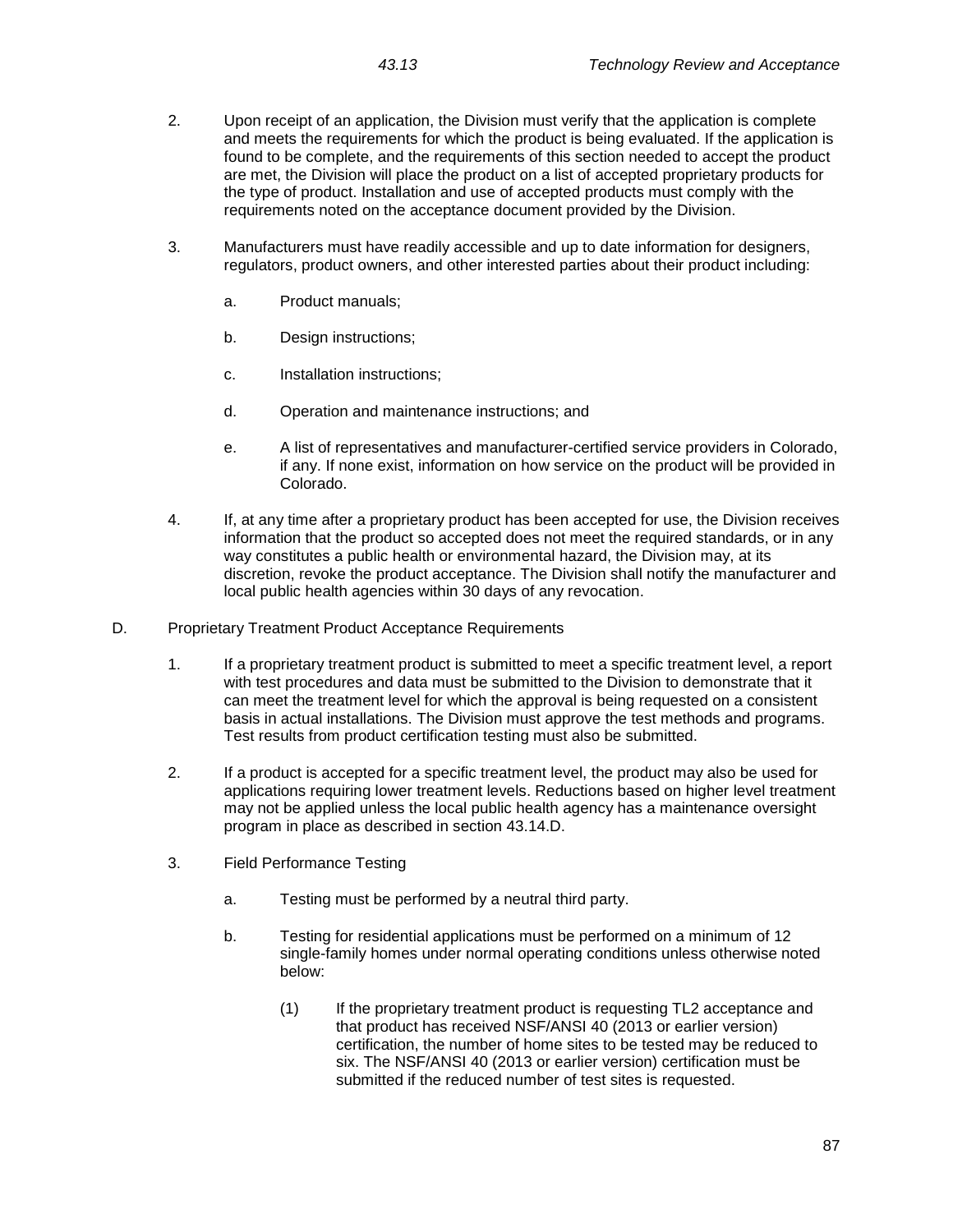- 
- (2) If the proprietary treatment product is requesting TL2N acceptance and that product has received NSF/ANSI 245 (2013 or earlier version) certification, the number of home sites to be tested may be reduced to six. The NSF/ANSI 245 (2013 version) certification must be submitted if the reduced number of test sites is requested.
- c. Each system must be tested over a period of at least one year.
- d. Each system must be sampled at least four times during the year with the sampling evenly distributed throughout the year.
- e. Laboratory results for all parameters for which acceptance is being requested must be submitted.
- f. Testing may be performed in Colorado under a Product Development Permit.
- g. Testing may be performed in locations other than Colorado. As part of the testing, the manufacturer must define, to the acceptance of the Division, what adjustments or modifications to the product will be required to compensate for the following conditions:
	- (1) Increased elevation results in lower atmospheric pressure and lower oxygen content. Adjustments or modifications to the treatment process may be required to compensate for these conditions and those adjustments or modifications must be specified.
	- (2) Winter season conditions in Colorado include cold temperatures that may affect product performance. Adjustments or modifications to the treatment process may be required to compensate for these conditions and those adjustments or modifications must be specified. This item must be addressed if nitrogen reductions are claimed.
- h. The report conclusions must indicate the proprietary treatment unit can consistently be expected to meet the treatment level for which acceptance is being requested.
- i. The report must include estimated operating costs for the first five years of the treatment system's life. This must include both estimated annual electricity or other energy costs, and routine inspection and maintenance costs, including replacement of parts.
	- (1) Energy and other costs are to be based on typical Denver, Colorado, costs at the time of the acceptance request.
	- (2) Replacement part costs must include shipping and handling.
	- (3) If media or other major part replacement is expected during the normal life of the system, the cost of replacement and the typical replacement interval must be included even if replacement is not expected within five years.
- j. If a proprietary product had been previously accepted for use in Colorado under NSF/ANSI 40 (2013 or earlier version) or equivalent testing and at least one product unit had been installed in Colorado prior to June 30, 2013, the acceptance for use in Colorado may continue as treatment level 2. A request for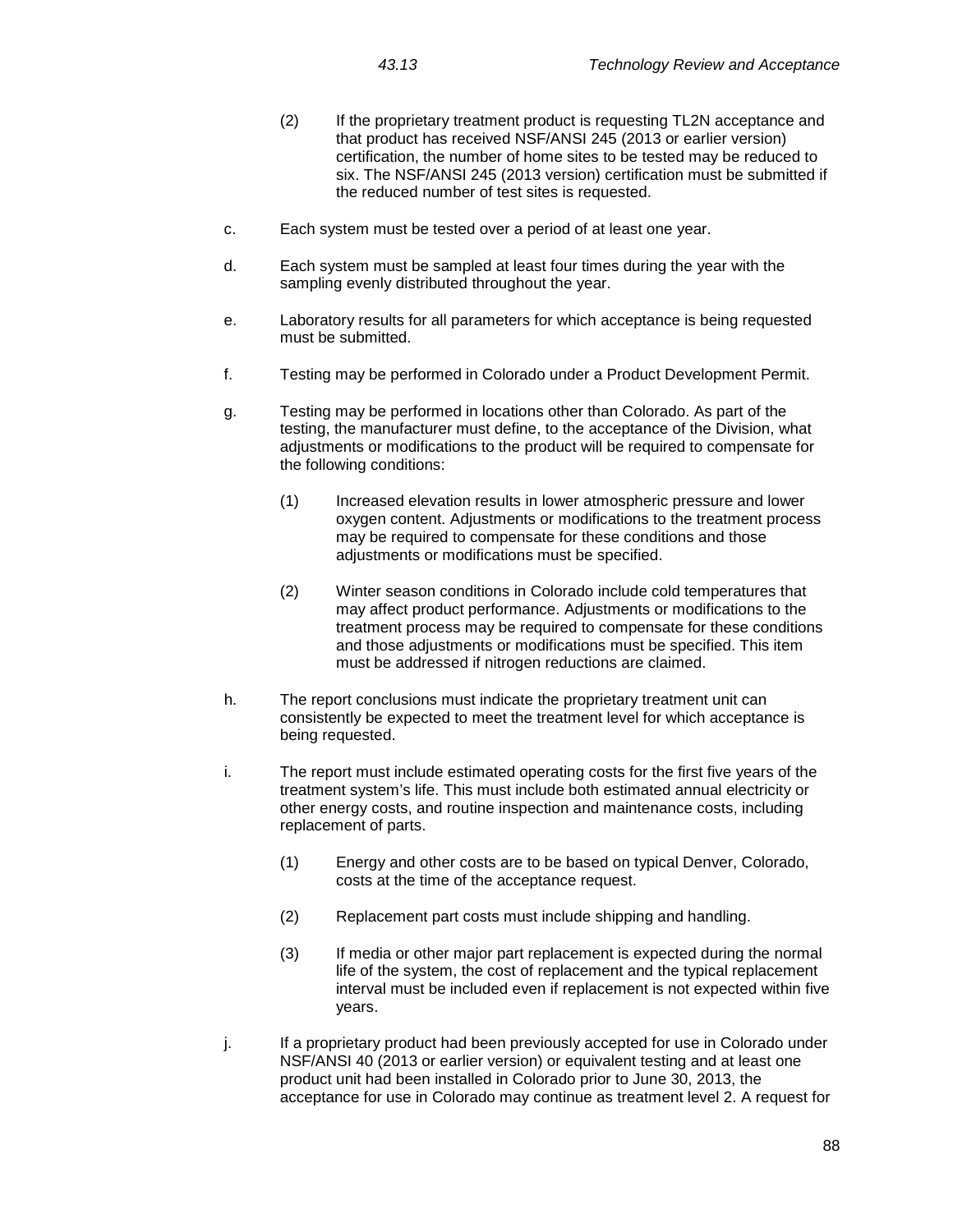this continued acceptance must be submitted to the Division on the forms provided by the Division. Documentation of a product installation must be provided.

- E. Proprietary Distribution Product Acceptance Requirements
	- 1. Proprietary manufactured distribution products must:
		- a. Be constructed or manufactured from materials that are non-decaying and nondeteriorating and do not leach chemicals when exposed to septic tank effluent and the subsurface soil environment;
		- b. For gravity distribution systems, the product must provide a liquid storage volume at least equal to the storage volume within the assumed 30 percent void space in a rock and pipe distribution system assuming six inches of rock below the pipe and two inches above the pipe;
		- c. Maintain the integrity of the trench or bed. The material used, by its nature and its manufacturer-prescribed installation procedures, must withstand the physical forces of the soil sidewalls, soil backfill and the weight of equipment used in the backfilling; and
		- d. If the width of a proprietary manufactured distribution product is within 90 percent of the width of the excavation, it may be approved as being equivalent to the full width of the excavation, if information is provided that demonstrates distribution over the full width. Thus, the product must cover at least 90 percent of the excavated area in either a trench or bed configuration in order to receive sizing adjustments provided in Table 10-3.
	- 2. Chambers:
		- a. Include a sidewall that is structurally sound and capable of allowing aeration of the infiltrative surface and exfiltration of effluent while minimizing the intrusion of soil.
	- 3. Enhanced manufactured media:
		- a. The product must be wrapped in a fabric that promotes movement of the effluent through the fabric and prevents intrusion of soil. Manufacturer must demonstrate that the product has been adequately tested and functions as intended.
		- b. For enhanced manufactured media that requires a specified layer of sand or other media to be placed below the actual product, the vertical separation requirements of this regulation will be determined from the base of the sand or other media, as the sand or media is an integral part of the component.
		- c. For products that allow for sand extensions beyond the actual manufactured component, the distance of sand allowed from the edge of the excavation to the manufactured component may be up to six inches in a trench system and 24 inches in a bed system.
		- d. If sand media is proposed by the manufacturer as an integral part of the distribution product, it must meet the size and uniformity specifications as noted by the manufacturer.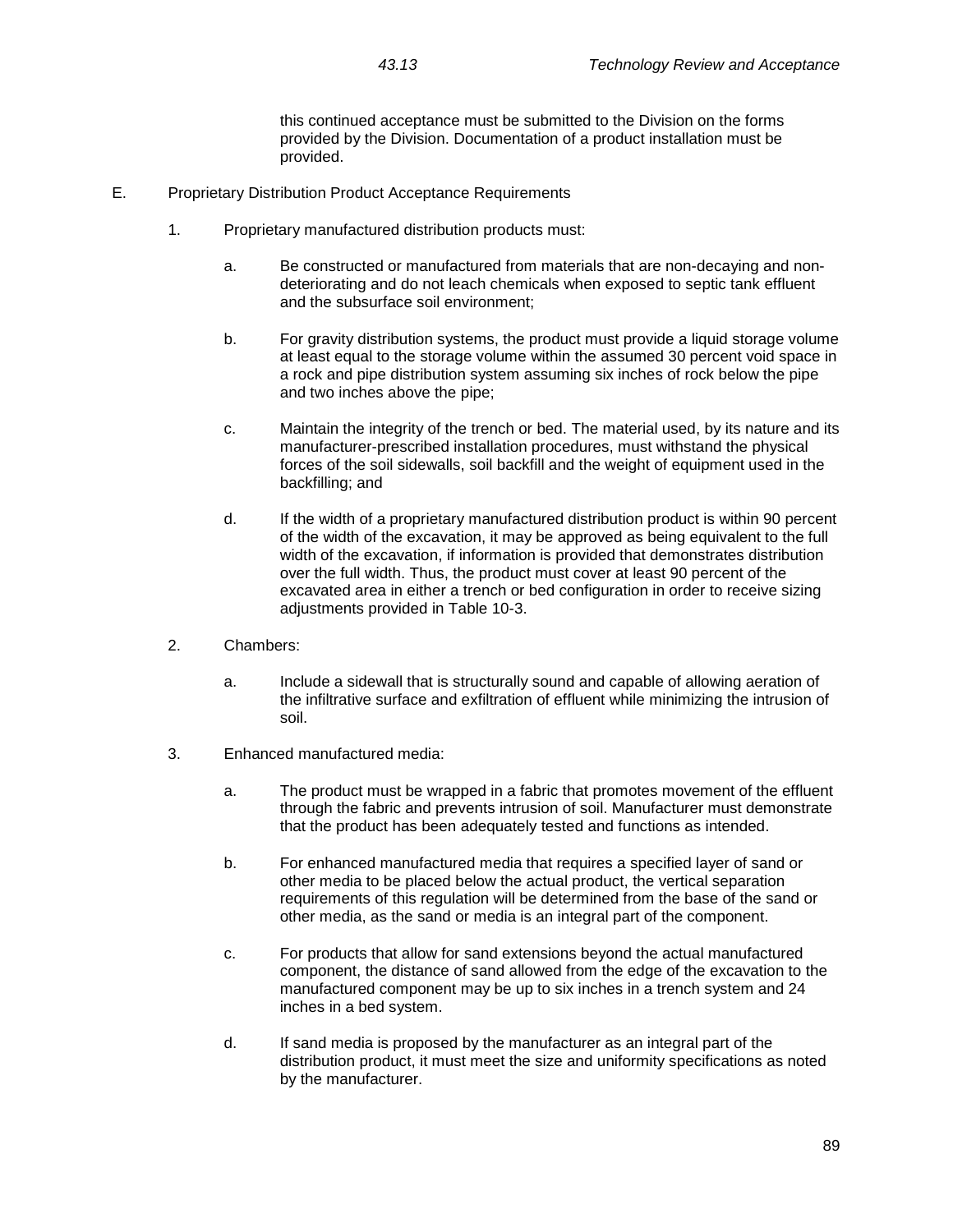- 4. Other manufactured media:
	- a. In order to receive sizing adjustments provided in Table 10-3, the product must cover at least 90 percent of the excavated area in either a trench or bed configuration without the use of gravel, stone or other aggregate containing fines, which may compromise soil permeability.
- 5. Proprietary subsurface dripline products must:
	- a. Be warranted by the manufacturer for use with OWTS effluent;
	- b. Specify required treatment level of influent to the driplines;
	- c. Be designed for resistance to root intrusion; and
	- d. Incorporate emitters that may be controlled either by use of pressurecompensation emitters or with a pressure regulator.
- F. Septic Tank Acceptance Requirements
	- 1. Septic tank design must conform to the requirements of section 43.9.B. of this regulation.
	- 2. Each manufacturer must annually test five percent of its tanks for watertightness at the manufacturing facility, unless the tanks are certified for use as a septic tank by the International Association of Plumbing and Mechanical Officials (IAPMO) or Canadian Standards Association (CSA), or the manufacturer participates in the Plant Certification Program of the National Precast Concrete Association (NPCA).
	- 3. Watertightness results must be sent to the Division on an annual basis unless otherwise addressed in section 43.13.F.2 above. The manufacturer must provide information that specifies measures taken to repair a tank that fails the watertightness test. The manufacturer must also define the measures taken to prevent similar problems in future tanks.
	- 4. IAPMO, CSA, and NPCA certifications must be submitted to the Division for acceptance. Current certifications must be submitted to the Division on an annual basis.
- G. Other Product Acceptance Requirements
	- 1. The Division may adopt review and acceptance requirements for additional products as needed.

# **43.14 Operation and Maintenance**

- A. Responsibility: The owner must be responsible for maintenance of an OWTS unless the responsibility has been contractually assigned to a tenant or a third party or a public, quasi-public, or political subdivision.
- B. Service Label: For higher level treatment systems or other components under a service contract, a clearly visible, permanently attached label or plate giving instructions for obtaining service must be placed at a conspicuous location.
- C. The local board of health may adopt regulations for:
	- 1. Scheduling of maintenance and cleaning;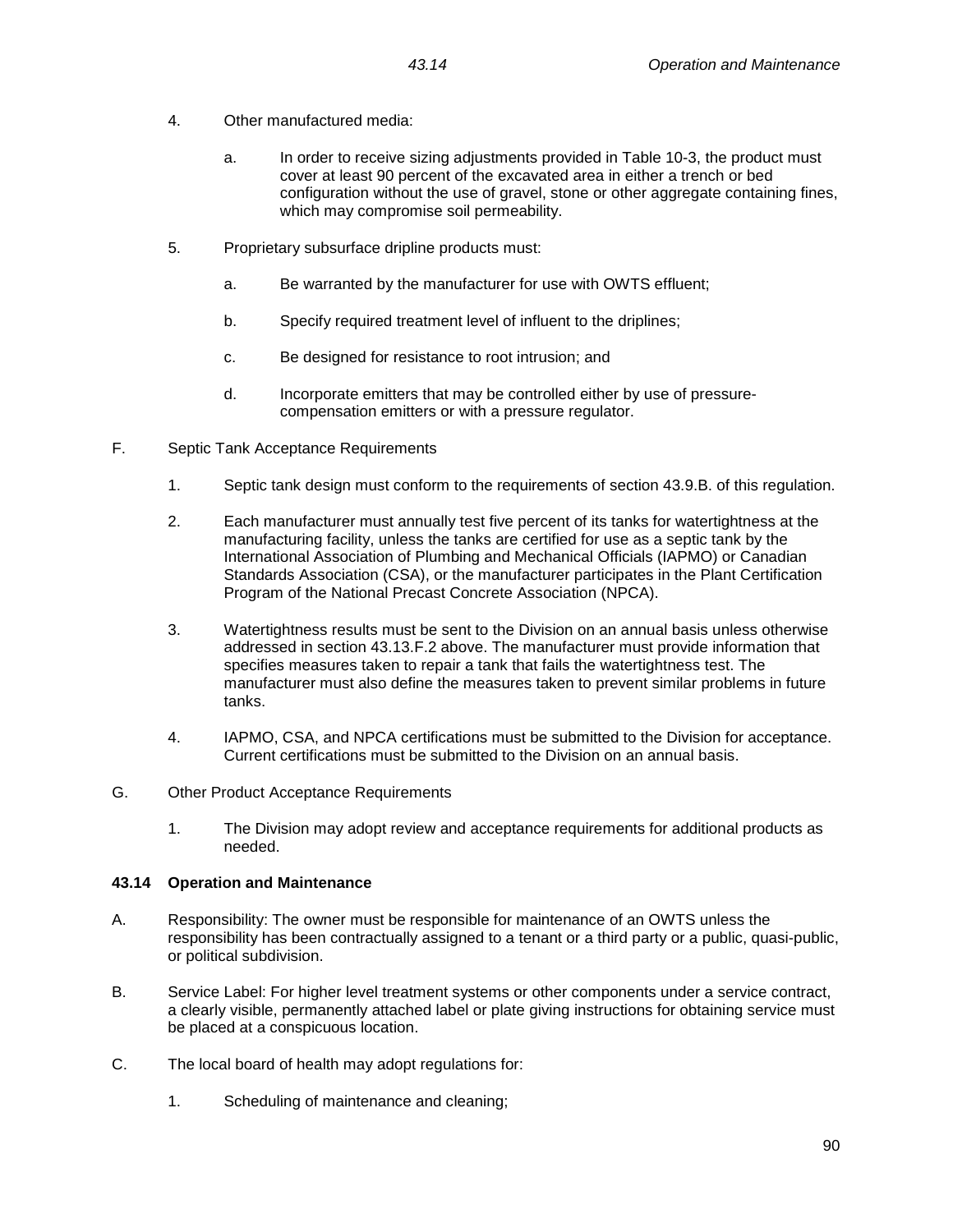- 2. Practices adequate to ensure performance of an OWTS; and/or
- 3. Submission of proof of maintenance and cleaning to the local public health agency by the owner of the system.
- D. Permitting and Oversight of Maintenance for Soil Treatment Area Reductions and Vertical and Horizontal Separation Distance Reductions Based on Use of Higher Level Treatment
	- 1. Purpose: Reductions in requirements for soil treatment areas, vertical separation distances to limiting layers or reductions in horizontal separation distances by using higher level treatment systems are based on the criteria that these systems are functioning as designed. If these criteria are not met, failure or malfunction is likely, which could result in damage to public health and water quality.
	- 2. The local board of health may choose to permit reductions in the size of soil treatment areas and horizontal and vertical separation distances based on higher level treatment of effluent, only if an oversight program for inspection, maintenance, and repair is implemented by the local public health agency. The local public health agency may designate a separate entity to conduct and maintain the oversight of this program. However, enforcement of the requirements of this regulation will remain with the local board of health. System monitoring may be required.
	- 3. A local board of health is not required to allow reductions in soil treatment areas or vertical or horizontal separation distances based on higher level treatment. If these reductions are not allowed, the local board of health is not required to implement section 43.14.D.
	- 4. Before permitting systems with a reduced soil treatment area as a result of higher level treatment, a local public health agency must develop an oversight program for inspections, maintenance, recordkeeping and enforcement to ensure and document that the systems are meeting the designed higher level treatment standards. At a minimum:
		- a. Maintain accessible records that indicate:
			- (1) Owner and contact information;
			- (2) Address and legal description of property;
			- (3) Location of OWTS specifying location of septic tank, higher level treatment system, soil treatment area and other components;
			- (4) Description of OWTS installed;
			- (5) Level of treatment to be provided;
			- (6) Copy of current contract with a service provider;
			- (7) Inspection and maintenance performed:
				- (i) Dates system was inspected and/or maintained;
				- (ii) Name and contact information of inspector and/or maintenance provider;
				- (iii) Condition of system at inspection; and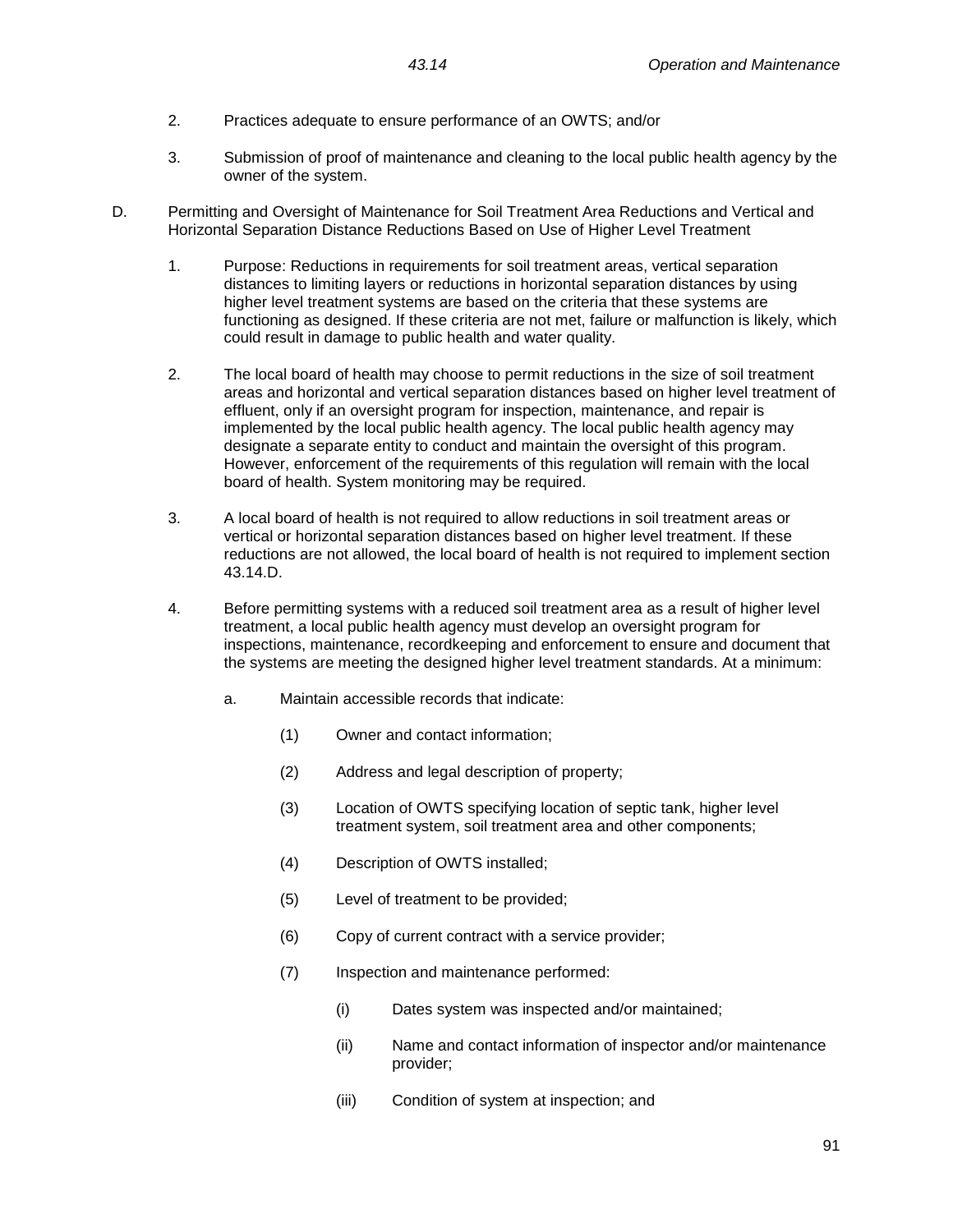- (iv) Maintenance tasks performed;
- (8) Permits, if required by the local public health agency for the work performed; and
- (9) Condition of system at completion of any maintenance activity.
- b. Frequency of inspection and maintenance must be the most frequent of:
	- (1) Manufacturer recommendations for proprietary systems or design criteria requirements for public domain technology;
	- (2) Local public health agency or Division requirements;
	- (3) For higher level treatment systems, two inspections at six-month intervals for the first year of operation, followed by annual inspections for the life of the system.
- 5. Owner responsibilities:
	- a. Ensure OWTS is operating, maintained and performing according to the required standards for the designated treatment level;
	- b. Maintain an active service contract with a maintenance provider at all times; and
	- c. Each time his/her current contract with a maintenance provider is renewed or replaced, send a copy to the local public health agency within 30 days of signing.
- 6. Maintenance provider responsibilities:
	- a. Must notify the local public health agency when a service contract has been terminated.
	- b. Must obtain appropriate training/certification for specific proprietary treatment products as provided by the manufacturer necessary to provide the required operation and maintenance for said products.
- E. Monitoring and Sampling
	- 1. For an OWTS for which monitoring of effluent is required, the local public health agency or delegated third party must collect and test effluent samples to ensure compliance with the provisions of this regulation.
	- 2. Sampling may be required by the local public health agency in conjunction with an enforcement action.
	- 3. Any owner or occupant of property on which an OWTS is located may request the local public health agency to collect and test an effluent sample from the system. The local public health agency may perform such collection and testing services. The owner or occupant must pay for these services.
		- a. If the local public health agency or a delegated third party collects and tests effluent samples, a fee not to exceed that which is allowed by the OWTS Act may be charged for each sample collected and tested. Payment of such charge must be stated in the permit as a condition for its continued use.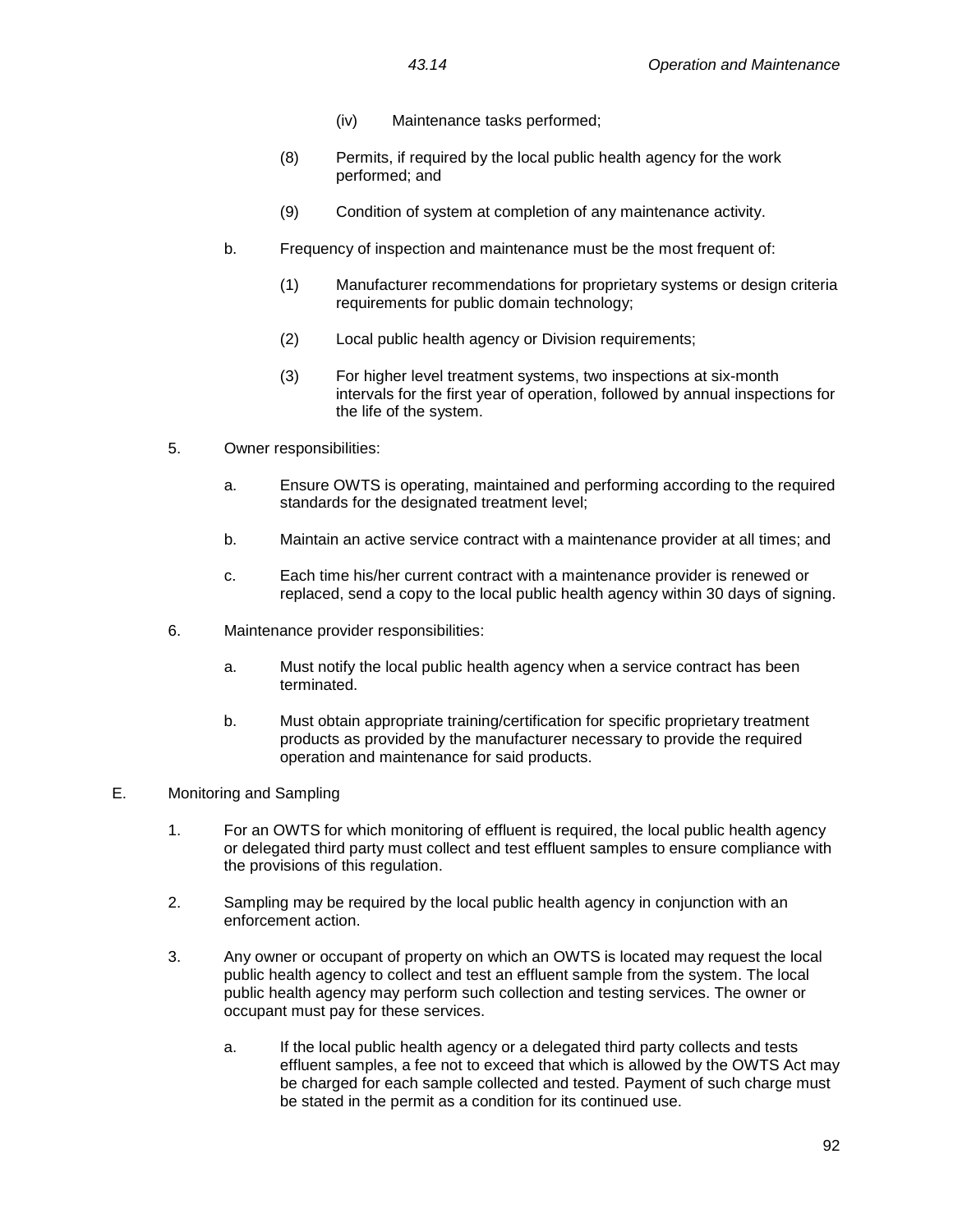- b. Conditions when a local public health agency can require routine monitoring:
	- (1) Indications of inadequate performance;
	- (2) Location in sensitive areas;
	- (3) Experimental systems; and/or
	- (4) Systems under product development permits.
- c. Sampling and analysis must be performed according to American Public Health Association, American Water Works Association, and Water Environment Federation: Standards Methods for the Examination of Water and Wastewater, 22nd edition, 2012 (International Standard Book Number: 9780875530130).

#### **43.15 Severability**

The provisions of this regulation are severable, and if any provisions or the application of the provisions to any circumstances are held invalid, the application of such provision to other circumstances, and the remainder of this regulation will not be affected thereby.

#### **43.16 Materials Incorporated by Reference**

Throughout these regulations, standards and requirements by outside organizations have been adopted and incorporated by reference. The materials incorporated by reference cited herein include only those versions that were in effect as of March 12, 2018, and not later amendments to the incorporated material.

Materials incorporated by reference are available for public inspection during normal business hours from the Water Quality Control Division, 4300 Cherry Creek Drive South, Denver, Colorado 80246. Copies may be purchased from the source organizations listed below.

AASHTO, American Association of State Highway and Transportation Officials 444 North Capitol Street, NW, Suite 249 Washington, DC 20001 Phone: 202-624-5800 Email: info@aashto.org www.transportation.org

- ANSI, American National Standards Institute 25 West 43rd Street, 4th floor New York, NY 10036 Phone: 212.642.4900 www.ansi.org
- ASTM, American Society for Testing and Materials ASTM International 100 Barr Harbor Drive PO Box C700 West Conshohocken, PA 19428-2959 Phone: 610.832.9500 Email: service@astm.org www.astm.org
- CPOW, Colorado Professionals in Onsite Wastewater P.O. Box 918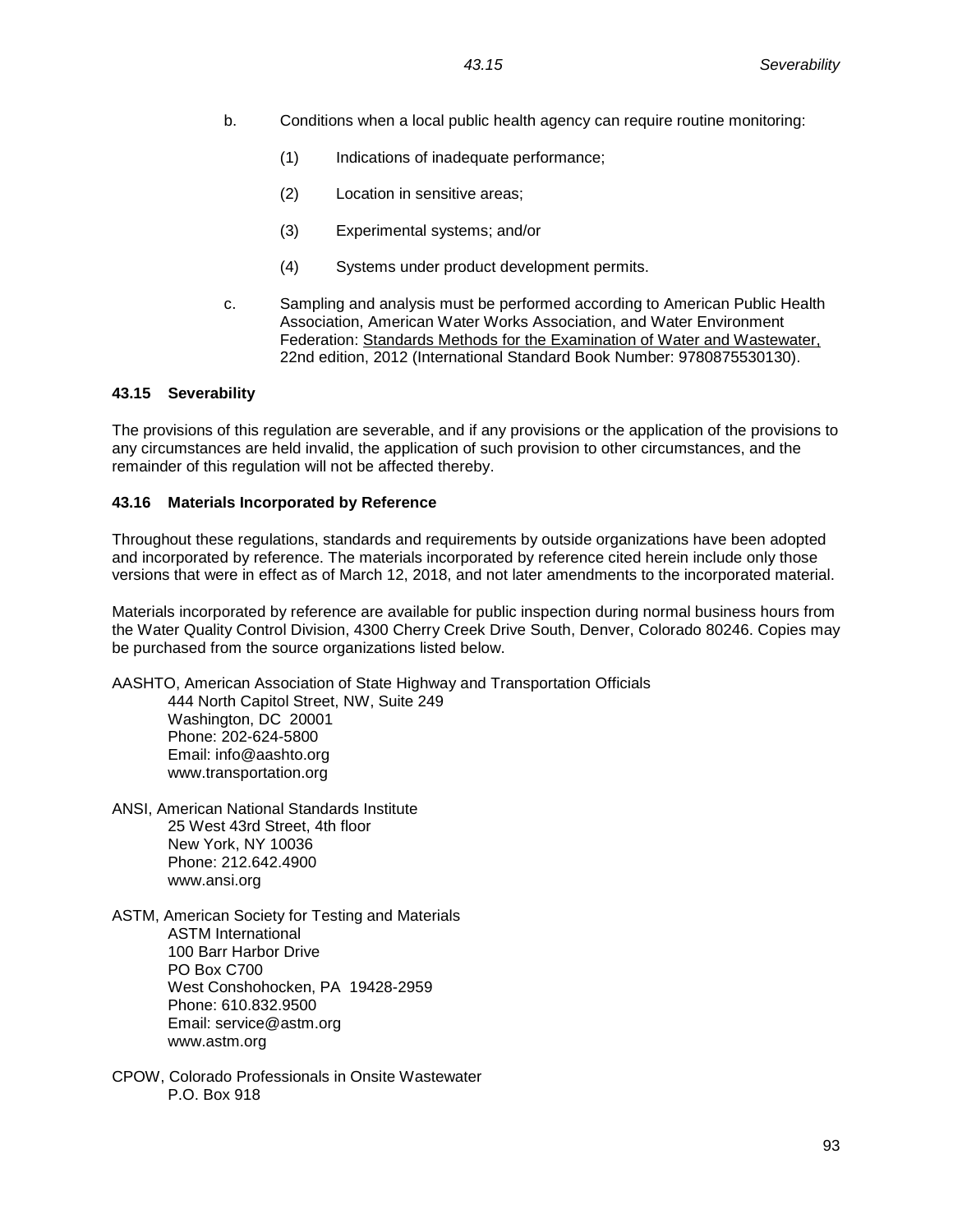Strasburg, CO 80136 Phone: 720-626-8989 www.cpow.net CSA, Canadian Standards Association CSA Group Testing and Certification Inc. 178 Rexdale Boulevard Toronto, Ontario M9W 1R3 Canada Phone: 800-463-6727 Email: sales@csagroup.org www.csagroup.org ETL, Electrical Testing Laboratories The ETL Listed Mark is from Intertek Testing Services NA, Inc. (ITSNA) 545 East Algonquin Road, Suite F Arlington Heights, Illinois 60005 Phone: 800 967 5352 www.intertek.com IAPMO, International Association of Plumbing and Mechanical Officials International Association of Plumbing and Mechanical Officials EGS (IAPMO) 4755 East Philadelphia Street Ontario, CA 91761 Phone: 909-472-4100 Email: iapmo@iapmo.org www.iapmo.org NPCA, National Precast Concrete Association 1320 City Center Drive, Suite 200 Carmel, IN 46032 Phone: 800-366-7731 www.precast.org NSF, National Sanitation Foundation NSF International (NSF) 789 North Dixboro Road Ann Arbor, Michigan 48105 Phone: 734-769-8010 Email: info@nsf.org www.nsf.org UL Underwriters Laboratories Underwriters Laboratories Inc. 333 Pfingsten Road Northbrook, Illinois 60062 Phone: 847.272.8800 Email: CustomerExperienceCenter@ul.com www.ul.com Standard Methods for the Examination of Water and Wastewater, 21st edition. A joint publication of the American Public Health Association, American Water Works Association, and Water Environment Federation Phone: 877-574-1233 Email: standardmethods@wef.org www.standardmethods.org/Buy/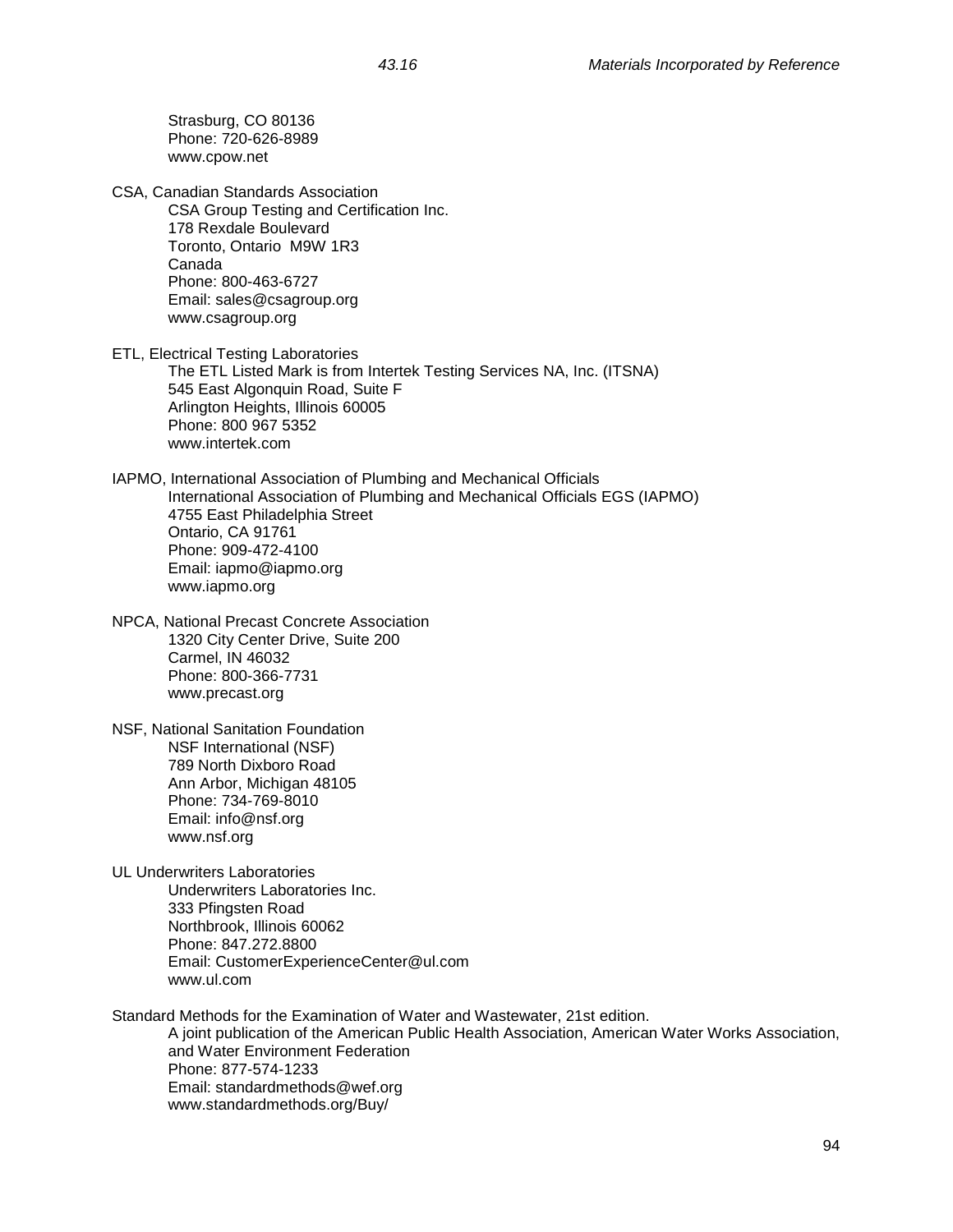# **43.17 – 43.21 Reserved**

#### **43.22 Statement of Basis and Purpose – September 20, 2000**

The Individual Sewage Disposal System Guidelines mandated by Article 10 of Title 25, Section 25-10-104 (1) C.R.S., were first adopted in October of 1973 as temporary emergency guidelines. The State Board of Health then adopted those Guidelines, with minor revisions, in 1974.

As more experience was gained in the field, many questions were directed to the Water Quality Control Division for resolution. Based on the subsequent discussions held with local health agencies, the General Services Section of this Division conducted a limited investigation into the various causes of the ISDS failures throughout the State during the summer of 1977.

The Office of the Attorney General advised the Division of the need to review the 1974 Guidelines. The Division's experience had shown that some local jurisdictions had not adopted their own ISDS regulations as required by Section 25-10-104 (2). This made monitoring and enforcement difficult for this Division. Therefore, the Guidelines, which were adopted in May of 1979, contained a provision that the Guidelines became the local ISDS regulations for any jurisdiction, which failed to adopt its own regulations within one year.

The advent of alternatives in on-site treatment and disposal technology and the 1983 passage of HB 1400, which redefined an individual sewage disposal system, necessitated the revision of the 1979 Guidelines. The Department notified all local boards of health of the opportunity to participate in this revision and accepted all that attended the first two meetings as committee members.

The Colorado Court of Appeals ruled on June 9, 1988 that Language in Section IX of the 1984 Guidelines, providing that systems must "consistently meet" certain standards, is unconstitutionally vague. The 1988 Guidelines identified effluent sampling frequencies and defined the allowable amount and frequency of exceedances of those standards in response to the Court of Appeals ruling.

Further advances in on-site treatment and disposal technologies, as well as a need for general housekeeping review of the regulations, necessitated a revision of the 1988 Guidelines in 1994. This process was initiated by members of the Western Colorado Association of Environmental Health Officers who authored the initial draft of the revised Guidelines. Input was then solicited from all local health agencies. The resulting revisions were then referred back to all local health agencies and to those individuals who had expressed interest in the process.

The main objectives in the 1994 Guidelines were to incorporate new treatment and disposal alternatives, to generally improve the readability of the document, and to correct a long-standing error in the formula for sizing of evapotranspiration systems.

In 1997 the Colorado General Assembly made significant revisions to the Individual Sewage Disposal Systems Act. Among the revisions to the ISDS Act was a provision allowing the local board of health "to grant variances to ISDS rules in accordance with the guidelines for rules adopted and revised by the state board" (Section 25-10-105 (2) (a)). On January 19, 2000 the State Board of Health adopted Section XVIII Variance Procedure. This addition to the Guidelines established the framework for that local variance process. All other elements of the Guidelines remained as adopted in 1994.

A review of the newly adopted Section XVIII by the staff of the Office of Legislative Legal Services commenced a discussion of the respective roles of local boards of health and staff regarding the hearing and issuance of variances. The concern centered on the compatibility of the delegation of authority by the board of health to the health officer, environmental health specialist, or similarly qualified individual with the legislative provision granting the authority to grant variances to the local board of health. Ultimately, it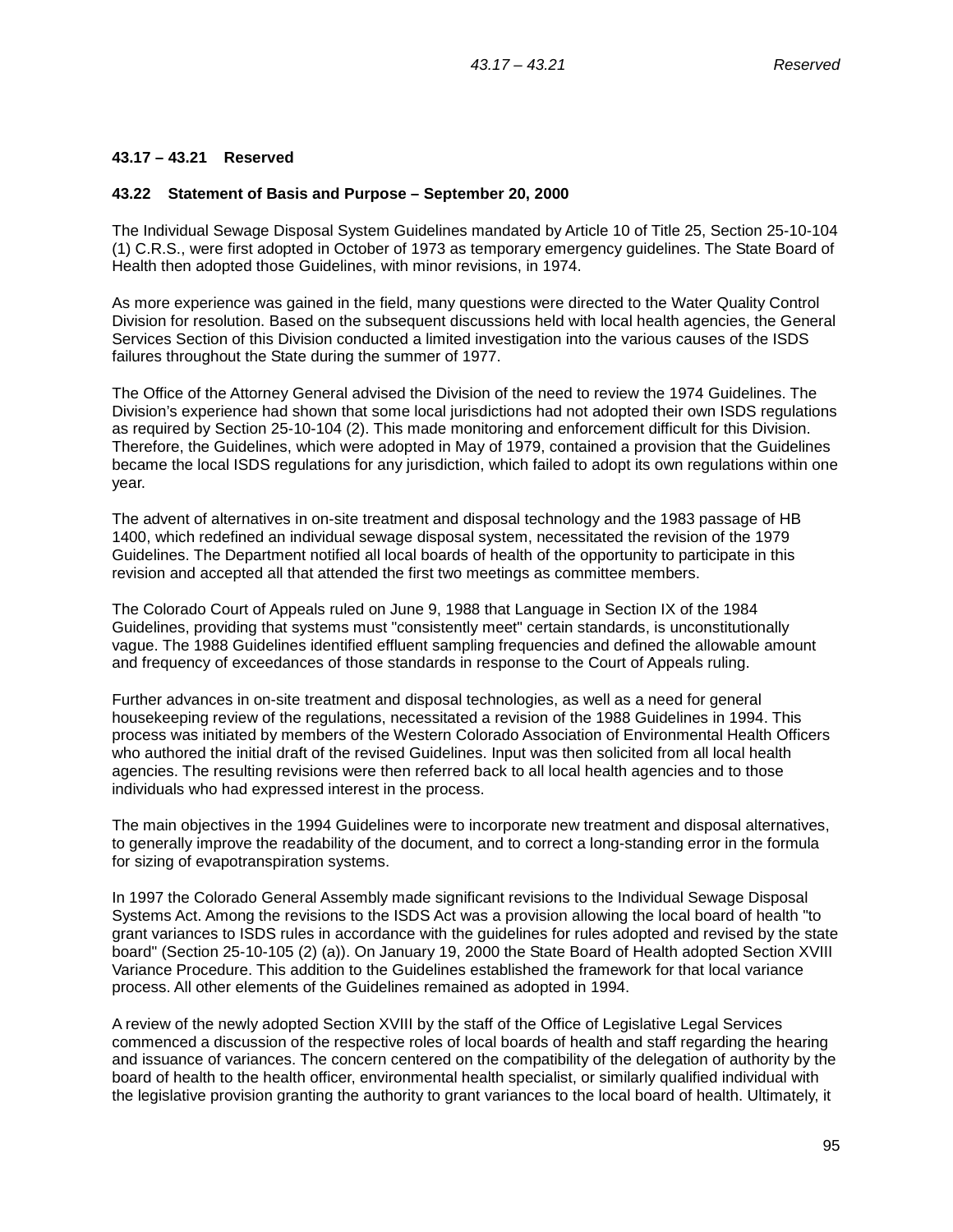was the opinion of the staff of the Office of Legislative Legal Services that the provisions of paragraph B.2.b., providing that "the board may delegate the authority to approve or deny variance requests to the health officer, environmental health specialist, or similarly qualified individual, as designated" to impose requirements and conditions on an approved variance, conflict with the ISDS Act. The ISDS Act, in Paragraph (2) (a) of 25-10-105 provides that "a local board of health shall have authority to grant variances to ISDS rules".

The purpose for adoption of these Guidelines is to bring the variance procedure into compliance with the provisions for such a process as defined in the enabling statute.

In these revised 2000 Guidelines, changes are made to delete provisions related to the delegation of authority from the Local Board of Health to the health officer, environmental health specialist, or other similarly qualified individual with respect to the variance process. The remaining changes proposed are for the purpose of readopting changes made at the previous rulemaking hearing so that the rule as published in CRS is consistent with that adopted by the Board. Language related to liability on the part of local boards of health, which grant variances, is also deleted. The description of the ISDS permit fee is expanded to cover permits with variances. Examples are provided describing conditions, which might exist, or actions, which might be taken to justify the granting of a variance. The prohibition on the granting of variances to mitigate construction errors is expanded to cover issues other than the ISDS itself.

All other element of the Guidelines remain as adopted in 1994 and all other provisions of Section XVIII establishing minimum procedural requirements regarding the application for, review of, and decision making regarding variances from elements of the ISDS Guidelines remain as adopted in January of 2000.

This statement of basis and purpose applies only to the current Guidelines and not to any previous version.

The above statements are intended to comply with section 24-10-103 C.R.S.

### **43.23 Statement of Basis, Specific Statutory Authority and Purpose; March 12, 2013 Rulemaking, Final Action May 13, 2013, Effective June 30, 2013**

The provisions of sections 25-10-101 through 113, C.R.S. provide the specific statutory authority for adoption of this regulation. The Commission also adopted, in compliance with section 24-4-103(4), C.R.S., the following statement of basis and purpose.

### **Basis and Purpose**

The March 2013 hearing culminated the efforts of many parties, both before and after the release of the "Recommendations of the Individual Sewage Disposal System Steering Committee" in February 2002, to improve Colorado's On-site Wastewater Treatment System (OWTS) framework. The Water Quality Control Division and numerous interested parties were engaged in a robust stakeholder process since the summer of 2009 to evaluate and recast the previous Individual Sewage Disposal System (ISDS) Guidelines that had not been substantively modified since 1994.

Because of the many changes and the reorganization of the ISDS Guidelines, the Commission repealed the ISDS Guidelines and adopted the On-site Wastewater Treatment System Regulation, Regulation #43. The new regulation built on the previous ISDS regulation to reflect a more current state of On-site Wastewater Treatment System industry practice and to provide more options and flexibility in design and local regulation.

In addition, provisions were included in the new regulation to incorporate changes made in House Bill (HB) 12-1126, the OWTS Act passed by the Colorado General Assembly in the 2012 legislative session. The major changes include revised versions of previous and addition of new definitions, updated terminology (such as changing "Individual Sewage Disposal Systems" to "On-site Wastewater Treatment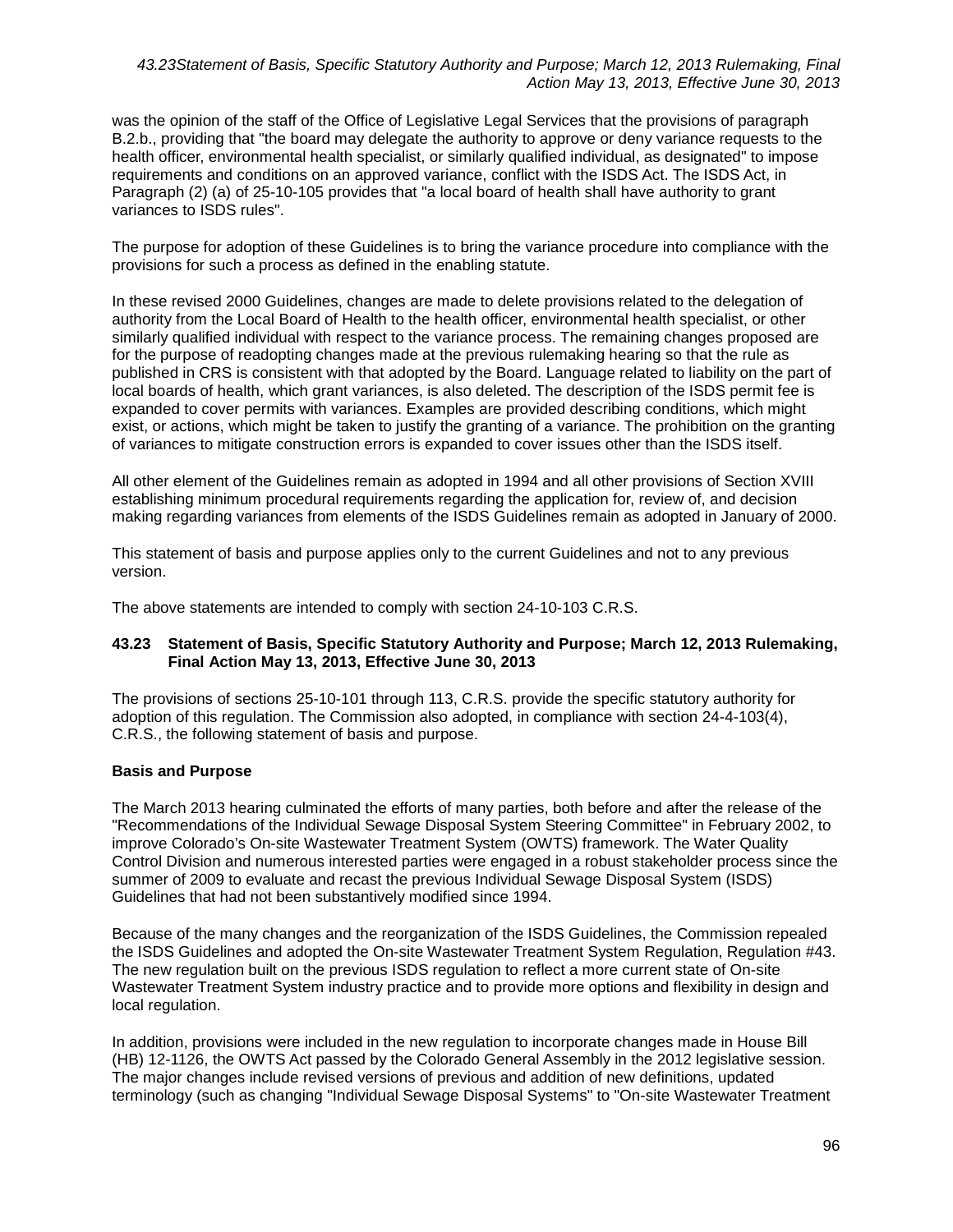Systems"), new requirements for design of OWTS, and optional provisions for local public health agencies to adopt in the areas of OWTS design, permitting, and operation.

An "authority" section was included to indicate the statutory authority for the regulation.

Previous section XII. on discharges to State waters from the ISDS Guidelines was incorporated into section 2. (Scope and Purpose). Content from other sections from the ISDS Guidelines were moved as appropriate. These included moving several sections scattered throughout the ISDS Guidelines into section 4. of Regulation #43 (Applicability).

The terms individual sewage disposal system and local health departments were replaced throughout the regulation by the terms On-site Wastewater Treatment System and local public health agency, respectively, to reflect the terms used in statute.

The major definitions revised or added by the Commission include:

The definition of absorption system from the amended OWTS statute is still included in the regulation. However, the term soil treatment area based on current industry terminology has largely superseded its importance.

A definition of cesspool was added based on the definition in the OWTS statute as included in HB 12- 1126.

The definition of drywell was revised to limit its use to non-wastewater sources.

A definition of effluent screen was included as there were several references to this component added throughout the regulation.

Definitions of OWTS failure and malfunction were added, as these are critical terms in implementation of an OWTS program by local public health agencies.

A definition of field performance testing was added for testing during normal operation at a field installation of new treatment systems that are being considered for acceptance by the Division.

The definition of design flow was modified to remove the reference to 150 percent of the average daily flow rate, as this concept is no longer in use for OWTS.

The definition of grey water system was removed as the Commission found that the OWTS application of the separation of toilet wastes with the remaining wastewater being treated in a down-sized OWTS is inconsistent with other uses of the term grey water.

The definition of liner was revised to be written in more general terms and the specific reference to the thickness of the material was incorporated into design criteria.

The definition of long-term acceptance rate (LTAR) was revised to be stated in terms of what the LTAR is rather than how it relates to other factors such as design flow and soil treatment area.

The definition of "mound system" was changed to "mound" and revised to clarify distinctions between mounds and other OWTS.

A definition of performance standard was added, as this concept is fundamental to revisions made in this version of the regulation.

The definitions of sanitarian and seepage bed or absorption bed were deleted based on their being redundant with other defined terms (environmental health specialist and soil treatment area bed,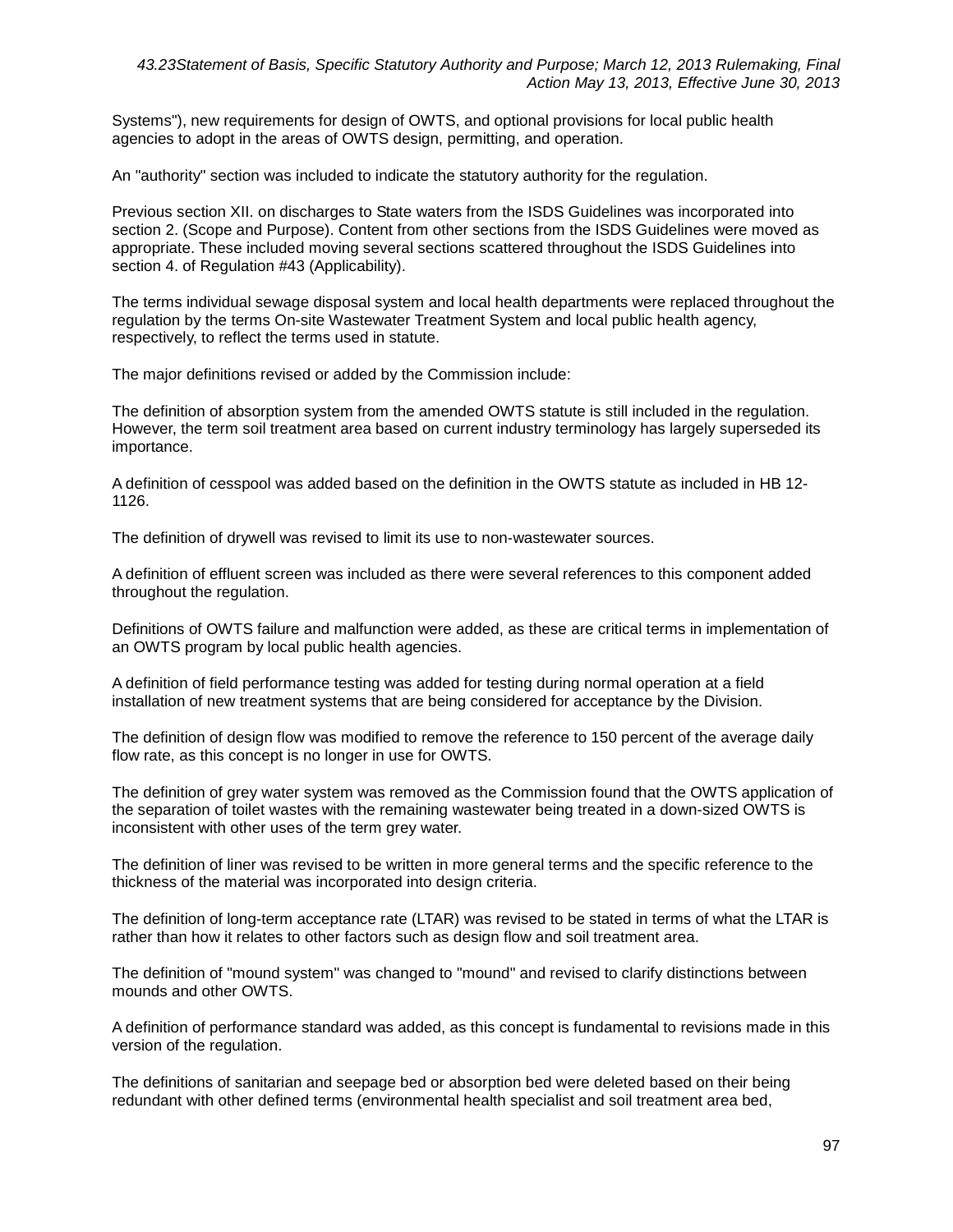respectively).

A definition of septage was added consistent with the new definition added to the statute by HB 12-1126.

New definitions of site evaluation, site evaluator, soil, soil evaluator, soil profile hole and soil profile test pit excavation were added based on the increased emphasis in the new regulation on the need for robust soils and site evaluations in the design of OWTS. In addition, several technically based definitions were added such as consistence, distribution, several sub-definitions under the definition of dosing, infiltrative surface, inspection port, limiting condition, nitrogen reduction, redoximorphic, remediation system, restrictive layer, riser, rock-plant filter, sequential distribution, soil morphology, soil structure, soil texture, and visual and tactile evaluation of soil. Many of these terms were included to provide context and greater detail to better describe the necessary processes for site and soil evaluation and designing an OWTS.

As previously indicated, content was moved from section II of the ISDS Guidelines to section 4. of Regulation #43. The Commission included several subsections to the Applicability section to identify other Commission regulations that may apply to OWTS with a design capacity of 2,000 gallons per day or greater and to be explicit that the requirements for maintenance and standards of performance (e.g., effluent limitations) will be determined by the site application approval and discharge permit processes for such OWTS. Also, the Commission adopted section 4.A.1.b to indicate that all other aspects of permitting, performance, and construction will be in conformance with the regulations adopted by the local board of health.

The Commission modified, in section 4.B. of Regulation #43, the provision from section IV.A.1. of the ISDS Guidelines to clarify that a permit must be issued by the local public health agency before construction is commenced on a new, altered, or repaired system. New detailed requirements for information to be submitted with a permit application were included.

In conformance with HB 12-1126, the Commission included language in section 4.B.4. on fees to indicate that fees for permits shall be based on the actual direct and indirect costs up to the statutory maximum and clarified that fees for other services such as soil evaluations will also be based on actual indirect and direct costs.

In section 4.B.7., the Commission clarified that the owner of a malfunctioning OWTS is required to obtain a repair permit whereas the applicable section of the ISDS Guidelines (IV.A.5) only required that application for a repair permit be made.

In section 4.F., the Commission established requirements for final approval of a permit for an OWTS.

The Commission included section 4.I. ("Product Development Permits") for proprietary treatment systems undergoing testing under actual operating conditions. It includes application requirements for such systems and other requirements such as for reporting of any data collected and authority for the local public health agency to revoke or amend the permit based on several identified factors.

The Commission, consistent with changes made in HB 12-1126, replaced the provisions of section IV.K.1. of the ISDS Guidelines with section 4.K. removing the requirement to hold a public hearing prior to prohibiting a permit for an OWTS and deleted the provision that such prohibitions are limited to areas where there are more than two dwellings per acre or areas that are subdivided for more than two dwellings per acre. Pursuant to the changes in the statute, the Commission adopted a simpler condition that provides that the areas shall be identified based on applicable local land use laws or areas defined by potential problems.

The Commission, in sections 4.L.1. and 4.L.3., modified the provisions of ISDS Guidelines sections IV.M.1. and 2., respectively, to authorize local boards of health to charge fees for initial licensing of OWTS contractors and cleaners and renewal of those licenses based on the actual cost to the local public health agency rather than the specific amounts in the Guidelines.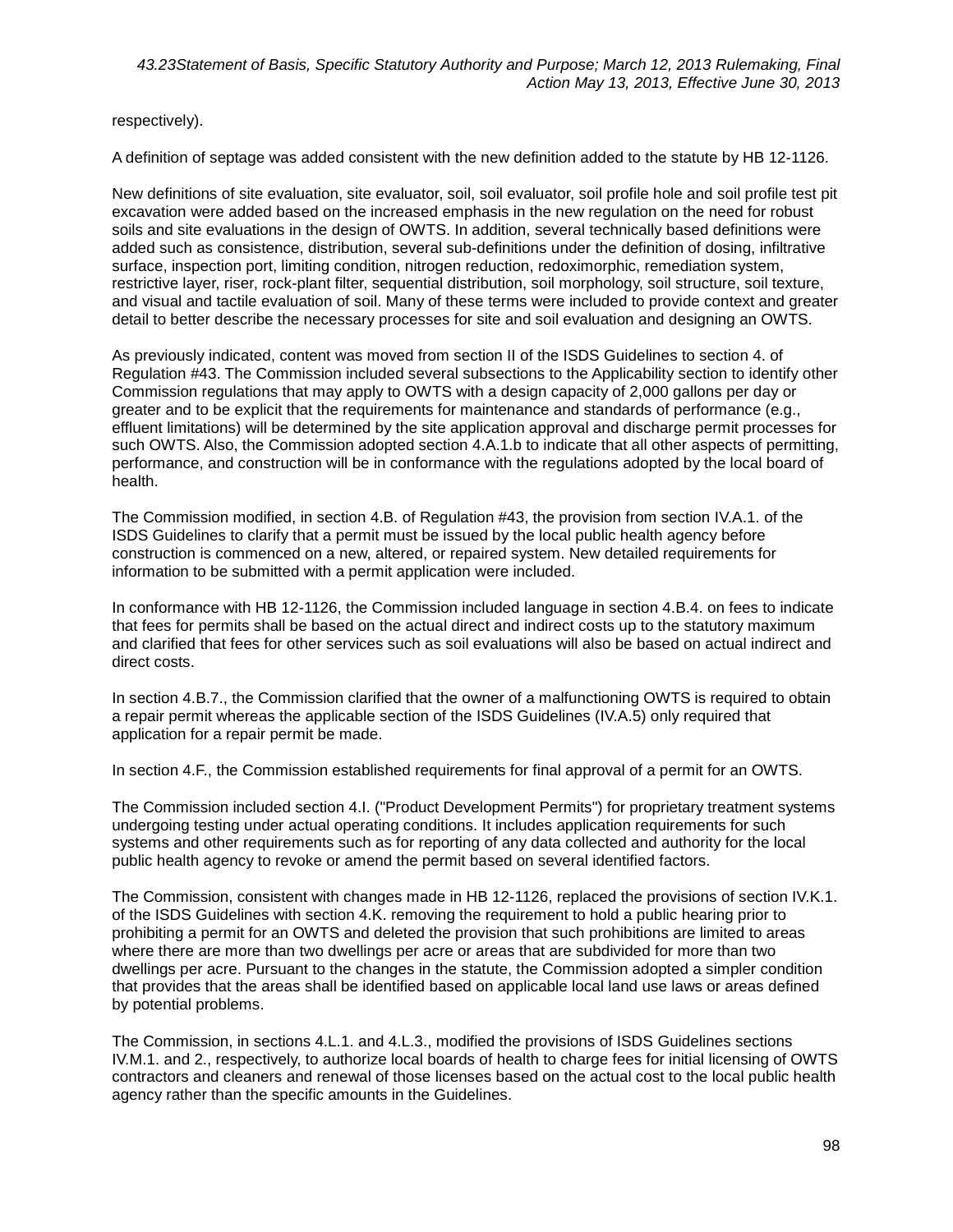The Commission established a new optional transfer of title inspection provision that the local board of health may choose to implement at its discretion. If adopted by a board of health, the local regulation would have to be consistent with the requirements of Requiation #43 except that the local board of health would have the authority to identify types of title transfers that are not required to be inspected. The Commission established application requirements, criteria determining that an OWTS is acceptable, a requirement that unacceptable OWTS be repaired, and other provisions, including for penalties should a property in a local public health agency jurisdiction transfer without obtaining a required inspection. The Commission finds it appropriate to adopt an optional title transfer inspection provision based on interest shown in the stakeholder group for a consistent approach to this practice and that there will be costs to be borne by the local public health agency in implementing the program so a mandate is not appropriate.

Provisions for a new optional renewable permit program were established. These permits could be used to set requirements for activities such as required maintenance, a schedule for required inspections of the performance of higher level treatment systems, when a transfer of title inspection is required or other requirements deemed necessary by the local board of health. Similar to the transfer of title inspection program, stakeholders indicated a desire for a consistent approach and the Commission did not find it appropriate to create a mandate where there would be a cost to the local public health agency.

Content in section XVIII. of the ISDS Guidelines regarding variance provisions became section 4.O. of Regulation #43. The Commission modified the requirements for local board of health hearings regarding variances and required a public hearing to be held on all variances.

The Commission moved content in section XV. of the ISDS Guidelines to section 4.O.7. of Regulation #43. Similarly, the Commission moved the un-numbered "General Prohibitions" section that follows section XV. to section 4.P. and the unnumbered "Penalties" section to section 4.R. The Commission, consistent with a change made in HB 12-1126, removed the prohibition against allowing an OWTS that did not meet required separation distance between maximum seasonal ground water table and the bottom of an absorption system to remain in use without compliance with the Guidelines. The Commission, consistent with section 25-10-112 (5) added a new requirement to properly dispose of septage.

The Commission incorporated site and soil evaluation requirements into section 5. of Regulation #43. These include significant revisions to the previous soil test provisions in section VII. of the ISDS Guidelines as well as the addition of more specific information to be provided regarding the proposed site such as a legal description of the property, location of features on and off the property for which setbacks may apply, and the characteristics of the site such as topography.

There had been no specific process identified in the ISDS Guidelines for a site and soil evaluation. The Commission determined that there are several elements of each that are consistent with current standard OWTS design industry practice and therefore appropriate to include in Regulation #43. These include a requirement to conduct an initial site evaluation, a reconnaissance evaluation of the site, and detailed soil evaluations, and prepare a report that documents the required information that will be used to support the design of the OWTS.

The process builds from a "desktop" preliminary investigation to identify site location and ownership information, soils information from available sources such as the Natural Resources Conservation Service, and, most importantly, information on physical features (property boundaries, streams, wells, etc.) from which setbacks will have to be determined. This information, facility information, and local OWTS regulations are used to identify a preliminary OWTS size. This is a sensible first step that will allow the system designer to become familiar with the general information to be refined and verified in the following steps.

The next step the Commission identified is a reconnaissance investigation to identify topography, landscape position, natural and cultural features, and vegetation. This is information that will assist in determining a preliminary location for the soil treatment area (STA) and where the soil investigation will be conducted.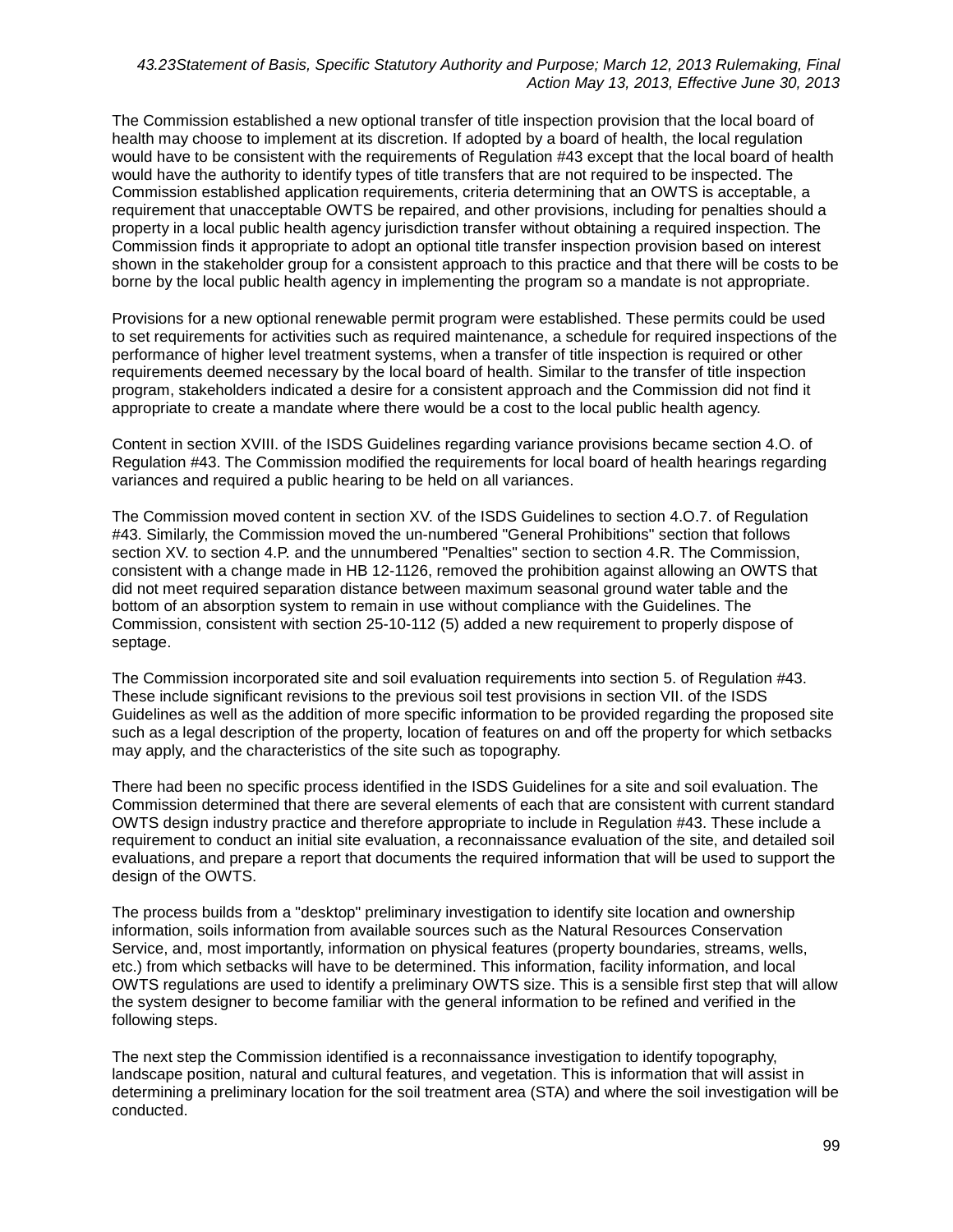The final step is to conduct the soils evaluation. The Commission found it imperative that this process be based on a thorough physical examination of the soil in the proposed STA. The soils provide critical treatment of the wastewater including reduction of pollutant concentrations and filtration to remove microorganisms before the treated wastewater reaches the ground water. The use of soil profile test pit excavations is accepted practice in the OWTS industry and the Commission, as part of its move to "modernize" the OWTS regulations, adopted this approach to ensure that the required level of treatment in the soils is achieved.

The ISDS Guidelines allowed a soil profile hole to be drilled along with the use of percolation tests. The Commission found that the use of soil profile holes does not provide critical information such as the seasonally high ground water level and limiting layers that are not bedrock. In order to provide for a transition to the use of soil profile test pit excavations, which allow an examination of the in-situ soil profile, the Commission allowed soil profile holes in conjunction with percolation tests to be used for a three-year period from the effective date of Regulation #43. After that time, at least one soil profile test pit excavation will be required if percolation tests are to be used to determine the LTAR. Visual and tactile evaluation in soil profile test pit excavations may be used to determine the LTAR without percolation tests.

The Commission included additional information on the conduct of percolation tests and soil evaluations based on current OWTS industry practice to ensure that the information used to size the soil treatment area is as accurate as practicable.

Percolation tests and soils evaluations are required to be conducted under the supervision of a professional engineer licensed under Colorado law or a competent technician as defined in the regulation. The Commission established expertise that the competent technician must possess to conduct percolation tests and soils evaluations and identified means by which the required expertise can be obtained. The Commission expects that individuals that do not possess this expertise will obtain the necessary training or degree. The Commission is aware that there is training available in soils evaluation, such as that available through the Colorado Professionals in On-Site Wastewater, and, to the extent practical, encourages the Division to ensure that training is available in different areas of the state.

The Commission required the preparation of a report documenting the site and soils information collected, to be used for the design of the OWTS and to determine whether other treatment prior to the STA is necessary. The Commission established elements of the report in order to ensure that the required information was provided for the design of the OWTS and that it was properly collected.

The Commission modified the requirements previously in section V. of the ISDS Guidelines in section 6. of Regulation #43. Modifications include establishing that the minimum size of a new single-family home for determination of the OWTS design flow is two bedrooms and providing the local public health agency the authority to increase the number of bedrooms based on unused space that could be converted into one or more bedrooms. The Commission included these provisions based on its intent that OWTS are often used for thirty or more years and that it is appropriate to size the OWTS based on an assumption that additional bedrooms are likely to be added in these types of situations. Also, the Commission deleted the provision that the maximum flow be 150 percent of the design flow and be used as the basis for the OWTS design. The Commission modified calculations of STA size rather than apply a factor to flow rates.

The other requirements regarding flow (gallons per day) and biochemical oxygen demand (pounds per day) for multi-family, commercial, and institutional facilities remains the same as in the ISDS Guidelines.

The Commission also included in section 6, various treatment levels (e.g., TL2 and TL2N) with associated levels of carbonaceous  $BOD_{5}$ , total suspended solids, and total nitrogen that are used in conjunction with provisions in section 7, to determine where STA size or the depth of required soil can be reduced.

The Commission maintained the table of minimum horizontal distances between components of an OWTS and pertinent physical features from section VI of the ISDS Guidelines and added an option for reducing the applicable distance where higher level treatment (e.g., TL2N) is provided. This provides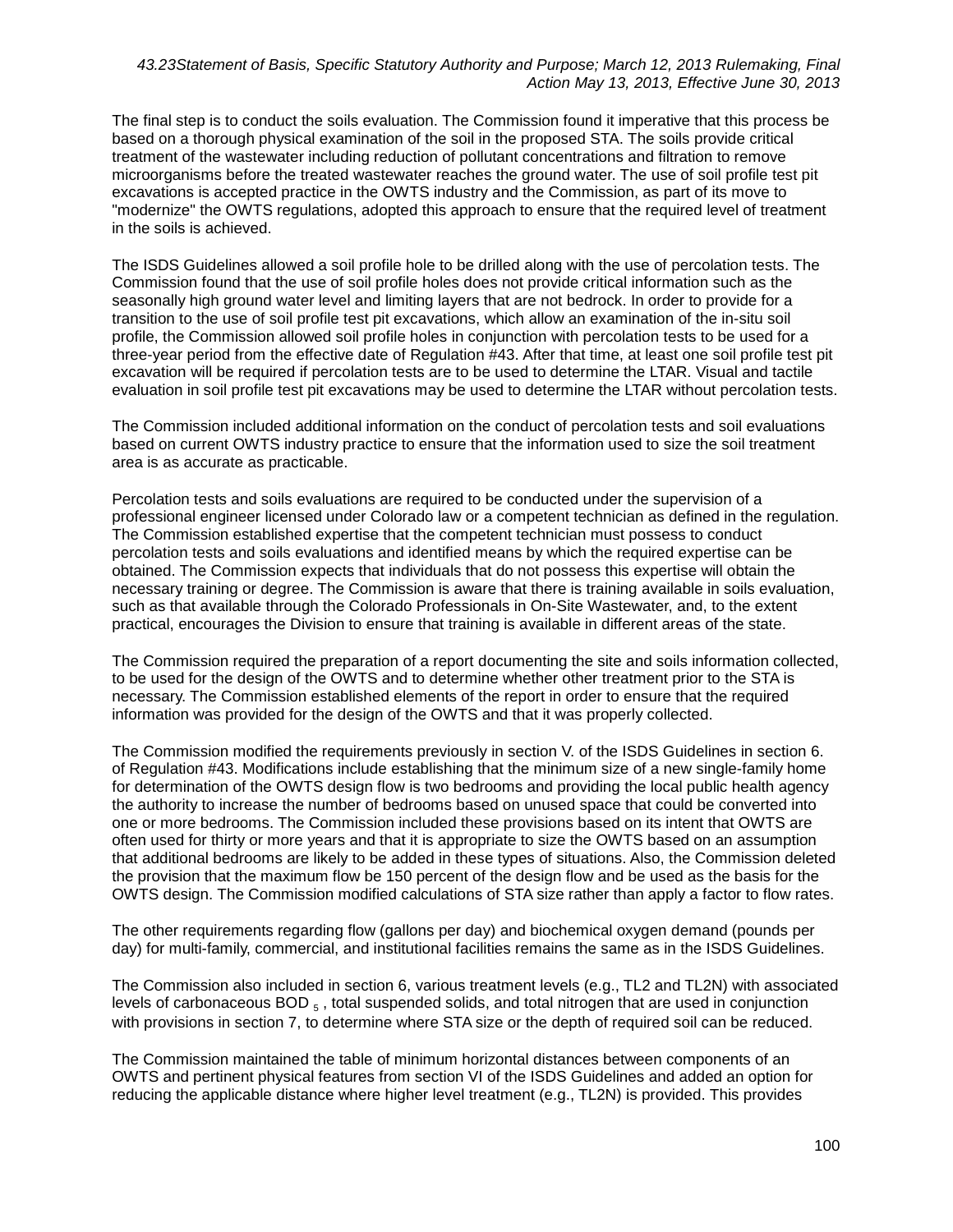options to reduce the distance between the STA and identified physical features where higher level treatment is provided in contrast to the previous approach under which setback distances from identified features were required to be met regardless of level of treatment unless a variance was granted. This provides flexibility and the beginning of what may be a transition to a performance-based regulatory approach.

Where the distance from an STA to proximate physical features is allowed to be reduced due to provision of higher level treatment, the Commission included a requirement for mandatory operation and maintenance of the system in accordance with section 14.D. of Regulation #43.

The Commission, in section 8. of Regulation #43 (Design Criteria – General), modified the requirements from section VIII. of the ISDS Guidelines to add requirements in section 8.C. to ensure that septic tanks and treatment components are accessible for inspection, maintenance and servicing. The Commission finds that these activities must be performed in order for an OWTS to function properly and in order to protect public health and the environment. This will require installation of a riser at or above the ground surface for tanks, effluent screens and treatment components of new systems. Where risers are not provided or components are buried at a great depth, they often cannot be located when maintenance is required.

Minor modifications to the other provisions from section VIII. of the ISDS Guidelines in section 8. of Regulation #43 were made to clarify or add additional detail. The Commission included section VIII.D.7. of the ISDS Guidelines in section 8.K. whereas the remaining requirements of section VIII.D. were included in section 10 of Regulation #43.

The Commission, in section 9. of Regulation #43, modified the provisions of the ISDS Guidelines to require watertight testing of tanks either at the manufacturing site or at the property where the tank is to be installed. This is necessary to provide documentation of the tank's watertight condition prior to installation. For septic tanks, the Commission required that accepted test methods be used to demonstrate watertight conditions. The local public health agency inspector will conduct a field inspection after the tank has been placed in the final excavation but before the tank is buried and may require a watertightness test. This will aid in evaluating that factory tested tanks have not been damaged in transit. The Commission also modified the requirement that had been in the Guidelines regarding tank anchoring. Instead, manufacturer's instructions may be followed where provided or, where such instructions are not provided or a choice is made to use an alternate approach, a professional engineer is required to design the anchoring system.

The Commission bolstered the provisions for septic tank structural integrity to require that the manufacturer provide documentation regarding what load conditions a tank can withstand, including depth of burial and other loads or pressures including from the seasonally high level of ground water.

The Commission added more specific requirements for structural integrity for septic tanks (concrete and fiberglass/plastic) that identify generally accepted industry standards to be met. Also, more specific requirements for pipe and pipe bedding and pumping and dosing systems were added based on current industry standards and practice.

Consistent with current industry practice for septic tank design, the Commission increased the minimum size of a tank for a residential application to 1,000 gallons and reduced the minimum tank size for OWTS serving non-residential buildings to 400 gallons. The requirements in section 9.B.4.d. of Regulation #43 for inlet and outlet tees or baffles were modified to ensure that installation and servicing of effluent screens can be accommodated. Other minor changes to tank dimension requirements were also made.

The Commission added a provision authorizing the use of effluent screens and providing that the local public health agency can require such screens. Additional requirements to ensure proper cleaning of screens and requiring an effluent screen where effluent is pumped from a septic tank were also included. The Commission encourages the use of effluent screens as they can prevent clogging of STA distribution piping and extend field life.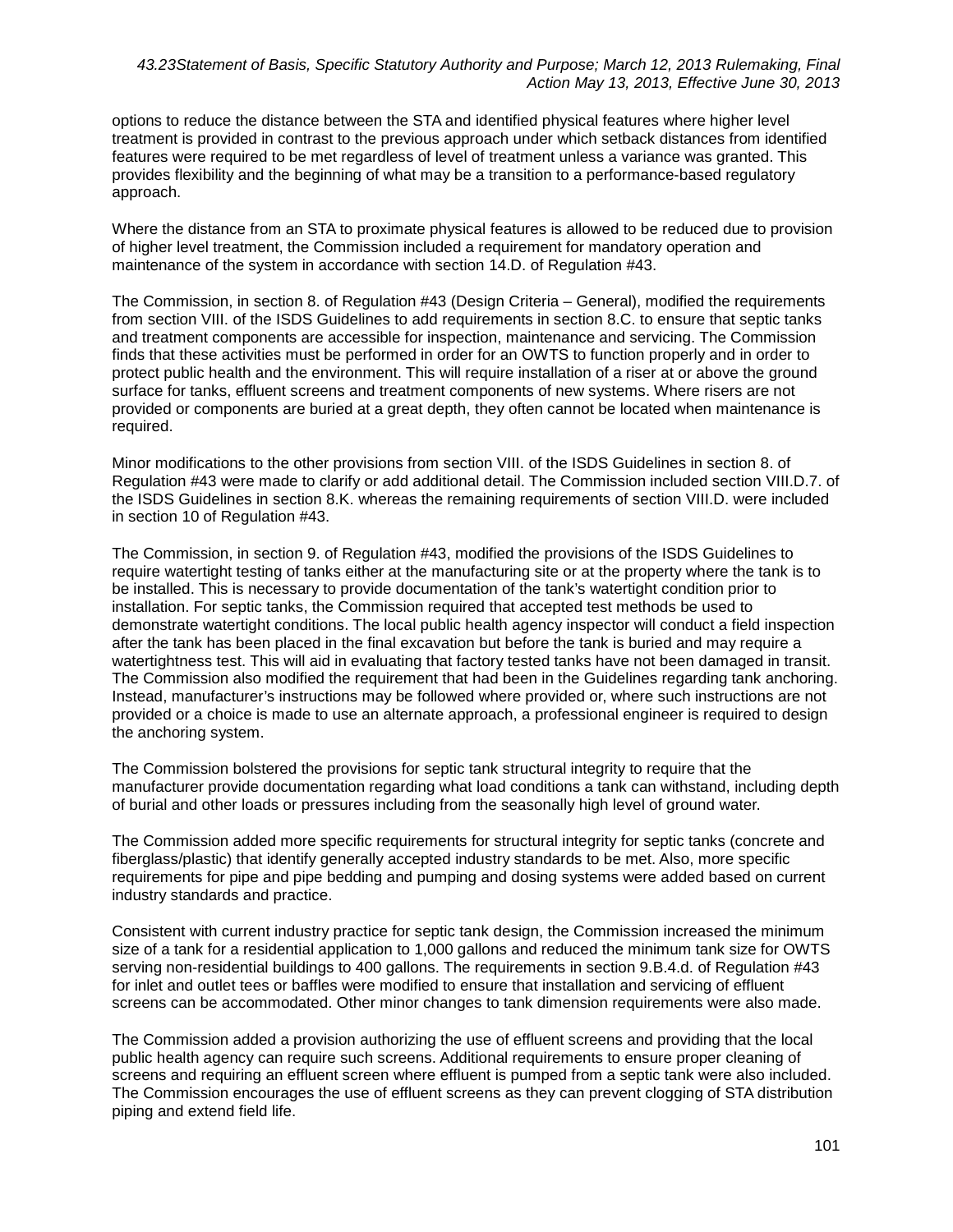A requirement for a grease interceptor was added for commercial food establishments and other facilities that generate significant quantities of fats or grease. This is necessary to reduce organic load and wastes that are difficult to treat.

In section 10. of Regulation #43, the Commission laid out significantly more detailed requirements for the design of STA. As previously indicated, the design of the STA is to be based on information developed in the site and soil evaluation.

In section 10.B., the Commission expanded the conditions under which a professional engineer is required to design an STA to include presence of an impervious layer and different soil types rather than the requirements in the ISDS Guidelines that had limits based on presence of bedrock and percolation rate, respectively. This is in keeping with the increased focus on the importance of soil evaluation in the design of an STA.

The Commission adopted a design approach upon which the STA sizing is based on the LTAR rather than a calculation using the percolation rate. Soil percolation values, where collected, can be used to establish the LTAR. Of course, as indicated in section 5. (site and soil evaluation), the design of an STA can be based wholly on a soil evaluation through the use of visual and tactile examination of soils in a test pit excavation. This change in approach is supported by significant research in the field.

The Commission established LTARs based on the soil type and provided for an increase in the LTAR where higher-level treatment is provided prior to the soil absorption system. This approach adjusts the level of treatment that is required in the soil based on treatment having been provided prior to distribution into the STA. The Commission established a specific requirement for a sand filter to be provided where the soils contain large amounts of rock. This is appropriate, as rocky soils will likely allow wastewater to pass through the STA without being fully treated. The depth of the required sand filter is greater (three feet) for TL1 (septic tank effluent) treatment systems than for other (types 2N, 3, and 3N) systems (two feet).

The allowance of reduction in seepage bed or trench area where dosing and chambers are used is continued, although the reductions were adjusted. The Commission also added a reduction for manufactured media based on the reduction of fines in natural gravel and reduced compaction from the deposition of gravel. The Commission, based on research indicating that beds do not perform as well as trenches, included an upward adjustment (STA sizing factor greater than 1.0) for beds in table 10-2.

The Commission maintained the previous provisions regarding distribution systems and trenches/beds in Regulation #43 and also added requirements that limit the width of a bed to 12 feet to aid in air/oxygen transfer to improve aerobic treatment in the soil. Width of beds may be greater than 12 feet if treated septic tank effluent is applied. The width of evapotranspiration beds may be greater than 12 feet because air/oxygen transfer to the soil is not a component of evapotranspiration beds.

The Commission added a provision in section 10.E.1.b. limiting the depth of the infiltrative area to four feet, to improve oxygen transfer. The depth will be measured from the downslope side of the trench or bed. The Commission, in section 10.E.2., limited the length of gravity fed distribution lines to 100 feet and pressure dosed lines to 150 feet. A requirement to install an inspection port at the terminal end of each distribution line was added to allow the STA to be visually inspected to determine whether plugging or a structural problem is occurring. Also, criteria were included for the use of chambers, manufactured media, pressure distribution, sequencing systems, and drip lines as these commonly used design approaches/components were not addressed in the ISDS Guidelines.

The Commission modified the requirements for alternating systems to allow reductions to be given where dosing or manufactured media systems are used. The Commission deleted the required frequency of dosing that had been included in the ISDS Guidelines to allow more design flexibility.

The Commission added specific provisions for repairs allowing the use of deep gravel systems, wider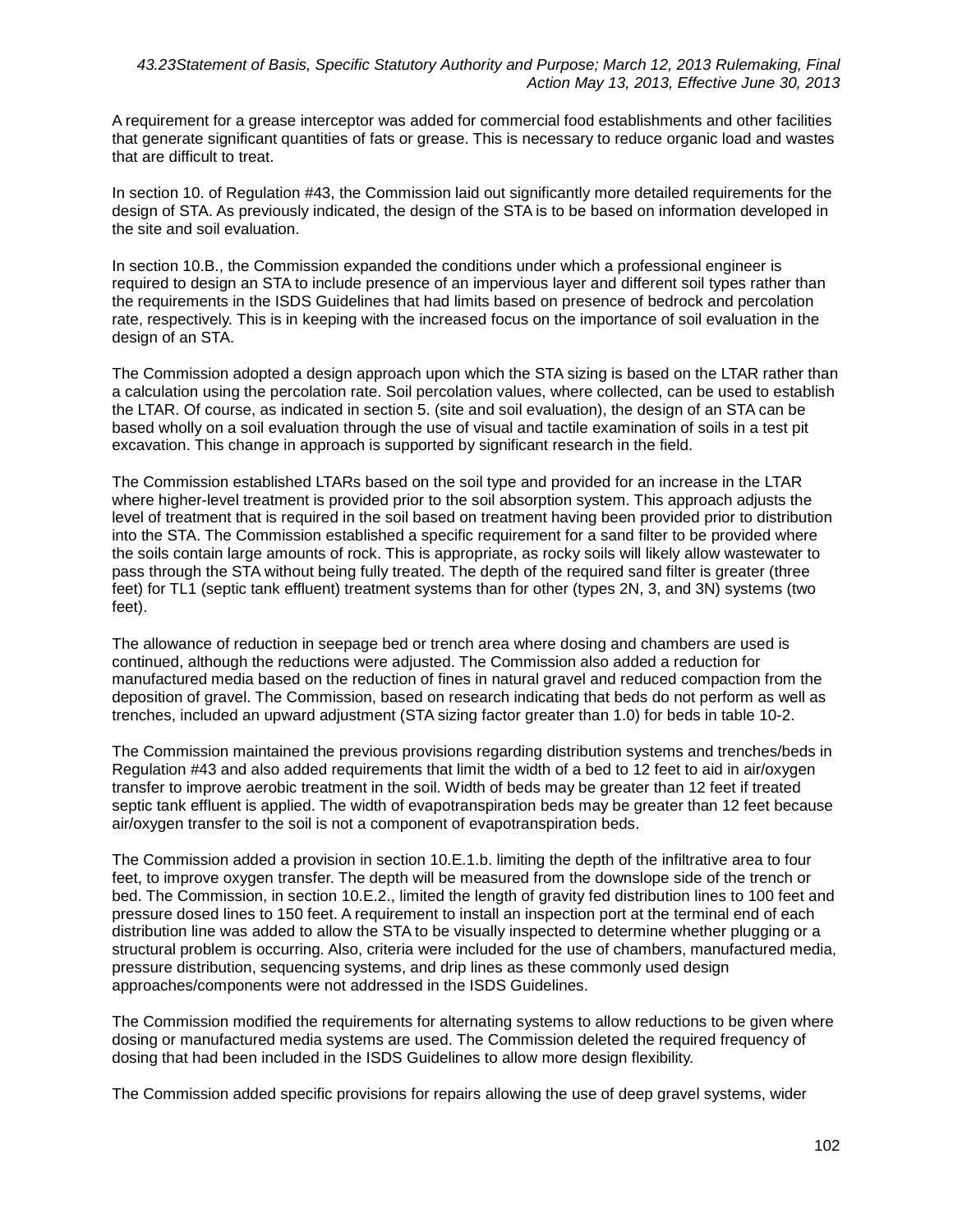beds, and seepage pits. These technologies had been allowed for new/enlarged systems under the ISDS Guidelines. The Commission determined that these technologies do not provide the same level of treatment or public health/water quality protection as the systems allowed under this regulation. Therefore, their use should be limited to repair situations where an allowed system cannot be properly installed due to site constraints or other limiting factors.

The Commission included additional requirements for new seepage pits to offset, as much as practicable, their performance limitations.

The Commission adopted section 11. for design criteria for higher level systems. This section generally replaces or consolidates the criteria previously in section VIII.B.2. and sections IX. and X. of the ISDS Guidelines. The Commission distinguished between higher level treatment systems using public domain technology design information and proprietary systems. The Commission required public domain technology systems to be designed, installed, and maintained in accordance with established criteria such as applicable references and any conditions established by the local public health agency. Proprietary systems must be designed, installed and maintained in accordance with manufacturer's instructions and any additional criteria established through the technology review and acceptance process in section 13. The Commission established these requirements to ensure that these more complex technologies will perform at the intended level since they are replacing simpler systems that may not rely on mechanical systems that are subject to failure and that require much less operational attention and maintenance. These systems will be assigned a treatment level based on those described in section 6.

In section 13., the Commission added significant detail to the previous provisions for sand filters in section VIII.C.5. of the ISDS Guidelines. These include subcategories for several different sand filter types and associated sizing requirements and minimum requirements. Other detail was added to ensure proper design and performance, such as allowable slope for a mound system and the distance between the bottom of the sand filter and the ground water or bedrock.

The Commission prohibited new wastewater ponds for single-family residences based on the difficulty of maintaining adequate water levels in a small pond in semi-arid conditions. Additional items were added such as maintenance requirements and a maximum allowable seepage rate.

The Commission clarified that vaults may be used for full time occupancy properties where a failing OWTS cannot be replaced or for new systems where an OWTS with an STA is not feasible or for properties where an STA is not allowed.

The Commission provided authorization for local public health authorities to prohibit new and the use of existing vault privies and pit privies.

For incinerating and composting toilets, the Commission clarified that these may be subject to the requirements of a local plumbing agency or the Colorado Plumbers Board, whichever has jurisdiction in the specific location. The Commission added requirements for composting toilets including proper disposal of residue and accounting for low temperatures in the design.

The Commission expanded the provisions for acceptance of new product technology in section 13. of Regulation #43. This included a new requirement and associated elements for an application to be submitted in support of a proprietary treatment or remediation product. Also, product acceptance requirements were established for many types of products ranging from meeting National Sanitation Foundation requirements for composting toilets to detailed field performance testing to demonstrate performance for proprietary treatment products. Details for both the application and acceptance processes were added to provide the Division and technology proponents with a clear understanding of the level of information required and the basis for the Division's decision.

Also, the Commission established specific criteria for acceptance of remediation products that are necessary to ensure that owners of failing systems are not led to believe that the system can be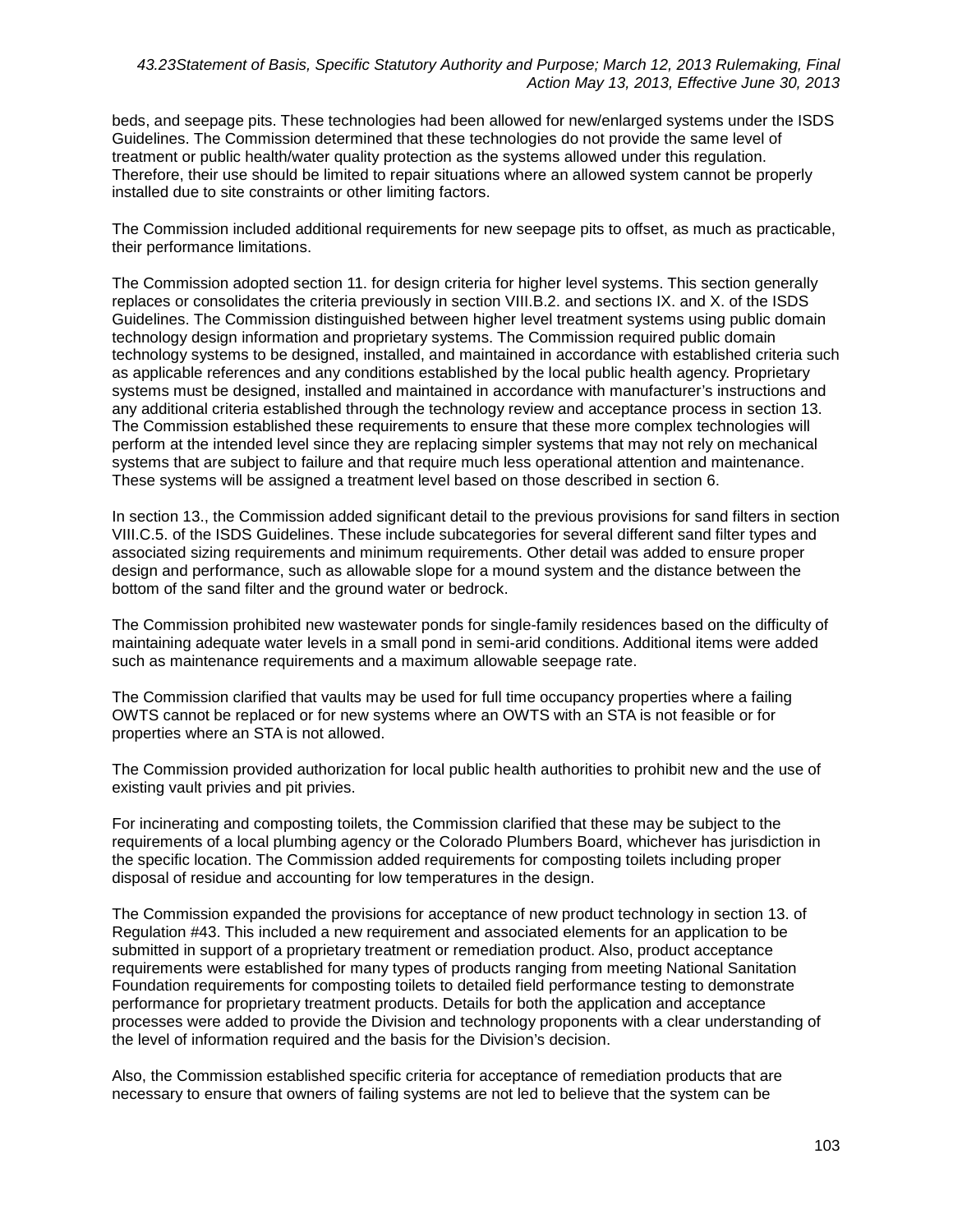remediated by the use of a remediation product when, in fact, repair or replacement is the only option.

The Commission, subject to a proprietary treatment product having met the NSF/ANSI Standard 40 or equivalent testing program and where at least one unit has been installed in Colorado as of the effective date of Regulation #43, allowed the continued use of a proprietary treatment product with a treatment level of TL2.

The provision of a public hearing where approval of a product has been denied has been removed as it is unnecessary. Final decisions of the Division, including the denial of a technology, may be appealed to the Commission pursuant to sections 25-8-202(k) and 25-8-401, C.R.S. The Commission's decision can be appealed by either party to the district court.

The Commission established new operation and maintenance (O&M) requirements including a mandatory O&M program where higher-level treatment is used as the basis for reduction of a vertical or horizontal setback distance or for a reduction in the STA area. This is appropriate given that the protection of public health and water quality under these circumstances depends on the proper functioning of the higher level treatment system and these systems must be operated and maintained to function at the intended level of treatment.

A local board of health must adopt regulations requiring appropriate O&M in order to offer a reduction in the setback distance or in the size of the STA where higher level treatment is proposed. The local board of health is not required to adopt this provision of the regulation. Where the provisions of the regulation are adopted, however, they must include requirements for the local public health agency to develop a program of inspections, maintenance, recordkeeping, and enforcement to ensure that the systems are meeting the designed higher level treatment standards and maintaining appropriate records.

The Commission included required minimum inspection and maintenance frequencies, depending on the type of higher level treatment (e.g., with or without mechanical parts), and a requirement for system owners to maintain an active maintenance contract at all times. The Commission modified the monitoring provisions of section XIV.D. of the ISDS Guidelines to clarify that a local public health agency can require monitoring where there are indications of inadequate performance, where an OWTS is located in a sensitive area, and for experimental systems and systems under product development permits. The monitoring of experimental systems and systems under product development permits is necessary in order to establish a baseline expectation for system owners and local public health agencies. A local board of health could choose to require additional monitoring at its discretion.

The Commission encouraged stakeholders to consider the following issues in the next review of Regulation #43: 1) mandatory inspections at title transfer (currently an option of the LPHA), 2) inspection ports at both ends of the distribution lines (currently an option of the LPHA), 3) use of E. coli instead of fecal coliform in Section 43.12.H, and 4) training and licensing. Although few training requirements are included in Regulation #43, the Commission supports efforts to increase training opportunities and requirements for OWTS practitioners in Colorado.

### PARTIES TO THE RULEMAKING HEARING

- 1. Colorado Professionals in Onsite Wastewater
- 2. Eljen Corporation
- 3. Tri-County Health Department
- 4, Colorado Directors of Environmental Health
- 5. Board of County Commissioners for the County of Gunnison, Colorado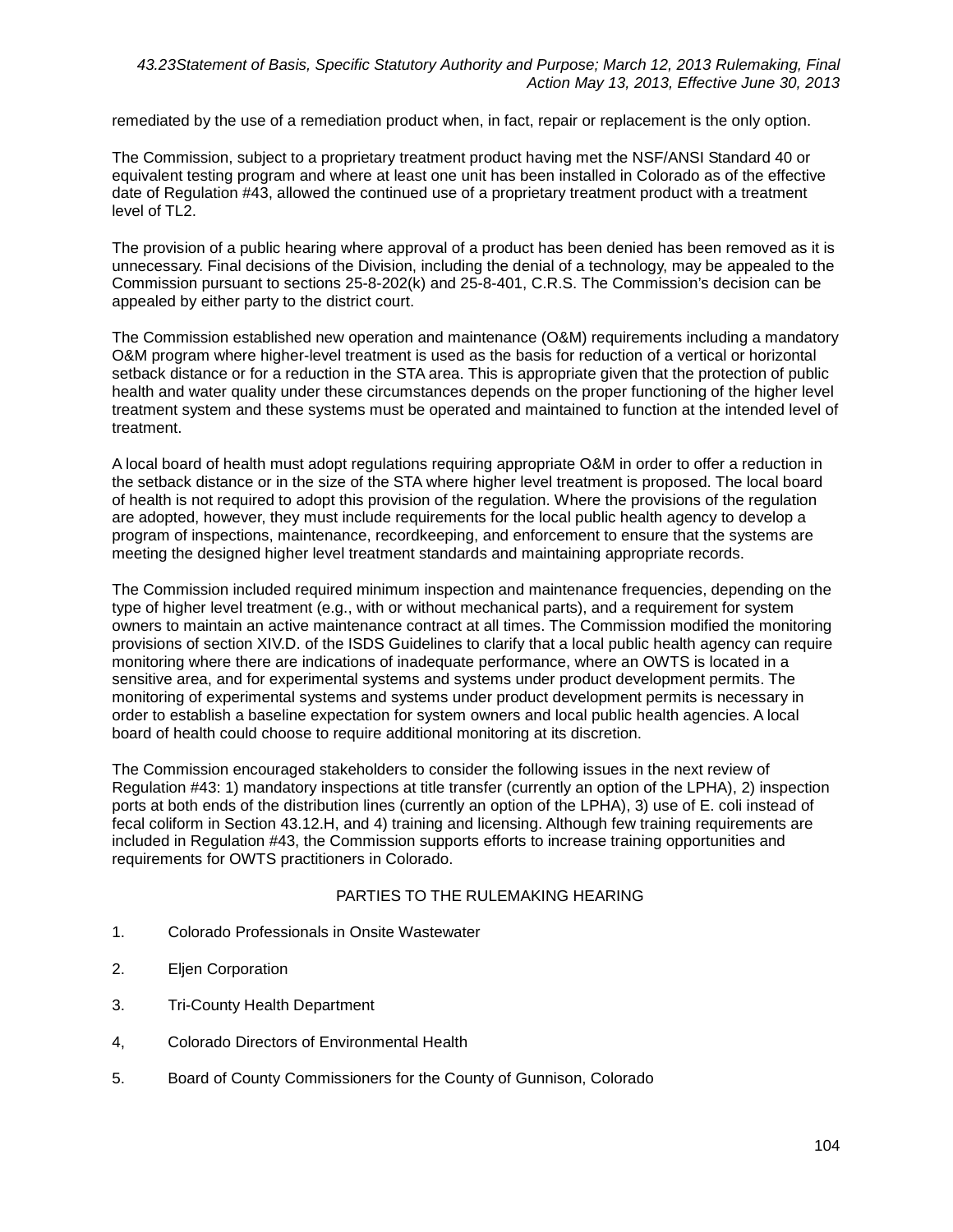- 6. Underground Solutions, Inc.
- 7. Jefferson County School District R-1
- 8. Front Range Precast Concrete
- 9. Colorado Hospital Association

The provisions of sections 25-10-101 through 113, C.R.S. provide the specific statutory authority for adoption of this regulation. The Commission also adopted, in compliance with section 24-4-103(4), C.R.S., the following statement of basis and purpose.

### **Basis and Purpose**

The April 10, 2017 Commission hearing culminated efforts of an extensive stakeholder process. Stakeholders from all sectors of the onsite industry including, regulators, practitioners and manufacturers reviewed and provided comment on the proposed revisions to Regulation 43.

The adoption of Regulation 43 in June of 2013 was the first major revision to these regulations since 1994. The purpose of the revision was to reflect current standards applied to the On-site Wastewater Treatment System industry and to provide more options and flexibility in design and local regulation. Subsequent to the implementation of Regulation 43 it was noted that several sections throughout the regulation were in need of clarification. These items were defined and addressed by the stakeholders for the 2017 modification. In addition, there were a few sections within the regulation that were perceived to be in conflict with other sections of the regulation. These items were also identified and addressed by the stakeholders. Other various sections throughout the regulation were modified so as to provide clarity to the intent of that specific section as well as the overall regulation.

To align with the Colorado Legislative Drafting Manual,Chapter 5, 5.7.1 Guidelines for the Use of Plain Language and Principles of Grammar and Style, the Commission replaced technical language with plain language, where possible, and also replaced "shall" with "must" or "will" throughout the regulation when a thing or person "is required to" meet a condition for a consequence to apply.

### Section 43.3

New definitions for the following terms were added to assist in the clarification of regulatory requirements: accessible, bedroom, deficiency, record drawing, and repair. The following definitions were also added to provide clarification on system design and separation requirements: basal area, cistern, cut-bank, holding tank, linear loading rate, enhanced manufactured media.

The definition of "competent technician" was revised to more accurately define this term per the actual requirements of the regulation.

The definition of "domestic wastewater treatment works" was corrected to match the Colorado Water Quality Control Act.

The definition of "effective size" was revised to provide an accurate definition of this item.

The definition of "failure" was revised to further clarify what the stakeholders decided actually constitutes the failure of an OWTS and to assist in system evaluation under the Transfer of Title program.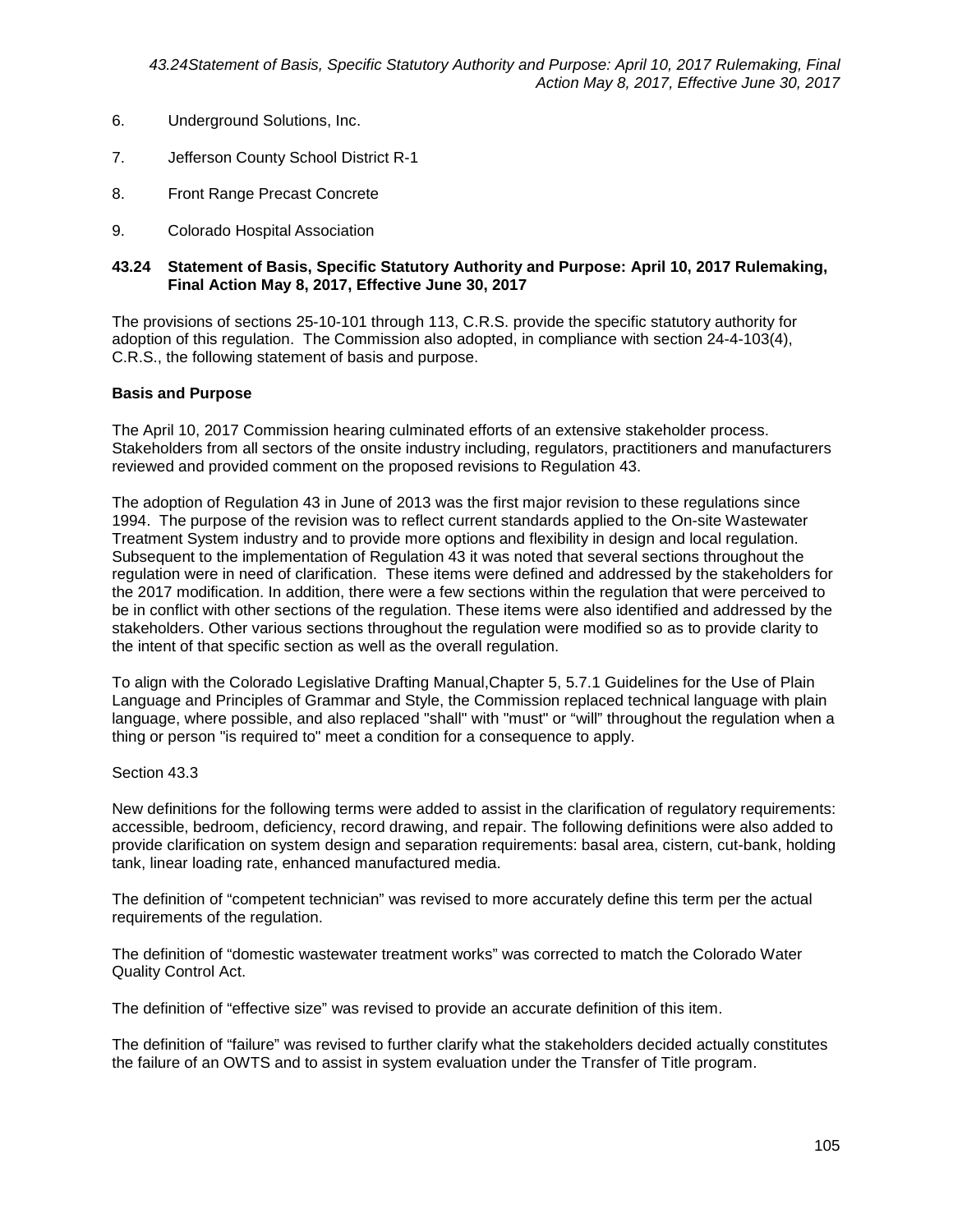The definition of "infiltrative surface" was revised to further clarify the distinct soil interfaces that would be considered an infiltrative surface.

A definition of "limiting layer" was developed to provide clarity and to address perceived conflicts between the separate definitions of limiting condition and restrictive layer, which were both removed. This new term will serve as the standard term for several site conditions that require specific OWTS design considerations. This term was applied at various locations within the regulation as appropriate.

The definition of "liner" was revised to clarify the minimum thickness requirement of the liner material.

The definition of "malfunction" was revised to further define a condition that required attention, but would not necessarily be defined as a failure.

The definition of "manufactured media" was revised to clarify the difference between this component and the newly created category for "enhanced manufactured media".

The definition of "mound" was revised to address the perceived conflict between the definition of a mound and the requirements for a mound in the design criteria within the regulation.

The definitions of "pressure distribution" and "dosing, pressure" were revised to further state the requirements of a distribution system in order to be considered a pressure dosed system.

The definitions of "sand filter, lined sand filter, and unlined sand filter" were revised to provide consistency and clarity across these three items.

The definition of "soil profile hole" was removed from the regulation as it is no longer used. Soil evaluations are now conducted by a visual and tactile evaluation of a soil profile test pit excavation.

The definition of "suitable soil" was revised to more concisely define the intent of the regulation, and to include new concepts and terms used in this revision.

The definition of "wastewater, high strength" was revised to further clarify the requirements and to accurately equate to Table 6-3 found later in the regulation.

An abbreviation for Non-pressurized Drip Dispersal System was added to Table 3-1.

Section 43.4

The Commission modified 43.4.A.1 from a reference to "equal to or greater than 2000 gpd" to "greater than", to match the Colorado Water Quality Control Act.

The Commission modified sections 43.4.A.2 and 3 to refer to the update or revision of a local regulation compared to a promulgation or adoption as was required with the initial acceptance of Regulation 43.

The Commission modified section 43.4.F.2 by removing the term "as-built" and inserting "record drawing", with additional requirements. This revision was suggested by industry to address potential legal concerns when using the term "as-built".

The Commission revised the section on "Product Development Permits", and removed the "Experimental Systems" section. The verbiage from the "Experimental Systems" section was modified and relocated to the "Product Development Permit" section; 43.4.I to be consistent with the OWTS Act. The Commission also further defined how a product can "qualify" for testing under a product development permit, and that local agencies are to supply the Division with a copy of the completed product development permit.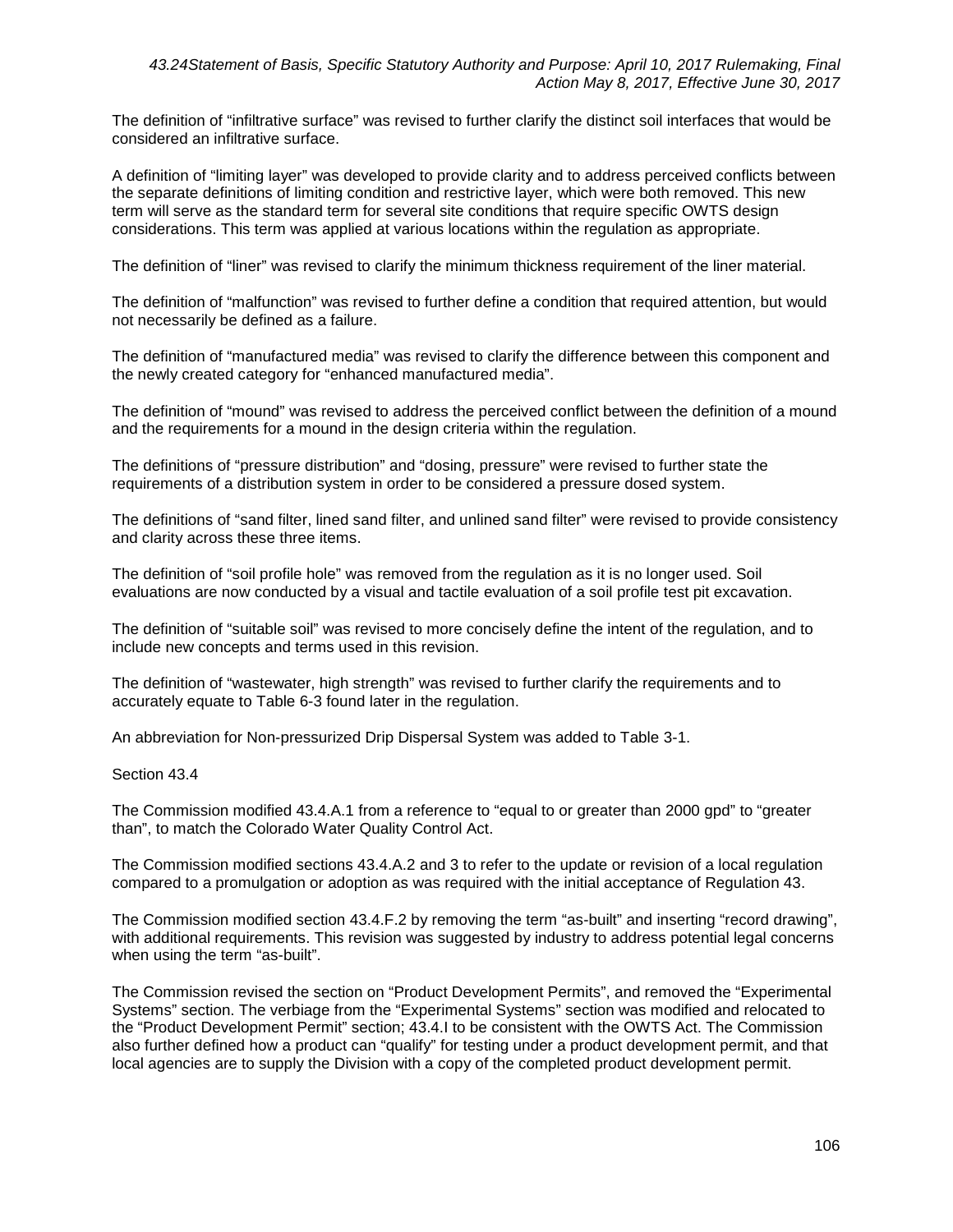The Commission modified section 43.4.L; Transfer of Title Inspections. These modifications included extending the time that an inspection report was valid and redefining what items noted in the report were required to be repaired or replaced prior to issuance of an acceptance document, while others items were only required to be identified to the owner. The Commission also removed the set time frame required to complete repairs per an acceptance waiver, now allowing the local public health agency to define the length of time allowed by the waiver.

The Commission renamed section 43.4.M from "Renewable Permits" to "Permits for the Continued Use of an OWTS". The intent was to provide consistency where permits were issued for operation and maintenance of existing systems and for the acceptance of an OWTS at the time of Transfer of Title.

The Commission modified section 43.4.N.5.d to rescind the requirement that a variance to an off-site feature must not be granted without written consent of the owner of the property containing said feature. The Commission decided that this section could cause a taking of property without evidence of an environmental or public health concern. A clause was added to ensure that the adjacent property owner of the feature in question was notified of the time and date of the hearing.

The Commission modified section 43.4.N.5.g to further clarify that variances for system sizing or separation reductions were not allowed with the use of higher level treatment systems unless the LPHA had implemented a system maintenance and oversight program.

The Commission modified section 43.4.O.2 to also prohibit the repair of an existing cesspool; requiring the installation of a conforming OWTS. Previously, only new installations were prohibited.

The Commission decided to not provide additional requirements for the disposal of septage within section 43.4.O.5. The Commission recommends compliance with EPA 40 CFR, Part 503 Biosolids Rule as additional guidance regarding provisions and requirements for land application, surface disposal, pathogen destruction, vector attraction reduction and incineration of biosolids.

The Commission modified items within 43.4.P; Cease and Desist Orders, from allowing "a reasonable period of time" to bring the system into compliance, to "30 days", to accurately comply with the requirements of the Colorado On-site Wastewater Treatment System Act.

The Commission modified items within 43.4.Q.1 to reference the correct statute regarding a Class 1 petty offense.

The Commission inserted sections from the OWTS Act, 25-10-113 (2) and (3), C.R.S., into 43.4.Q.2 and 3 to clarify the allowance for penalties based on comments received from local public health agencies.

## Section 43.5

The Commission modified items within 43.5.B and C to further clarify what is required as part of a "Preliminary Investigation" and a "Reconnaissance Visit" prior to the design of an OWTS.

The Commission modified items within 43.5.D.1 to match the delayed implementation language of the original Regulation 43. Specifically, that following three years after the original effective date of Regulation 43 (June 30, 2013), a soil profile test pit excavation must be conducted during a site evaluation. The Commission also required a minimum of two soil profile test pit excavations to determine soil type and identify if any limiting layers exist. A percolation test still may be conducted in addition to the excavation in order to obtain additional information.

The Commission included a requirement indicating that the minimum depth of a soil profile test pit excavation must be to a limiting layer, or at least four feet below the infiltrative surface of the proposed soil treatment area.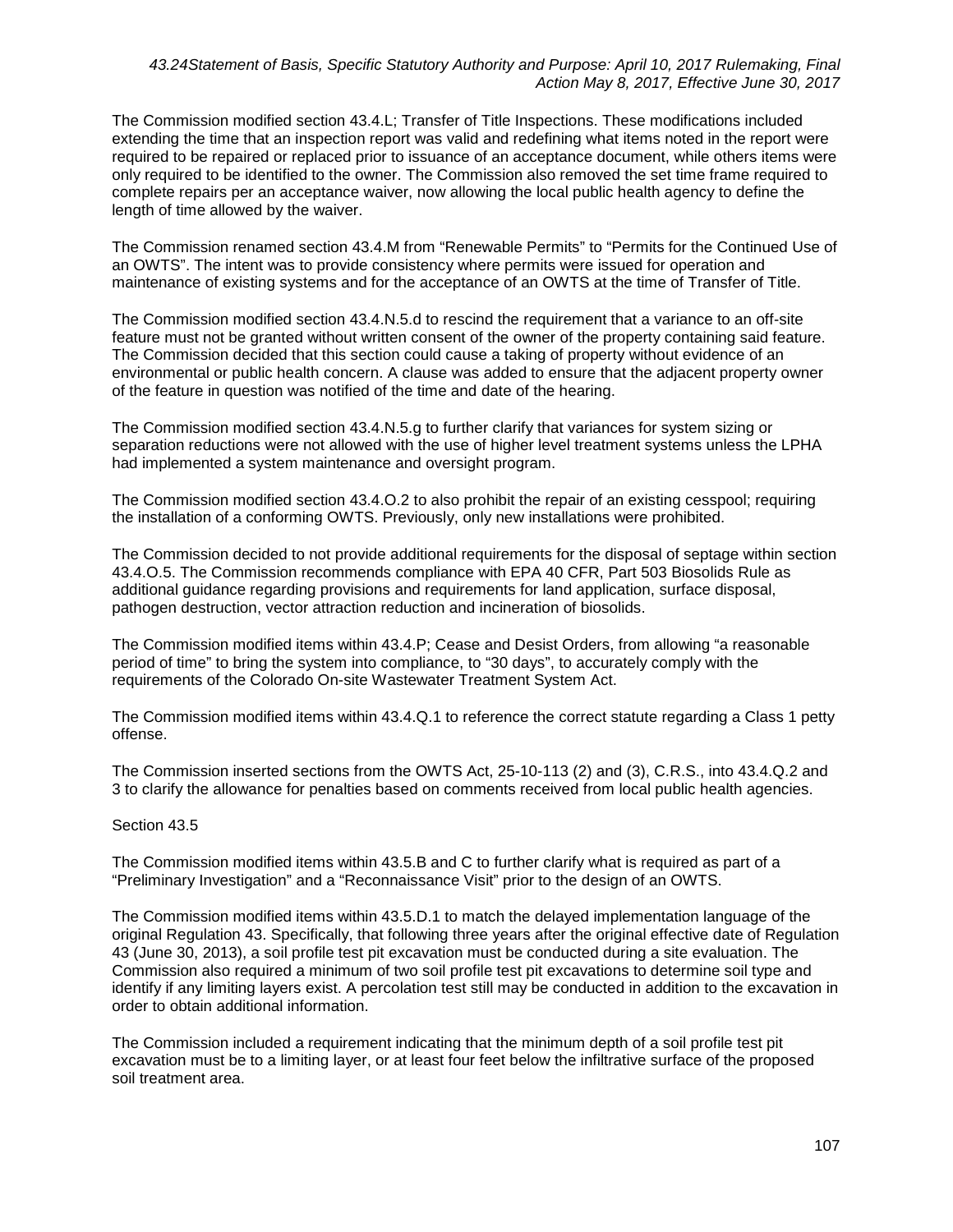The Commission included a specific reference to the evaluation of soil consistence and other similar conditions that may interfere with treatment and dispersal of effluent.

The Commission clarified the "Procedures for performing percolations tests", in order to coincide with proper methodology for soil percolation testing.

The Commission modified items within 43.5.E.1; "Marking of Soil Profile Test Pit Excavations or Percolation Holes", to require that excavations shall be suitably barricaded to prevent unauthorized access.

The Commission modified section 43.5.F.1.g indicating that site plan drawings are to include a fixed nondegradable temporary or permanent benchmark to ensure a more accurate OWTS installation, consistent with the approved design plans.

The Commission modified section 43.5.G.3 indicating that a design document for all dosing systems must now include calculations for total dynamic head and gallons per minute. Scaled drawings must now include separation distances to water supplies and surface water on both the subject and adjacent properties. Elevations or relative depth for the infiltrative surface, septic tank invert, and all other OWTS components must be provided.

The Commission removed the specific reference to septic tanks in former section 43.5.G.3.e regarding specifications for loads for burial depth and ground water, noting that per 43.13 the division must review and accept septic tanks from a manufacturer prior to the allowance of the installation of the tank.

The commission included the requirement that the proposed site for the soil treatment area be protected not only during OWTS construction, but also prior to OWTS construction so as to prevent soil compaction from other site activities.

The Commission modified items within 43.5.J.2.b to allow for a testing requirement within the soils training for a competent technician, if the training or workshop includes an exam.

## Section 43.6

The Commission modified section 43.6.A.2 to only allow for a local public health agency to increase the design flow per person from 75 gpd to 100 gpd, "on a case-by-case basis". This will increase statewide consistency but retain local flexibility where justified.

The Commission modified section 43.6.A.4 to allow for composite sampling when testing wastewater from multi-family or commercial systems.

The Commission included the allowance in section 43.6.A.5.e for the installation of a timed dosed NDDS where flow equalization is utilized.

The Commission made the following modifications to Table 6-2: separated out flows by fixture type to clarify that calculating flows using fixture values is strictly for auxiliary buildings; inserted estimated flows from a "tiny home" (<400 sq. ft.); increased the estimated flows for travel trailer parks with individual sewer and water connections to 100 gpd (this is in compliance with NFPA 1194, Section 7.8.2); provided additional direction for OWTS sizing for a church and group home.

The Commission made the following modifications to Table 6-3: indicated that septic tank effluent will be measured in BOD<sub>5</sub> and higher level treatment effluent will be measured in cBOD<sub>5</sub> so as to adhere to industry standards. Also, the constant of multiplying  $BOD<sub>5</sub>$  by 0.85 to obtain cBOD<sub>5</sub> was removed since there is not a set ratio for these constituents.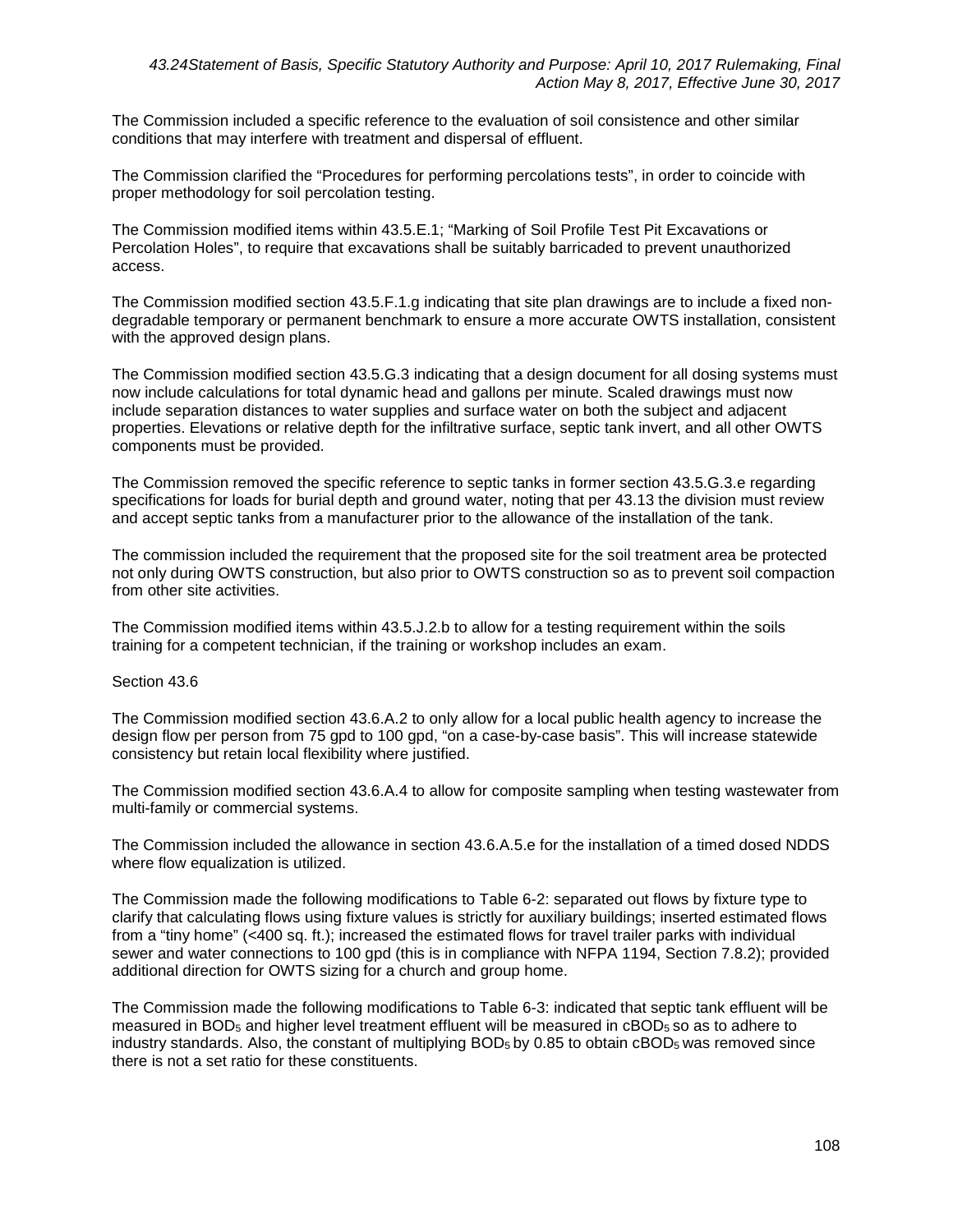The Commission created Table 6-4 to assist in further clarifying the existing definition of "Wastewater, High Strength".

## Section 43.7

The Commission made the following modifications to Table 7-1: created separate isolation requirements for structures with and without basements, crawl spaces or footing drains to an OWTS; revised the separation requirements from a cistern to an OWTS to comply with the Water Well Contractors rules; added separation requirements from upslope curtain drains to an OWTS; added irrigation wells and monitoring wells set in a potable aquifer under well setbacks; added an allowance for other methods of encasement for crossings and encroachments; and referenced the Colorado Plumbing Code regarding the separation requirements to a building sewer.

The Commission made the following modifications to Table 7-2: expanded the vertical separation requirements above a limiting layer for TL2N and TL3 effluent to two and one-half feet to recognize that these treatment levels do not provide the same treatment as TL3N; further clarified that a horizontal separation reduction to 75 feet is allowed for TL3N effluent only after a variance is obtained from the Water Well Contractors Rules; and noted that the minimum vertical separation from the bottom of a seepage pit to a limiting layer is four feet.

## Section 43.8

The Commission inserted a requirement within 43.8.D indicating that the maximum depth to the top of a new septic tank, new dosing tank or new vault shall be four feet and further clarified the requirements for riser lids. These requirements will allow for proper maintenance of each component.

The Commission further explained that the "sufficient weight" of a riser lid is defined as 59 pounds. This aligns with industry standards.

The Commission expanded the requirements within 43.8.G by requiring both an audio and visual alarm signal to ensure that the user will be notified if an electrical component is not functioning properly.

## Section 43.9

The Commission modified section 43.9.A.1 to require a watertight seal between the final and the previous compartment of a tank if the last compartment is used as a pump or siphon chamber.

The Commission modified sections within 43.9 to reference the most current national standards for septic tank construction.

The Commission modified section 43.9.B.4 to ensure that the design of septic tanks, baffles, tees and access openings follow accepted industry standards.

The Commission inserted requirements for cleanouts in sewer lines so as to allow for proper access for maintenance.

The Commission inserted a section that requires a siphon-dosed system for pressure dosing and higher level treatment systems to be able to track the number of doses to the soil treatment area.

The Commission further clarified section 43.9.I.3 which references the design requirements for multiple compartment tanks that use the final compartment for the installation of a pump or dosing siphon.

The Commission inserted a section that provides for a smaller diameter riser over a pump chamber, but only when the riser is an integral component of a specific product that is accepted by the Division.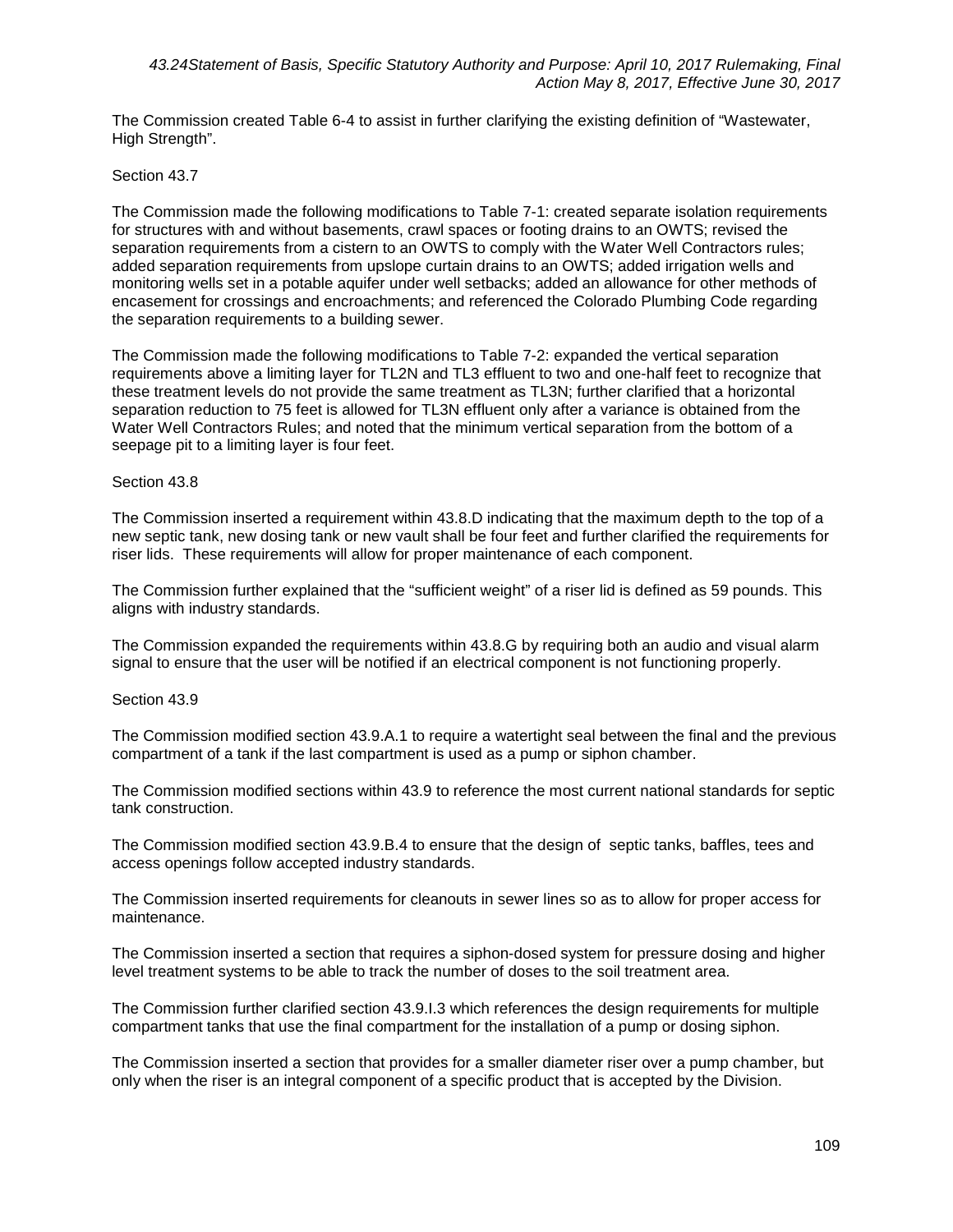The Commission inserted a section that requires all intrusions on a pump chamber riser to be watertight.

The Commission modified the section on "Controls" to align with applicable codes and industry standards. This section now requires the following: To comply with applicable electrical codes, an electrical disconnect must be provided within line of sight of the pump chamber. To assist in operation and maintenance, a means of tracking both the pump run time and number of cycles for pressure dosing and higher level treatment systems is now required. All panels or boxes must bear the seal of a Nationally Recognized Testing Laboratory (NRTL), such as UL or ETL was expanded from only allowing UL listed.

The Commission modified section 43.9.J by defining what type of effluent screening is acceptable when effluent is dosed from the final compartment of a septic tank, and inserted a section that requires an effluent screen to be placed on the outlet from the septic tank when an ejector pump, grinder pump or non-clog pump is used prior to the septic tank.

The Commission inserted a section that requires the handle of an effluent screen to extend to within 12 inches of grade to allow for ease of maintenance.

The commission expanded the section relating to the size and design of "grease interceptor tanks" and their internal components to bring the regulations more into alignment with accepted industry standards.

## Section 43.10

The Commission inserted a section that allows for the application of higher level treated effluent by gravity distribution in soil types 3, 3A, 4, 4A, and 5 for designs where reductions in soil treatment area size or vertical/horizontal separation are not applied.

The Commission modified Table 10-1 to allow for increased long-term application rates (10%+/-) in cases where higher level treated effluent is applied to a soil type 1, 2, 3, or 3A. These increases are within accepted industry parameters for the application of treated effluent. This was completed to modify parts of the current regulation whereby certain designs using the sizing adjustment factors provided in Tables 10- 2 and 10-3 would be smaller in size than a design applying higher level treated effluent to the same site. With this modification, the commission removed section 43.10.D.3, which only allowed for a fifty percent size reduction to the baseline system when the size adjustments for Tables 10-2 and 10-3 were applied. The Commission also modified the identifiers for soil structure so as to accurately concur with the USDA soils manual.

The Commission removed soil type "0" from Table 10-1 and placed it within a new Table 10-1A. This new table was created to address concerns from local agencies regarding design requirements within the current regulation for sites with a high content of rock. To clarify and provide flexibility, the table includes three "Type R" soil identifiers describing a soil that contains a certain percentage and size of rock that is allowed, how it is to be applied to the soil, at what rate it is to be applied, and the depth of treatment sand that is required below the distribution system. This table will provide for more engineered design options in these soil types. While percentages of media sizes are determined by weight through ASTM gradation testing, the Commission chose to also allow characterization of rock size percentages by volume, similar to USDA field methods, to provide designers the ability to evaluate rock percentages in the field. The Commission recommends that future discussions regarding changes to this regulation include consideration of whether the regulation should allow a facility to apply for a variance from the design criteria requirements outlined in Table 10-1A where alternative or additional testing methods have been conducted and where it can be demonstrated that the alternative design will provide equal or improved treatment of the effluent.

The Commission modified Table 10-3 to clarify the manufactured media terminology by creating new categories for proprietary manufactured distribution media; "Enhanced Manufactured Media" and "Other Manufactured Media" (both defined in the definition section of this revision). Other Manufactured Media will receive a 0.9 reduction in system size, while Enhanced Manufactured Media will receive a 0.7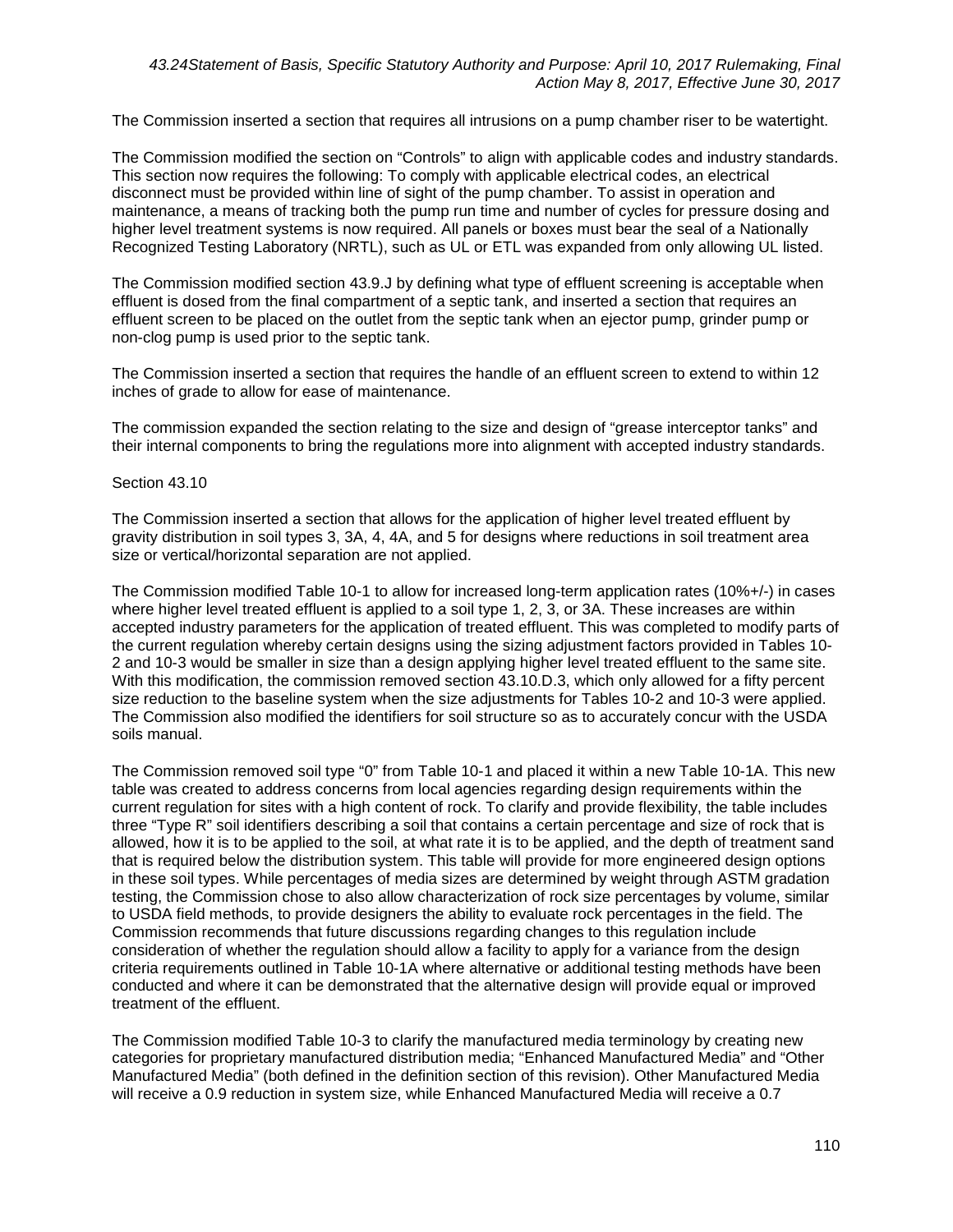reduction in system size. Additional sections for these two types of manufactured media indicating design and installation criteria has been provided in section 43.10.G. The acceptance criteria for these products defined in section 43.13.E have also been expanded.

The Commission clarified Section 43.10.E.1.b by stating that the infiltrative surface may only be greater than four feet deep if TL2 or greater effluent is applied and the system is inspected and maintained as per section 43.14.D of this regulation. The Commission also modified the maximum infiltrative surface depth for systems installed on a slope. The 4 foot maximum depth will now be measured from the up-slope side of the trench or bed. This provides consistency throughout the regulation and promotes aerobic conditions within the treatment zone.

The Commission clarified various sections of the regulation by revising specific references of distribution "lines", to distribution "laterals".

The Commission inserted a sub-section in 43.10.E.2 which requires the forcemain or distribution pipe to be connected to a distribution header as near to the center of the header as possible. The intent is to provide more equal distribution to the entire distribution system.

The Commission moved and expanded the section on "Pressure Distribution" to ensure that system designs align with industry standards. This section now requires the following: the inclusion of pump information, drain-back volume and calculations or a design software reference that indicates equal flow to the entire distribution system will be provided, parallel distribution lines must not exceed four feet center to center and the outer distribution pipe must be located at least two feet to the sidewall and endwall, and flushing assemblies must be installed on each lateral and be accessible from grade. A LPHA may require that all effluent dosed to a pressure distribution system be screened prior to entering the distribution system.

The Commission modified the section on trenches by reducing the required distance between adjacent trenches from six feet to four feet (sidewall to sidewall) to assist in constructing systems on sites with steep slopes or restricted area.

The Commission modified the section on inspection ports by requiring a 4 inch minimum inspection port at the terminal end of each lateral in a trench system and at each corner of a bed system. This modification was implemented after discussions with local public health agencies relative to the Commission's request in the original Statement of Basis and Purpose that stakeholders consider inspection ports at both ends of distribution lines.

The Commission modified the section on "Alternating Systems", now requiring each new soil treatment area in an alternating system meet the minimum sizing requirements of the regulation. The fifty percent sizing will remain for repairs to existing systems.

The Commission modified various sections of the regulation to provide a consistent size requirement for coarse aggregate (stone) when it is used. All applicable sections were changed to reference a range in size from  $\frac{1}{2}$ " to 2  $\frac{1}{2}$ ". AASHTO M 43 size No. 3 coarse aggregate is noted as meeting this specification.

The Commission modified and greatly expanded on Section 10.H, "Soil Replacement Systems" in response to local agency and practitioner comments. Three cases are now described. Case 1, for use with a soil type R; added soil must meet either the specifications of "preferred" or "secondary" sand media (as defined in section 43.11.C). Sand depth requirements and application rates are defined in Table 10- 1A. Case 2, for use with a soil type R-1 (option 2); a maximum rock percentage and rock size has been defined. Soil depth requirements and application rates are defined in Table 10-1A. Case 3, for use when sand is proposed to be added above a soil type  $1 - 5$ . Added soil must meet either the specifications of "preferred" or "secondary" sand media (defined in section 43.11.C). In each case where sand is added, a recent gradation of the sand media must be provided to ensure the quality of the product.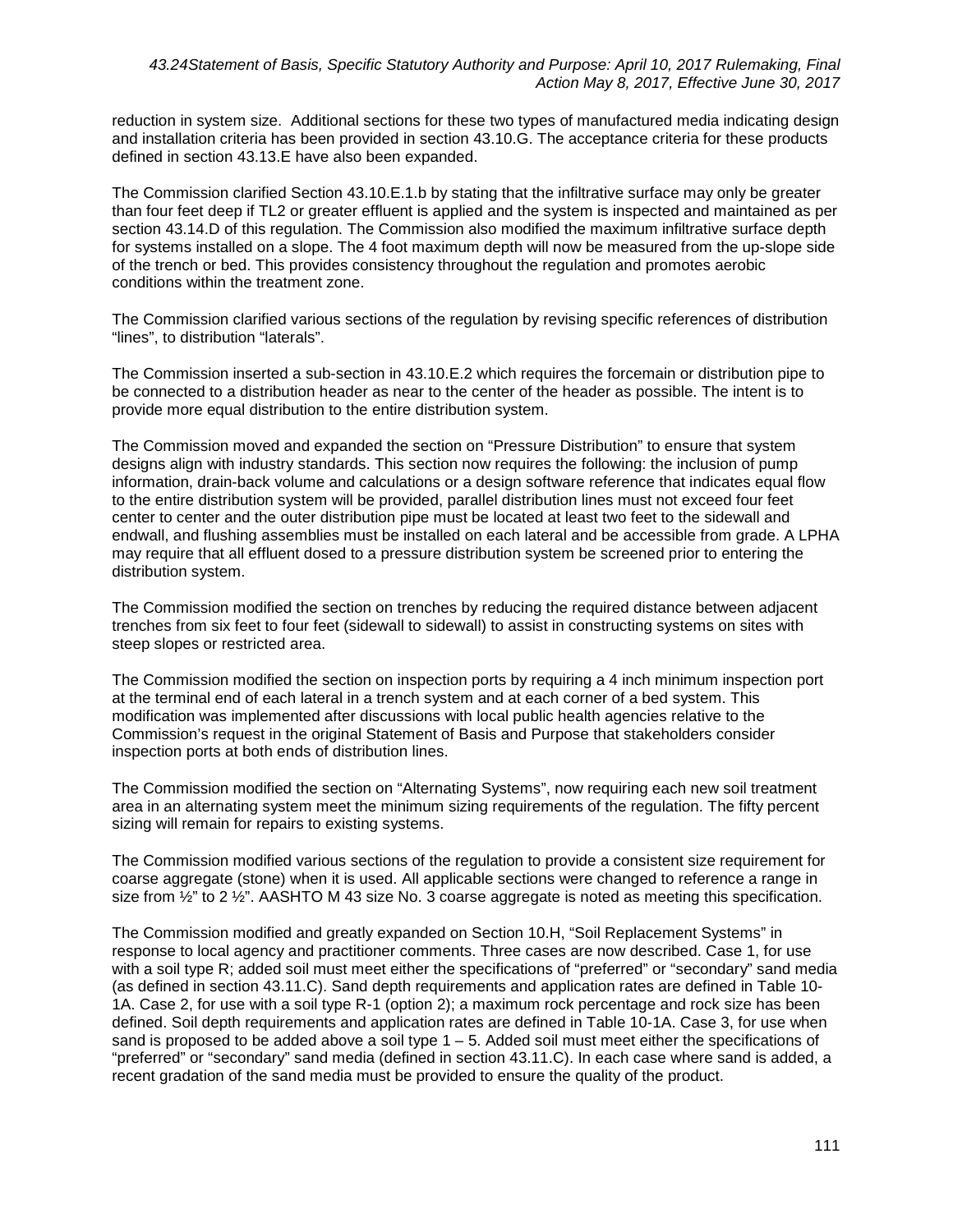The Commission inserted a section that further defines the allowance for the reductions to setbacks in a repair situation where an existing OWTS is failing.

The Commission inserted a section for the allowance of "deep beds" in a repair situation of up to five feet deep. However, size adjustments allowing area reductions within Tables 10-2 and 10-3 may not be used in this case.

The Commission removed the reference of a "bed" from the section on "Deep Gravel Trenches".

The Commission modified the following items within the section on Seepage Pits (Repairs): Changed the reference from a vertical cylinder to a "structure of precast perforated concrete with holes, or cinder or concrete block laid dry with open joints.", noted that the excavation may not exceed 5 feet beyond the structure wall, revised the infiltrative surface to include the entire bottom area of the excavation, required that the bottom of a seepage pit must be a minimum of four feet above a limiting layer in all instances, and moved the requirements for the installation of "new" seepage pits to section 43.12.C for clarity.

The Commission moved the section on Remediation Systems from section 43.13.F and included it within the section on "repairs", 43.10.I. The Commission also removed remediation systems from the divisions review for proprietary products acceptance and placed the acceptance under the control of the local public health agencies along with some specific review parameters.

## Section 43.11

The Commission modified the following items within the section on Sand Filters: The treatment levels for single-pass and recirculating sand filters was defined. General design parameters for sand filters were established to ensure that the design of such systems will comply with accepted industry standards. Exact specifications (effective size, and uniformity coefficient) for "preferred" and "secondary" sand media are defined in this section. A recent gradation of the sand media (no more than one month old) must be provided to ensure the quality of the product.

The Commission modified the following items within the section on a Unlined Sand Filters: Application rates and sand depth requirements for "preferred" and "secondary" sand media was defined relative to the quality of effluent the was applied to the infiltrative surface.

The Commission modified the following items within the section on a Lined Sand Filters: Application rates and sand depth requirements for "preferred" and "secondary" sand media was defined. General design parameters for lined sand filters were established to ensure that the design of such systems will comply with accepted industry standards.

The Commission modified the following items within the section on Recirculating Sand Filters: General design parameters for recirculating sand filters were established to ensure that the design of such systems will comply with accepted industry standards. Specifications included, lateral and orifice spacing, recirculation ratios, gallons/dose, timer settings, media requirements, under-drain and liner requirements.

The Commission modified the section on "mound systems" to clarify design requirements and to bring the design criteria into alignment with accepted industry standards. The following items are noted: General mound design specifications, distribution piping requirements, sand media specifications, loading rates, vertical separation requirements, grading requirements, among others, have been further defined.

## Section 43.12

The Commission moved and expanded on Section 43.12.A in order to clarify its original intent. This section was moved to 43.8.A as it references "general design criteria" which is a more appropriate location. This section was expanded to ensure that all OWTS for single family homes are sized per the flow requirements from section 43.6.A.2, and that the installation of low-flow fixtures or the separation of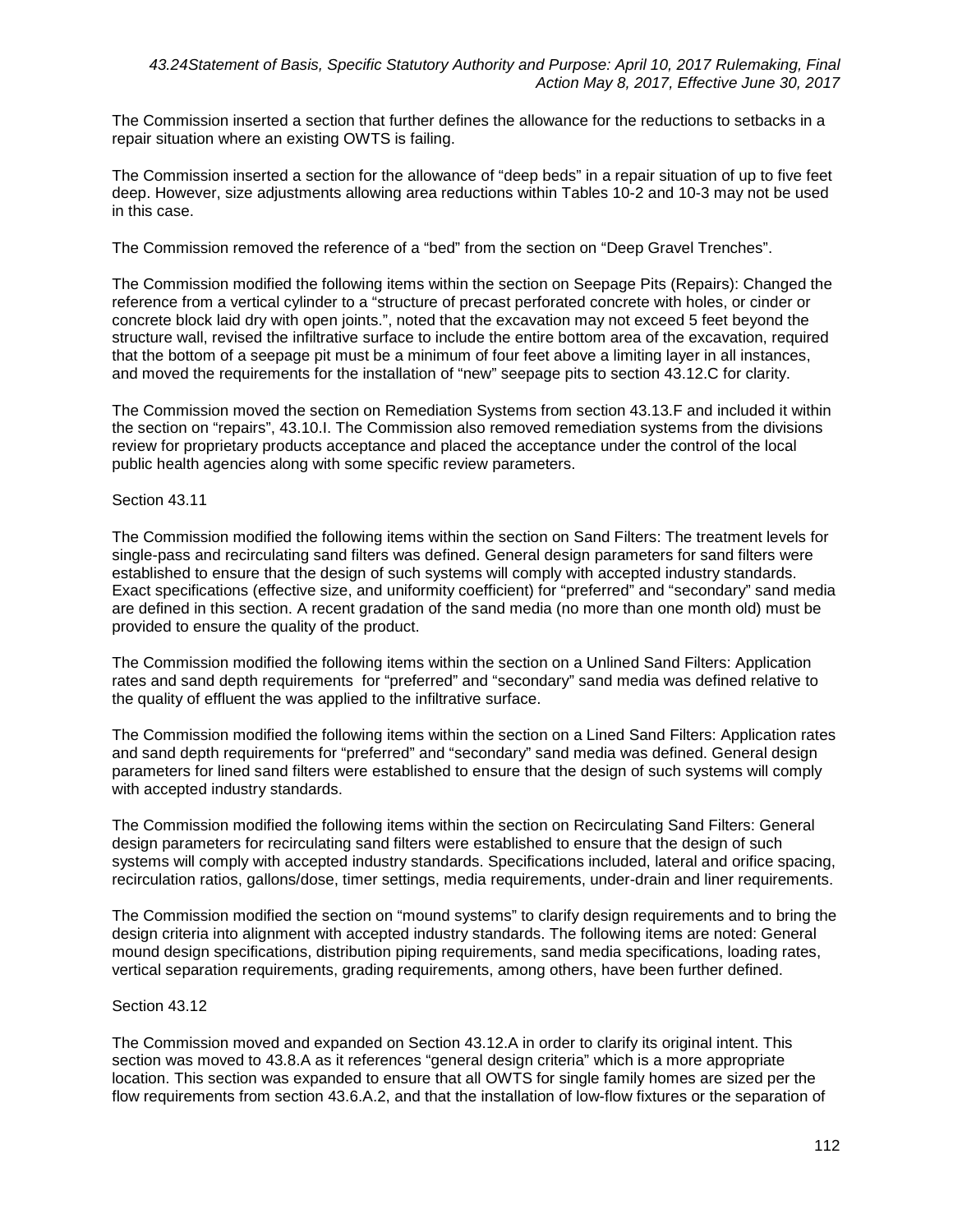toilet waste does not allow for the reduction in the size of an OWTS. This is also consistent with the requirements of Regulation 86.

The Commission inserted the section on "Non-Pressurized Drip Dispersal System" in response to local agency and practitioner comments. A Non-Pressurized Drip Dispersal System is considered a type of an evapotranspiration/absorption system. The general design specifications noted in the "Colorado Professionals in Onsite Wastewater Guidelines for the Design and Installation of Non-Pressurized Drip Dispersal Systems (NDDS) September, 2016" must be followed when these systems are proposed.

The Commission modified the section on Evapotranspiration and Evapotranspiration/Absorption Systems. General design parameters for evapotranspiration and evapotranspiration/absorption systems were established to ensure that the design of such systems will comply with accepted industry standards.

The Commission expanded on the design requirements for "new" seepage pits. New items in this section state that the general design requirements for the repair of these systems must be followed. New seepage pits will only be allowed when the site cannot accommodate a trench or bed system. Pressure distribution is not required when TL2 or higher effluent is applied to the seepage pit.

The Commission modified the section on Wastewater Ponds by adding, "at least" when referencing the required depth of five feet.

The Commission modified the section on "Treatment Systems Other Than Those Discharging Through a Soil Treatment Area or Sand Filter System". The following item was added: "These types of systems must not allow drainage of effluent off of the property of origin."

The Commission modified all references to "fecal coliform". Those references were changed to "*E. coli*".

#### Section 43.13

The Commission modified section 43.13.D.3.b, reducing the number of residential home test sites for proprietary treatment products from twelve to six if the product received NSF/ANSI certification for the treatment level requested.

The Commission clarified section 43.13.D.3.j, noting that manufacturers that request continued acceptance of their product must submit a request for this acceptance and provide documentation of an actual installation to the Division.

The Commission clarified the section regarding the requirements for the testing of proprietary higher level treatment systems outside of Colorado.

The Commission revised section 43.13.E.1, noting that a "gravity" proprietary distribution product must provide equivalent storage volume to a rock and pipe system. Pressure distribution products are exempt from this requirement.

The Commission clarified section 43.13.E.1, noting that a proprietary distribution product must cover at least 90 percent of the excavation in order to receive sizing adjustments provided for in Table 10-3.

The Commission clarified section 43.13.F, providing more detail regarding the requirements for the acceptance of proprietary remediation products.

The Commission clarified the testing and reporting requirements for septic tank manufacturers' testing of five percent of the tanks. The testing must be conducted "annually" and submitted to the Division, or the certifications from IAPMO, CSA or NPCA must be submitted to the Division on an annual basis.

Section 43.14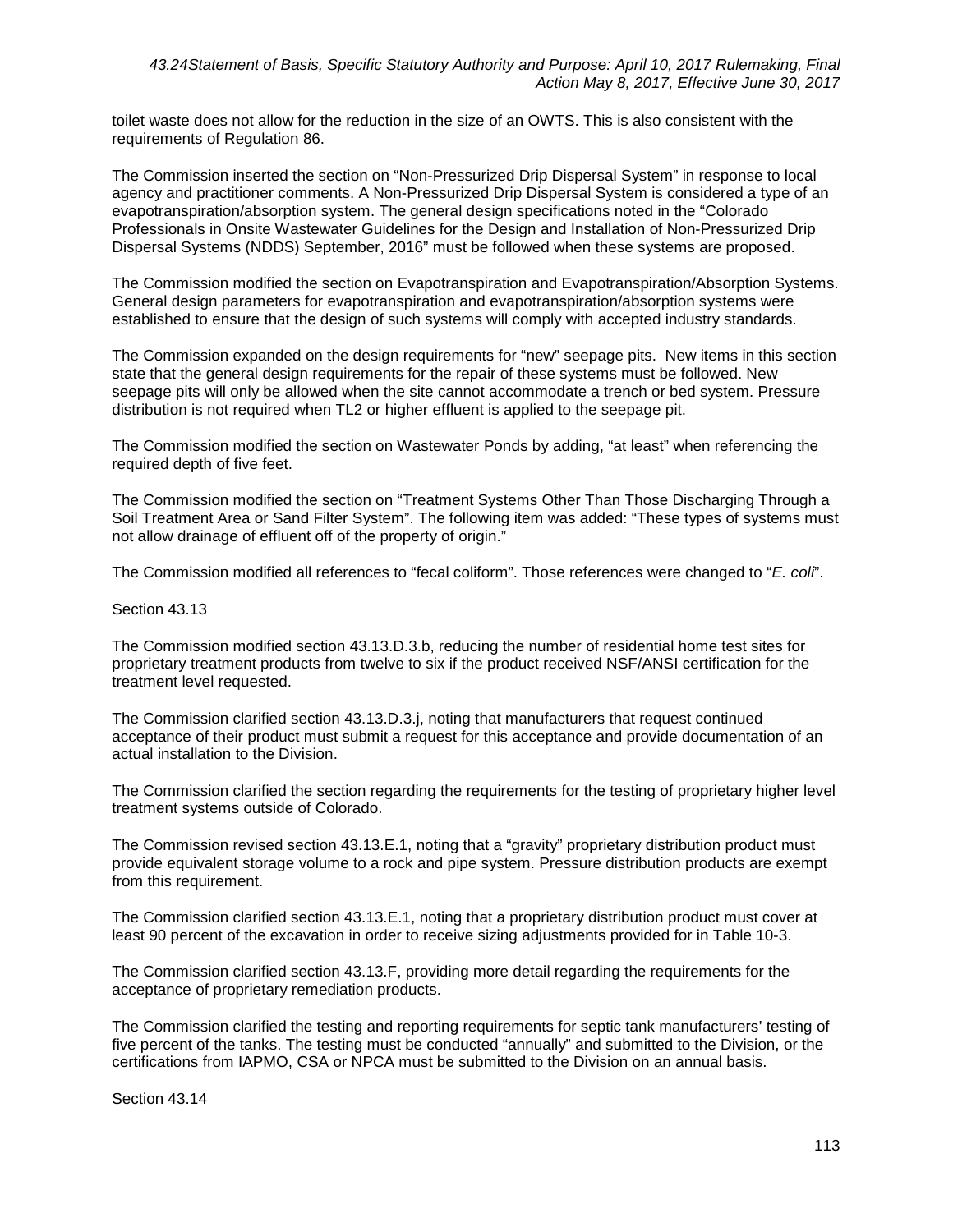The Commission modified section 43.14.C.2 by allowing the local public health agency to designate a separate entity to maintain the oversight of OWTS maintenance where reductions in soil treatment area or vertical/horizontal separation distances are applied. The enforcement of the requirements of the regulation must remain with the local agency.

The Commission modified section 43.14.D.2 in response to local agency comments. The regulation now allows for the local public health agency to designate a separate entity to conduct and maintain the oversight program for the inspection and maintenance of higher level treatment systems. However the enforcement of the requirements of the regulation will remain with the local board of health.

The Commission modified section 43.14.D.4.b. The frequency of inspection and maintenance for higher level treatment systems was changed to require, at a minimum, two inspections at six month intervals for the first year of system operation, then once every 12 months for the life of the system; or more stringent as required by the manufacturer or the local public health agency. The Commission recommended that future discussions regarding changes to this regulation explore whether higher level treatment systems should be required to conduct ongoing sampling for the life of that system.

The Commission inserted sections which define specific requirements of maintenance providers for higher level treatment systems. Providers must notify the LPHA when a contract has been terminated, and the provider must obtain appropriate training for specific proprietary treatment products from the manufacturer.

The Commission declined to adopt a mandatory operations and maintenance requirement for all onsite wastewater treatment systems. The Commission recommends that future discussions regarding changes to this regulation explore what level of operations and maintenance is needed for the different levels of these systems and how that should best be accomplished. In addition, the Commission encourages the future discussions consider whether onsite treatments system professionals should have certification or training requirements.

# PARTIES TO THE RULEMAKING HEARING

- 1. Tri-County Health Department
- 2. Mesa County
- 3. Underground Solutions, Inc.
- 4. Infiltrator Water Technologies
- 5. Colorado Professionals in Onsite Wastewater (CPOW)
- 6. Colorado Directors of Environmental Health

## **43.25 Statement of Basis, Specific Statutory Authority and Purpose: March 12, 2018 Rulemaking, Effective April 30, 2018**

The provisions of sections 25-10-101 through 113, C.R.S. provide the specific statutory authority for adoption of this regulation. The Commission also adopted, in compliance with section 24-4-103(4), C.R.S., the following statement of basis and purpose.

## **Basis and Purpose**

At its March 12, 2018 rulemaking hearing, the Commission revised several sections in response to comments from the Office of Legislative Legal Services that additional information was needed to comply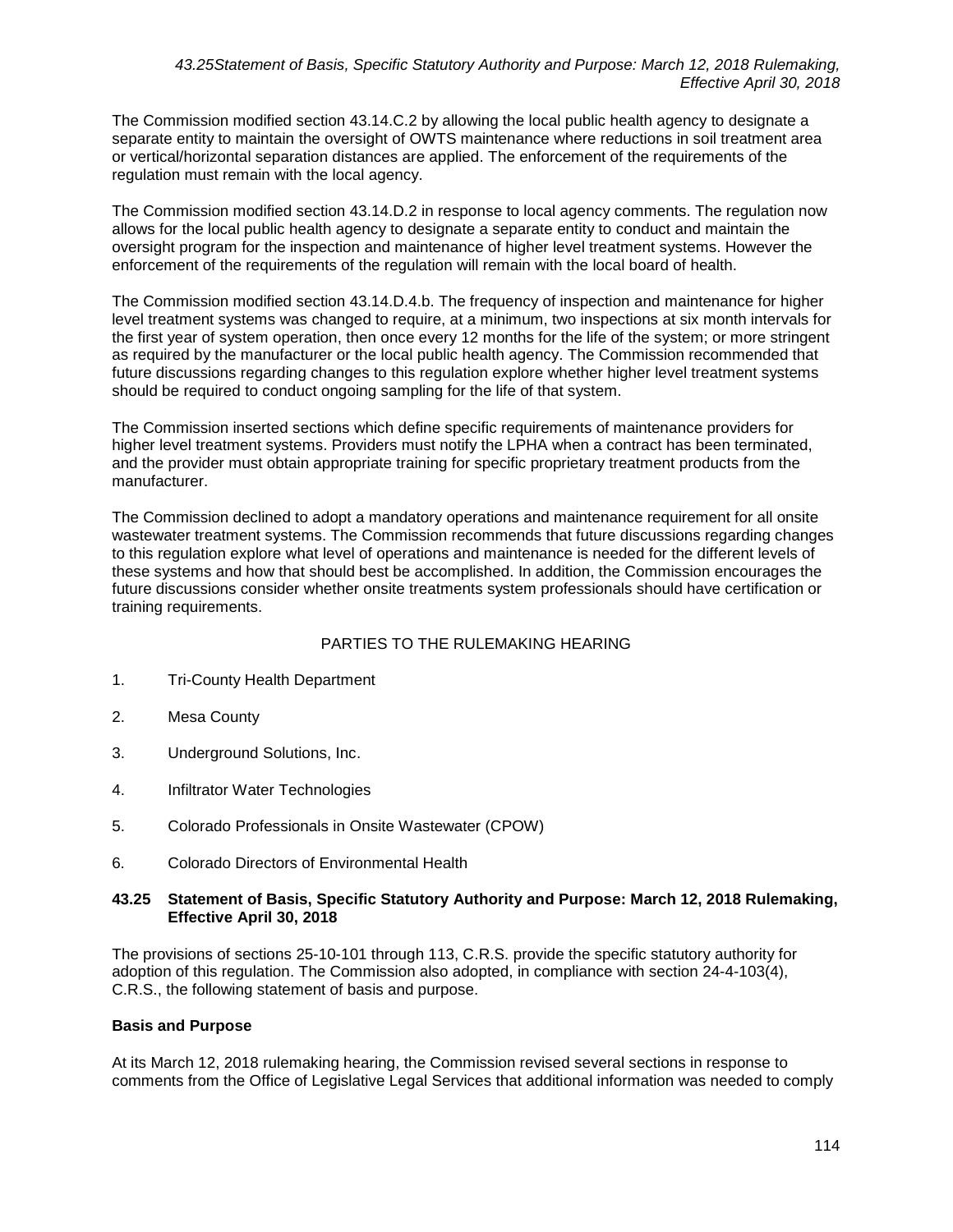with section 24-4-103(4), C.R.S. The Commission conducted a "written comment only rulemaking hearing" to address these relatively minor issues as described below.

Regulation 43 references peer-reviewed technical standards developed by national technical organizations as the industry standard of practice for various OWTS components. Regulation 43 did not consistently include clear indication of the version of the standards being referenced. The references to these peer-reviewed technical standard were modified to clearly indicate the current version being referenced. As noted below, the contact information for the national organizations was also included in section 43.16.

There were some abbreviations used in the text that were not included in the table of abbreviations and acronyms, so Table 3-1 was expanded to include the following: CPOW, ETL, and NRTL.

In section 43.4.B.5.b, there was a reference to a section of the Water Quality Control Act and the water quality fund in regards to the requirement for counties to remit their state surcharge payments. The statutory cross-reference and the fund are no longer in existence. Section 43.4.B.5.b was therefore revised to clarify where counties are to send their surcharge payments to the state.

In section 43.9.I.1.b, the certification reference for pumps was unclear. The section was modified to indicate the UL778 (Edition 6) electrical safety standard for pumps.

In section 43.9.I.2.c, the certification reference for float switches was unclear. The section was revised to indicate the UL60947-4-1 (Edition 3) and CSA C22.2 No. 205-17 (2017 version) electrical safety standards for the float switches.

In section 43.9.I.7.a.6, the Nationally Recognized Testing Laboratory designation did not identify the source of the designation and was unclear about the seal requirement. Therefore, the section was modified to clarify that the seal indicates acceptable product testing, and to identify the U.S. Department of Labor, Occupational Safety and Health Administration as establishing the designation for testing laboratories.

In Table 10-1A, footnote 5 indicated that the gradation could be performed following ASTM standards or a field evaluation by volume, but did not include identification of the ASTM standard. The footnote was updated to identify ASTM standard D6913-17 (2017 version) for gradations.

In section 43.11.C.5.f.1, the previous reference to an acceptable example aggregate was in parentheses, but unclear. The section was revised to clarify that the example aggregate meets the requirement for the intermediate layer of pea gravel.

In section 43.12.A.1.b, the requirement for a design of a non-pressurized drip dispersal system (NDDS) was rephrased to clearly state the requirement to follow the procedures in the Colorado Professionals in Onsite Wastewater (CPOW) NDDS Guidelines document and to provide information for the original source organization.

In section 43.16, it was noted that standards developed by national technical organizations and identified in Regulation 43 were available for viewing at the Division office or could be purchased from the national organizations, but did not indicate where copies are available from those national organizations. The section was thus expanded to include contact information for the national organizations.

Separate from the Office of Legislative Legal Services review, there were a few formatting and typographical errors that were identified in the previous version (e.g., missing words, double period). These errors were corrected in the rulemaking.

\_\_\_\_\_\_\_\_\_\_\_\_\_\_\_\_\_\_\_\_\_\_\_\_\_\_\_\_\_\_\_\_\_\_\_\_\_\_\_\_\_\_\_\_\_\_\_\_\_\_\_\_\_\_\_\_\_\_\_\_\_\_\_\_\_\_\_\_\_\_\_\_\_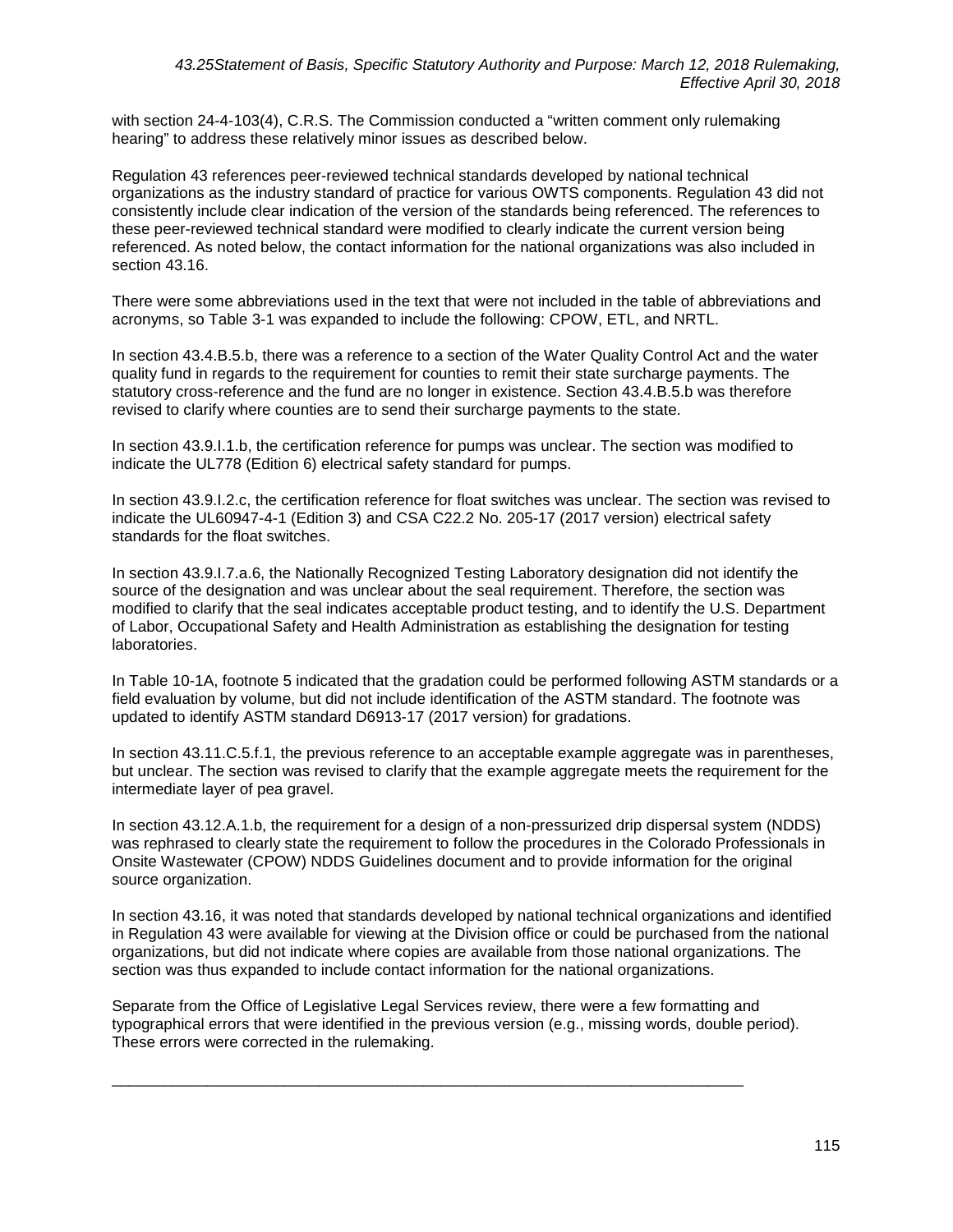| <b>Local Public Health Agency:</b>                                             | Appendix A to OWTS<br>Routt County Department of Environmental Health                                                                                                                                                                                                        |                |                                   |                                                          |  |  |
|--------------------------------------------------------------------------------|------------------------------------------------------------------------------------------------------------------------------------------------------------------------------------------------------------------------------------------------------------------------------|----------------|-----------------------------------|----------------------------------------------------------|--|--|
|                                                                                |                                                                                                                                                                                                                                                                              |                |                                   |                                                          |  |  |
|                                                                                | <b>CROSSWALK</b>                                                                                                                                                                                                                                                             |                |                                   |                                                          |  |  |
| <b>ITEM</b>                                                                    | <b>REQUIREMENTS</b><br>See Check Box for Decision Chosen.                                                                                                                                                                                                                    |                | <b>Citation</b><br><b>Reg #43</b> | <b>Citation</b><br><b>Local Reg</b>                      |  |  |
| Occupancy - Residential                                                        | Bedrooms 1 through 3: 2 people per bedroom                                                                                                                                                                                                                                   | ⊠              | 43.6.A.2e                         |                                                          |  |  |
|                                                                                | All additional Bedrooms: 1 person per bedroom<br>All bedrooms: 2 persons per bedroom                                                                                                                                                                                         | $\Box$         | 43.6.A.2.f                        |                                                          |  |  |
| How the number of bedrooms in a<br>home will be defined for flow               | Bedrooms: flow estimates will be determined from<br>the number of bedrooms originally finished.                                                                                                                                                                              | $\boxtimes$    |                                   |                                                          |  |  |
| requirements                                                                   | If unfinished area is present in house, system<br>must also be sized for 1 or 2 more bedrooms<br>based on an assumption that 150 square feet of<br>unfinished space can be converted into a<br>bedroom, if the space can meet applicable code<br>requirements for a bedroom. | $\Box$         | 43.6.A.2.h                        |                                                          |  |  |
| <b>Effluent Screen</b>                                                         | May be used (owner's option)                                                                                                                                                                                                                                                 | $\sim$         | 43.9.J.1                          |                                                          |  |  |
|                                                                                | Required in all new septic tanks                                                                                                                                                                                                                                             | $\boxtimes$    | 43.9.J.1                          |                                                          |  |  |
| Length of Distribution Laterals<br>(e.g., trenches or beds)                    | Limit the length of distribution lines to a maximum<br>of 100 feet.                                                                                                                                                                                                          |                | 43.10.E.2.c                       |                                                          |  |  |
|                                                                                | 100 feet maximum for gravity fed from one end,<br>and up to 150 feet if pressure dosed or effluent<br>applied at center of lateral or chamber                                                                                                                                | ⊠              | 43.10.E.2.b &<br>c                |                                                          |  |  |
| Inspection ports at initial (front)<br>end of distribution line (e.g., lateral | Not required                                                                                                                                                                                                                                                                 |                |                                   |                                                          |  |  |
| or chamber)                                                                    | Required                                                                                                                                                                                                                                                                     | ⊠              | 43.10.F.6.d                       |                                                          |  |  |
| Vault Privies - new                                                            | Allow new vault privies                                                                                                                                                                                                                                                      | ⊠              | 43.12.D.1.a                       | Morrison Ck.<br>Metro Water<br>& Sanitation<br>Agreement |  |  |
|                                                                                | Prohibit new vault privies                                                                                                                                                                                                                                                   | $\Box$         | 43.12.D.1.a                       |                                                          |  |  |
| Vault Privies - existing                                                       | Allow continued use of existing vault privies                                                                                                                                                                                                                                | ⊠              | 43.12.D.1.b                       |                                                          |  |  |
|                                                                                | Require abandonment of existing vault privies                                                                                                                                                                                                                                | $\Box$         | 43.12.D.1.b                       |                                                          |  |  |
| Pit Privies - new                                                              | Allow new pit privies                                                                                                                                                                                                                                                        | $\Box$         | 43.12.D.2.c                       |                                                          |  |  |
|                                                                                | Prohibit new pit privies                                                                                                                                                                                                                                                     | ⊠              | 43.12.D.2.a                       |                                                          |  |  |
| Pit Privies - existing                                                         | Allow continued use of existing pit privies                                                                                                                                                                                                                                  | $\boxtimes$    | 43.12.D.2.c                       |                                                          |  |  |
|                                                                                | Require abandonment of existing pit privies                                                                                                                                                                                                                                  | $\Box$         | 43.12.D.2.b                       |                                                          |  |  |
| Slit trenches                                                                  | Allow slit trenches                                                                                                                                                                                                                                                          | $\Box$         | 43.12.F                           |                                                          |  |  |
|                                                                                | Prohibit slit trenches                                                                                                                                                                                                                                                       | ⊠              | 43.12.F                           |                                                          |  |  |
| Reductions in STA size or<br>separation distances for higher                   | Allow reductions for higher level treatment.                                                                                                                                                                                                                                 | $\sim$         | 43.14.D.2                         |                                                          |  |  |
| level treatment systems; OWTS<br>O/M and LPHA oversight required               | Reductions for higher level treatment not allowed                                                                                                                                                                                                                            | ⊠              | 43.14.D.3                         |                                                          |  |  |
| Transfer of Title inspections                                                  | Inspection of OWTS required prior to transfer of<br>title                                                                                                                                                                                                                    | $\blacksquare$ | 43.4.L.1                          |                                                          |  |  |